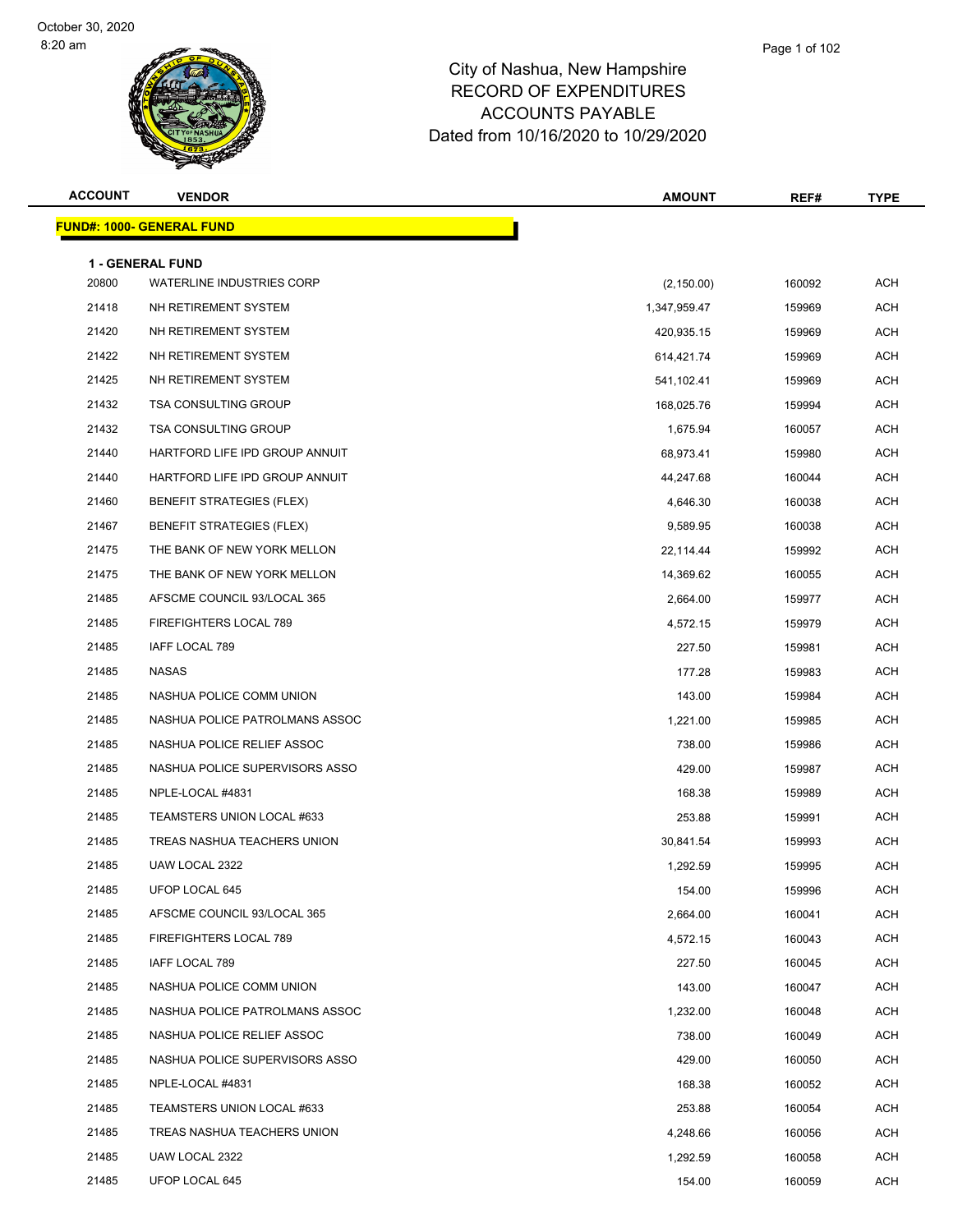| <b>ACCOUNT</b> | <b>VENDOR</b>                                             | AMOUNT    | REF#   | <b>TYPE</b> |
|----------------|-----------------------------------------------------------|-----------|--------|-------------|
|                | <u> FUND#: 1000- GENERAL FUND</u>                         |           |        |             |
|                |                                                           |           |        |             |
| 21485          | <b>1 - GENERAL FUND</b><br>AMERICAN FEDERATION OF TEACHER | 166.00    | 387495 | <b>CHK</b>  |
| 21485          | AMERICAN FEDERATION OF TEACHER                            | 6.00      | 387829 | <b>CHK</b>  |
| 21490          | UNITED WAY OF GREATER NASHUA                              | 576.69    | 159997 | ACH         |
| 21490          | UNITED WAY OF GREATER NASHUA                              | 224.92    | 160060 | <b>ACH</b>  |
| 21495          | <b>WAGE ASSIGNMENT</b>                                    | 300.00    | 159982 | ACH         |
| 21495          | <b>WAGE ASSIGNMENT</b>                                    | 259.00    | 159990 | <b>ACH</b>  |
| 21495          | <b>WAGE ASSIGNMENT</b>                                    | 300.00    | 160046 | <b>ACH</b>  |
| 21495          | <b>WAGE ASSIGNMENT</b>                                    | 259.00    | 160053 | ACH         |
| 21495          | <b>WAGE ASSIGNMENT</b>                                    | 1,024.00  | 387496 | <b>CHK</b>  |
| 21495          | <b>WAGE ASSIGNMENT</b>                                    | 100.00    | 387497 | <b>CHK</b>  |
| 21495          | <b>WAGE ASSIGNMENT</b>                                    | 479.00    | 387498 | <b>CHK</b>  |
| 21495          | <b>WAGE ASSIGNMENT</b>                                    | 155.00    | 387499 | <b>CHK</b>  |
| 21495          | <b>WAGE ASSIGNMENT</b>                                    | 104.00    | 387500 | <b>CHK</b>  |
| 21495          | <b>WAGE ASSIGNMENT</b>                                    | 145.00    | 387501 | <b>CHK</b>  |
| 21495          | <b>WAGE ASSIGNMENT</b>                                    | 1,071.31  | 387502 | <b>CHK</b>  |
| 21495          | <b>WAGE ASSIGNMENT</b>                                    | 11.54     | 387503 | <b>CHK</b>  |
| 21495          | <b>WAGE ASSIGNMENT</b>                                    | 62.00     | 387504 | <b>CHK</b>  |
| 21495          | <b>WAGE ASSIGNMENT</b>                                    | 1,024.00  | 387830 | <b>CHK</b>  |
| 21495          | <b>WAGE ASSIGNMENT</b>                                    | 100.00    | 387831 | <b>CHK</b>  |
| 21495          | <b>WAGE ASSIGNMENT</b>                                    | 155.00    | 387832 | <b>CHK</b>  |
| 21495          | <b>WAGE ASSIGNMENT</b>                                    | 104.00    | 387833 | <b>CHK</b>  |
| 21495          | <b>WAGE ASSIGNMENT</b>                                    | 145.00    | 387834 | <b>CHK</b>  |
| 21495          | <b>WAGE ASSIGNMENT</b>                                    | 1,071.31  | 387835 | <b>CHK</b>  |
| 21495          | <b>WAGE ASSIGNMENT</b>                                    | 11.54     | 387837 | <b>CHK</b>  |
| 21495          | <b>WAGE ASSIGNMENT</b>                                    | 62.00     | 387838 | <b>CHK</b>  |
| 21538          | NASHUA TEACHERS UNION                                     | 2,563.12  | 159988 | <b>ACH</b>  |
| 21538          | NASHUA TEACHERS UNION                                     | 59.01     | 160051 | <b>ACH</b>  |
| 21780          | <b>GAVIN HODGKINS</b>                                     | 2,385.98  | 387494 | <b>CHK</b>  |
| 21921          | STATE OF NH-MV                                            | 19,270.86 | 159968 | <b>ACH</b>  |
| 21921          | STATE OF NH-MV                                            | 28,505.53 | 159971 | ACH         |
| 21921          | STATE OF NH -MV                                           | 33,146.63 | 159972 | <b>ACH</b>  |
| 21921          | STATE OF NH -MV                                           | 27,859.95 | 159976 | <b>ACH</b>  |
| 21921          | STATE OF NH-MV                                            | 23,253.36 | 159998 | ACH         |
| 21921          | STATE OF NH -MV                                           | 20,855.61 | 160034 | <b>ACH</b>  |
| 21921          | STATE OF NH -MV                                           | 20,232.41 | 160035 | ACH         |
| 21921          | STATE OF NH-MV                                            | 23,787.78 | 160036 | <b>ACH</b>  |
| 21921          | STATE OF NH -MV                                           | 23,787.78 | 160037 | <b>ACH</b>  |
| 21921          | STATE OF NH -MV                                           | 23,245.05 | 160061 | <b>ACH</b>  |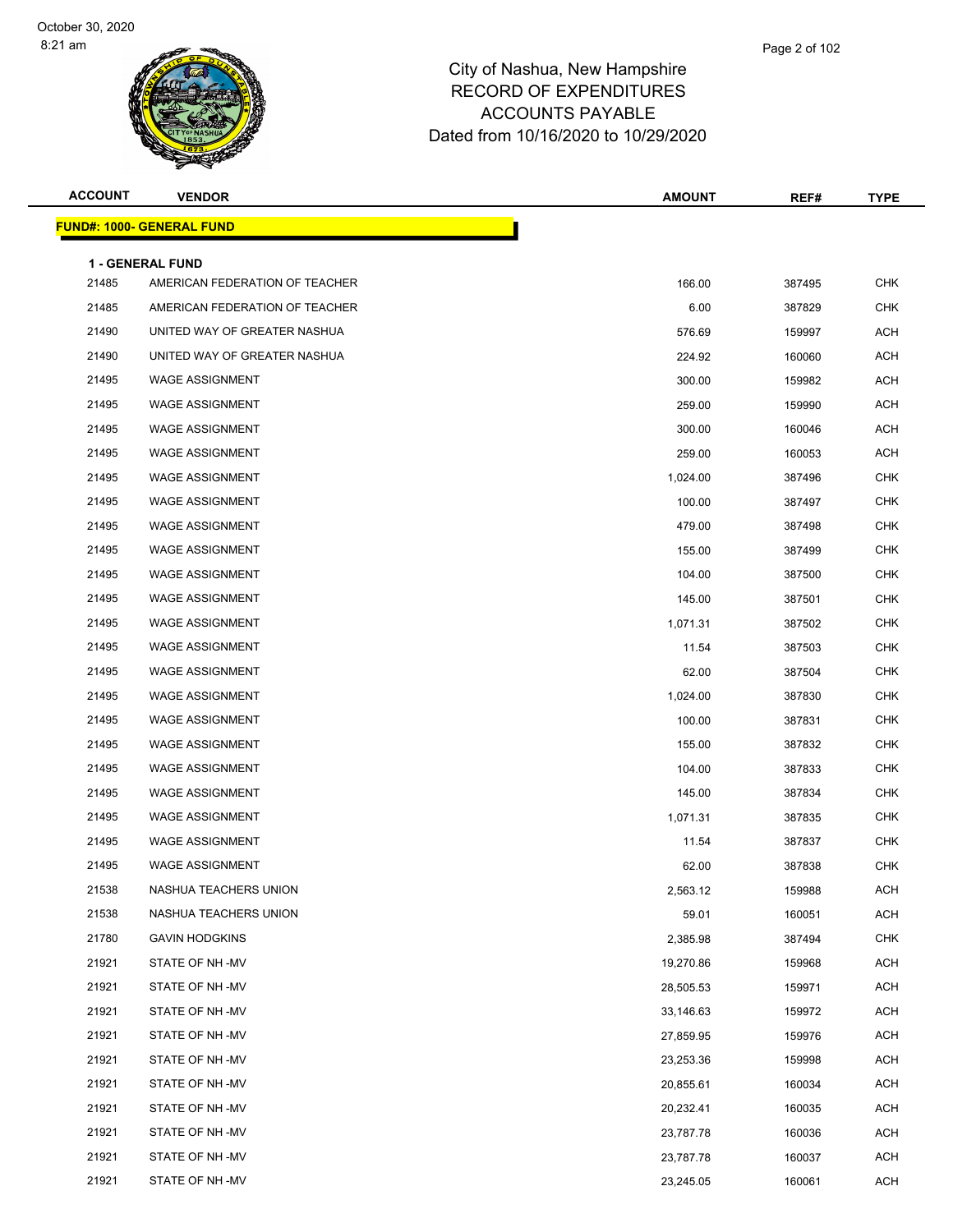| <b>ACCOUNT</b>     | <b>VENDOR</b>                                                  |                    | <b>AMOUNT</b>  | REF#    | <b>TYPE</b> |
|--------------------|----------------------------------------------------------------|--------------------|----------------|---------|-------------|
|                    | <u> FUND#: 1000- GENERAL FUND</u>                              |                    |                |         |             |
|                    | <b>TOTAL 1 - GENERAL FUND</b>                                  |                    | \$3,571,786.73 |         |             |
| <b>101 - MAYOR</b> |                                                                |                    |                |         |             |
| 68300              | CITIZENS BANK CREDIT CARD                                      | 14109CITIZENS BANK | 119.00         | 9202103 | ACH         |
| 68300              | CITIZENS BANK CREDIT CARD                                      | 14109CITIZENS BANK | 47.88          | 9202103 | <b>ACH</b>  |
|                    | TOTAL 101 - MAYOR                                              |                    | \$166.88       |         |             |
| <b>103 - LEGAL</b> |                                                                |                    |                |         |             |
| 55200              | CITIZENS BANK CREDIT CARD                                      | 14109CITIZENS BANK | 361.79         | 9202103 | <b>ACH</b>  |
| 55200              | CITIZENS BANK CREDIT CARD                                      | 14109CITIZENS BANK | 361.79         | 9202103 | <b>ACH</b>  |
| 55200              | CITIZENS BANK CREDIT CARD                                      | 14109CITIZENS BANK | 361.79         | 9202103 | <b>ACH</b>  |
| 55421              | CITIZENS BANK CREDIT CARD                                      | 14109CITIZENS BANK | 169.00         | 9202103 | <b>ACH</b>  |
| 61807              | MATTHEW BENDER & CO INC                                        |                    | 172.41         | 387614  | CHK         |
|                    | TOTAL 103 - LEGAL                                              |                    | \$1,426.78     |         |             |
|                    | <b>106 - ADMINISTRATIVE SERVICES</b>                           |                    |                |         |             |
| 55421              | CITIZENS BANK CREDIT CARD                                      | 14109CITIZENS BANK | 500.00         | 9202103 | ACH         |
|                    | TOTAL 106 - ADMINISTRATIVE SERVICES                            |                    | \$500.00       |         |             |
|                    | <b>107 - CITY CLERK</b>                                        |                    |                |         |             |
| 53435              | <b>MAILWAYS INC</b>                                            |                    | 1,240.19       | 387610  | <b>CHK</b>  |
| 55118              | <b>SPRINT</b>                                                  |                    | 92.67          | 387883  | CHK         |
|                    | <b>TOTAL 107 - CITY CLERK</b>                                  |                    | \$1,332.86     |         |             |
|                    | <b>109 - CIVIC &amp; COMMUNITY ACTIVITIES</b>                  |                    |                |         |             |
| 56200              | CITIZENS BANK CREDIT CARD                                      | 14109CITIZENS BANK | 50.00          | 9202103 | ACH         |
| 56200              | CITIZENS BANK CREDIT CARD                                      | 14109CITIZENS BANK | 50.00          | 9202103 | <b>ACH</b>  |
| 56200              | CITIZENS BANK CREDIT CARD                                      | 14109CITIZENS BANK | 19.59          | 9202103 | <b>ACH</b>  |
| 56200              | CITIZENS BANK CREDIT CARD                                      | 14109CITIZENS BANK | 50.00          | 9202103 | <b>ACH</b>  |
| 56200              | CITIZENS BANK CREDIT CARD                                      | 14109CITIZENS BANK | 75.00          | 9202103 | <b>ACH</b>  |
| 56214              | HUMANE SOCIETY FOR GREATER                                     |                    | 8,256.75       | 387942  | <b>CHK</b>  |
| 56228              | ST JOSEPH COMMUNITY SERVICES                                   |                    | 30,000.00      | 387982  | CHK         |
|                    | <b>TOTAL 109 - CIVIC &amp; COMMUNITY ACTIVITIES</b>            |                    | \$38,501.34    |         |             |
|                    |                                                                |                    |                |         |             |
| 55109              | <b>120 - TELECOMMUNICATIONS</b><br>CONSOLIDATED COMMUNICATIONS |                    | 1,195.96       | 387516  | <b>CHK</b>  |
|                    |                                                                |                    |                |         |             |
| 55109              | CONSOLIDATED COMMUNICATIONS                                    |                    | 2,066.88       | 387855  | <b>CHK</b>  |
| 55109              | <b>WINDSTREAM</b>                                              |                    | 2,388.39       | 387891  | CHK         |
| 55109              | <b>WINDSTREAM</b>                                              |                    | 664.09         | 387892  | <b>CHK</b>  |
| 55118              | AT & T MOBILITY                                                |                    | 129.69         | 387853  | CHK         |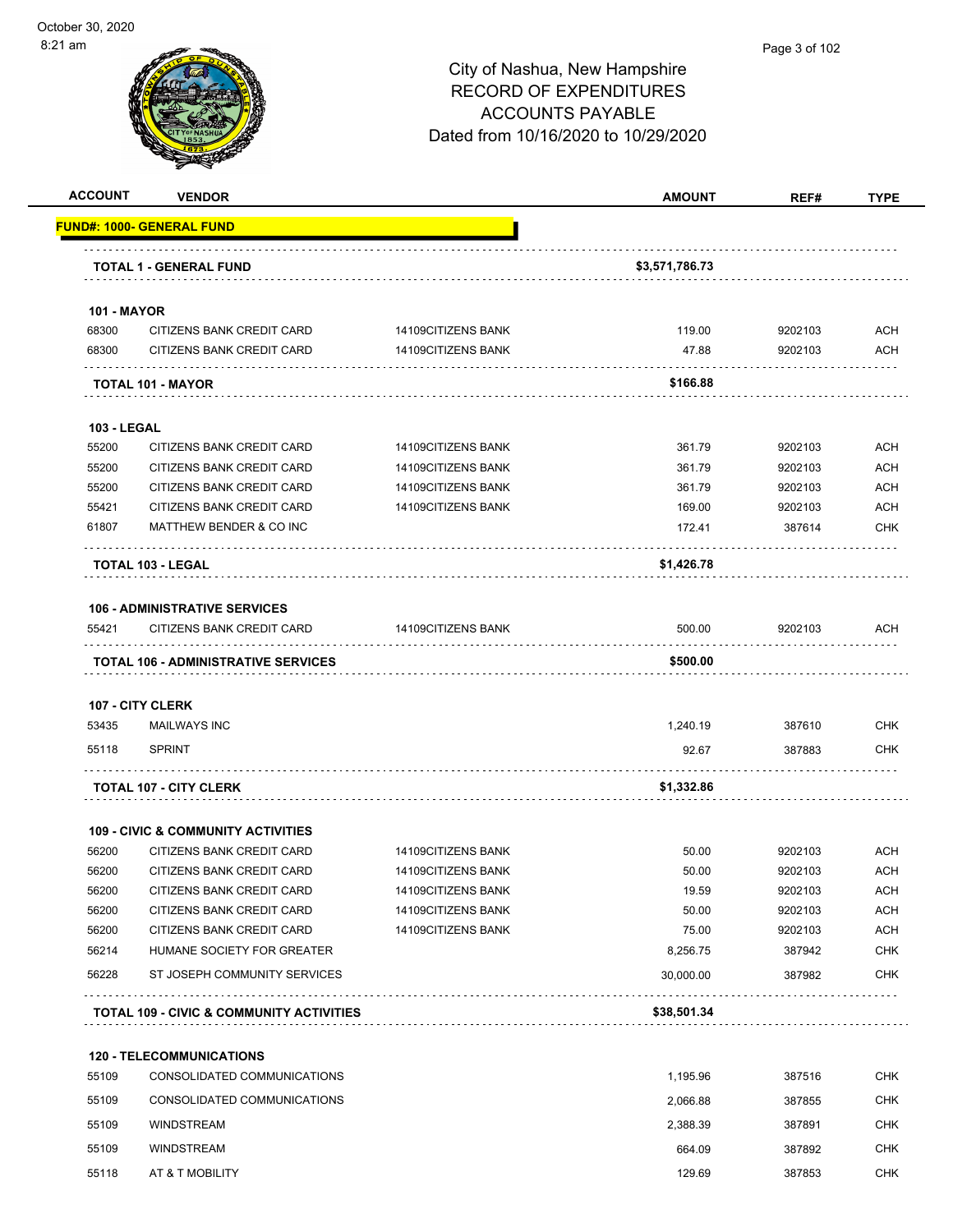—

| 1 am           |                                                   | City of Nashua, New Hampshire<br><b>RECORD OF EXPENDITURES</b><br><b>ACCOUNTS PAYABLE</b><br>Dated from 10/16/2020 to 10/29/2020 |               | Page 4 of 102 |             |  |
|----------------|---------------------------------------------------|----------------------------------------------------------------------------------------------------------------------------------|---------------|---------------|-------------|--|
| <b>ACCOUNT</b> | <b>VENDOR</b>                                     |                                                                                                                                  | <b>AMOUNT</b> | REF#          | <b>TYPE</b> |  |
|                | <b>FUND#: 1000- GENERAL FUND</b>                  |                                                                                                                                  |               |               |             |  |
| 55118          | <b>120 - TELECOMMUNICATIONS</b><br><b>COMCAST</b> |                                                                                                                                  | 300.75        | 387854        | CHK         |  |
|                | <b>TOTAL 120 - TELECOMMUNICATIONS</b>             |                                                                                                                                  | \$6,745.76    |               |             |  |
|                | <b>122 - INFORMATION TECHNOLOGY</b>               |                                                                                                                                  |               |               |             |  |
| 54407          | <b>BUSINESS SOFTWARE INC</b>                      |                                                                                                                                  | 9,044.27      | 387559        | <b>CHK</b>  |  |
| 54407          | <b>COMPUTER SCIENCES CORP</b>                     |                                                                                                                                  | 31,365.92     | 387566        | <b>CHK</b>  |  |
| 54407          | SHI INTERNATIONAL CORP                            |                                                                                                                                  | 3,645.00      | 387977        | <b>CHK</b>  |  |
| 54407          | CITIZENS BANK CREDIT CARD                         | 14109CITIZENS BANK                                                                                                               | 297.00        | 9202103       | <b>ACH</b>  |  |
| 54407          | CITIZENS BANK CREDIT CARD                         | 14109CITIZENS BANK                                                                                                               | 55.00         | 9202103       | <b>ACH</b>  |  |
| 54407          | CITIZENS BANK CREDIT CARD                         | 14109CITIZENS BANK                                                                                                               | 99.00         | 9202103       | <b>ACH</b>  |  |
| 54421          | CONWAY TECHNOLOGY GROUP                           |                                                                                                                                  | 415.74        | 387923        | <b>CHK</b>  |  |
| 54828          | US BANK EQUIPMENT FINANCE                         |                                                                                                                                  | 3,456.63      | 387534        | <b>CHK</b>  |  |
| 55118          | VERIZON WIRELESS-842008777                        |                                                                                                                                  | 80.02         | 387536        | <b>CHK</b>  |  |
| 55118          | <b>SPRINT</b>                                     |                                                                                                                                  | 99.50         | 387883        | <b>CHK</b>  |  |
| 55200          | CITIZENS BANK CREDIT CARD                         | 14109CITIZENS BANK                                                                                                               | 100.00        | 9202103       | <b>ACH</b>  |  |
| 71221          | AMAZON CAPITAL SERV (CITY ACH)                    |                                                                                                                                  | 27.98         | 160000        | <b>ACH</b>  |  |
| 71221          | AMAZON CAPITAL SERV (CITY ACH)                    |                                                                                                                                  | 361.94        | 160063        | <b>ACH</b>  |  |
| 71221          | <b>CDW GOVERNMENT</b>                             |                                                                                                                                  | 28.68         | 387563        | <b>CHK</b>  |  |
| 71221          | CITIZENS BANK CREDIT CARD                         | 14109CITIZENS BANK                                                                                                               | 37.90         | 9202103       | <b>ACH</b>  |  |
| 71221          | CITIZENS BANK CREDIT CARD                         | 14109CITIZENS BANK                                                                                                               | 766.19        | 9202103       | <b>ACH</b>  |  |
| 71221          | CITIZENS BANK CREDIT CARD                         | 14109CITIZENS BANK                                                                                                               | 26.98         | 9202103       | <b>ACH</b>  |  |
| 71228          | <b>KRONOS INCORPORATED</b>                        |                                                                                                                                  | 8,980.00      | 160078        | <b>ACH</b>  |  |
| 71228          | CITIZENS BANK CREDIT CARD                         | 14109CITIZENS BANK                                                                                                               | 5.00          | 9202103       | ACH         |  |
|                |                                                   |                                                                                                                                  |               |               |             |  |

### **126 - FINANCIAL SERVICES**

| 61100 | WB MASON CO INC           |                    | 335.87    | 387995  | <b>CHK</b> |
|-------|---------------------------|--------------------|-----------|---------|------------|
| 61100 | WB MASON CO INC           |                    | 38.83     | 387674  | <b>CHK</b> |
| 55699 | CITIZENS BANK CREDIT CARD | 14109CITIZENS BANK | 1.99      | 9202103 | <b>ACH</b> |
| 55699 | CITIZENS BANK CREDIT CARD | 14109CITIZENS BANK | 71.06     | 9202103 | <b>ACH</b> |
| 55699 | CITIZENS BANK CREDIT CARD | 14109CITIZENS BANK | 14.99     | 9202103 | <b>ACH</b> |
| 55607 | UNITED PARCEL SERVICE     |                    | 20.53     | 387533  | <b>CHK</b> |
| 55607 | <b>MAILINGS UNLIMITED</b> |                    | 10,200.00 | 160081  | <b>ACH</b> |
| 53452 | <b>LEDDY GROUP</b>        |                    | 960.00    | 160079  | <b>ACH</b> |
| 53452 | <b>LEDDY GROUP</b>        |                    | 960.00    | 160018  | <b>ACH</b> |
| 42200 | <b>JEFFREY WEISS</b>      |                    | 540.20    | 387676  | <b>CHK</b> |
| 42200 | <b>MARTIN CROSIER</b>     |                    | 22.60     | 387569  | <b>CHK</b> |
| 42200 | AUTOMOTIVE TITLING CORP   |                    | 805.53    | 387551  | <b>CHK</b> |

**TOTAL 126 - FINANCIAL SERVICES \$13,971.60**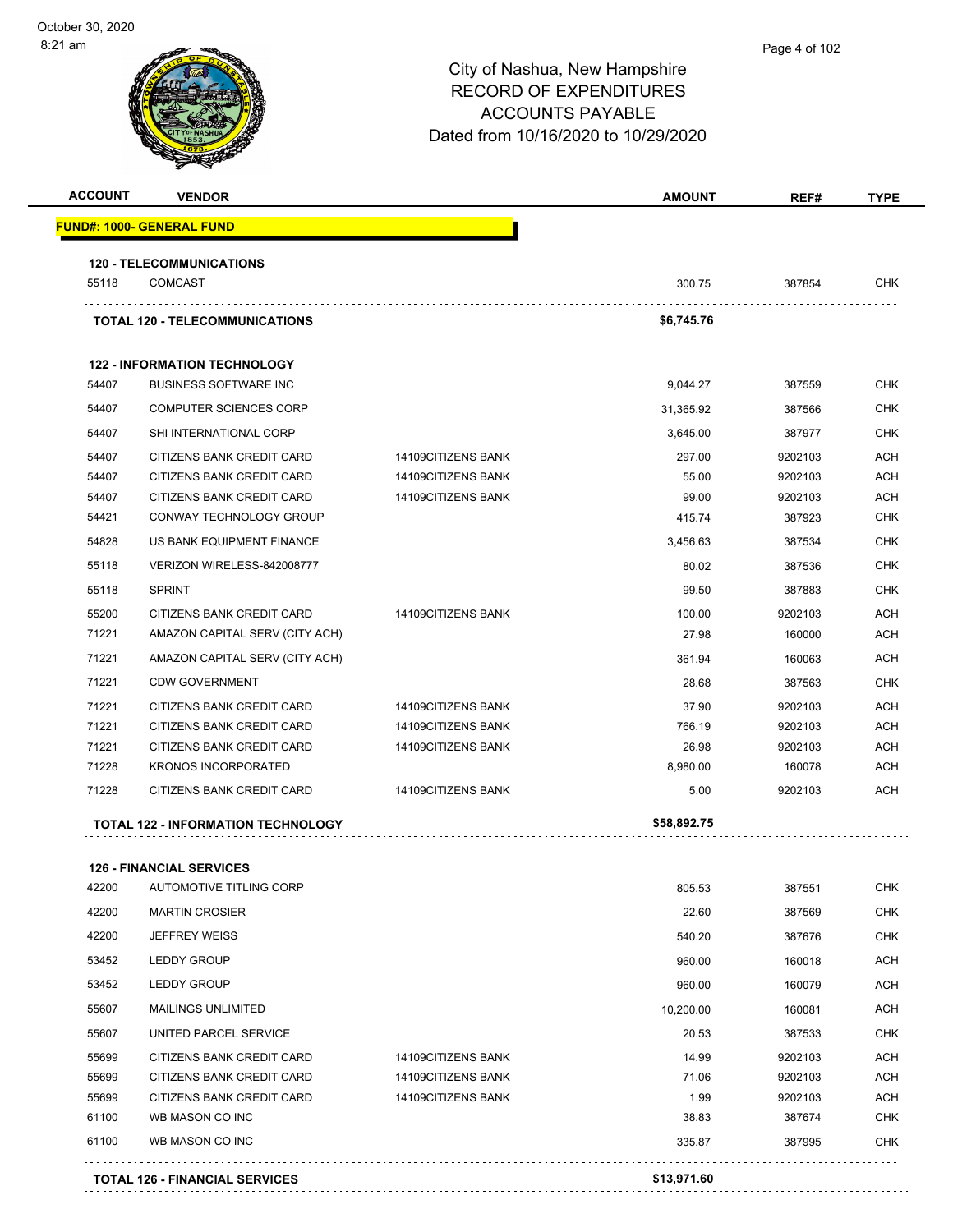| <b>ACCOUNT</b> | <b>VENDOR</b>                                                 |                    | <b>AMOUNT</b> | REF#    | <b>TYPE</b> |
|----------------|---------------------------------------------------------------|--------------------|---------------|---------|-------------|
|                | <u> FUND#: 1000- GENERAL FUND</u>                             |                    |               |         |             |
|                |                                                               |                    |               |         |             |
| 54100          | <b>129 - CITY BUILDINGS</b><br><b>BURKE STREET NASHUA LLC</b> |                    | 144.77        | 387558  | <b>CHK</b>  |
| 54100          | EVERSOUCE-POWER SUPPLY                                        |                    | 6,156.58      | 387857  | <b>CHK</b>  |
| 54114          | LIBERTY UTILITIES - NH                                        |                    | 212.82        | 387521  | CHK         |
| 54114          | <b>LIBERTY UTILITIES - NH</b>                                 |                    | 166.64        | 387522  | <b>CHK</b>  |
| 54114          | LIBERTY UTILITIES - NH                                        |                    | 61.45         | 387861  | <b>CHK</b>  |
| 54114          | LIBERTY UTILITIES - NH                                        |                    | 178.14        | 387862  | CHK         |
| 54114          | LIBERTY UTILITIES - NH                                        |                    | 178.14        | 387864  | <b>CHK</b>  |
| 54141          | PENNICHUCK WATER WORKS INC                                    |                    | 717.89        | 387882  | CHK         |
| 54243          | J LAWRENCE HALL COMPANY INC                                   |                    | 2,511.22      | 160075  | ACH         |
| 54243          | TOTAL AIR SUPPLY INC                                          |                    | 115.61        | 387986  | <b>CHK</b>  |
| 54280          | AMAZON CAPITAL SERV (CITY ACH)                                |                    | 46.14         | 160000  | ACH         |
| 54280          | <b>BURKE STREET NASHUA LLC</b>                                |                    | 848.00        | 387558  | <b>CHK</b>  |
| 54280          | HOME DEPOT CREDIT SERVICE 3065                                |                    | 60.96         | 387595  | CHK         |
| 54280          | THE METRO GROUP INC                                           |                    | 1,316.00      | 387664  | <b>CHK</b>  |
| 54280          | MELANIE MURPHY INTERIORS                                      |                    | 915.00        | 387958  | <b>CHK</b>  |
| 55118          | <b>SPRINT</b>                                                 |                    | 146.53        | 387883  | CHK         |
| 61428          | NEW ENGLAND PAPER & SUPPLY                                    |                    | 274.36        | 387965  | <b>CHK</b>  |
|                |                                                               |                    |               |         |             |
|                | <b>TOTAL 129 - CITY BUILDINGS</b>                             |                    | \$14,050.25   |         |             |
|                | <b>130 - PURCHASING</b>                                       |                    |               |         |             |
| 55500          | NEW HAMPSHIRE BAR ASSOCIATION                                 |                    | 490.00        | 387966  | CHK         |
|                |                                                               |                    |               |         |             |
|                | <b>TOTAL 130 - PURCHASING</b>                                 |                    | \$490.00      |         |             |
|                | 132 - ASSESSING                                               |                    |               |         |             |
| 55200          | CITIZENS BANK CREDIT CARD                                     | 14109CITIZENS BANK | 68.00         | 9202103 | ACH         |
| 55200          | CITIZENS BANK CREDIT CARD                                     | 14109CITIZENS BANK | 38.00         | 9202103 | ACH         |
|                | <b>TOTAL 132 - ASSESSING</b>                                  |                    | \$106.00      |         |             |
|                |                                                               |                    |               |         |             |
|                | <b>142 - WOODLAWN CEMETERY</b>                                |                    |               |         |             |
| 54107          | MCLAUGHLIN OIL CO                                             |                    | 78.14         | 387617  | <b>CHK</b>  |
| 54280          | MATTHEWS INTERNATIONAL CORP                                   |                    | 487.69        | 387615  | <b>CHK</b>  |
| 54280          | HOME DEPOT CREDIT SERVICE 3065                                |                    | 84.16         | 387940  | CHK         |
| 54280          | NASHUA WALLPAPER CO INC                                       |                    | 367.93        | 387963  | <b>CHK</b>  |
| 54399          | RIMOL GREENHOUSE SYSTEMS INC                                  |                    | 3,216.00      | 387972  | CHK         |
| 54487          | UNITED AG & TURF NE                                           |                    | 399.95        | 387990  | <b>CHK</b>  |
| 61100          | WB MASON CO INC                                               |                    | 120.33        | 387995  | <b>CHK</b>  |
| 61299          | NASHUA WALLPAPER CO INC                                       |                    | 6.03          | 387963  | CHK         |
| 61300          | <b>GLOBAL MONTELLO GROUP CORP</b>                             |                    | 314.31        | 387933  | <b>CHK</b>  |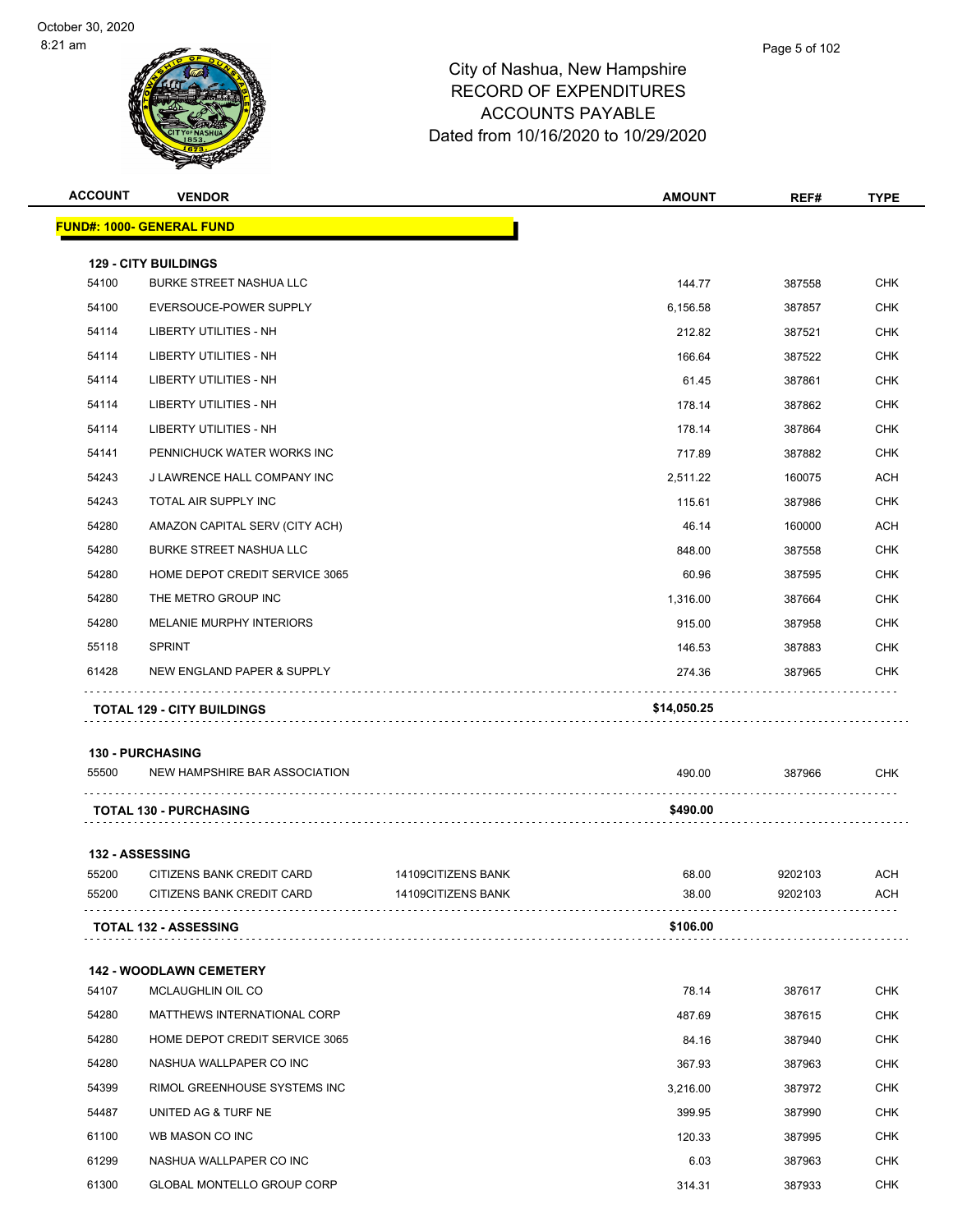# City of Nashua, New Hampshire RECORD OF EXPENDITURES ACCOUNTS PAYABLE

Dated from 10/16/2020 to 10/29/2020

| <b>ACCOUNT</b> | <b>VENDOR</b>                                         | <b>AMOUNT</b> | REF#   | <b>TYPE</b> |
|----------------|-------------------------------------------------------|---------------|--------|-------------|
|                | <u> FUND#: 1000- GENERAL FUND</u>                     |               |        |             |
|                |                                                       |               |        |             |
|                | TOTAL 142 - WOODLAWN CEMETERY                         | \$5,074.54    |        |             |
|                | <b>144 - EDGEWOOD &amp; SUBURBAN CEMETERIES</b>       |               |        |             |
| 54141          | PENNICHUCK WATER WORKS INC                            | 129.01        | 387525 | CHK         |
| 54280          | AMAZON CAPITAL SERV (CITY ACH)                        | 48.98         | 160000 | <b>ACH</b>  |
| 54280          | HOME DEPOT CREDIT SERVICE 3065                        | 53.47         | 387595 | CHK         |
| 54280          | LOWE'S - 3502                                         | 151.62        | 387607 | <b>CHK</b>  |
| 54487          | AEBI NEW ENGLAND LLC                                  | 55.43         | 387542 | CHK         |
| 54487          | AEBI NEW ENGLAND LLC                                  | 53.32         | 387898 | CHK         |
|                | <b>TOTAL 144 - EDGEWOOD &amp; SUBURBAN CEMETERIES</b> | \$491.83      |        |             |
|                |                                                       |               |        |             |
| 53135          | 150 - POLICE<br>DR NICOLE SAWYER PSYD PLLC            | 1,500.00      | 387650 | <b>CHK</b>  |
| 53999          | AAA CREDIT SCREENING SERV LLC                         | 30.00         | 387540 | CHK         |
| 53999          | <b>JOSUE SANTIAGO</b>                                 | 95.00         | 387847 | <b>CHK</b>  |
| 54100          | <b>EVERSOURCE</b>                                     | 364.26        | 387858 | <b>CHK</b>  |
| 54114          | LIBERTY UTILITIES - NH                                | 1,218.13      | 387867 | CHK         |
| 54114          | LIBERTY UTILITIES - NH                                | 12.55         | 387868 | <b>CHK</b>  |
| 54114          | LIBERTY UTILITIES - NH                                | 53.63         | 387872 | CHK         |
| 54141          | PENNICHUCK WATER WORKS INC                            | 31.12         | 387525 | <b>CHK</b>  |
| 54243          | J LAWRENCE HALL COMPANY INC                           | 910.00        | 160015 | ACH         |
| 54243          | AFFILIATED HVAC SERVICES LLC                          | 722.00        | 387543 | CHK         |
| 54280          | NASHUA WALLPAPER CO INC                               | 285.56        | 387624 | <b>CHK</b>  |
| 54280          | THE METRO GROUP INC                                   | 270.00        | 387664 | CHK         |
| 54280          | HOME DEPOT CREDIT SERVICE 3065                        | 52.25         | 387940 | CHK         |
| 54280          | HOME DEPOT CREDIT SERVICE 3073                        | 25.27         | 387941 | CHK         |
| 54407          | INSIGHT PUBLIC SECTOR INC                             | 8,406.50      | 387600 | CHK         |
| 54407          | <b>CRASH DATA GROUP</b>                               | 1,250.00      | 387924 | <b>CHK</b>  |
| 54600          | DONOVAN SPRING CO INC                                 | 145.60        | 387575 | <b>CHK</b>  |
| 54600          | MACMULKIN CHEVROLET INC                               | 780.66        | 387608 | <b>CHK</b>  |
| 54600          | SULLIVAN TIRE COMPANY                                 | 84.00         | 387658 | <b>CHK</b>  |
| 54828          | US BANK EQUIPMENT FINANCE                             | 1,349.31      | 387534 | CHK         |
| 54849          | <b>COMCAST</b>                                        | 184.85        | 387514 | <b>CHK</b>  |
| 54849          | <b>COMCAST</b>                                        | 1,123.45      | 387515 | <b>CHK</b>  |
| 54849          | CONSOLIDATED COMMUNICATIONS                           | 313.53        | 387516 | <b>CHK</b>  |
| 54849          | CONSOLIDATED COMMUNICATIONS                           | 68.61         | 387855 | CHK         |
| 55109          | WINDSTREAM                                            | 197.53        | 387892 | CHK         |
| 55118          | VERIZON WIRELESS-581499451                            | 639.10        | 387886 | <b>CHK</b>  |
| 55200          | TREASURER STATE OF NH                                 | 75.00         | 387530 | <b>CHK</b>  |
|                |                                                       |               |        |             |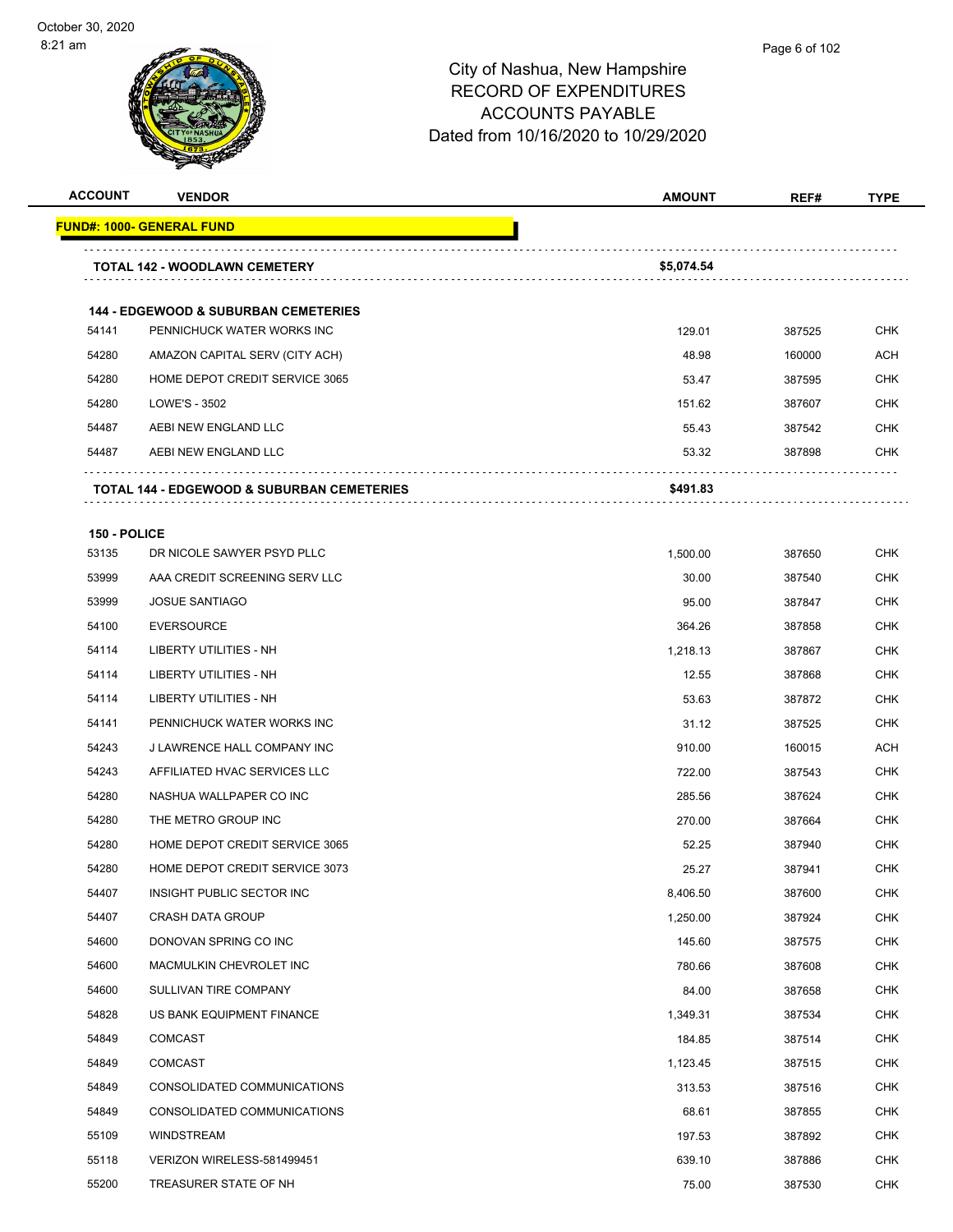### Page 7 of 102

| <b>ACCOUNT</b>        | <b>VENDOR</b>                    |                    | <b>AMOUNT</b> | REF#    | <b>TYPE</b> |
|-----------------------|----------------------------------|--------------------|---------------|---------|-------------|
|                       | <b>FUND#: 1000- GENERAL FUND</b> |                    |               |         |             |
|                       |                                  |                    |               |         |             |
| 150 - POLICE<br>55400 | <b>RYAN FITZPATRICK</b>          |                    | 39.95         | 387507  | <b>CHK</b>  |
| 55400                 | DR NICOLE SAWYER PSYD PLLC       |                    | 800.00        | 387650  | <b>CHK</b>  |
| 55400                 | <b>JORDAN KELLY</b>              |                    | 39.95         | 387846  | CHK         |
| 55400                 | CITIZENS BANK CREDIT CARD        | 14109CITIZENS BANK | 159.00        | 9202103 | <b>ACH</b>  |
| 55400                 | CITIZENS BANK CREDIT CARD        | 14109CITIZENS BANK | 105.93        | 9202103 | ACH         |
| 55400                 | CITIZENS BANK CREDIT CARD        | 14109CITIZENS BANK | 31.50         | 9202103 | <b>ACH</b>  |
| 55607                 | UNITED PARCEL SERVICE            |                    | 17.76         | 387884  | <b>CHK</b>  |
| 55699                 | <b>JP PEST SERVICES LLC</b>      |                    | 34.30         | 160076  | <b>ACH</b>  |
| 55699                 | 1ST PRIORITY TOWING & RECOVERY   |                    | 345.00        | 387893  | CHK         |
| 55699                 | ABSOLUTE DATA DESTRUCTION        |                    | 143.10        | 387894  | <b>CHK</b>  |
| 61100                 | <b>OWLSTAMP VISUAL SOLUTIONS</b> |                    | 96.75         | 387634  | <b>CHK</b>  |
| 61100                 | WB MASON CO INC                  |                    | 288.58        | 387674  | CHK         |
| 61100                 | WB MASON CO INC                  |                    | 268.55        | 387995  | <b>CHK</b>  |
| 61100                 | CITIZENS BANK CREDIT CARD        | 14109CITIZENS BANK | 26.03         | 9202103 | ACH         |
| 61100                 | CITIZENS BANK CREDIT CARD        | 14109CITIZENS BANK | 849.04        | 9202103 | <b>ACH</b>  |
| 61100                 | CITIZENS BANK CREDIT CARD        | 14109CITIZENS BANK | 108.55        | 9202103 | <b>ACH</b>  |
| 61100                 | CITIZENS BANK CREDIT CARD        | 14109CITIZENS BANK | 391.98        | 9202103 | <b>ACH</b>  |
| 61100                 | CITIZENS BANK CREDIT CARD        | 14109CITIZENS BANK | 29.98         | 9202103 | ACH         |
| 61100                 | CITIZENS BANK CREDIT CARD        | 14109CITIZENS BANK | 34.99         | 9202103 | <b>ACH</b>  |
| 61100                 | CITIZENS BANK CREDIT CARD        | 14109CITIZENS BANK | 191.88        | 9202103 | ACH         |
| 61100                 | CITIZENS BANK CREDIT CARD        | 14109CITIZENS BANK | 76.99         | 9202103 | <b>ACH</b>  |
| 61100                 | CITIZENS BANK CREDIT CARD        | 14109CITIZENS BANK | 109.90        | 9202103 | ACH         |
| 61100                 | CITIZENS BANK CREDIT CARD        | 14109CITIZENS BANK | 199.98        | 9202103 | ACH         |
| 61107                 | ALECS SHOE STORE INC             |                    | 405.80        | 387545  | <b>CHK</b>  |
| 61107                 | <b>BEN'S UNIFORMS</b>            |                    | 3,344.00      | 387554  | <b>CHK</b>  |
| 61107                 | <b>JOSEPH FAY</b>                |                    | 64.98         | 387845  | <b>CHK</b>  |
| 61107                 | ALECS SHOE STORE INC             |                    | 55.00         | 387900  | <b>CHK</b>  |
| 61107                 | <b>BEN'S UNIFORMS</b>            |                    | 1,066.00      | 387909  | <b>CHK</b>  |
| 61110                 | ALECS SHOE STORE INC             |                    | 144.95        | 387545  | <b>CHK</b>  |
| 61110                 | <b>BEN'S UNIFORMS</b>            |                    | 864.00        | 387554  | <b>CHK</b>  |
| 61110                 | STAR PACKER BADGES               |                    | 746.98        | 387655  | <b>CHK</b>  |
| 61110                 | <b>BEN'S UNIFORMS</b>            |                    | 866.00        | 387909  | <b>CHK</b>  |
| 61121                 | ATLANTIC TACTICAL INC            |                    | 117.41        | 387550  | <b>CHK</b>  |
| 61121                 | THE GUN SHOP                     |                    | 876.11        | 387589  | <b>CHK</b>  |
| 61121                 | LOWE'S - 3502                    |                    | 284.80        | 387953  | <b>CHK</b>  |
| 61185                 | MEDTECH FORENSICS INC            |                    | 81.00         | 387957  | <b>CHK</b>  |
| 61299                 | DME FORENSICS INC                |                    | 2,995.00      | 160068  | ACH         |
| 61299                 | HOME DEPOT CREDIT SERVICE 3073   |                    | 109.00        | 387941  | <b>CHK</b>  |
| 61300                 | <b>WEX BANK</b>                  |                    | 459.79        | 387677  | <b>CHK</b>  |
| 61428                 | HOME DEPOT CREDIT SERVICE 3073   |                    | 14.73         | 387596  | <b>CHK</b>  |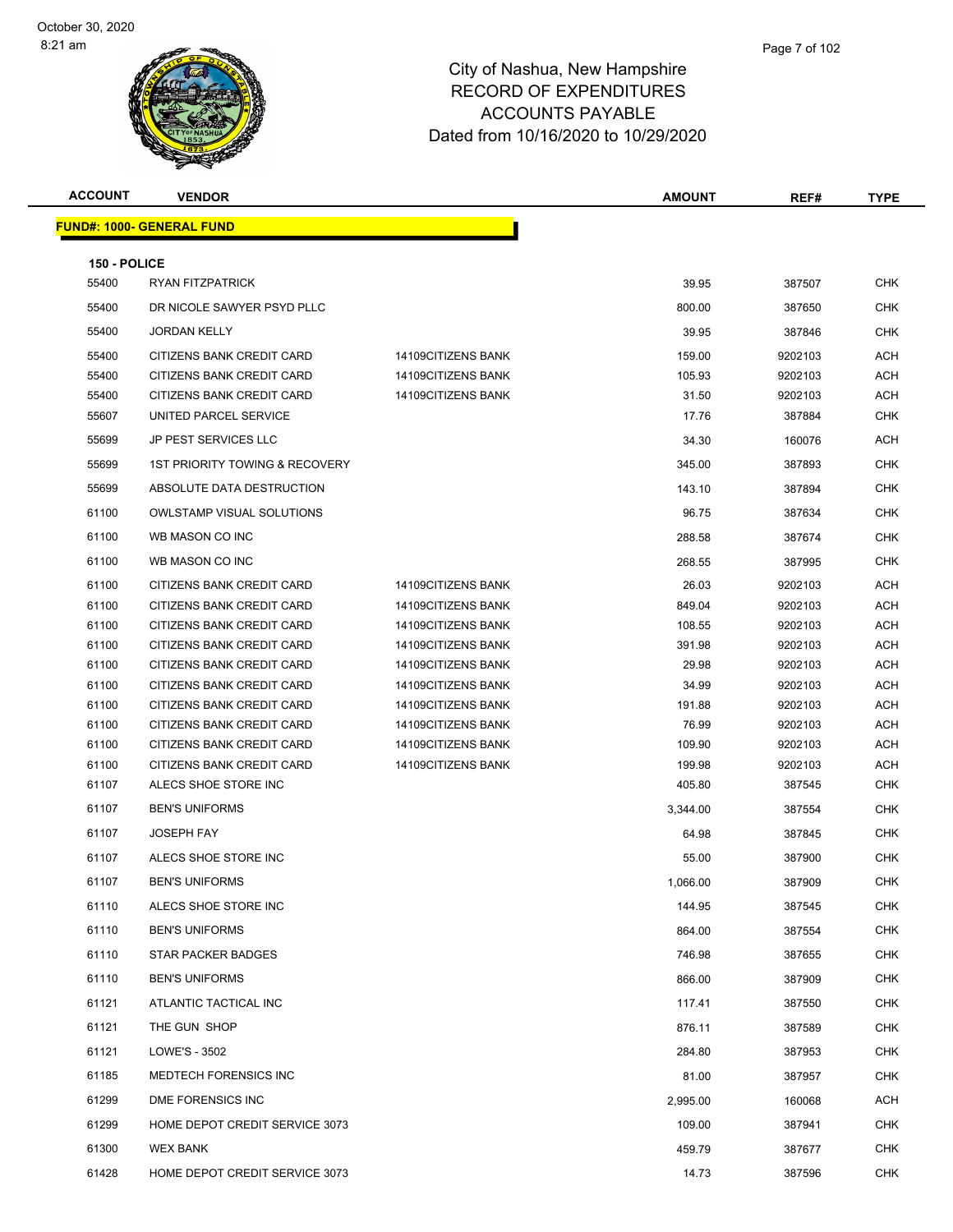| <b>ACCOUNT</b>    | <b>VENDOR</b>                        |                    | <b>AMOUNT</b> | REF#    | <b>TYPE</b> |
|-------------------|--------------------------------------|--------------------|---------------|---------|-------------|
|                   | <b>FUND#: 1000- GENERAL FUND</b>     |                    |               |         |             |
| 150 - POLICE      |                                      |                    |               |         |             |
| 61428             | <b>IMPERIAL DADE</b>                 |                    | 522.08        | 387599  | <b>CHK</b>  |
| 61428             | HOME DEPOT CREDIT SERVICE 3073       |                    | 70.88         | 387941  | <b>CHK</b>  |
| 61428             | IMPERIAL BAG & PAPER CO LLC          |                    | 319.70        | 387944  | <b>CHK</b>  |
| 61607             | <b>TESSCO INC</b>                    |                    | 71.40         | 387662  | <b>CHK</b>  |
| 61607             | CITIZENS BANK CREDIT CARD            | 14109CITIZENS BANK | 66.30         | 9202103 | <b>ACH</b>  |
| 61607             | CITIZENS BANK CREDIT CARD            | 14109CITIZENS BANK | 254.00        | 9202103 | <b>ACH</b>  |
| 61615             | CONWAY TECHNOLOGY GROUP              |                    | 1,806.00      | 387568  | <b>CHK</b>  |
| 61799             | <b>BEST FORD</b>                     |                    | (48.17)       | 387557  | <b>CHK</b>  |
| 61799             | CARPARTS DISTRIBUTION CENTER,        |                    | 70.03         | 387562  | <b>CHK</b>  |
| 61799             | <b>FASTENAL CO</b>                   |                    | 186.50        | 387577  | <b>CHK</b>  |
| 61799             | <b>J &amp; D POWER EQUIPMENT INC</b> |                    | 94.86         | 387602  | <b>CHK</b>  |
| 61799             | MACMULKIN CHEVROLET INC              |                    | 55.02         | 387608  | <b>CHK</b>  |
| 61799             | NORTHERN FOREIGN CAR PARTS INC       |                    | 655.44        | 387633  | <b>CHK</b>  |
| 61799             | QUIRK GM PARTS DEPOT                 |                    | 15.26         | 387641  | <b>CHK</b>  |
| 61799             | <b>SNAP-ON CREDIT LLC</b>            |                    | 249.82        | 387653  | <b>CHK</b>  |
| 71025             | CITIZENS BANK CREDIT CARD            | 14109CITIZENS BANK | 86.99         | 9202103 | <b>ACH</b>  |
| 71221             | <b>GOVCONNECTION INC</b>             |                    | 492.00        | 160009  | <b>ACH</b>  |
| 71400             | CITIZENS BANK CREDIT CARD            | 14109CITIZENS BANK | 288.31        | 9202103 | <b>ACH</b>  |
| 71400             | CITIZENS BANK CREDIT CARD            | 14109CITIZENS BANK | 394.09        | 9202103 | ACH         |
|                   | <b>TOTAL 150 - POLICE</b>            |                    | \$42,723.66   |         |             |
| <b>152 - FIRE</b> |                                      |                    |               |         |             |
| 54100             | <b>EVERSOURCE</b>                    |                    | 492.49        | 387519  | CHK.        |
| 54100             | <b>EVERSOURCE</b>                    |                    | 30.43         | 387858  | <b>CHK</b>  |

| 54100 | <b>EVERSOURCE</b>                   | 30.43    | 387858 | <b>CHK</b> |
|-------|-------------------------------------|----------|--------|------------|
| 54114 | LIBERTY UTILITIES - NH              | 86.21    | 387863 | <b>CHK</b> |
| 54114 | LIBERTY UTILITIES - NH              | 412.19   | 387866 | <b>CHK</b> |
| 54114 | <b>LIBERTY UTILITIES - NH</b>       | 124.31   | 387871 | <b>CHK</b> |
| 54141 | PENNICHUCK WATER WORKS INC          | 866.10   | 387525 | <b>CHK</b> |
| 54141 | PENNICHUCK WATER WORKS INC          | 447.53   | 387882 | CHK        |
| 54228 | JP PEST SERVICES LLC                | 336.00   | 160076 | ACH        |
| 54243 | AE MECHANICAL INC                   | 824.60   | 387541 | <b>CHK</b> |
| 54243 | AE MECHANICAL INC                   | 3,635.25 | 387897 | <b>CHK</b> |
| 54280 | <b>GRANITE CITY ELECTRIC SUPPLY</b> | 321.49   | 387587 | <b>CHK</b> |
| 54280 | HOME DEPOT CREDIT SERVICE 3065      | 494.97   | 387940 | <b>CHK</b> |
| 54414 | AUDIO VIDEO THERAPY LLC             | 199.00   | 387906 | <b>CHK</b> |
| 54487 | AMAZON CAPITAL SERV (CITY ACH)      | 399.90   | 160063 | ACH        |
| 54487 | <b>BK SYSTEMS INC</b>               | 372.00   | 387913 | <b>CHK</b> |
| 54600 | <b>SANEL NAPA</b>                   | 138.62   | 387648 | <b>CHK</b> |
| 54600 | TST HYDRAULICS INC                  | 48.56    | 387667 | <b>CHK</b> |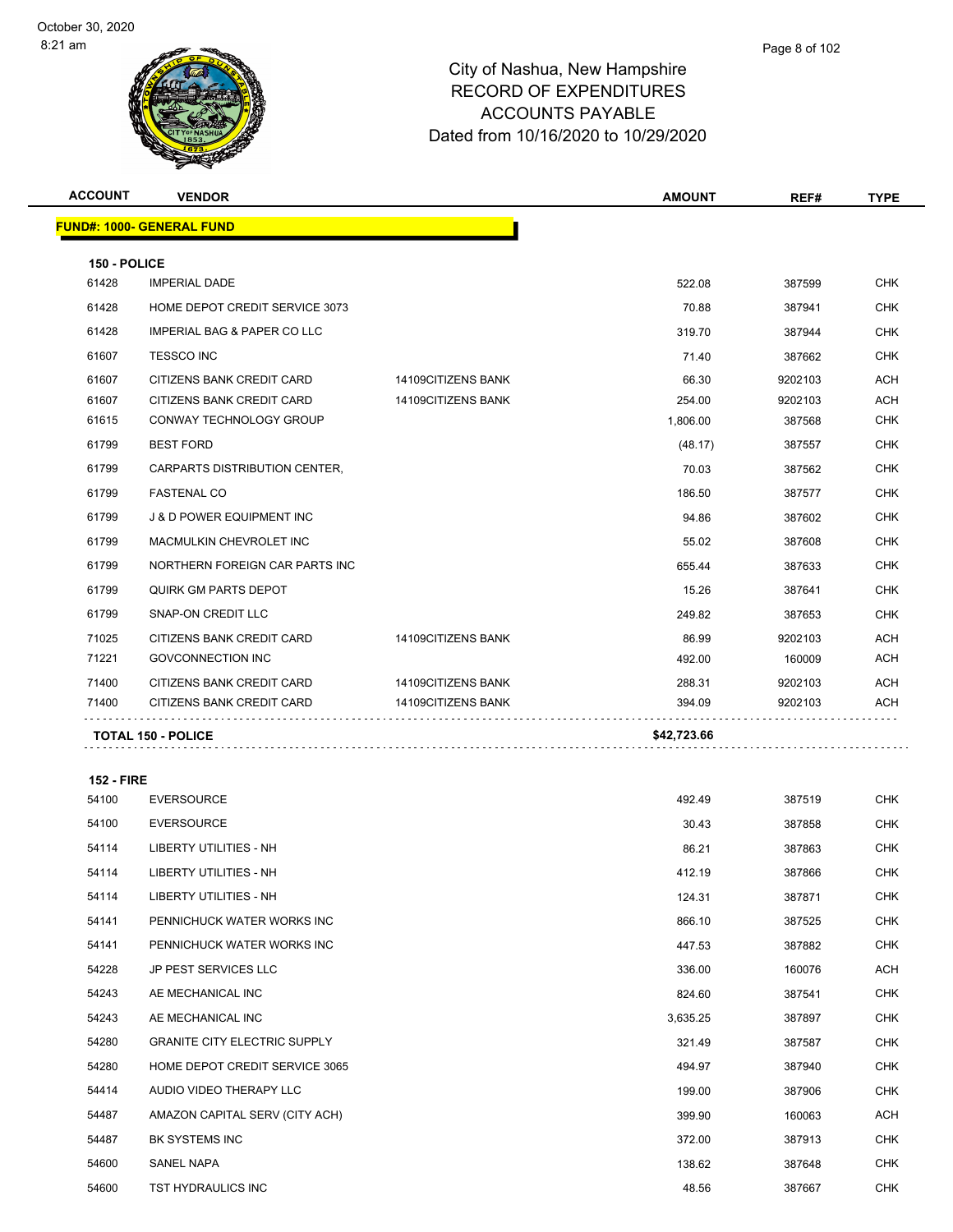| <b>ACCOUNT</b>    | <b>VENDOR</b>                       | <b>AMOUNT</b> | REF#   | <b>TYPE</b> |
|-------------------|-------------------------------------|---------------|--------|-------------|
|                   | <b>FUND#: 1000- GENERAL FUND</b>    |               |        |             |
| <b>152 - FIRE</b> |                                     |               |        |             |
| 55118             | <b>SPRINT</b>                       | 214.03        | 387883 | <b>CHK</b>  |
| 55421             | <b>GREATER NASHUA CHAMBER OF</b>    | 1,250.00      | 387936 | CHK         |
| 55699             | TRUE BLUE CLEANERS                  | 111.70        | 387666 | <b>CHK</b>  |
| 55699             | TRUE BLUE CLEANERS                  | 87.25         | 387987 | CHK         |
| 61100             | AMAZON CAPITAL SERV (CITY ACH)      | 142.58        | 160063 | <b>ACH</b>  |
| 61100             | WB MASON CO INC                     | 92.12         | 387995 | <b>CHK</b>  |
| 61107             | FIRE TECH & SAFETY OF NEW ENGL      | 45.00         | 160070 | ACH         |
| 61107             | <b>J B SIMONS INC</b>               | 197.95        | 387947 | <b>CHK</b>  |
| 61110             | BERGERON PROTECTIVE CLOTHING        | 31.76         | 387555 | <b>CHK</b>  |
| 61110             | BERGERON PROTECTIVE CLOTHING        | 463.23        | 387910 | <b>CHK</b>  |
| 61166             | MAINE OXY                           | 40.00         | 387955 | <b>CHK</b>  |
| 61299             | <b>GRANITE CITY ELECTRIC SUPPLY</b> | 97.64         | 387587 | CHK         |
| 61307             | NEW ENGLAND KENWORTH                | 54.00         | 387625 | <b>CHK</b>  |
| 61428             | NEW ENGLAND PAPER & SUPPLY          | 269.65        | 387628 | CHK         |
| 61428             | NEW ENGLAND PAPER & SUPPLY          | 119.09        | 387965 | <b>CHK</b>  |
| 61428             | WB MASON CO INC                     | 93.95         | 387995 | <b>CHK</b>  |
| 61699             | <b>GRAINGER</b>                     | 934.74        | 387586 | CHK         |
| 61699             | <b>GRANITE CITY ELECTRIC SUPPLY</b> | 1,297.56      | 387587 | <b>CHK</b>  |
| 61699             | ALLOY CASTINGS CO INC               | 661.00        | 387902 | <b>CHK</b>  |
| 61699             | HOME DEPOT CREDIT SERVICE 3065      | 93.66         | 387940 | <b>CHK</b>  |
| 61799             | FIRE TECH & SAFETY OF NEW ENGL      | 60.52         | 160070 | ACH         |
| 61799             | <b>ALLEGIANCE TRUCKS</b>            | 5,081.97      | 387546 | CHK         |
| 61799             | <b>BELLETETES INC</b>               | 92.43         | 387553 | <b>CHK</b>  |
| 61799             | <b>CUMMINS NORTHEAST LLC</b>        | 1,201.22      | 387571 | CHK         |
| 61799             | DONOVAN SPRING CO INC               | 227.12        | 387575 | <b>CHK</b>  |
| 61799             | FLEETPRIDE INC                      | 1,314.48      | 387578 | CHK         |
| 61799             | <b>GRANITE CITY ELECTRIC SUPPLY</b> | 359.90        | 387587 | <b>CHK</b>  |
| 61799             | NEW ENGLAND KENWORTH                | 78.97         | 387625 | <b>CHK</b>  |
| 61799             | NEW ENGLAND KENWORTH                | 30.69         | 387964 | <b>CHK</b>  |
| 71025             | <b>GRANITE CITY ELECTRIC SUPPLY</b> | 24.78         | 387587 | <b>CHK</b>  |
| 71400             | AMAZON CAPITAL SERV (CITY ACH)      | 156.95        | 160000 | <b>ACH</b>  |
| 71400             | FIRE TECH & SAFETY OF NEW ENGL      | 1,026.68      | 160007 | ACH         |
| 71400             | FIRE TECH & SAFETY OF NEW ENGL      | 275.00        | 160070 | <b>ACH</b>  |
| 71432             | FIRE TECH & SAFETY OF NEW ENGL      | 675.00        | 160007 | <b>ACH</b>  |
| 71432             | FIRE TECH & SAFETY OF NEW ENGL      | 68.10         | 160070 | ACH         |
| 71432             | <b>BELLETETES INC</b>               | 404.70        | 387553 | <b>CHK</b>  |
| 71432             | HOME DEPOT CREDIT SERVICE 3065      | 394.48        | 387940 | CHK         |
| 71800             | AMAZON CAPITAL SERV (CITY ACH)      | 314.26        | 160063 | <b>ACH</b>  |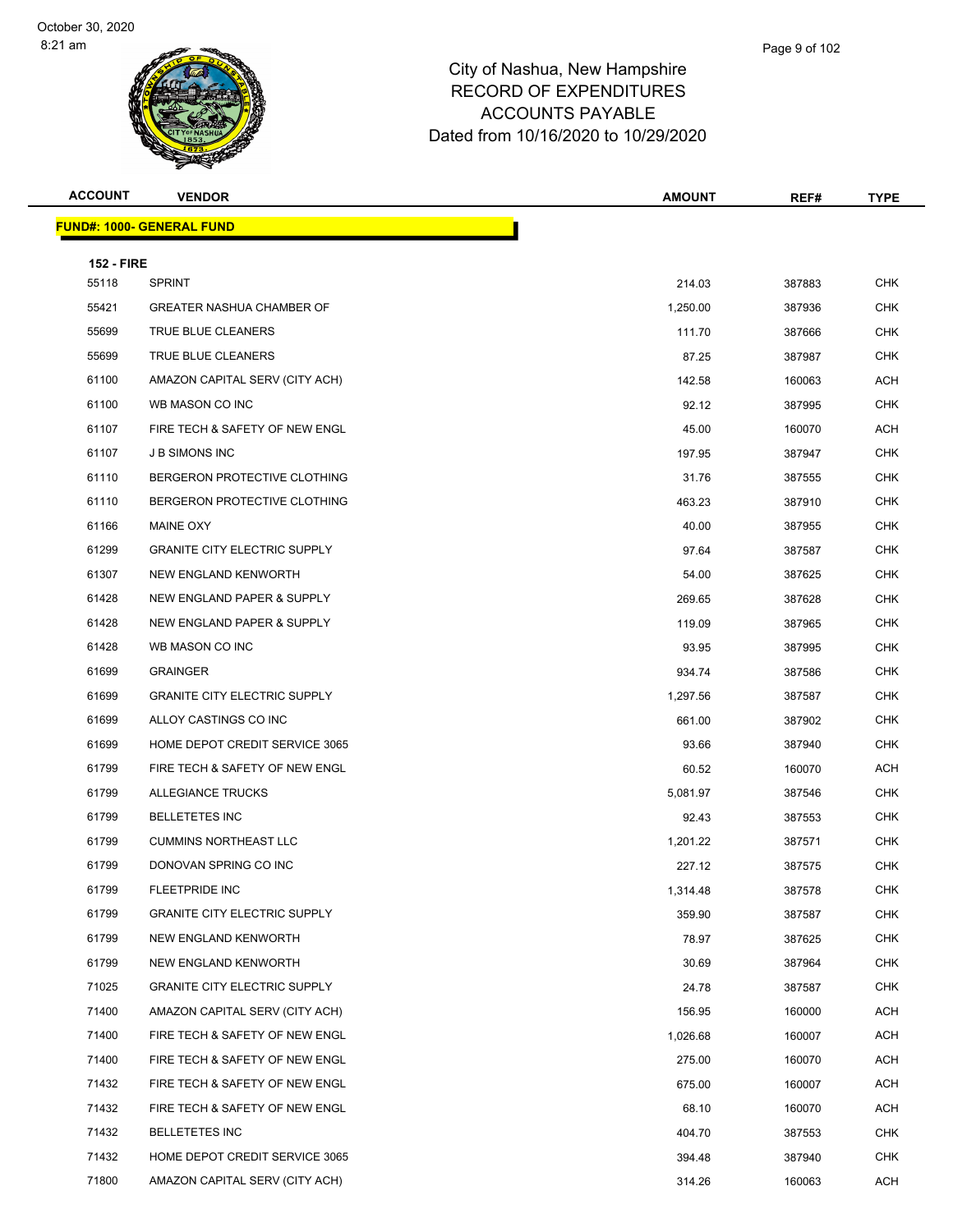# City of Nashua, New Hampshire RECORD OF EXPENDITURES ACCOUNTS PAYABLE Dated from 10/16/2020 to 10/29/2020 **ACCOUNT VENDOR AMOUNT REF# TYPE FUND#: 1000- GENERAL FUND 152 - FIRE** 71800 CASCO FOOD EQUIP SERV 412.96 387920 CHK . . . . . . . . . . . . . . . . . **TOTAL 152 - FIRE \$27,726.77 153 - BUILDING INSPECTION** 55100 VERIZON WIRELESS-642044677 160.04 387888 CHK 55307 MARK COLLINS 116.73 387508 CHK . . . . . . . . . . . . . . . . . . . . . . . . . . . **TOTAL 153 - BUILDING INSPECTION \$276.77 156 - EMERGENCY MANAGEMENT** 68325 ELYSE BUTTERWORTH 299.00 387842 CHK **TOTAL 156 - EMERGENCY MANAGEMENT \$299.00 157 - CITYWIDE COMMUNICATIONS** 54100 EVERSOURCE 550.37 387858 CHK 54487 MOTOROLA SOLUTIONS INC 1,000.88 387619 CHK 55118 VERIZON WIRELESS-581499451 120.03 387886 CHK 55200 APCO INTERNATIONAL INC 264.00 387851 CHK 61299 CITIZENS BANK CREDIT CARD 14109CITIZENS BANK 1998 315.88 9202103 ACH . . . . . . . . . . . . . . . . والأناب **TOTAL 157 - CITYWIDE COMMUNICATIONS \$2,251.16 158 - PARKING ENFORCEMENT** 54600 BEST FORD 198.08 387557 CHK 54625 1ST PRIORITY TOWING & RECOVERY 405.00 387539 CHK 54625 D & R TOWING INC 1,070.00 387572 CHK 55100 SPRINT 189.00 387883 CHK 61100 WB MASON CO INC 20.78 387674 CHK . . . . . . . . . . . . . . . . . . . . . . . . . . . . . . . . . **TOTAL 158 - PARKING ENFORCEMENT \$1,882.86 160 - PW-ADMIN & ENGINEERING** 54100 EVERSOURCE 771.24 387858 CHK 54114 LIBERTY UTILITIES - NH 26.58 387868 CHK

| 54114 | LIBERTY UTILITIES - NH     | 26.58  | 387868 | <b>CHK</b> |
|-------|----------------------------|--------|--------|------------|
| 54141 | PENNICHUCK WATER WORKS INC | 70.16  | 387882 | <b>CHK</b> |
| 55118 | VERIZON WIRELESS-542088278 | 40.01  | 387537 | <b>CHK</b> |
| 55118 | VERIZON WIRELESS-542274983 | 260.04 | 387538 | <b>CHK</b> |
| 55118 | <b>SPRINT</b>              | 174.93 | 387883 | <b>CHK</b> |
| 55200 | ASCE MEMBERSHIP            | 270.00 | 387852 | <b>CHK</b> |
| 55307 | <b>WILLIAM TOOMEY</b>      | 254.15 | 387848 | <b>CHK</b> |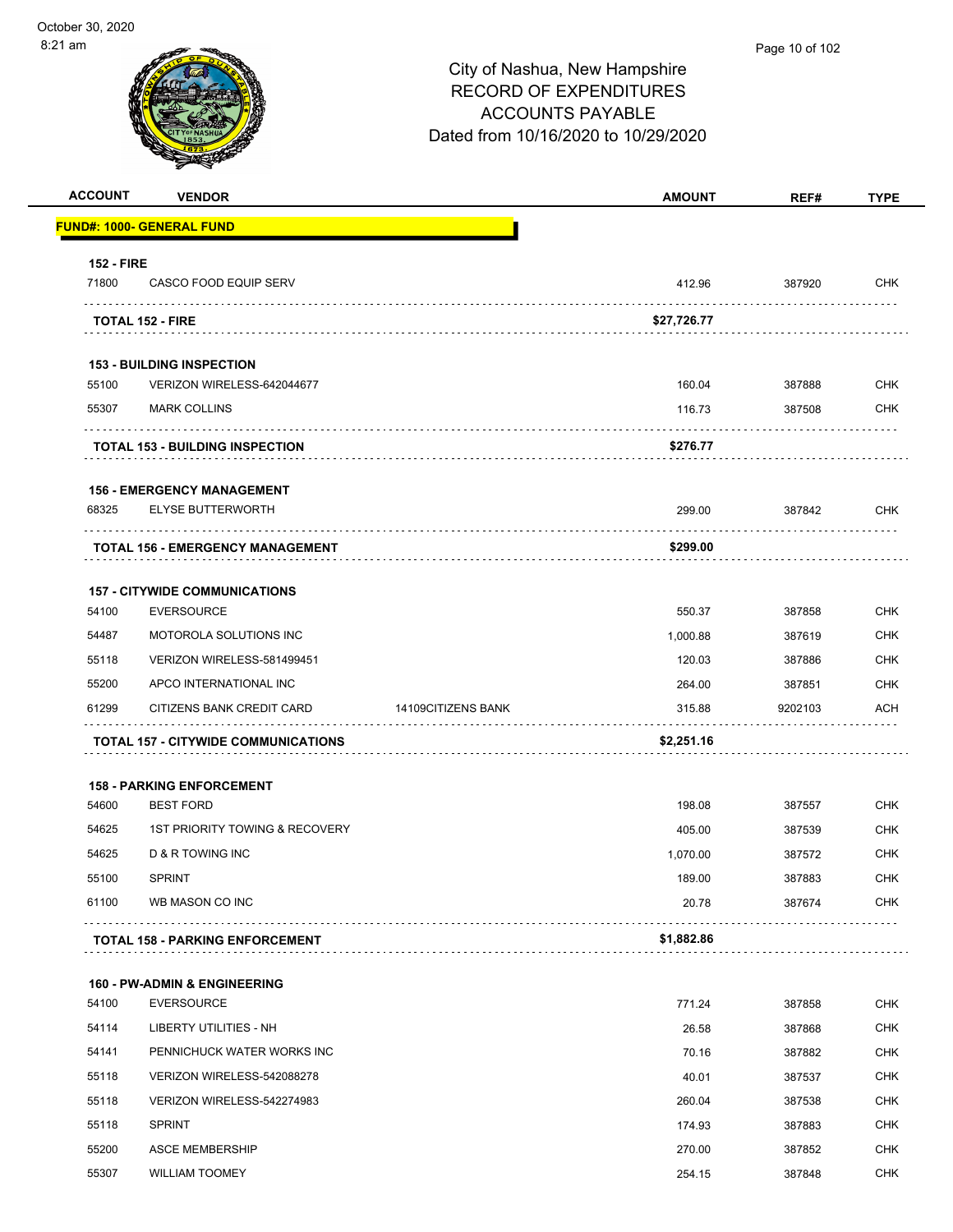| <b>ACCOUNT</b> | <b>VENDOR</b>                                 |                    | <b>AMOUNT</b> | REF#    | <b>TYPE</b> |
|----------------|-----------------------------------------------|--------------------|---------------|---------|-------------|
|                | <b>FUND#: 1000- GENERAL FUND</b>              |                    |               |         |             |
|                |                                               |                    |               |         |             |
|                | <b>160 - PW-ADMIN &amp; ENGINEERING</b>       |                    |               |         |             |
| 55699          | JP PEST SERVICES LLC                          |                    | 92.46         | 160076  | <b>ACH</b>  |
| 55699          | <b>DANIEL HUDSON</b>                          |                    | 44.97         | 387926  | <b>CHK</b>  |
| 61100          | PETTY CASH                                    |                    | 75.98         | 387510  | <b>CHK</b>  |
| 61100          | WB MASON CO INC                               |                    | 71.25         | 387995  | <b>CHK</b>  |
| 61100          | CITIZENS BANK CREDIT CARD                     | 14109CITIZENS BANK | 14.99         | 9202103 | <b>ACH</b>  |
| 61100          | CITIZENS BANK CREDIT CARD                     | 14109CITIZENS BANK | 117.00        | 9202103 | <b>ACH</b>  |
| 61107          | ALECS SHOE STORE INC                          |                    | 109.95        | 387545  | <b>CHK</b>  |
| 61107          | ALECS SHOE STORE INC                          |                    | 110.00        | 387900  | <b>CHK</b>  |
| 61299          | PETTY CASH                                    |                    | 14.15         | 387510  | <b>CHK</b>  |
| 61310          | ALTERNATIVE VEHICLE SERVICE GR                |                    | 10.66         | 160065  | <b>ACH</b>  |
| 71228          | CITIZENS BANK CREDIT CARD                     | 14109CITIZENS BANK | 20.00         | 9202103 | <b>ACH</b>  |
|                | <b>TOTAL 160 - PW-ADMIN &amp; ENGINEERING</b> |                    | \$2,548.52    |         |             |
|                |                                               |                    |               |         |             |

# **161 - STREETS** EVERSOURCE 1,345.08 387519 CHK EVERSOURCE 357.42 387858 CHK LIBERTY UTILITIES - NH 166.64 387870 CHK ROCHESTER MIDLAND CORPORATION 1,260.00 387646 CHK JP PEST SERVICES LLC 68.00 160016 ACH CALLOGIX INC 112.00 387917 CHK STEVE SHUMSKY UNLIMITED DOOR 450.00 387657 CHK SPRINT 3,939.10 387883 CHK 54600 MCDEVITT TRUCKS INC 2002 125.31 160021 ACH 54600 NITCO LLC 20025 ACH 54600 MCDEVITT TRUCKS INC 2002 ACH SOUTHWORTH-MILTON INC 484.67 387526 CHK AMBROSE EQUIPMENT CO INC 460.00 387548 CHK CARPARTS DISTRIBUTION CENTER, 92.47 387562 CHK GRAINGER 29.43 387586 CHK INTERSTATE BILLING 260.56 387601 CHK JOE GRAFIX LLC 440.00 387603 CHK MERRIMACK AUTO CENTER-NASHUA 64.00 387618 CHK USP OF NEW ENGLAND 800.11 387671 CHK FEDEX 153.01 387520 CHK VERIZON WIRELESS-542088278 440.11 387537 CHK VERIZON WIRELESS-542274983 40.01 387538 CHK SPRINT 118.65 387883 CHK VERIZON WIRELESS 242253167 160.04 387889 CHK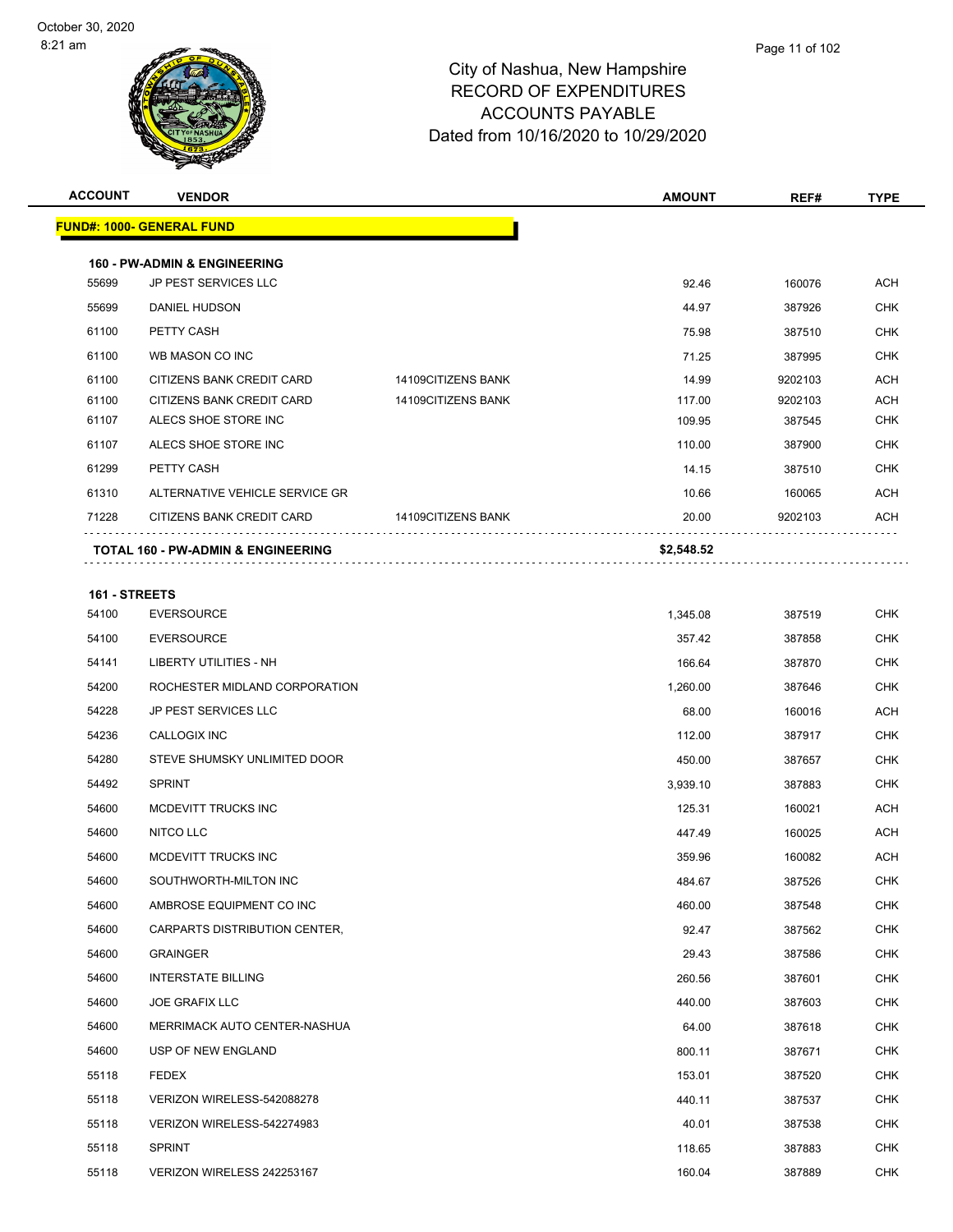| <b>ACCOUNT</b> | <b>VENDOR</b>                      | <b>AMOUNT</b> | REF#   | <b>TYPE</b> |
|----------------|------------------------------------|---------------|--------|-------------|
|                | <b>FUND#: 1000- GENERAL FUND</b>   |               |        |             |
| 161 - STREETS  |                                    |               |        |             |
| 61100          | AMAZON CAPITAL SERV (CITY ACH)     | 57.44         | 160000 | <b>ACH</b>  |
| 61107          | UNIFIRST CORPORATION               | 2,483.85      | 387512 | <b>CHK</b>  |
| 61107          | ALECS SHOE STORE INC               | 99.95         | 387545 | <b>CHK</b>  |
| 61142          | UNIFIRST FIRST AID CORPORATION     | 92.70         | 387669 | <b>CHK</b>  |
| 61166          | <b>BELLETETES INC</b>              | 24.00         | 387553 | <b>CHK</b>  |
| 61299          | <b>BELLETETES INC</b>              | 1,276.82      | 387553 | <b>CHK</b>  |
| 61299          | <b>FASTENAL CO</b>                 | 70.17         | 387577 | CHK         |
| 61299          | <b>CRYSTAL ROCK</b>                | 22.27         | 387856 | <b>CHK</b>  |
| 61299          | <b>BELLETETES INC</b>              | 54.84         | 387908 | <b>CHK</b>  |
| 61299          | NASHUA WALLPAPER CO INC            | 22.99         | 387963 | <b>CHK</b>  |
| 61300          | GLOBAL MONTELLO GROUP CORP         | 9,418.25      | 387584 | <b>CHK</b>  |
| 61300          | GLOBAL MONTELLO GROUP CORP         | 9,419.81      | 387933 | <b>CHK</b>  |
| 61307          | SHATTUCK MALONE OIL CO             | 2,971.91      | 387651 | <b>CHK</b>  |
| 61310          | ALTERNATIVE VEHICLE SERVICE GR     | 1,478.62      | 160065 | <b>ACH</b>  |
| 61507          | <b>CONTINENTAL PAVING INC</b>      | 1,399.13      | 387567 | <b>CHK</b>  |
| 61535          | <b>BROX INDUSTRIES INC</b>         | 2,756.89      | 160003 | <b>ACH</b>  |
| 61542          | PERMA LINE CORP OF NEW ENGLAND     | 624.10        | 387637 | <b>CHK</b>  |
| 61556          | M & M ELECTRICAL SUPPLY CO INC     | 330.20        | 160019 | <b>ACH</b>  |
| 61560          | GRANITE STATE CONCRETE CO INC      | 1,650.00      | 387935 | <b>CHK</b>  |
| 61562          | <b>BELLETETES INC</b>              | 38.79         | 387553 | <b>CHK</b>  |
| 61705          | PETE'S TIRE BARNS INC              | 851.90        | 387638 | <b>CHK</b>  |
| 61799          | MCDEVITT TRUCKS INC                | (40.00)       | 160021 | <b>ACH</b>  |
| 61799          | <b>BELLETETES INC</b>              | 8.98          | 387553 | <b>CHK</b>  |
| 71025          | HOME DEPOT CREDIT SERVICE 3065     | 27.94         | 387595 | CHK         |
|                | <b>TOTAL 161 - STREETS</b>         | \$47,315.61   |        |             |
|                | <b>162 - STREET LIGHTING</b>       |               |        |             |
| 54100          | EVERSOUCE-POWER SUPPLY             | 38,815.76     | 387518 | <b>CHK</b>  |
| 54100          | <b>EVERSOURCE</b>                  | 335.85        | 387858 | <b>CHK</b>  |
|                | <b>TOTAL 162 - STREET LIGHTING</b> | \$39,151.61   |        |             |
|                | <b>166 - PARKING OPERATIONS</b>    |               |        |             |
| 54100          | <b>EVERSOURCE</b>                  | 984.34        | 387858 | <b>CHK</b>  |
| 54487          | UNITED AG & TURF NE                | 107.57        | 387990 | <b>CHK</b>  |
| 55100          | CALE AMERICA INC                   | 1,100.00      | 387916 | <b>CHK</b>  |
| 55307          | <b>COMMONWEALTH OF MASS</b>        | 2.60          | 387849 | <b>CHK</b>  |
| 55699          | CALE AMERICA INC                   | 400.00        | 387916 | <b>CHK</b>  |
|                |                                    |               |        |             |

POM INC 100.00 387970 CHK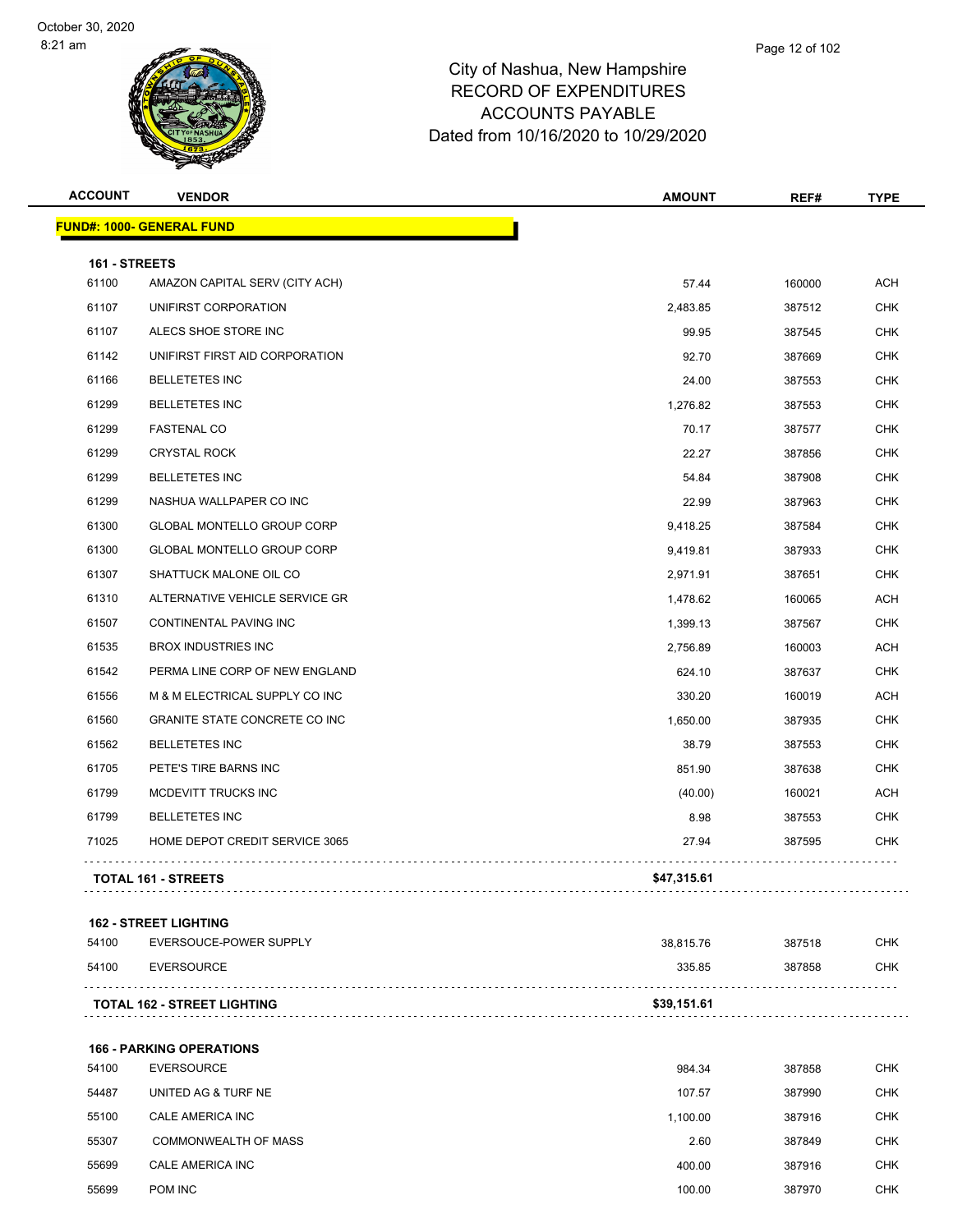| <b>ACCOUNT</b> | <b>VENDOR</b>                                  |                    | <b>AMOUNT</b> | REF#    | <b>TYPE</b> |
|----------------|------------------------------------------------|--------------------|---------------|---------|-------------|
|                | <u> FUND#: 1000- GENERAL FUND</u>              |                    |               |         |             |
|                | <b>166 - PARKING OPERATIONS</b>                |                    |               |         |             |
| 55699          | CITIZENS BANK CREDIT CARD                      | 14109CITIZENS BANK | 14.99         | 9202103 | <b>ACH</b>  |
| 61100          | WB MASON CO INC                                |                    | 6.01          | 387674  | <b>CHK</b>  |
| 61299          | NASHUA WALLPAPER CO INC                        |                    | 4.79          | 387624  | CHK         |
| 71600          | <b>INTERSTATE BILLING</b>                      |                    | 2,176.72      | 387946  | <b>CHK</b>  |
|                | <b>TOTAL 166 - PARKING OPERATIONS</b>          |                    | \$4,897.02    |         |             |
|                | <b>170 - HYDROELECTRIC OPERATIONS</b>          |                    |               |         |             |
| 54821          | TRIANGLE PORTABLE SERVICES INC                 |                    | 176.00        | 387665  | CHK         |
| 55109          | CONSOLIDATED COMMUNICATIONS                    |                    | 200.90        | 387855  | CHK         |
|                | <b>TOTAL 170 - HYDROELECTRIC OPERATIONS</b>    |                    | \$376.90      |         |             |
|                | <b>171 - COMMUNITY SERVICES</b>                |                    |               |         |             |
| 54100          | <b>EVERSOURCE</b>                              |                    | 475.07        | 387858  | <b>CHK</b>  |
| 61100          | WB MASON CO INC                                |                    | 67.20         | 387674  | CHK         |
| 61100          | WB MASON CO INC                                |                    | 161.77        | 387995  | <b>CHK</b>  |
| 68320          | NASHUA YOUTH COUNCIL                           |                    | 1,460.00      | 387678  | <b>CHK</b>  |
|                | <b>TOTAL 171 - COMMUNITY SERVICES</b>          |                    | \$2,164.04    |         |             |
|                |                                                |                    |               |         |             |
| 55118          | <b>172 - COMMUNITY HEALTH</b><br><b>SPRINT</b> |                    | 92.67         | 387883  | CHK         |
| 55421          | SAINT ANSELM COLLEGE                           |                    | 128.00        | 387647  | <b>CHK</b>  |
| 61142          | NH MEDICAL DENTAL SUPPLY LLC                   |                    | 24.00         | 387631  | <b>CHK</b>  |
| 61144          | SANOFI PASTEUR INC                             |                    | (1,582.66)    | 387649  | CHK         |
|                | <b>TOTAL 172 - COMMUNITY HEALTH</b>            |                    | -\$1,337.99   |         |             |
|                |                                                |                    |               |         |             |
|                | <b>173 - ENVIRONMENTAL HEALTH</b>              |                    |               |         |             |
| 55100          | VERIZON WIRELESS-642274605                     |                    | 120.03        | 387890  | <b>CHK</b>  |
| 55200          | <b>RENE BEAUDOIN</b>                           |                    | 100.00        | 387511  | <b>CHK</b>  |
| 61299          | AMAZON CAPITAL SERV (CITY ACH)                 |                    | 65.98         | 160063  | <b>ACH</b>  |
|                | <b>TOTAL 173 - ENVIRONMENTAL HEALTH</b>        |                    | \$286.01      |         |             |
|                | <b>175 - WELFARE ASSISTANCE</b>                |                    |               |         |             |
| 55810          | 188 CONCORD ST LLC                             |                    | 1,396.38      | 387805  | <b>CHK</b>  |
| 55810          | 23-25 TEMPLE ST REALTY LLC                     |                    | 1,180.00      | 387806  | <b>CHK</b>  |
| 55810          | 28-34 RAILROAD SQUARE LLC                      |                    | 1,500.00      | 387807  | <b>CHK</b>  |
| 55810          | CHANDLER COURT LLC                             |                    | 1,325.00      | 387808  | <b>CHK</b>  |
| 55810          | <b>COUNTRY BARN MOTEL</b>                      |                    | 372.48        | 387809  | <b>CHK</b>  |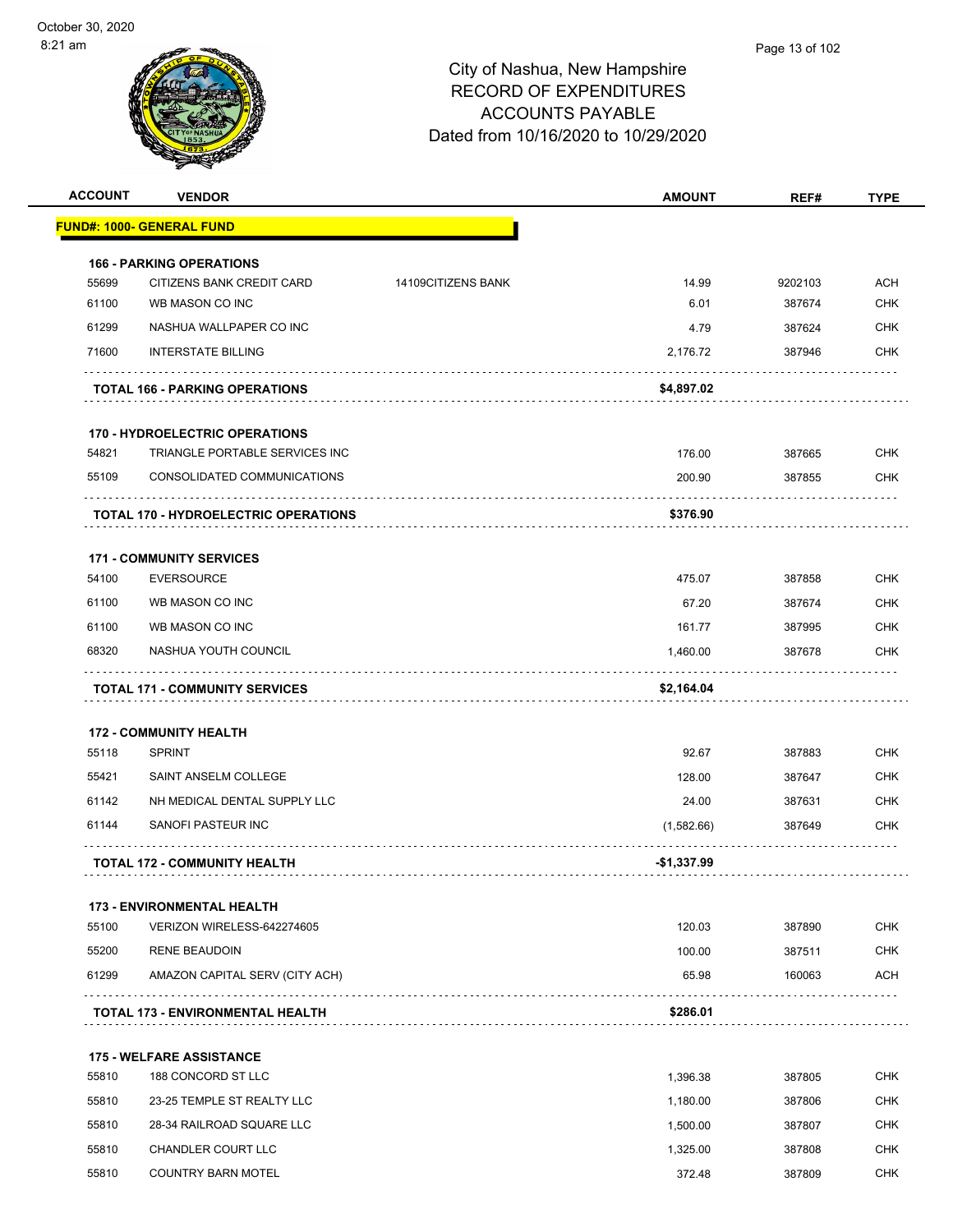| <b>ACCOUNT</b> | <b>VENDOR</b>                                            |                    | <b>AMOUNT</b> | REF#    | <b>TYPE</b> |
|----------------|----------------------------------------------------------|--------------------|---------------|---------|-------------|
|                | <b>FUND#: 1000- GENERAL FUND</b>                         |                    |               |         |             |
|                | <b>175 - WELFARE ASSISTANCE</b>                          |                    |               |         |             |
| 55810          | <b>MARYANN PAQUIN</b>                                    |                    | 640.00        | 387810  | <b>CHK</b>  |
| 55810          | MWH HOLDINGS LLC                                         |                    | 1,100.00      | 387811  | <b>CHK</b>  |
| 55810          | PINE HILL GARDENS ASSOC                                  |                    | 132.00        | 387812  | <b>CHK</b>  |
| 55810          | WORTH REAL ESTATE LLC                                    |                    | 795.00        | 387813  | CHK         |
| 55810          | 188 CONCORD ST LLC                                       |                    | 706.42        | 388147  | <b>CHK</b>  |
| 55810          | <b>CLOCKTOWER PLACE</b>                                  |                    | 1,318.00      | 388148  | <b>CHK</b>  |
| 55810          | HIGHLAND LAKE PROPERTIES LLC                             |                    | 1,100.00      | 388149  | CHK         |
| 55810          | CITIZENS BANK CREDIT CARD                                | 14109CITIZENS BANK | 395.64        | 9202103 | <b>ACH</b>  |
| 55810          | CITIZENS BANK CREDIT CARD                                | 14109CITIZENS BANK | 380.38        | 9202103 | <b>ACH</b>  |
| 55810          | CITIZENS BANK CREDIT CARD                                | 14109CITIZENS BANK | 429.45        | 9202103 | <b>ACH</b>  |
| 55810          | CITIZENS BANK CREDIT CARD                                | 14109CITIZENS BANK | 341.11        | 9202103 | <b>ACH</b>  |
| 55816          | MARKET BASKET ACCT 2589096                               |                    | 1,045.87      | 388150  | CHK         |
| 55818          | MARKET BASKET ACCT 2589096                               |                    | 296.62        | 388150  | CHK         |
|                | <b>TOTAL 175 - WELFARE ASSISTANCE</b>                    |                    | \$14,454.35   |         |             |
|                |                                                          |                    |               |         |             |
| 54100          | <b>177 - PARKS &amp; RECREATION</b><br><b>EVERSOURCE</b> |                    | 345.86        | 387519  | <b>CHK</b>  |
| 54100          | <b>EVERSOURCE</b>                                        |                    | 9,459.02      | 387858  | <b>CHK</b>  |
| 54141          | PENNICHUCK WATER WORKS INC                               |                    | 6,469.76      | 387525  | <b>CHK</b>  |
| 54141          | PENNICHUCK WATER WORKS INC                               |                    | 2,045.82      | 387882  | <b>CHK</b>  |
| 54280          | AMAZON CAPITAL SERV (CITY ACH)                           |                    | 359.73        | 160000  | ACH         |
| 54280          | <b>JP PEST SERVICES LLC</b>                              |                    |               |         | <b>ACH</b>  |
|                |                                                          |                    | 192.60        | 160016  |             |
| 54280          | M & M ELECTRICAL SUPPLY CO INC                           |                    | 83.40         | 160080  | ACH         |
| 54280          | C J ROUSSEAU TRUCKING                                    |                    | 570.00        | 387560  | <b>CHK</b>  |
| 54280          | <b>FASTENAL CO</b>                                       |                    | 28.09         | 387577  | <b>CHK</b>  |
| 54280          | <b>FRANKLIN PAINT CO INC</b>                             |                    | 1,230.00      | 387580  | CHK         |
| 54280          | <b>GATE CITY MONUMENT INC</b>                            |                    | 1,352.00      | 387582  | <b>CHK</b>  |
| 54280          | JOHNSONS ELECTRIC SUPPLY INC                             |                    | 1,281.60      | 387605  | <b>CHK</b>  |
| 54280          | <b>MUTT MITT</b>                                         |                    | 1,365.83      | 387622  | <b>CHK</b>  |
| 54280          | NASHUA FARMERS EXCHANGE INC                              |                    | 157.50        | 387623  | <b>CHK</b>  |
| 54280          | NASHUA WALLPAPER CO INC                                  |                    | 391.46        | 387624  | CHK         |
| 54280          | NHRPA                                                    |                    | 65.00         | 387632  | <b>CHK</b>  |
| 54280          | SITEONE LANDSCAPE SUPPLY LLC                             |                    | 898.55        | 387652  | <b>CHK</b>  |
| 54280          | AIRGAS USA LLC                                           |                    | 33.30         | 387899  | <b>CHK</b>  |
| 54280          | FIREFLY ATHLETICS LLC                                    |                    | 750.00        | 387930  | <b>CHK</b>  |
| 54280          | GATE CITY FENCE CO INC                                   |                    | 1,150.00      | 387932  | CHK         |
| 54280          | JOHNSONS ELECTRIC SUPPLY INC                             |                    | 345.00        | 387950  | <b>CHK</b>  |
| 54280          | MUSCO SPORTS LIGHTING, LLC                               |                    | 900.00        | 387961  | <b>CHK</b>  |
| 54280          | TIMS TURF & LANDSCAPING MATERI                           |                    | 200.00        | 387985  | <b>CHK</b>  |
|                |                                                          |                    |               |         |             |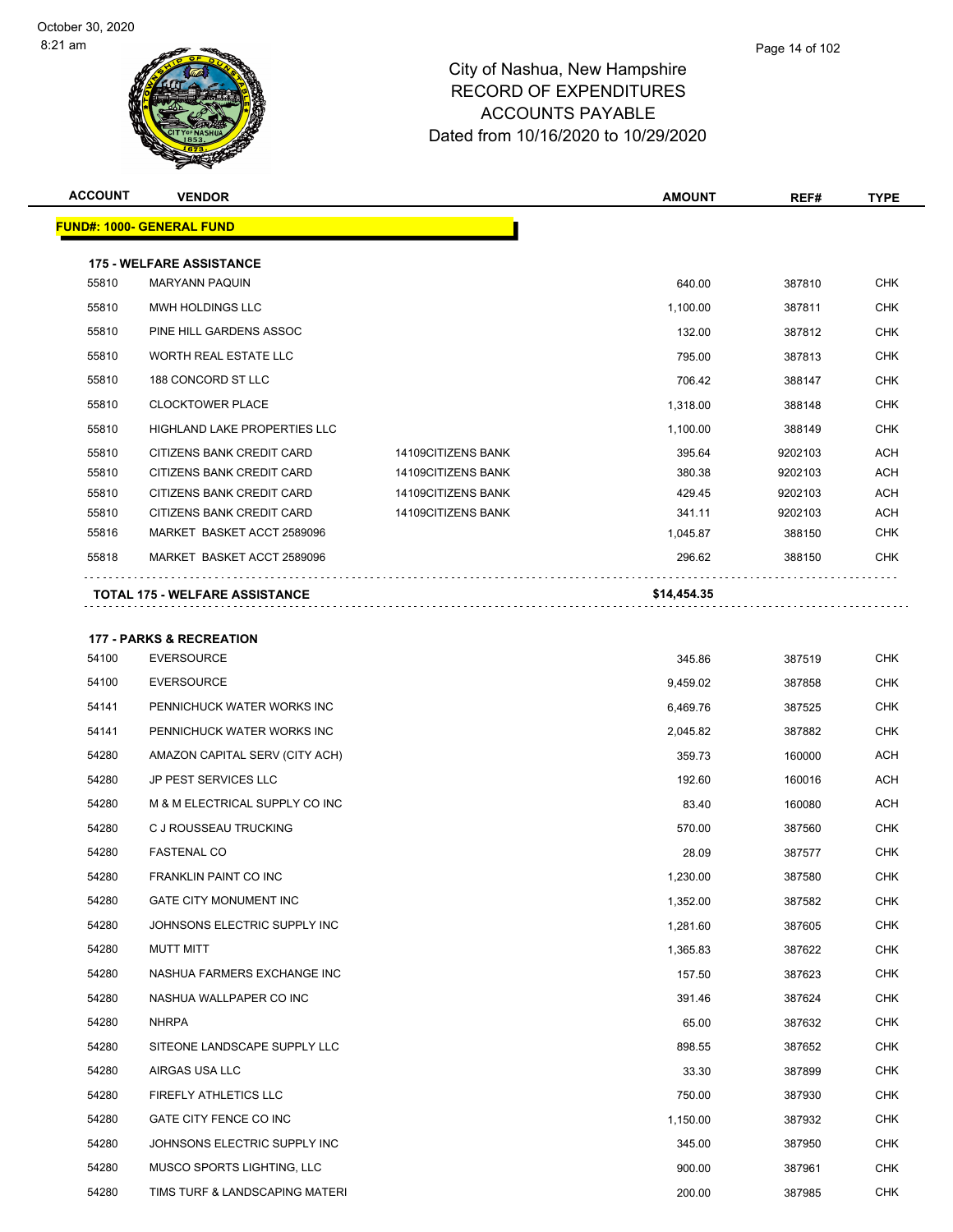| <b>ACCOUNT</b> | <b>VENDOR</b>                             | <b>AMOUNT</b> | REF#   | <b>TYPE</b> |
|----------------|-------------------------------------------|---------------|--------|-------------|
|                | <b>FUND#: 1000- GENERAL FUND</b>          |               |        |             |
|                | <b>177 - PARKS &amp; RECREATION</b>       |               |        |             |
| 54280          | UNITED SITE SERVICES                      | 357.00        | 387991 | <b>CHK</b>  |
| 54280          | WB MASON CO INC                           | 56.99         | 387995 | <b>CHK</b>  |
| 54487          | <b>RBG INC</b>                            | 470.00        | 387643 | <b>CHK</b>  |
| 54821          | UNITED SITE SERVICES                      | 1,904.00      | 387670 | <b>CHK</b>  |
| 54821          | UNITED SITE SERVICES                      | 952.00        | 387991 | <b>CHK</b>  |
| 55118          | VERIZON WIRELESS-542088278                | 40.01         | 387537 | <b>CHK</b>  |
| 55118          | <b>SPRINT</b>                             | 178.63        | 387883 | <b>CHK</b>  |
| 55654          | AMAZON CAPITAL SERV (CITY ACH)            | 31.91         | 160000 | <b>ACH</b>  |
| 55658          | PETTY CASH                                | 17.43         | 387509 | <b>CHK</b>  |
| 55658          | <b>SUSAN BIELAWSKI</b>                    | 1,500.00      | 387841 | <b>CHK</b>  |
| 61100          | WB MASON CO INC                           | 56.99         | 387674 | <b>CHK</b>  |
| 61110          | AMAZON CAPITAL SERV (CITY ACH)            | 66.76         | 160000 | <b>ACH</b>  |
| 61128          | HUDSON TROPHY COMPANY                     | 51.00         | 387597 | CHK         |
| 61156          | D & P SWIMMING POOL                       | 887.11        | 387925 | <b>CHK</b>  |
| 61300          | <b>GLOBAL MONTELLO GROUP CORP</b>         | 655.15        | 387584 | <b>CHK</b>  |
| 61310          | ALTERNATIVE VEHICLE SERVICE GR            | 409.13        | 160065 | <b>ACH</b>  |
| 61705          | <b>MAYNARD &amp; LESIEUR INC</b>          | 72.75         | 387616 | <b>CHK</b>  |
| 61799          | MCDEVITT TRUCKS INC                       | 9.78          | 160082 | <b>ACH</b>  |
| 61799          | <b>BEST FORD</b>                          | 982.78        | 387557 | <b>CHK</b>  |
| 61799          | CARPARTS DISTRIBUTION CENTER,             | 82.13         | 387562 | <b>CHK</b>  |
| 61799          | NEW ENGLAND KENWORTH                      | 147.34        | 387627 | <b>CHK</b>  |
| 61799          | <b>TURF PRODUCTS</b>                      | 3,570.80      | 387668 | <b>CHK</b>  |
| 61799          | <b>BEST FORD</b>                          | 135.64        | 387911 | <b>CHK</b>  |
| 61799          | CARPARTS DISTRIBUTION CENTER,             | 338.74        | 387919 | <b>CHK</b>  |
| 61799          | <b>TURF PRODUCTS</b>                      | 50.00         | 387988 | <b>CHK</b>  |
| 71999          | PETTY CASH                                | 32.00         | 387509 | CHK         |
|                | <b>TOTAL 177 - PARKS &amp; RECREATION</b> | \$42,730.59   |        |             |
| 179 - LIBRARY  |                                           |               |        |             |
| 54114          | <b>LIBERTY UTILITIES - NH</b>             | 334.34        | 387865 | <b>CHK</b>  |
| 54141          | PENNICHUCK WATER WORKS INC                | 211.89        | 387882 | CHK         |
| 54243          | PALMER & SICARD INC                       | 2,932.31      | 387969 | <b>CHK</b>  |
| 54280          | <b>JP PEST SERVICES LLC</b>               | 114.00        | 160076 | <b>ACH</b>  |
|                |                                           |               |        |             |

| 54280 | JP PEST SERVICES LLC           | 114.00 | 160076 | ACH        |
|-------|--------------------------------|--------|--------|------------|
| 54280 | DOG WASTE DEPOT                | 389.84 | 387574 | <b>CHK</b> |
| 54421 | CONWAY TECHNOLOGY GROUP        | 401.14 | 387923 | <b>CHK</b> |
| 54428 | <b>COMCAST</b>                 | 486.70 | 387514 | <b>CHK</b> |
| 54428 | PACIFIC TELEMANAGEMENT SERVICE | 53.00  | 387635 | <b>CHK</b> |
| 54428 | PDQ.COM                        | 450.00 | 387636 | <b>CHK</b> |
|       |                                |        |        |            |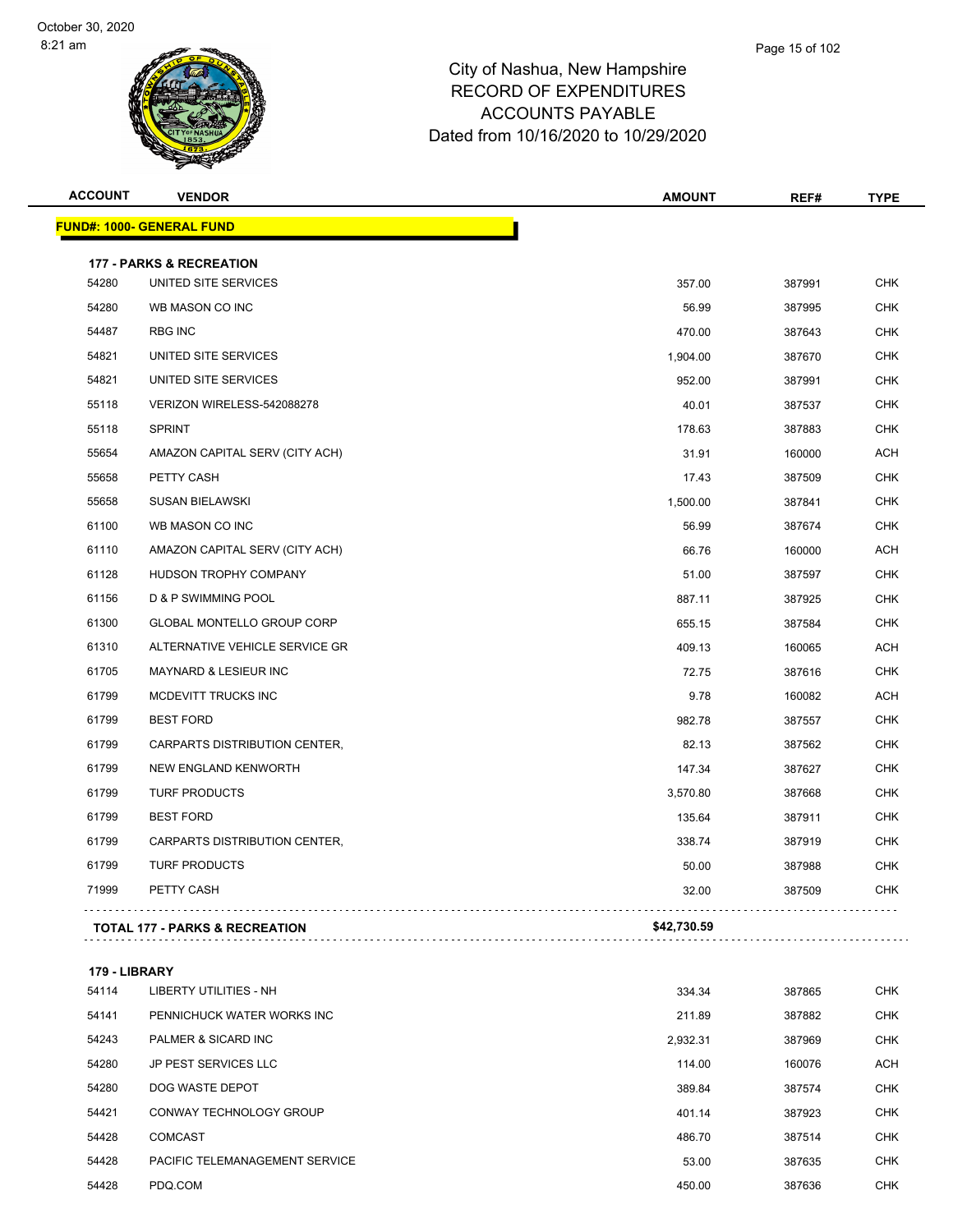| <b>ACCOUNT</b> | <b>VENDOR</b>                            |                    | <b>AMOUNT</b> | REF#    | <b>TYPE</b> |
|----------------|------------------------------------------|--------------------|---------------|---------|-------------|
|                | <b>FUND#: 1000- GENERAL FUND</b>         |                    |               |         |             |
| 179 - LIBRARY  |                                          |                    |               |         |             |
| 54428          | CITIZENS BANK CREDIT CARD                | 14109CITIZENS BANK | 29.99         | 9202103 | <b>ACH</b>  |
| 54428          | CITIZENS BANK CREDIT CARD                | 14109CITIZENS BANK | 15.00         | 9202103 | <b>ACH</b>  |
| 55109          | <b>SPRINT</b>                            |                    | 100.78        | 387883  | <b>CHK</b>  |
| 55200          | TREASURER STATE OF NH                    |                    | 75.00         | 387506  | <b>CHK</b>  |
| 55200          | MCAULIFF-SHEPARD DISCOVERY CTR           |                    | 300.00        | 387524  | <b>CHK</b>  |
| 55200          | SEE SCIENCE CENTER                       |                    | 250.00        | 387839  | <b>CHK</b>  |
| 55200          | ISABELLA STEWART GARDNERMUSEUM           |                    | 195.00        | 387860  | <b>CHK</b>  |
| 55607          | USPS-CMRS-PB #49113079                   |                    | 999.31        | 160029  | <b>ACH</b>  |
| 61100          | AMAZON CAPITAL SERV (CITY ACH)           |                    | 19.94         | 160000  | <b>ACH</b>  |
| 61428          | AMAZON CAPITAL SERV (CITY ACH)           |                    | 96.13         | 160063  | ACH         |
| 61807          | AMAZON CAPITAL SERV (CITY ACH)           |                    | 85.67         | 160000  | <b>ACH</b>  |
| 61807          | INGRAM LIBRARY SERVICES LLC              |                    | 639.25        | 160013  | <b>ACH</b>  |
| 61807          | AMAZON CAPITAL SERV (CITY ACH)           |                    | 36.48         | 160063  | ACH         |
| 61807          | INGRAM LIBRARY SERVICES LLC              |                    | 161.61        | 160073  | <b>ACH</b>  |
| 61807          | <b>BAKER &amp; TAYLOR</b>                |                    | 2,628.78      | 387552  | <b>CHK</b>  |
| 61807          | <b>ACTRACE</b>                           |                    | 500.00        | 387895  | <b>CHK</b>  |
| 61807          | <b>BAKER &amp; TAYLOR</b>                |                    | 813.60        | 387907  | <b>CHK</b>  |
| 61814          | MIDWEST TAPE LLC                         |                    | 138.08        | 160023  | <b>ACH</b>  |
| 61814          | MIDWEST TAPE LLC                         |                    | 220.05        | 160086  | <b>ACH</b>  |
| 61814          | <b>BAKER &amp; TAYLOR</b>                |                    | 90.72         | 387552  | <b>CHK</b>  |
| 61830          | <b>KANOPY INC</b>                        |                    | 5,000.00      | 160077  | <b>ACH</b>  |
| 61830          | RECORDED BOOKS LLC                       |                    | 2,000.00      | 387971  | <b>CHK</b>  |
| 68322          | AMAZON CAPITAL SERV (CITY ACH)           |                    | 39.97         | 160063  | ACH         |
| 71221          | AMAZON CAPITAL SERV (CITY ACH)           |                    | 124.99        | 160000  | <b>ACH</b>  |
| 71221          | AMAZON CAPITAL SERV (CITY ACH)           |                    | 359.90        | 160063  | <b>ACH</b>  |
|                |                                          |                    |               |         |             |
|                | TOTAL 179 - LIBRARY                      |                    | \$20,293.47   |         |             |
|                | <b>181 - COMMUNITY DEVELOPMENT</b>       |                    |               |         |             |
| 55200          | AMERICAN PLANNING ASSOC                  |                    | 746.00        | 387850  | <b>CHK</b>  |
| 55200          | CITIZENS BANK CREDIT CARD                | 14109CITIZENS BANK | 45.00         | 9202103 | ACH         |
| 55200          | CITIZENS BANK CREDIT CARD                | 14109CITIZENS BANK | 125.00        | 9202103 | ACH         |
| 61100          | WB MASON CO INC                          |                    | 8.92          | 387674  | <b>CHK</b>  |
|                | <b>TOTAL 181 - COMMUNITY DEVELOPMENT</b> |                    | \$924.92      |         |             |
|                | <b>182 - PLANNING AND ZONING</b>         |                    |               |         |             |
| 55200          | NH ASSOC OF CONSERVATION                 |                    | 950.00        | 387630  | <b>CHK</b>  |
|                | TOTAL 182 - PLANNING AND ZONING          |                    | \$950.00      |         |             |
|                |                                          |                    |               |         |             |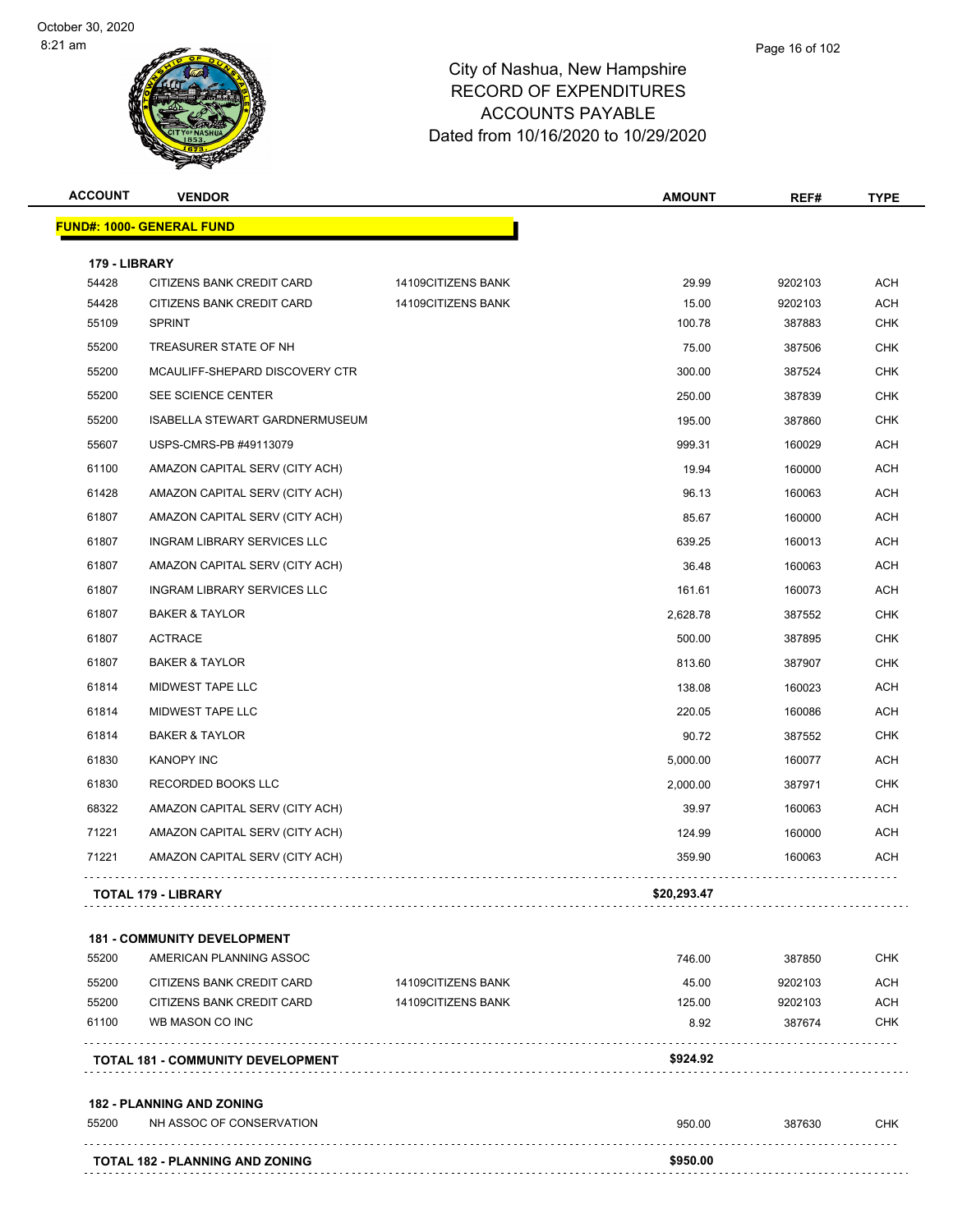| <b>ACCOUNT</b>               | <b>VENDOR</b>                           |                    | <b>AMOUNT</b> | REF#    | <b>TYPE</b> |
|------------------------------|-----------------------------------------|--------------------|---------------|---------|-------------|
|                              | <b>FUND#: 1000- GENERAL FUND</b>        |                    |               |         |             |
|                              | <b>183 - ECONOMIC DEVELOPMENT</b>       |                    |               |         |             |
| 55699                        | CITIZENS BANK CREDIT CARD               | 14109CITIZENS BANK | 14.99         | 9202103 | <b>ACH</b>  |
|                              | <b>TOTAL 183 - ECONOMIC DEVELOPMENT</b> |                    | \$14.99       |         |             |
|                              |                                         |                    |               |         |             |
| <b>191 - SCHOOL</b><br>52150 | NH RETIREMENT SYSTEM                    |                    | 7,614.27      | 387492  | <b>CHK</b>  |
| 52150                        | NH RETIREMENT SYSTEM                    |                    | 918.45        | 387836  | <b>CHK</b>  |
| 53128                        | <b>MATTHEW &amp; LEAH DONAHUE</b>       |                    | 1,770.00      | 387707  | CHK         |
| 53128                        | <b>WADLEIGH STARR &amp; PETERS PLLC</b> |                    | 7,677.50      | 388113  | <b>CHK</b>  |
| 53600                        | ADULT LEARNING CENTER                   |                    | 34,100.00     | 388005  | <b>CHK</b>  |
| 53607                        | LESLEY UNIV CTR FOR READING             |                    | 9,750.00      | 387748  | <b>CHK</b>  |
| 53607                        | MIKE ANDERSON CONSULTING LLC            |                    | 2,800.00      | 387759  | CHK         |
| 53607                        | NH LEARNING INITIATIVE                  |                    | 3,750.00      | 387765  | CHK         |
| 53614                        | <b>BIRCH BEHAVIORAL THERAPY</b>         |                    | 250.00        | 387692  | <b>CHK</b>  |
| 53614                        | <b>BOOTHBY THERAPY SERVICES LLC</b>     |                    | 51.29         | 387695  | CHK         |
| 53614                        | AMY MCCARTNEY                           |                    | 15,948.00     | 388006  | <b>CHK</b>  |
| 53628                        | <b>EDUCATION HEALTH SERVICES LLC</b>    |                    | 270.00        | 387709  | <b>CHK</b>  |
| 53628                        | DTS COMMUNICATIONS LLC                  |                    | 579.84        | 388033  | CHK         |
| 53628                        | FIRE PROTECTION TESTING LLC             |                    | 7,551.00      | 388038  | <b>CHK</b>  |
| 53628                        | <b>RELIABLE IT</b>                      |                    | 1,637.50      | 388096  | <b>CHK</b>  |
| 53628                        | RPF ENVIRONMENTAL INC                   |                    | 6,250.00      | 388097  | <b>CHK</b>  |
| 53628                        | RTM COMMUNICATIONS INC                  |                    | 37,200.00     | 388098  | <b>CHK</b>  |
| 54100                        | <b>EVERSOURCE</b>                       |                    | 112,710.42    | 387680  | CHK         |
| 54100                        | <b>EVERSOURCE</b>                       |                    | 4,441.85      | 388001  | <b>CHK</b>  |
| 54114                        | <b>EVERSOURCE</b>                       |                    | 5,327.53      | 387680  | CHK         |
| 54141                        | PENNICHUCK WATER WORKS INC              |                    | 6,129.54      | 387681  | <b>CHK</b>  |
| 54280                        | <b>BELLETETES INC</b>                   |                    | 147.18        | 387688  | <b>CHK</b>  |
| 54280                        | NASHUA WALLPAPER CO INC                 |                    | 871.09        | 387763  | <b>CHK</b>  |
| 54280                        | <b>BELLETETES INC</b>                   |                    | 193.71        | 388009  | <b>CHK</b>  |
| 54280                        | MARVELL PLATE GLASS INC                 |                    | 314.00        | 388075  | <b>CHK</b>  |
| 54280                        | NASHUA WALLPAPER CO INC                 |                    | 888.74        | 388081  | <b>CHK</b>  |
| 54487                        | RIDDELL/ALL AMERICAN SPORTS CO          |                    | 722.00        | 387778  | <b>CHK</b>  |
| 54600                        | CARPARTS OF NASHUA                      |                    | 161.12        | 387697  | CHK         |
| 54600                        | <b>MAYNARD &amp; LESIEUR INC</b>        |                    | 497.40        | 387754  | <b>CHK</b>  |
| 54600                        | O'REILLY AUTO PARTS                     |                    | 90.70         | 387769  | <b>CHK</b>  |
| 54600                        | O'REILLY AUTO PARTS                     |                    | 47.74         | 387770  | <b>CHK</b>  |
| 54600                        | CARPARTS OF NASHUA                      |                    | 1,008.01      | 388018  | CHK         |
| 54600                        | <b>MAYNARD &amp; LESIEUR INC</b>        |                    | 1,126.28      | 388076  | CHK         |
| 54600                        | O'REILLY AUTO PARTS                     |                    | 113.76        | 388086  | <b>CHK</b>  |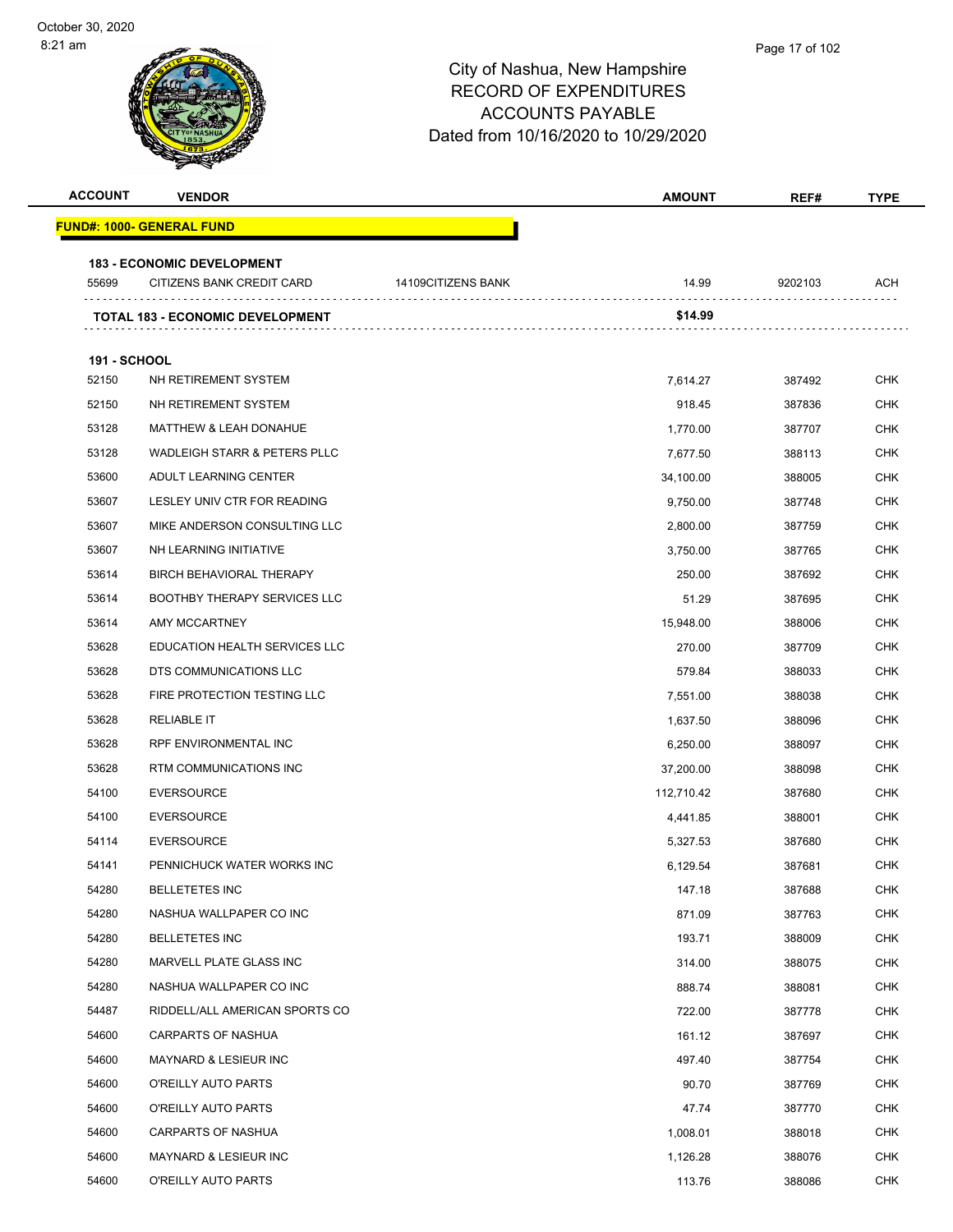| <b>ACCOUNT</b>               | <b>VENDOR</b>                    |                    | <b>AMOUNT</b> | REF#    | <b>TYPE</b> |
|------------------------------|----------------------------------|--------------------|---------------|---------|-------------|
|                              | <b>FUND#: 1000- GENERAL FUND</b> |                    |               |         |             |
|                              |                                  |                    |               |         |             |
| <b>191 - SCHOOL</b><br>54600 | SANEL NAPA                       |                    | 42.99         | 388099  | CHK         |
| 54899                        | <b>BRADY SULLIVAN</b>            |                    | 13,264.66     | 160094  | ACH         |
| 55109                        | CONSOLIDATED COMMUNICATIONS      |                    | 1,169.05      | 387516  | <b>CHK</b>  |
| 55109                        | CONSOLIDATED COMMUNICATIONS      |                    | 40.64         | 387679  | <b>CHK</b>  |
| 55109                        | VERIZON WIRELESS 742005979       |                    | 394.91        | 387685  | <b>CHK</b>  |
| 55109                        | <b>COMCAST</b>                   |                    | 515.94        | 387999  | <b>CHK</b>  |
| 55109                        | CONSOLIDATED COMMUNICATIONS      |                    | 1,553.80      | 388000  | <b>CHK</b>  |
| 55307                        | <b>JOHN RICHARD</b>              |                    | 26.62         | 387777  | <b>CHK</b>  |
| 55307                        | <b>GREG WARREN</b>               |                    | 10.35         | 387798  | <b>CHK</b>  |
| 55307                        | <b>GARTH MCKINNEY</b>            |                    | 9.05          | 388077  | <b>CHK</b>  |
| 55307                        | <b>ANTHONY PARKER</b>            |                    | 15.23         | 388089  | <b>CHK</b>  |
| 55400                        | <b>JAYNE WING</b>                |                    | 545.00        | 388120  | <b>CHK</b>  |
| 55500                        | SPEDHUNTERS LLC                  |                    | 250.00        | 387790  | <b>CHK</b>  |
| 55500                        | CITIZENS BANK CREDIT CARD        | 14109CITIZENS BANK | 76.49         | 9202103 | <b>ACH</b>  |
| 55607                        | UNITED PARCEL SERVICE            |                    | 35.22         | 387684  | <b>CHK</b>  |
| 55607                        | ARVILLA MASTROMARINO             |                    | 11.00         | 387753  | <b>CHK</b>  |
| 55607                        | <b>USPS HASLER</b>               |                    | 2,000.00      | 387795  | <b>CHK</b>  |
| 55607                        | US POSTAL SERVICE                |                    | 100.00        | 388111  | <b>CHK</b>  |
| 55642                        | <b>LAUREN BENSON</b>             |                    | 672.00        | 387689  | <b>CHK</b>  |
| 55642                        | <b>MAURICE BILODEAU</b>          |                    | 88.00         | 387690  | <b>CHK</b>  |
| 55642                        | ELAINE ENGELHARDT                |                    | 68.00         | 387712  | <b>CHK</b>  |
| 55642                        | MARK T FOLEY                     |                    | 88.00         | 387718  | <b>CHK</b>  |
| 55642                        | <b>KENNETH GABRIEL</b>           |                    | 68.00         | 387719  | <b>CHK</b>  |
| 55642                        | <b>GERALD GADBOIS</b>            |                    | 136.00        | 387720  | <b>CHK</b>  |
| 55642                        | HENRY E GOLEC                    |                    | 58.00         | 387724  | <b>CHK</b>  |
| 55642                        | <b>HARRY HANSEN</b>              |                    | 176.00        | 387728  | <b>CHK</b>  |
| 55642                        | ANDREW HARTERY                   |                    | 58.00         | 387729  | <b>CHK</b>  |
| 55642                        | ETHAN JOHNSON                    |                    | 204.00        | 387739  | CHK         |
| 55642                        | <b>MARC R JOHNSON</b>            |                    | 204.00        | 387740  | <b>CHK</b>  |
| 55642                        | ROBERT W JOHNSON JR              |                    | 88.00         | 387741  | <b>CHK</b>  |
| 55642                        | <b>TERESA KUKESH</b>             |                    | 160.00        | 387744  | <b>CHK</b>  |
| 55642                        | <b>JOSEPH KURTA</b>              |                    | 136.00        | 387745  | <b>CHK</b>  |
| 55642                        | <b>NADIRE LUTAS</b>              |                    | 68.00         | 387750  | <b>CHK</b>  |
| 55642                        | <b>DENNIS MELANSON</b>           |                    | 68.00         | 387755  | <b>CHK</b>  |
| 55642                        | <b>BARBARA R MICHAEL</b>         |                    | 68.00         | 387758  | <b>CHK</b>  |
| 55642                        | <b>ELIZABETH MONGEON</b>         |                    | 160.00        | 387760  | <b>CHK</b>  |
| 55642                        | LINDA S OSBORNE                  |                    | 160.00        | 387771  | <b>CHK</b>  |
| 55642                        | PAUL PAGE                        |                    | 112.00        | 387772  | <b>CHK</b>  |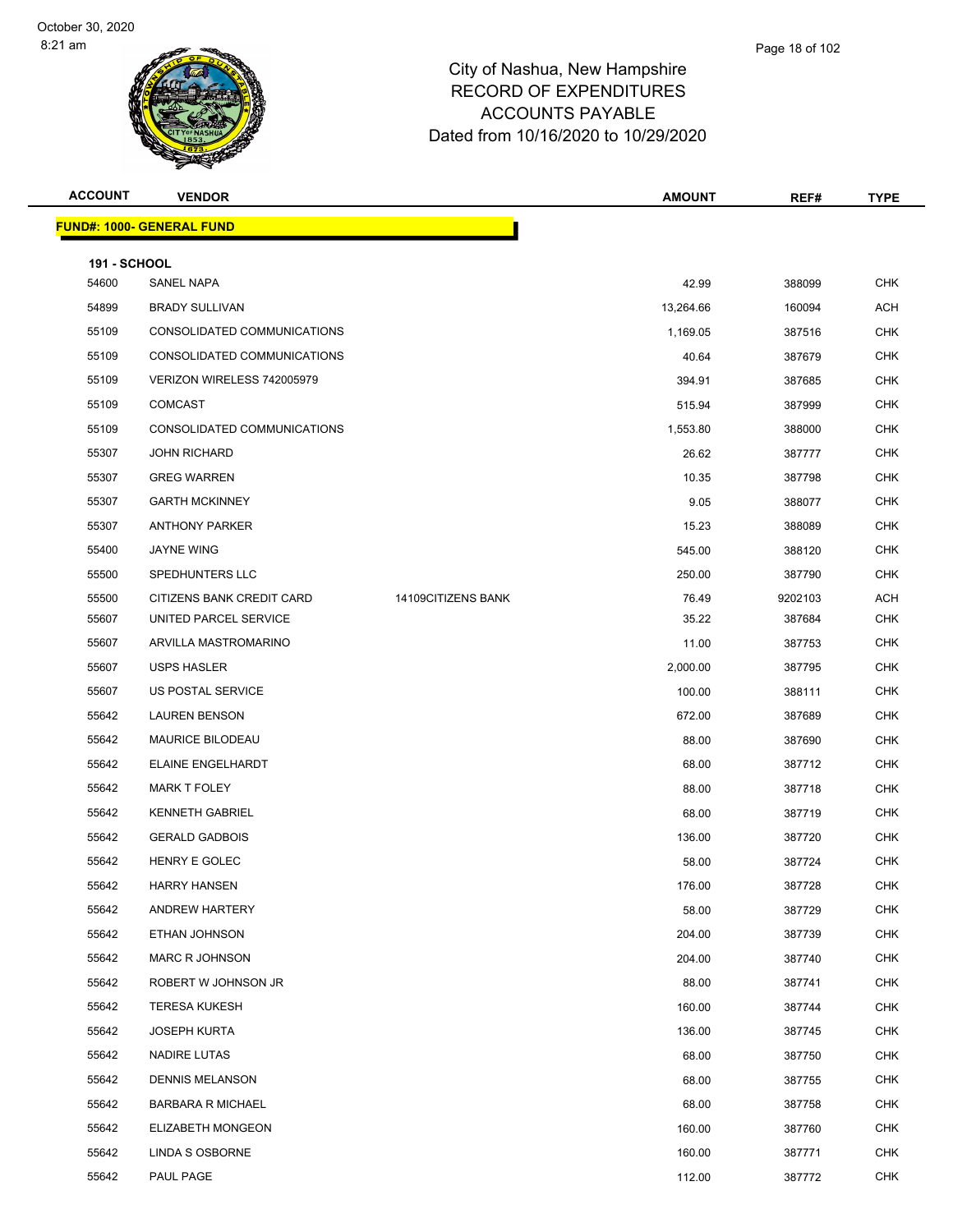### Page 19 of 102

| <b>ACCOUNT</b>               | <b>VENDOR</b>                    | <b>AMOUNT</b> | REF#   | <b>TYPE</b> |
|------------------------------|----------------------------------|---------------|--------|-------------|
|                              | <b>FUND#: 1000- GENERAL FUND</b> |               |        |             |
|                              |                                  |               |        |             |
| <b>191 - SCHOOL</b><br>55642 | PETER PERICH                     | 88.00         | 387774 | <b>CHK</b>  |
| 55642                        | <b>ISAAC RUGALI</b>              | 68.00         | 387780 | <b>CHK</b>  |
| 55642                        | <b>FRED RUSSELL</b>              | 88.00         | 387781 | <b>CHK</b>  |
| 55642                        | DAVID SIMPSON                    | 176.00        | 387786 | <b>CHK</b>  |
| 55642                        | <b>GREGORY ANDRUSKEVICH</b>      | 68.00         | 388007 | CHK         |
| 55642                        | <b>JOSEPH R BENHAM</b>           | 58.00         | 388010 | <b>CHK</b>  |
| 55642                        | KENNETH A BOURQUE                | 68.00         | 388013 | <b>CHK</b>  |
| 55642                        | HEATHER BRITTON-DOUCETTE         | 68.00         | 388014 | <b>CHK</b>  |
| 55642                        | <b>MARK CHERBONNEAU</b>          | 88.00         | 388021 | <b>CHK</b>  |
| 55642                        | DAVE CHESTNUTT                   | 68.00         | 388022 | CHK         |
| 55642                        | <b>DON CROOKER</b>               | 68.00         | 388025 | <b>CHK</b>  |
| 55642                        | MICHAEL CROSBY                   | 88.00         | 388026 | <b>CHK</b>  |
| 55642                        | <b>DANA DRAPER</b>               | 146.00        | 388032 | <b>CHK</b>  |
| 55642                        | ROBERT A EARL                    | 58.00         | 388034 | <b>CHK</b>  |
| 55642                        | PAUL FLEISNER                    | 234.00        | 388041 | CHK         |
| 55642                        | <b>MARK T FOLEY</b>              | 88.00         | 388042 | <b>CHK</b>  |
| 55642                        | <b>GERALD GADBOIS</b>            | 68.00         | 388045 | <b>CHK</b>  |
| 55642                        | <b>MICHAEL HAMILTON</b>          | 146.00        | 388050 | <b>CHK</b>  |
| 55642                        | <b>HARRY HANSEN</b>              | 88.00         | 388051 | <b>CHK</b>  |
| 55642                        | <b>TIMOTHY HASKINS</b>           | 58.00         | 388054 | CHK         |
| 55642                        | <b>LANCE HEDQUIST</b>            | 136.00        | 388055 | <b>CHK</b>  |
| 55642                        | PATRICIA HEYWOOD                 | 102.00        | 388057 | <b>CHK</b>  |
| 55642                        | <b>JOHN KEVIN O'LEARY</b>        | 112.00        | 388062 | <b>CHK</b>  |
| 55642                        | ROBERT W JOHNSON JR              | 88.00         | 388063 | <b>CHK</b>  |
| 55642                        | JEFFREY W KATZ                   | 146.00        | 388065 | CHK         |
| 55642                        | JEFFREY L KLEINER                | 58.00         | 388066 | <b>CHK</b>  |
| 55642                        | <b>TERESA KUKESH</b>             | 102.00        | 388067 | CHK         |
| 55642                        | <b>JOSEPH KURTA</b>              | 68.00         | 388068 | <b>CHK</b>  |
| 55642                        | WILLIAM MEISEL II                | 88.00         | 388078 | <b>CHK</b>  |
| 55642                        | <b>DENNIS MELANSON</b>           | 68.00         | 388079 | <b>CHK</b>  |
| 55642                        | <b>WILLIAM NEVERETT</b>          | 58.00         | 388083 | CHK         |
| 55642                        | <b>MARIO PENA</b>                | 98.00         | 388090 | <b>CHK</b>  |
| 55642                        | MICHAEL PROULX                   | 68.00         | 388093 | <b>CHK</b>  |
| 55642                        | SANTEE NED                       | 146.00        | 388100 | <b>CHK</b>  |
| 55642                        | <b>GREG SARETTE</b>              | 58.00         | 388101 | <b>CHK</b>  |
| 55642                        | <b>GARY WALSH</b>                | 88.00         | 388114 | <b>CHK</b>  |
| 55642                        | WILLIAM SMALLWOOD                | 88.00         | 388118 | <b>CHK</b>  |
| 55642                        | <b>GARY WRIGHT</b>               | 88.00         | 388122 | <b>CHK</b>  |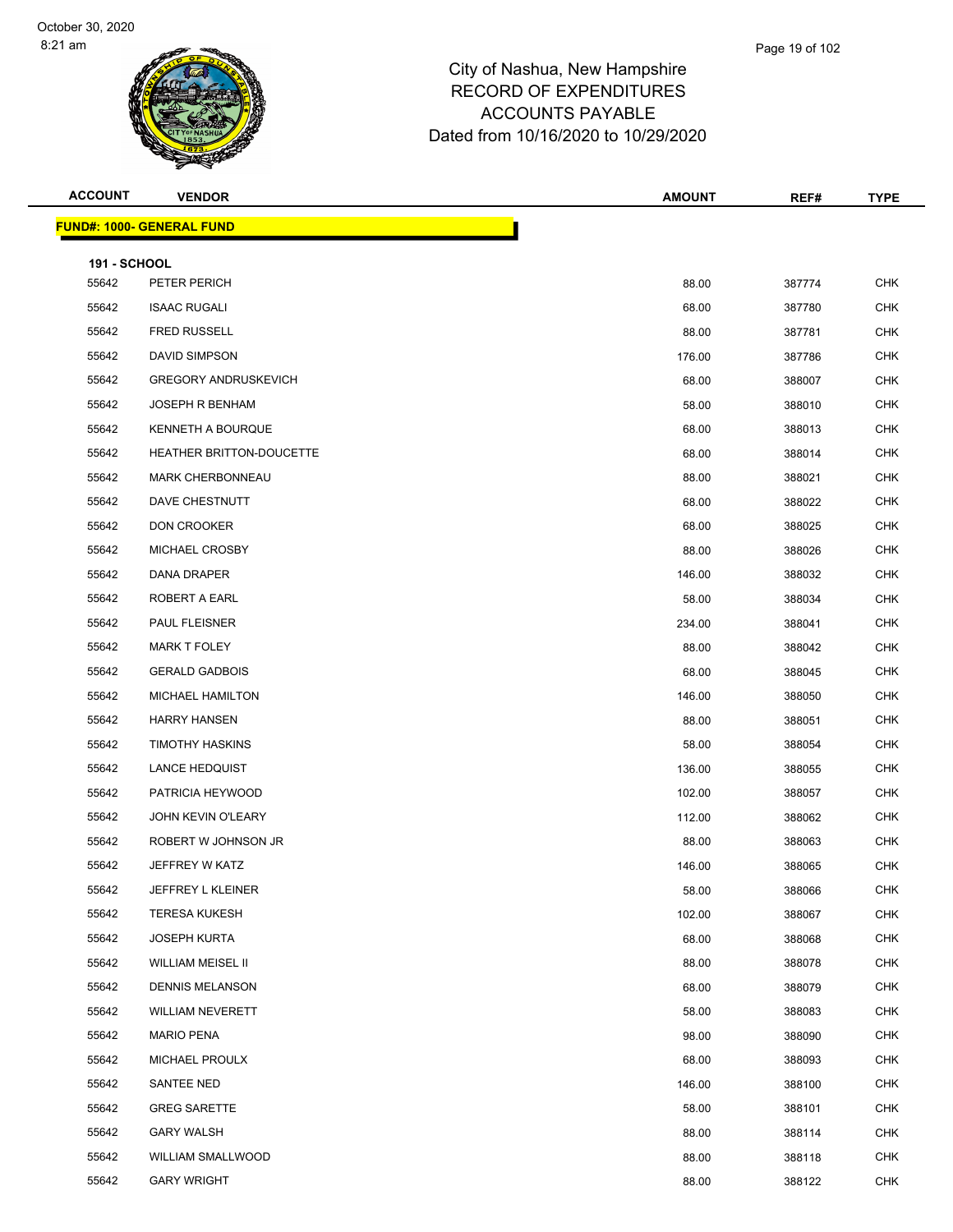### Page 20 of 102

# City of Nashua, New Hampshire RECORD OF EXPENDITURES ACCOUNTS PAYABLE Dated from 10/16/2020 to 10/29/2020

ĥ.

| אוור<br>,,,,, | VENDOR |  | <b>AMOUNT</b><br>วเมพา | --- | TVDE |
|---------------|--------|--|------------------------|-----|------|
|               |        |  |                        |     |      |
|               |        |  |                        |     |      |

|                     | <u> FUND#: 1000- GENERAL FUND</u>   |            |        |            |
|---------------------|-------------------------------------|------------|--------|------------|
| <b>191 - SCHOOL</b> |                                     |            |        |            |
| 55642               | <b>KAREN ZIELINSKI</b>              | 68.00      | 388123 | <b>CHK</b> |
| 55642               | DAVE ZWICKER                        | 234.00     | 388124 | <b>CHK</b> |
| 55690               | FIRST STUDENT INC                   | 297,328.66 | 387717 | <b>CHK</b> |
| 55690               | FIRST STUDENT INC                   | 4,666.39   | 388040 | <b>CHK</b> |
| 55691               | FIRST STUDENT INC                   | 242,439.03 | 387717 | CHK        |
| 55691               | SARAH WINSLOW                       | 273.13     | 388121 | <b>CHK</b> |
| 55694               | NASHUA CHILDRENS HOME               | 24,480.85  | 160097 | ACH        |
| 55694               | <b>BOOTHBY THERAPY SERVICES LLC</b> | 383.50     | 387695 | <b>CHK</b> |
| 55694               | <b>CEDARCREST INC</b>               | 6,035.12   | 387700 | <b>CHK</b> |
| 55694               | CROTCHED MOUNTAIN REHAB CTR         | 280.00     | 387705 | CHK        |
| 55694               | DOCTOR FRANKLIN PERKINS SCH         | 13,132.70  | 387706 | <b>CHK</b> |
| 55694               | ELUMA LLC                           | 5,917.80   | 387711 | <b>CHK</b> |
| 55694               | EVERGREEN CENTER INC                | 22,857.54  | 387714 | <b>CHK</b> |
| 55694               | <b>GATEWAYS COMMUNITY SERVICES</b>  | 4,275.00   | 387721 | <b>CHK</b> |
| 55694               | HILLCREST EDUCATIONAL CENTERS       | 8,636.10   | 387731 | CHK        |
| 55694               | LANDMARK SCHOOL OUTREACH PROG       | 12,314.88  | 387746 | <b>CHK</b> |
| 55694               | <b>MARLENE S MORGAN</b>             | 187.50     | 387761 | <b>CHK</b> |
| 55694               | MOUNT PROSPECT ACADEMY INC          | 54,642.72  | 387762 | <b>CHK</b> |
| 55694               | <b>SEVEN HILLS</b>                  | 9,501.50   | 387785 | <b>CHK</b> |
| 55694               | ST ANNS HOME INC                    | 44,903.84  | 387791 | CHK        |
| 55694               | THE WHITNEY ACADEMY INC             | 22,962.84  | 387801 | <b>CHK</b> |
| 55694               | <b>CEDARCREST INC</b>               | 6,411.95   | 388019 | <b>CHK</b> |
| 55694               | <b>CREST</b>                        | 23,645.65  | 388024 | CHK        |
| 55694               | CROTCHED MOUNTAIN REHAB CTR         | 6,580.35   | 388027 | <b>CHK</b> |
| 55694               | LEARNING PREP SCHOOL                | 5,088.16   | 388070 | CHK        |
| 55694               | LIGHTHOUSE SCHOOL INC               | 120,577.80 | 388071 | <b>CHK</b> |
| 55694               | <b>MELMARK NEW ENGLAND</b>          | 64,320.24  | 388080 | <b>CHK</b> |
| 55694               | <b>SEVEN HILLS</b>                  | 9,501.50   | 388105 | <b>CHK</b> |
| 55699               | EXTRA DUTY SOLUTIONS                | 554.56     | 160095 | <b>ACH</b> |
| 61100               | (SCHOOL ACH) AMAZON CAPITAL SE      | 233.30     | 160032 | <b>ACH</b> |
| 61100               | (SCHOOL ACH) AMAZON CAPITAL SE      | 64.37      | 160093 | <b>ACH</b> |
| 61100               | PETTY CASH                          | 10.71      | 387682 | <b>CHK</b> |
| 61100               | PITNEY BOWES INC                    | 226.06     | 387683 | <b>CHK</b> |
| 61100               | <b>IMAGINE U LLC</b>                | 595.00     | 387734 | <b>CHK</b> |
| 61100               | <b>HELAYNE TALBOTT</b>              | 64.88      | 387792 | CHK        |
| 61100               | WB MASON CO INC                     | 688.68     | 387799 | <b>CHK</b> |
| 61100               | WB MASON CO INC                     | 4,372.83   | 388117 | <b>CHK</b> |
| 61135               | (SCHOOL ACH) AMAZON CAPITAL SE      | 1,977.11   | 160032 | ACH        |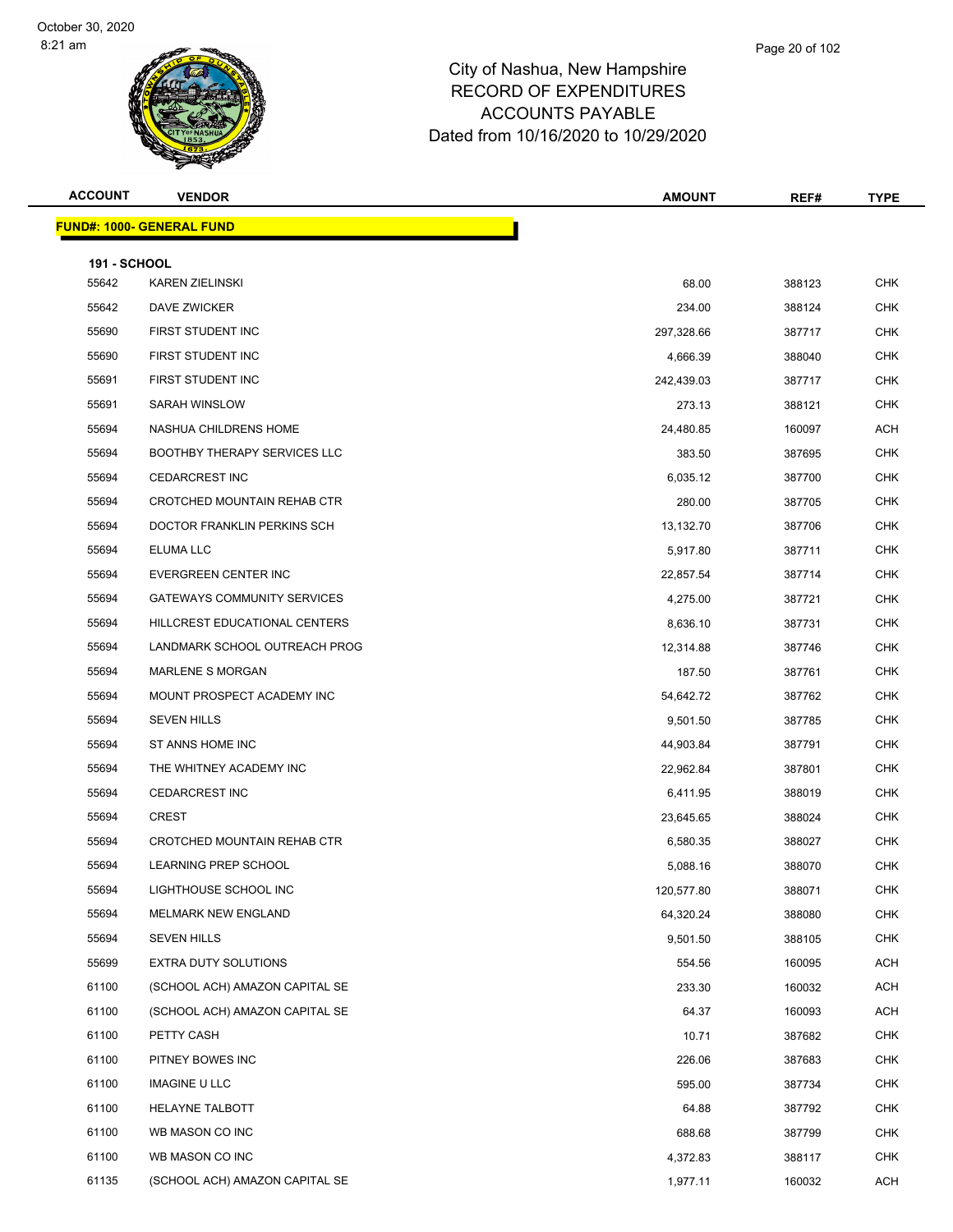| <b>ACCOUNT</b>               | <b>VENDOR</b>                    | <b>AMOUNT</b> | REF#   | <b>TYPE</b> |
|------------------------------|----------------------------------|---------------|--------|-------------|
|                              | <b>FUND#: 1000- GENERAL FUND</b> |               |        |             |
|                              |                                  |               |        |             |
| <b>191 - SCHOOL</b><br>61135 | (SCHOOL ACH) AMAZON CAPITAL SE   | 1,064.40      | 160093 | <b>ACH</b>  |
| 61135                        | PETTY CASH                       | 164.66        | 387682 | <b>CHK</b>  |
| 61135                        | UNITED PARCEL SERVICE            | 3.94          | 387684 | <b>CHK</b>  |
| 61135                        | <b>BLICK ART MATERIALS</b>       | 12.30         | 387693 | <b>CHK</b>  |
| 61135                        | PATRICIA CAUCHON                 | 274.21        | 387699 | <b>CHK</b>  |
| 61135                        | EDUPLANET21 LLC                  | 300.00        | 387710 | <b>CHK</b>  |
| 61135                        | I.T. INSIDERS                    | 238.95        | 387733 | <b>CHK</b>  |
| 61135                        | MARKET BASKET ACCT 2589096       | 38.83         | 387752 | <b>CHK</b>  |
| 61135                        | DAVID QUIMBY                     | 86.98         | 387775 | <b>CHK</b>  |
| 61135                        | <b>SCHOLASTIC INC</b>            | 159.45        | 387782 | <b>CHK</b>  |
| 61135                        | <b>SCHOOL SPECIALTY</b>          | 3,030.64      | 387783 | <b>CHK</b>  |
| 61135                        | <b>WAL-MART</b>                  | 83.73         | 387797 | <b>CHK</b>  |
| 61135                        | WB MASON CO INC                  | 598.21        | 387799 | <b>CHK</b>  |
| 61135                        | <b>WILSON LANGUAGE</b>           | 1,706.18      | 387803 | <b>CHK</b>  |
| 61135                        | LYNNE BROWN                      | 100.46        | 388015 | <b>CHK</b>  |
| 61135                        | <b>BURMAX CO INC</b>             | 2,430.00      | 388016 | <b>CHK</b>  |
| 61135                        | <b>CARPARTS OF NASHUA</b>        | (137.90)      | 388018 | <b>CHK</b>  |
| 61135                        | <b>SHARON CHARBONNIER</b>        | 59.88         | 388020 | <b>CHK</b>  |
| 61135                        | AMY GEROW                        | 130.71        | 388046 | <b>CHK</b>  |
| 61135                        | <b>KRISTIN HAMELIN</b>           | 34.99         | 388049 | <b>CHK</b>  |
| 61135                        | <b>LEARNING A-Z</b>              | 115.45        | 388069 | <b>CHK</b>  |
| 61135                        | <b>ROBIN LYLE</b>                | 105.09        | 388072 | <b>CHK</b>  |
| 61135                        | MARKET BASKET ACCT 2589096       | 37.79         | 388074 | <b>CHK</b>  |
| 61135                        | POSITIVE PROMOTIONS INC          | 131.75        | 388091 | <b>CHK</b>  |
| 61135                        | REALLY GOOD STUFF LLC            | 235.65        | 388094 | <b>CHK</b>  |
| 61135                        | SCHOOL SPECIALTY                 | 2,833.22      | 388104 | CHK         |
| 61135                        | <b>ANDREA TILSON</b>             | 157.64        | 388106 | CHK         |
| 61135                        | <b>VERNIER</b>                   | 100.00        | 388112 | <b>CHK</b>  |
| 61135                        | <b>WAYSIDE PUBLISHING</b>        | 156.00        | 388116 | <b>CHK</b>  |
| 61135                        | WB MASON CO INC                  | 1,032.02      | 388117 | <b>CHK</b>  |
| 61142                        | WAL-MART                         | 110.78        | 387797 | <b>CHK</b>  |
| 61299                        | (SCHOOL ACH) AMAZON CAPITAL SE   | 150.96        | 160032 | ACH         |
| 61299                        | (SCHOOL ACH) AMAZON CAPITAL SE   | 88.27         | 160093 | <b>ACH</b>  |
| 61299                        | <b>FASTENAL CO</b>               | 34.37         | 387716 | <b>CHK</b>  |
| 61299                        | HEINEMANN                        | 64.80         | 387730 | <b>CHK</b>  |
| 61299                        | MICHELLE KEYWORTH                | 65.71         | 387743 | <b>CHK</b>  |
| 61299                        | ARCSOURCE INC                    | 205.75        | 388008 | <b>CHK</b>  |
| 61299                        | <b>FASTENAL CO</b>               | 40.57         | 388036 | <b>CHK</b>  |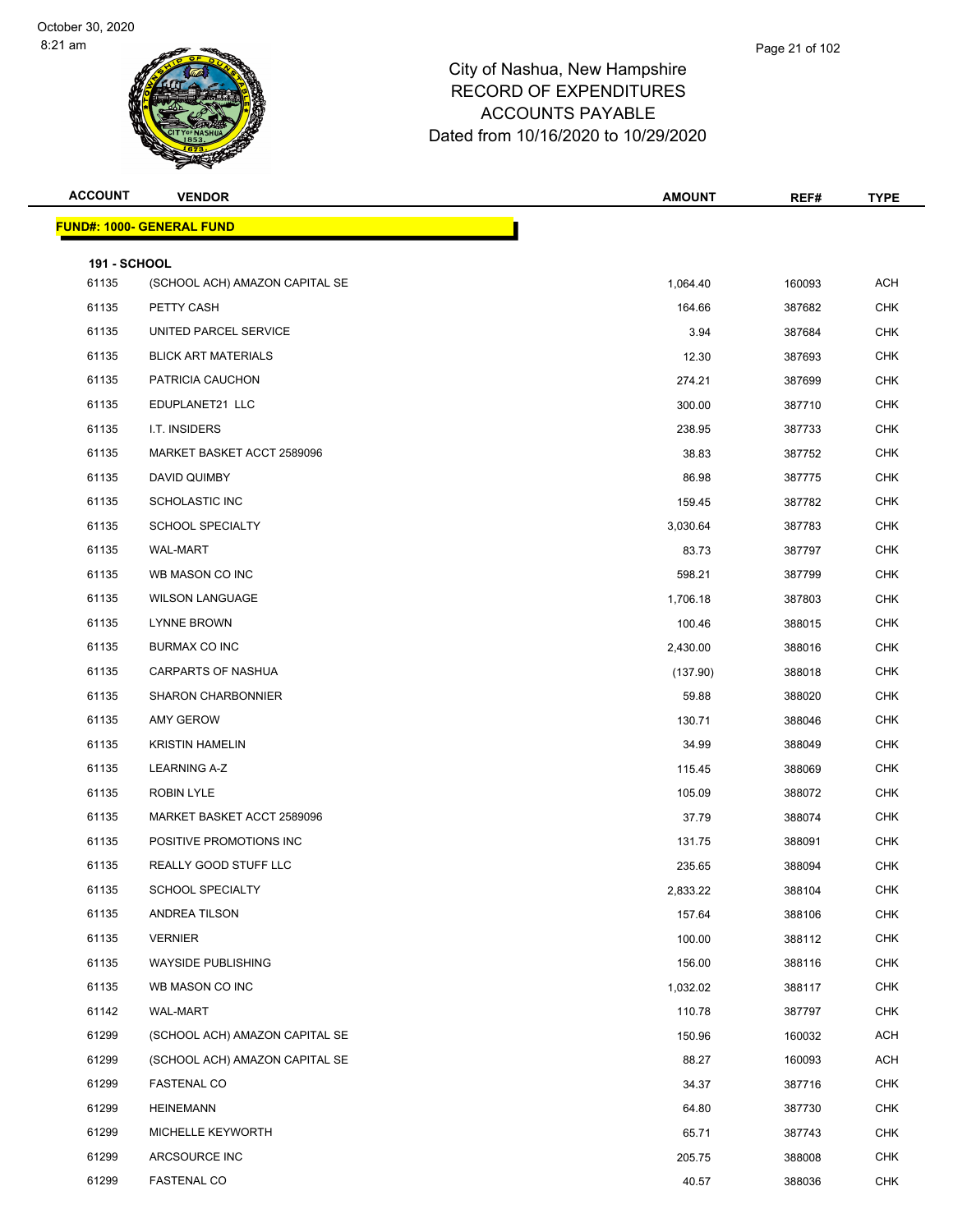### Page 22 of 102

| <b>ACCOUNT</b>      | <b>VENDOR</b>                          |                    | <b>AMOUNT</b> | REF#    | <b>TYPE</b> |
|---------------------|----------------------------------------|--------------------|---------------|---------|-------------|
|                     | <b>FUND#: 1000- GENERAL FUND</b>       |                    |               |         |             |
| <b>191 - SCHOOL</b> |                                        |                    |               |         |             |
| 61299               | HOME DEPOT CREDIT SERVICES             |                    | 492.37        | 388058  | <b>CHK</b>  |
| 61299               | <b>SCHOOL SPECIALTY</b>                |                    | 142.79        | 388104  | <b>CHK</b>  |
| 61299               | CITIZENS BANK CREDIT CARD              | 14109CITIZENS BANK | 196.99        | 9202103 | <b>ACH</b>  |
| 61299               | CITIZENS BANK CREDIT CARD              | 14109CITIZENS BANK | 140.00        | 9202103 | <b>ACH</b>  |
| 61407               | M & M ELECTRICAL SUPPLY CO INC         |                    | 8,428.80      | 160096  | ACH         |
| 61407               | <b>GRAINGER</b>                        |                    | 226.65        | 387725  | <b>CHK</b>  |
| 61407               | <b>INTERSTATE ALL BATTERY CENTER</b>   |                    | 295.00        | 387737  | <b>CHK</b>  |
| 61407               | <b>GRAINGER</b>                        |                    | 135.07        | 388047  | <b>CHK</b>  |
| 61414               | F W WEBB COMPANY                       |                    | 160.76        | 387715  | <b>CHK</b>  |
| 61414               | <b>HAJOCA CORPORATION</b>              |                    | 801.87        | 387727  | <b>CHK</b>  |
| 61414               | F W WEBB COMPANY                       |                    | 81.54         | 388035  | <b>CHK</b>  |
| 61414               | <b>HAJOCA CORPORATION</b>              |                    | 127.16        | 388048  | <b>CHK</b>  |
| 61421               | CAPP INC                               |                    | 650.00        | 387696  | <b>CHK</b>  |
| 61421               | UNITED REFRIGERATION INC               |                    | 1,009.94      | 387794  | <b>CHK</b>  |
| 61421               | TOTAL AIR SUPPLY INC                   |                    | 561.39        | 388108  | <b>CHK</b>  |
| 61421               | TRANE U.S. INC                         |                    | 1,511.43      | 388109  | <b>CHK</b>  |
| 61428               | <b>ULINE</b>                           |                    | 712.85        | 160098  | <b>ACH</b>  |
| 61428               | CLEAN-O-RAMA                           |                    | (5,957.95)    | 387701  | <b>CHK</b>  |
| 61428               | NASHUA WALLPAPER CO INC                |                    | 4,294.21      | 387763  | <b>CHK</b>  |
| 61428               | NATIONWIDE SALES & SERVICE             |                    | 3,001.63      | 387764  | <b>CHK</b>  |
| 61428               | CLEAN-O-RAMA                           |                    | 2,161.30      | 388023  | <b>CHK</b>  |
| 61428               | <b>IMPERIAL BAG &amp; PAPER CO LLC</b> |                    | 1,220.00      | 388060  | <b>CHK</b>  |
| 61428               | NASHUA WALLPAPER CO INC                |                    | 869.15        | 388081  | <b>CHK</b>  |
| 61428               | NATIONWIDE SALES & SERVICE             |                    | 93.15         | 388082  | <b>CHK</b>  |
| 61599               | HD SUPPLY CONSTRUCTION SUPPLY          |                    | 812.09        | 160033  | ACH         |
| 61599               | SITEONE LANDSCAPE SUPPLY LLC           |                    | 3,071.20      | 387787  | <b>CHK</b>  |
| 61607               | I.T. INSIDERS                          |                    | 9,576.24      | 387733  | <b>CHK</b>  |
| 61814               | FOLLETT SCHOOL SOLUTIONS INC           |                    | 1,519.23      | 388043  | <b>CHK</b>  |
| 61814               | <b>JUNIOR LIBRARY GUILD</b>            |                    | 349.00        | 388064  | <b>CHK</b>  |
| 61830               | PATRICIA CAUCHON                       |                    | 344.95        | 387699  | <b>CHK</b>  |
| 61830               | <b>SCHOLASTIC INC</b>                  |                    | 2,414.94      | 387782  | <b>CHK</b>  |
| 61830               | <b>HEINEMANN</b>                       |                    | (935.00)      | 388056  | <b>CHK</b>  |
| 61830               | SCHOLASTIC MAGAZINE                    |                    | 1,147.50      | 388103  | <b>CHK</b>  |
| 61875               | <b>JOCELYN MERRILL</b>                 |                    | 187.55        | 387756  | <b>CHK</b>  |
| 61875               | ANN MARIE SEABORNE                     |                    | 100.00        | 387784  | <b>CHK</b>  |
| 61875               | <b>UPS FREIGHT</b>                     |                    | 4,341.44      | 388003  | <b>CHK</b>  |
| 61875               | <b>HEINEMANN</b>                       |                    | 4,550.00      | 388056  | <b>CHK</b>  |
| 61875               | ORCA BOOK PUBLISHERS                   |                    | 69.72         | 388087  | <b>CHK</b>  |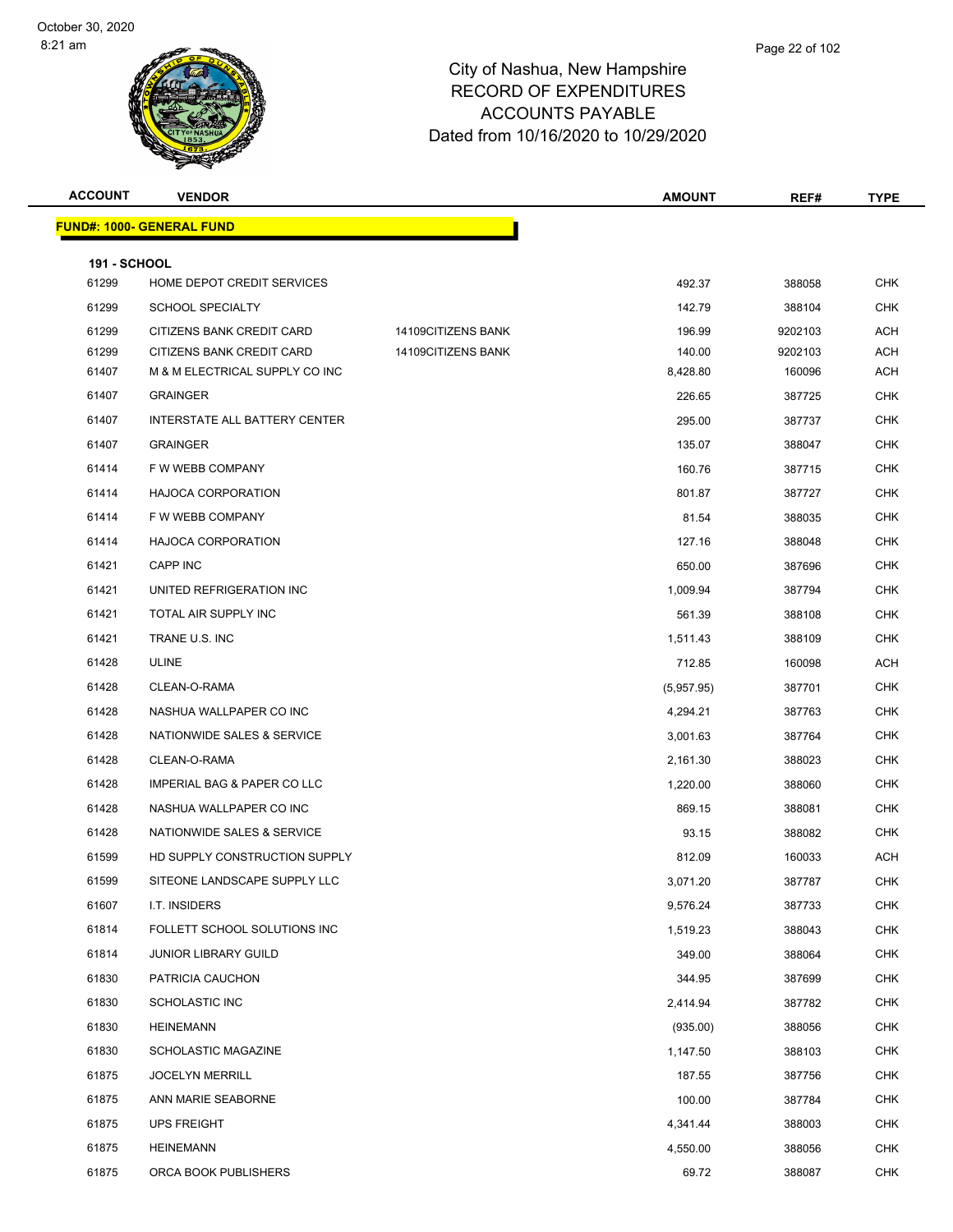| <b>ACCOUNT</b>        | <b>VENDOR</b>                                   |                    | <b>AMOUNT</b>          | REF#              | <b>TYPE</b>              |
|-----------------------|-------------------------------------------------|--------------------|------------------------|-------------------|--------------------------|
|                       | <b>FUND#: 1000- GENERAL FUND</b>                |                    |                        |                   |                          |
|                       |                                                 |                    |                        |                   |                          |
| 191 - SCHOOL<br>71221 | (SCHOOL ACH) AMAZON CAPITAL SE                  |                    | 111.86                 | 160093            | <b>ACH</b>               |
| 71228                 | TOOLS4EVER, INC                                 |                    |                        | 388107            | <b>CHK</b>               |
|                       |                                                 |                    | 13,241.00              |                   |                          |
| 71228<br>71228        | CITIZENS BANK CREDIT CARD                       | 14109CITIZENS BANK | 4,220.34               | 9202103           | <b>ACH</b>               |
| 71800                 | CITIZENS BANK CREDIT CARD<br><b>WAYFAIR LLC</b> | 14109CITIZENS BANK | (14, 148.35)<br>294.99 | 9202103<br>388115 | <b>ACH</b><br><b>CHK</b> |
| 71999                 | (SCHOOL ACH) AMAZON CAPITAL SE                  |                    | 269.98                 | 160032            | <b>ACH</b>               |
| 71999                 | (SCHOOL ACH) AMAZON CAPITAL SE                  |                    | 1,490.44               | 160093            | <b>ACH</b>               |
| 71999                 | WB MASON CO INC                                 |                    | 67.96                  | 387799            | <b>CHK</b>               |
|                       |                                                 |                    |                        |                   |                          |
| 71999                 | CLEAN-O-RAMA                                    |                    | 4,893.30               | 388023            | <b>CHK</b>               |
| 71999                 | WB MASON CO INC                                 |                    | 750.96                 | 388117            | <b>CHK</b>               |
| 75120                 | SPECIALIZED PURCHASING CONSULT                  |                    | 249,757.90             | 387789            | <b>CHK</b>               |
|                       | <b>TOTAL 191 - SCHOOL</b>                       |                    | \$1,645,685.90         |                   |                          |
|                       | <b>193 - DEBT SERVICE</b>                       |                    |                        |                   |                          |
| 75100                 | US BANK (091000022)                             |                    | 1,112,000.00           | 160039            | <b>ACH</b>               |
| 75200                 | US BANK (091000022)                             |                    | 139,276.89             | 160039            | <b>ACH</b>               |
| 75200                 | US BANK N.A. (091000022)                        |                    | 359,550.00             | 160040            | <b>ACH</b>               |
| 75300                 | UNITED PARCEL SERVICE                           |                    | 3.94                   | 387533            | <b>CHK</b>               |
| 75400                 | HILLTOP SECURITIES ASSET MGMT                   |                    | 4,135.00               | 160072            | <b>ACH</b>               |
|                       | <b>TOTAL 193 - DEBT SERVICE</b>                 |                    | \$1,614,965.83         |                   |                          |
|                       |                                                 |                    |                        |                   |                          |
|                       | <b>TOTAL FUND 1000 - GENERAL FUND</b>           |                    | \$7,224,119.31         |                   |                          |
|                       |                                                 |                    |                        |                   |                          |

### **FUND#: 1001- GF-CAPITAL IMPROVEMENTS**

| 81100<br>81100 | <b>CONTINENTAL PAVING INC</b><br><b>GRANITE STATE CONCRETE CO INC.</b> | 1057.61.20.30<br>1057.61.20.30 | 20.919.93<br>3,912.00 | 387567<br>387935 | <b>CHK</b><br><b>CHK</b> |
|----------------|------------------------------------------------------------------------|--------------------------------|-----------------------|------------------|--------------------------|
| 81100          | BROX INDUSTRIES INC                                                    | 1071.77.20.30                  | 1,296.50              | 160003           | <b>ACH</b>               |
| 81100          | <b>BELLETETES INC</b>                                                  | 1071.77.20.30                  | 42.18                 | 387553           | <b>CHK</b>               |
| 81100          | CONTINENTAL PAVING INC                                                 | 1071.77.20.30                  | 7.889.57              | 387567           | <b>CHK</b>               |
| 81100          | <b>MICHIE CORP</b>                                                     | 1071.77.20.30                  | 8.653.00              | 387959           | <b>CHK</b>               |
|                | <b>TOTAL 161 - STREETS</b>                                             |                                | \$44,804.76           |                  |                          |
|                |                                                                        |                                |                       |                  |                          |

### **177 - PARKS & RECREATION**

| 81100 | <b>MARSHALL SIGNS INC</b> | 1071.77.18.30 | 650.00 | 387612 | CHK. |
|-------|---------------------------|---------------|--------|--------|------|
|       |                           |               |        |        |      |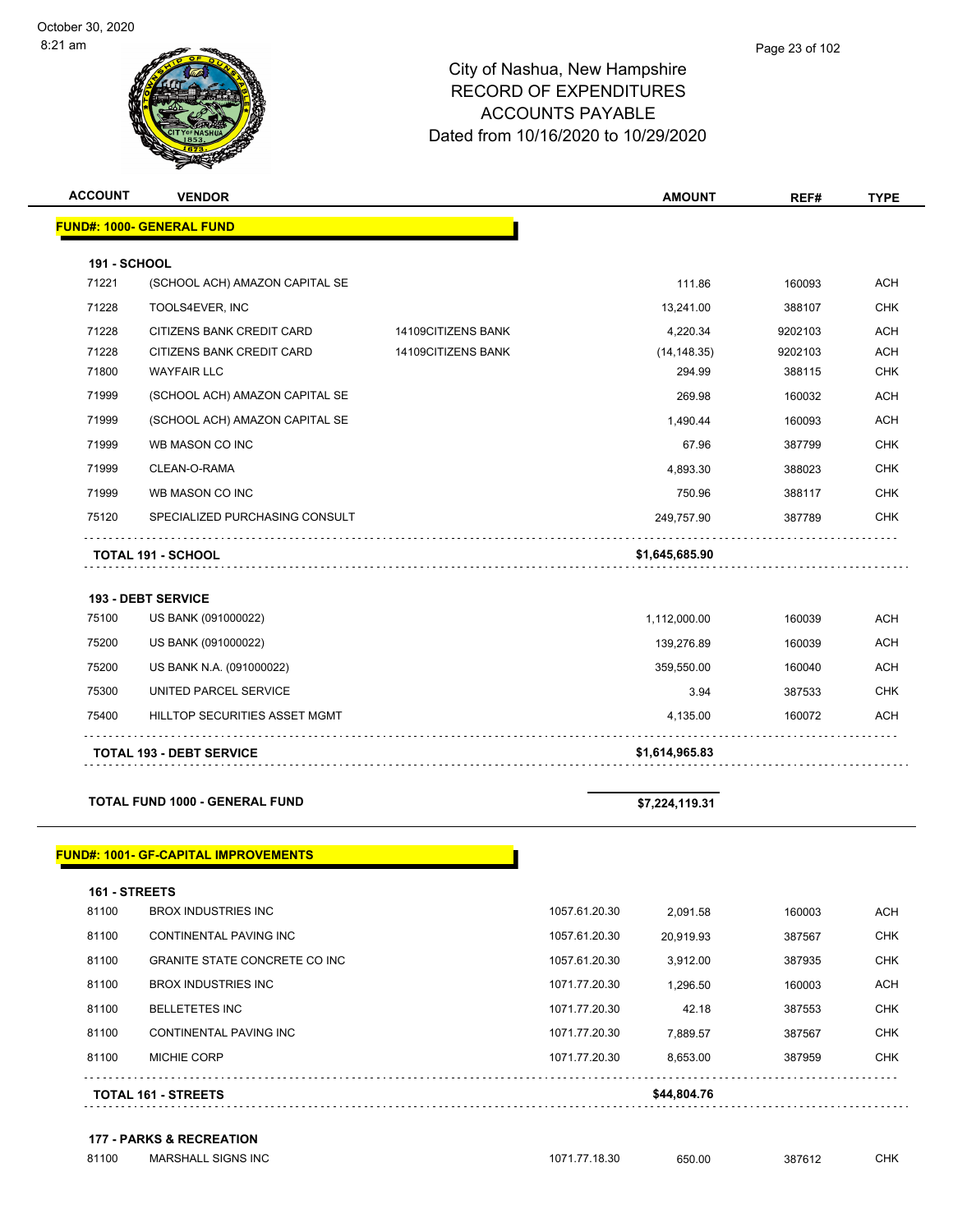| <b>ACCOUNT</b>        | <b>VENDOR</b>                                       |                    |                    | <b>AMOUNT</b> | REF#    | <b>TYPE</b> |
|-----------------------|-----------------------------------------------------|--------------------|--------------------|---------------|---------|-------------|
|                       | <b>FUND#: 1001- GF-CAPITAL IMPROVEMENTS</b>         |                    |                    |               |         |             |
|                       | <b>TOTAL 177 - PARKS &amp; RECREATION</b>           |                    |                    | \$650.00      |         |             |
|                       | <b>181 - COMMUNITY DEVELOPMENT</b>                  |                    |                    |               |         |             |
| 81100                 | <b>SAMBA HALKOSE</b>                                |                    | 1280.81.21.01<br>. | 30.40         | 387592  | CHK         |
|                       | <b>TOTAL 181 - COMMUNITY DEVELOPMENT</b>            |                    |                    | \$30.40       |         |             |
| <b>191 - SCHOOL</b>   |                                                     |                    |                    |               |         |             |
| 81100                 | HARRIMAN ASSOCIATES                                 |                    | 1075.91.20.01      | 2,099.33      | 388052  | <b>CHK</b>  |
|                       | <b>TOTAL 191 - SCHOOL</b>                           |                    |                    | \$2,099.33    |         |             |
|                       | <b>TOTAL FUND 1001 - GF-CAPITAL IMPROVEMENTS</b>    |                    |                    | \$47,584.49   |         |             |
|                       | <b>FUND#: 1010- GF-PRIOR YEAR ENC &amp; ESCROWS</b> |                    |                    |               |         |             |
|                       |                                                     |                    |                    |               |         |             |
| 150 - POLICE<br>61110 | ATLANTIC TACTICAL INC                               |                    |                    | 2,712.50      | 387905  | <b>CHK</b>  |
|                       | <b>TOTAL 150 - POLICE</b>                           |                    |                    | \$2,712.50    |         |             |
|                       | <b>171 - COMMUNITY SERVICES</b>                     |                    |                    |               |         |             |
| 55699                 | CITIZENS BANK CREDIT CARD                           | 14109CITIZENS BANK |                    | 63.24         | 9202103 | <b>ACH</b>  |
|                       | <b>TOTAL 171 - COMMUNITY SERVICES</b>               |                    |                    | \$63.24       |         |             |
|                       | <b>181 - COMMUNITY DEVELOPMENT</b>                  |                    |                    |               |         |             |
| 53142                 | NASHUA REGIONAL PLANNING COMM                       |                    |                    | 6.500.00      | 387962  | <b>CHK</b>  |
|                       | <b>TOTAL 181 - COMMUNITY DEVELOPMENT</b>            |                    |                    | \$6,500.00    |         |             |
|                       | <b>182 - PLANNING AND ZONING</b>                    |                    |                    |               |         |             |
| 55699                 | <b>RKG ASSOCIATES INC</b>                           |                    |                    | 4,000.00      | 387973  | <b>CHK</b>  |
|                       | <b>TOTAL 182 - PLANNING AND ZONING</b>              |                    |                    | \$4,000.00    |         |             |
| <b>191 - SCHOOL</b>   |                                                     |                    |                    |               |         |             |
| 53628                 | I.T. INSIDERS                                       |                    |                    | 75.00         | 387733  | <b>CHK</b>  |
| 53628                 | CUSTOM COMPUTER SPECIALIST INC                      |                    |                    | 3,862.50      | 388028  | <b>CHK</b>  |
| 61135                 | <b>HEINEMANN</b>                                    |                    |                    | 648.00        | 387730  | <b>CHK</b>  |
| 61135                 | <b>SCHOOL SPECIALTY</b>                             |                    |                    | 19.94         | 387783  | <b>CHK</b>  |
| 61135                 | WB MASON CO INC                                     |                    |                    | 209.93        | 387799  | <b>CHK</b>  |
| 61135                 | WB MASON CO INC                                     |                    |                    | 349.93        | 388117  | <b>CHK</b>  |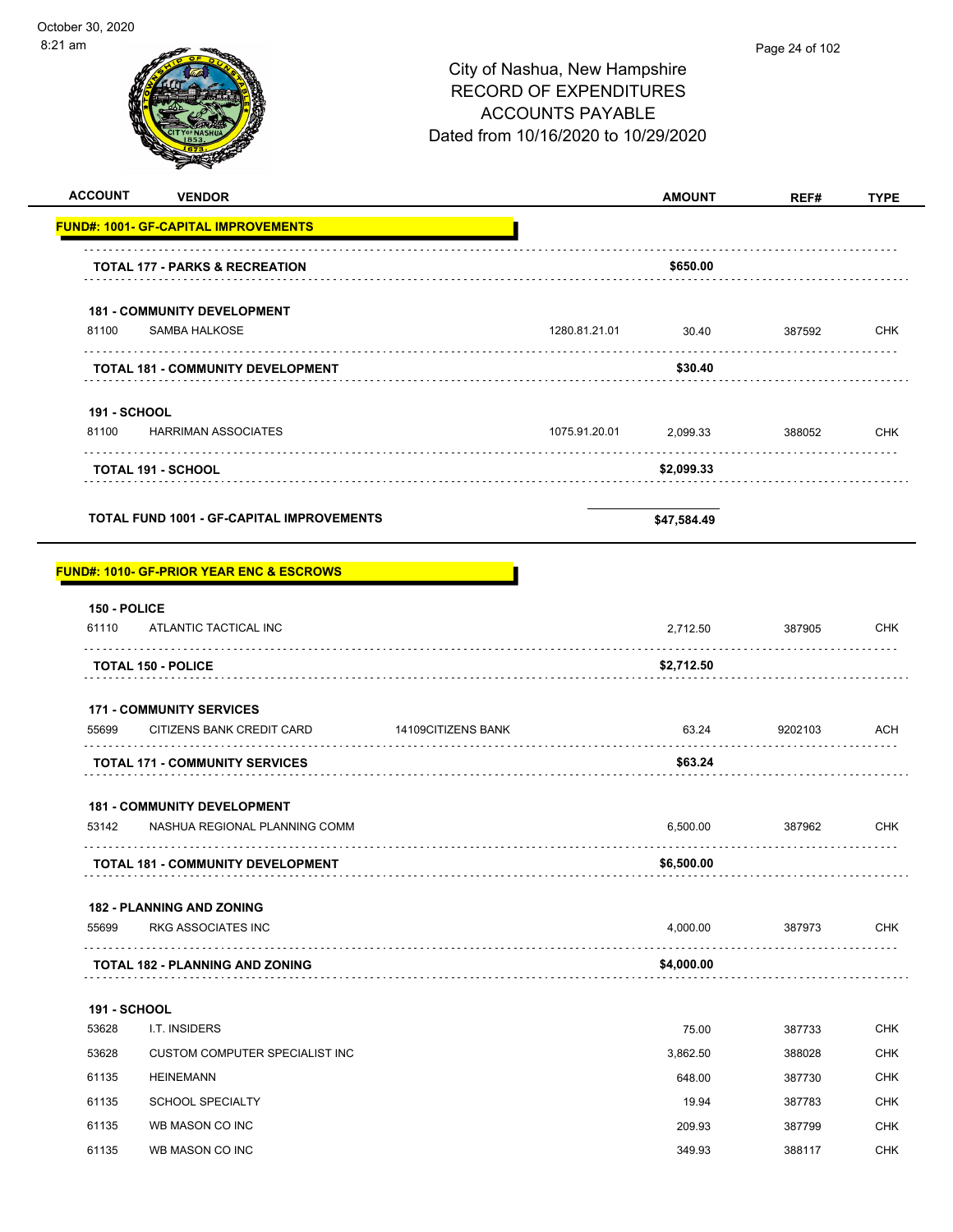| October 30, 2020<br>8:21 am |                                                          | City of Nashua, New Hampshire<br><b>RECORD OF EXPENDITURES</b><br><b>ACCOUNTS PAYABLE</b><br>Dated from 10/16/2020 to 10/29/2020 | Page 25 of 102 |             |
|-----------------------------|----------------------------------------------------------|----------------------------------------------------------------------------------------------------------------------------------|----------------|-------------|
| <b>ACCOUNT</b>              | <b>VENDOR</b>                                            | <b>AMOUNT</b>                                                                                                                    | REF#           | <b>TYPE</b> |
|                             | <b>FUND#: 1010- GF-PRIOR YEAR ENC &amp; ESCROWS</b>      |                                                                                                                                  |                |             |
|                             | <b>TOTAL 191 - SCHOOL</b>                                | \$5,165.30                                                                                                                       |                |             |
|                             |                                                          |                                                                                                                                  |                |             |
|                             | <b>TOTAL FUND 1010 - GF-PRIOR YEAR ENC &amp; ESCROWS</b> | \$18,441.04                                                                                                                      |                |             |
|                             | <b>FUND#: 2100- FOOD SERVICES FUND</b>                   |                                                                                                                                  |                |             |
| 44503                       | <b>TANYA LEBLOND</b>                                     | 66.50                                                                                                                            | 387747         | <b>CHK</b>  |
| 44503                       | <b>JENNIFER MEYERS</b>                                   | 61.15                                                                                                                            | 387757         | <b>CHK</b>  |
| 44503                       | KATHLEEN ROBBINS                                         | 62.00                                                                                                                            | 387779         | <b>CHK</b>  |
| 44503                       | <b>HAROLD VON HAGN</b>                                   | 165.75                                                                                                                           | 387796         | <b>CHK</b>  |
| 44503                       | <b>DEBBY DEFILIPPO</b>                                   | 35.80                                                                                                                            | 388031         | <b>CHK</b>  |
| 44503                       | <b>LISBETH SAWYER</b>                                    | 43.15                                                                                                                            | 388102         | <b>CHK</b>  |
| 54487                       | AFFILIATED HVAC SERVICES LLC                             | 1,155.00                                                                                                                         | 387686         | <b>CHK</b>  |
| 55307                       | PAMELA CORREA                                            | 86.11                                                                                                                            | 387703         | <b>CHK</b>  |
| 55307                       | <b>KAREN GUSTIN</b>                                      | 20.24                                                                                                                            | 387726         | <b>CHK</b>  |
| 55307                       | PAULE RALPH                                              | 50.60                                                                                                                            | 387776         | <b>CHK</b>  |
| 55307                       | <b>ODETTE SLOSEK</b>                                     | 58.51                                                                                                                            | 387788         | <b>CHK</b>  |
| 61100                       | WB MASON CO INC                                          | 37.29                                                                                                                            | 388117         | <b>CHK</b>  |
| 61214                       | <b>BIMBO FOODS BAKERIES INC</b>                          | 825.96                                                                                                                           | 387691         | <b>CHK</b>  |
| 61214                       | GILLS PIZZA CO                                           | 146.40                                                                                                                           | 387722         | <b>CHK</b>  |
| 61214                       | <b>M SAUNDERS INC</b>                                    | 2,191.32                                                                                                                         | 387751         | <b>CHK</b>  |
| 61214                       | NORTHCENTER FOODS                                        | 11,708.81                                                                                                                        | 387767         | <b>CHK</b>  |
| 61214                       | PAULE RALPH                                              | 6.00                                                                                                                             | 387776         | <b>CHK</b>  |
| 61214                       | <b>BIMBO FOODS BAKERIES INC</b>                          | 185.08                                                                                                                           | 388011         | <b>CHK</b>  |
| 61214                       | DEAN FOODS COMPANY                                       | 8,678.86                                                                                                                         | 388029         | CHK         |
| 61214                       | M SAUNDERS INC                                           | 941.95                                                                                                                           | 388073         | <b>CHK</b>  |
| 61214                       | NORTHCENTER FOODS                                        | 3,758.01                                                                                                                         | 388085         | <b>CHK</b>  |
| 61299                       | <b>IMPERIAL DADE</b>                                     | 10,486.90                                                                                                                        | 387735         | <b>CHK</b>  |
| 61299                       | IMPERIAL BAG & PAPER CO LLC                              | 79.52                                                                                                                            | 388060         | CHK         |
| 71000                       | ANN HOVEY                                                | 1,390.32                                                                                                                         | 388059         | <b>CHK</b>  |
|                             | TOTAL FUND 2100 - FOOD SERVICES FUND                     | \$42,241.23                                                                                                                      |                |             |

|       | <b>FUND#: 2207- ADULT ED/CONTINUING ED</b> |        |        |
|-------|--------------------------------------------|--------|--------|
| 44600 | ELIZABETH HOUDE                            | 194.00 |        |
| 44600 | <b>WARREN WEBER</b>                        | 135.00 | 387800 |
| 44600 | DIANNA WILLMS                              | 130.00 | 387802 |
| 44600 | MARY ANNE CACCIOLA                         | 410.00 | 388017 |
| 44600 | <b>MEG FUSCHETTI</b>                       | 195.84 | 388044 |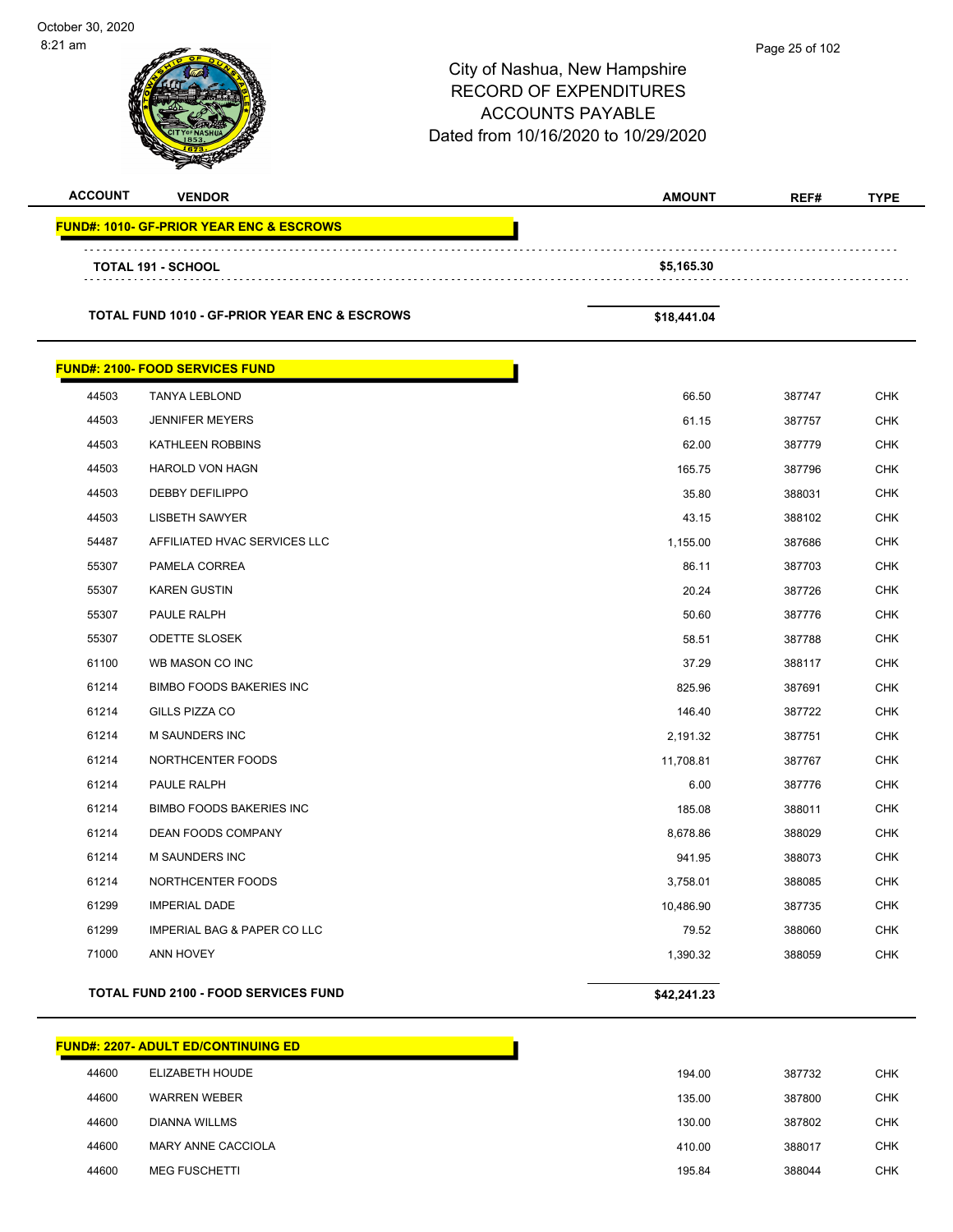| <b>ACCOUNT</b><br><b>VENDOR</b>                          | <b>AMOUNT</b> | REF#   | <b>TYPE</b> |
|----------------------------------------------------------|---------------|--------|-------------|
| <b>TOTAL FUND 2207 - ADULT ED/CONTINUING ED</b>          | \$1,064.84    |        |             |
| <b>FUND#: 2212- ATHLETICS REVENUE FUND</b>               |               |        |             |
| REBEL ATHLETIC INC<br>61107                              | 8,961.00      | 388095 | <b>CHK</b>  |
|                                                          |               |        |             |
| <b>TOTAL FUND 2212 - ATHLETICS REVENUE FUND</b>          | \$8,961.00    |        |             |
| <b>FUND#: 2222- AFTER SCHOOL PROGRAM</b>                 |               |        |             |
| 44600<br><b>SARAH ESTRELLA</b>                           | 100.00        | 387713 | <b>CHK</b>  |
| 44600<br><b>JENNIFER TATE</b>                            | 150.00        | 387793 | <b>CHK</b>  |
| TOTAL FUND 2222 - AFTER SCHOOL PROGRAM                   |               |        |             |
|                                                          | \$250.00      |        |             |
| <b>FUND#: 2501- PUBLIC HEALTH CLIENT FEES FUND</b>       |               |        |             |
| STATE OF NH TREASURER<br>55845                           | 240.00        | 387527 | <b>CHK</b>  |
| TOTAL FUND 2501 - PUBLIC HEALTH CLIENT FEES FUND         | \$240.00      |        |             |
| <b>FUND#: 2505- PEG ACCESS CHANNELS FUND</b>             |               |        |             |
| 54100<br><b>EVERSOURCE</b>                               | 214.20        | 387858 | <b>CHK</b>  |
| 54114<br>LIBERTY UTILITIES - NH                          | 7.38          | 387868 | <b>CHK</b>  |
| 54141<br>PENNICHUCK WATER WORKS INC                      | 19.14         | 387882 | <b>CHK</b>  |
| 55699<br>JP PEST SERVICES LLC                            | 74.24         | 160076 | <b>ACH</b>  |
| <b>TOTAL FUND 2505 - PEG ACCESS CHANNELS FUND</b>        | \$314.96      |        |             |
| <b>FUND#: 2506- HUNT BLDG FACILITY RENTAL FUND</b>       |               |        |             |
| 53628<br><b>COMCAST</b>                                  | 88.40         | 387514 | <b>CHK</b>  |
| 54141<br>PENNICHUCK WATER WORKS INC                      | 96.37         | 387882 | <b>CHK</b>  |
| 54236<br>ADT COMMERCIAL LLC                              | 64.30         | 387896 | <b>CHK</b>  |
| 54280<br>MASTER ROOFERS LLC                              | 425.00        | 387613 | <b>CHK</b>  |
| 54280<br>SOUTHERN NH PEST CONTROL                        | 53.00         | 387979 | CHK         |
| TOTAL FUND 2506 - HUNT BLDG FACILITY RENTAL FUND         | \$727.07      |        |             |
| <b>FUND#: 2508- SPECIAL ROAD &amp; HIGHWAY FUND</b>      |               |        |             |
| 75100<br>US BANK (091000022)                             | 445,000.00    | 160039 | <b>ACH</b>  |
| 75200<br>US BANK (091000022)                             | 280,889.17    | 160039 | <b>ACH</b>  |
| <b>TOTAL FUND 2508 - SPECIAL ROAD &amp; HIGHWAY FUND</b> | \$725,889.17  |        |             |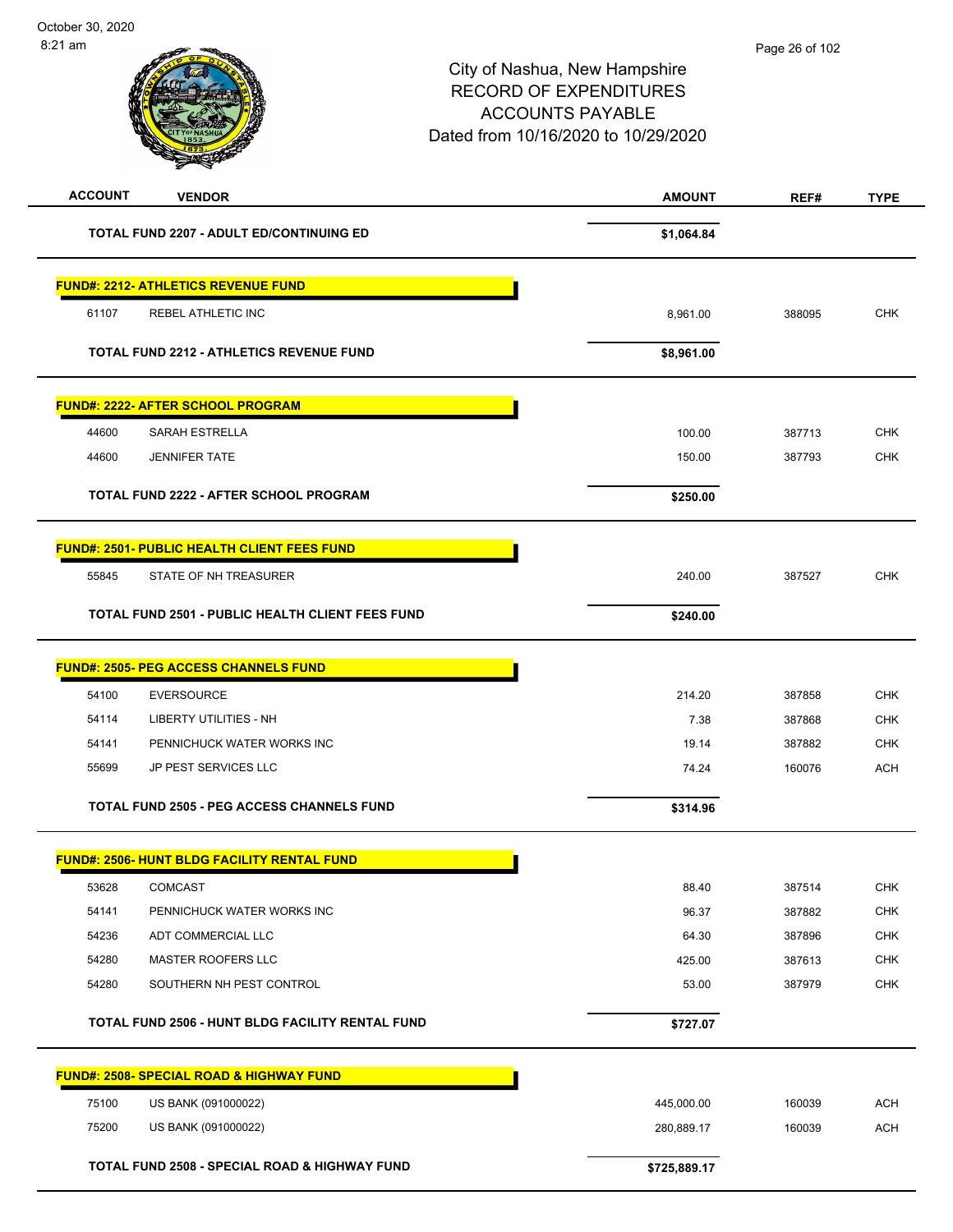October 30, 2020 8:21 am



### City of Nashua, New Hampshire RECORD OF EXPENDITURES ACCOUNTS PAYABLE Dated from 10/16/2020 to 10/29/2020

| <b>ACCOUNT</b>                            | <b>VENDOR</b>                                      |                    |               | <b>AMOUNT</b> | REF#    | <b>TYPE</b> |
|-------------------------------------------|----------------------------------------------------|--------------------|---------------|---------------|---------|-------------|
|                                           | <b>FUND#: 3010- GENERAL GOV'T GRANTS FUND</b>      |                    |               |               |         |             |
| 53452                                     | <b>LEDDY GROUP</b>                                 |                    | 07.1007.21.01 | 3.254.16      | 160018  | <b>ACH</b>  |
| 53452                                     | <b>LEDDY GROUP</b>                                 |                    | 07.1007.21.01 | 5,100.27      | 160079  | <b>ACH</b>  |
|                                           | <b>TOTAL FUND 3010 - GENERAL GOV'T GRANTS FUND</b> |                    |               | \$8,354.43    |         |             |
|                                           | <b>FUND#: 3035- FEMA DISASTER ASSIST GRANTS</b>    |                    |               |               |         |             |
| 53452                                     | <b>LEDDY GROUP</b>                                 |                    | 20.1010.126   | 768.00        | 160018  | <b>ACH</b>  |
| 54236                                     | JOHNSON CONTROLS SECURITY                          |                    | 20.1010.122   | 1,150.50      | 387604  | <b>CHK</b>  |
| 54236                                     | <b>KAMCO LOCK SOLUTIONS</b>                        |                    | 20.1010.122   | 419.92        | 387951  | <b>CHK</b>  |
| 55699                                     | LANGUAGE LINE SERVICES                             |                    | 20.1006.156   | 1,226.56      | 387952  | <b>CHK</b>  |
| 55699                                     | CITIZENS BANK CREDIT CARD                          | 14109CITIZENS BANK |               | 44.97         | 9202103 | <b>ACH</b>  |
| 55699                                     | CITIZENS BANK CREDIT CARD                          | 14109CITIZENS BANK |               | (44.97)       | 9202103 | <b>ACH</b>  |
| 55699                                     | CITIZENS BANK CREDIT CARD                          | 14109CITIZENS BANK |               | 133.89        | 9202103 | <b>ACH</b>  |
| 55699                                     | CITIZENS BANK CREDIT CARD                          | 14109CITIZENS BANK |               | 29.98         | 9202103 | <b>ACH</b>  |
| 55699                                     | CITIZENS BANK CREDIT CARD                          | 14109CITIZENS BANK |               | 44.97         | 9202103 | <b>ACH</b>  |
| 55699                                     | CITIZENS BANK CREDIT CARD                          | 14109CITIZENS BANK |               | 299.00        | 9202103 | <b>ACH</b>  |
| 55699                                     | WEAVER BROS CONSTRUCTION CO                        |                    | 20.1010.183   | 3,495.61      | 387996  | <b>CHK</b>  |
| 61428                                     | SITEONE LANDSCAPE SUPPLY LLC                       |                    | 20.1010.161   | 852.80        | 387652  | <b>CHK</b>  |
| $\rightarrow$ $\sim$ $\sim$ $\rightarrow$ |                                                    |                    | 0.01010100    |               |         |             |

 71221 AMAZON CAPITAL SERV (CITY ACH) 20.1010.122 158.00 160000 ACH 71221 BEST BUY BUSINESS ADVANTAGE 20.1010.122 16,496.55 387556 CHK 71221 CITIZENS BANK CREDIT CARD 14109CITIZENS BANK 329.00 9202103 ACH 81200 D L KING & ASSOCIATES INC 20.1010.129 43,200.00 160006 ACH **TOTAL FUND 3035 - FEMA DISASTER ASSIST GRANTS \$68,604.78** \$68,604.78

**FUND#: 3050- POLICE GRANTS FUND** 55118 VERIZON WIRELESS-581499451 50.1003.20.02 82.36 387886 CHK 61110 ATLANTIC TACTICAL INC 60.1005.19.01 50.1005.19.01 50.1005.19.01 2,712.50 387905 CHK 71000 FEDERAL RESOURCES SUPPLY 50.1001.20.01 5,571.64 387929 CHK **TOTAL FUND 3050 - POLICE GRANTS FUND \$8,366.50** 

|       | <b>FUND#: 3068- COMMUNITY SERVICES GRANTS FUND</b> |                    |               |           |         |            |
|-------|----------------------------------------------------|--------------------|---------------|-----------|---------|------------|
| 53400 | FUEL MEDIA HOLDINGS 2 LLC                          |                    | 71.1004.20.11 | 990.00    | 160008  | <b>ACH</b> |
| 55100 | <b>SPRINT</b>                                      |                    | 71.1004.21.01 | 151.96    | 387883  | <b>CHK</b> |
| 55118 | VERIZON - 342053899-005                            |                    | 71.1004.20.11 | 81.24     | 387535  | <b>CHK</b> |
| 55118 | <b>SPRINT</b>                                      |                    | 71.1004.20.11 | 811.38    | 387883  | <b>CHK</b> |
| 55421 | CITIZENS BANK CREDIT CARD                          | 14109CITIZENS BANK |               | 170.00    | 9202103 | ACH        |
| 55421 | ANGELA CONSENTINO                                  |                    | 71.1099.19.01 | 546.00    | 387840  | <b>CHK</b> |
| 55699 | SOUTHERN NH HIV AIDS                               |                    | 71.1006.18.03 | 4.256.00  | 387978  | <b>CHK</b> |
| 55810 | <b>HARBOR HOMES INC</b>                            |                    | 71.1006.18.03 | 30.591.00 | 387593  | <b>CHK</b> |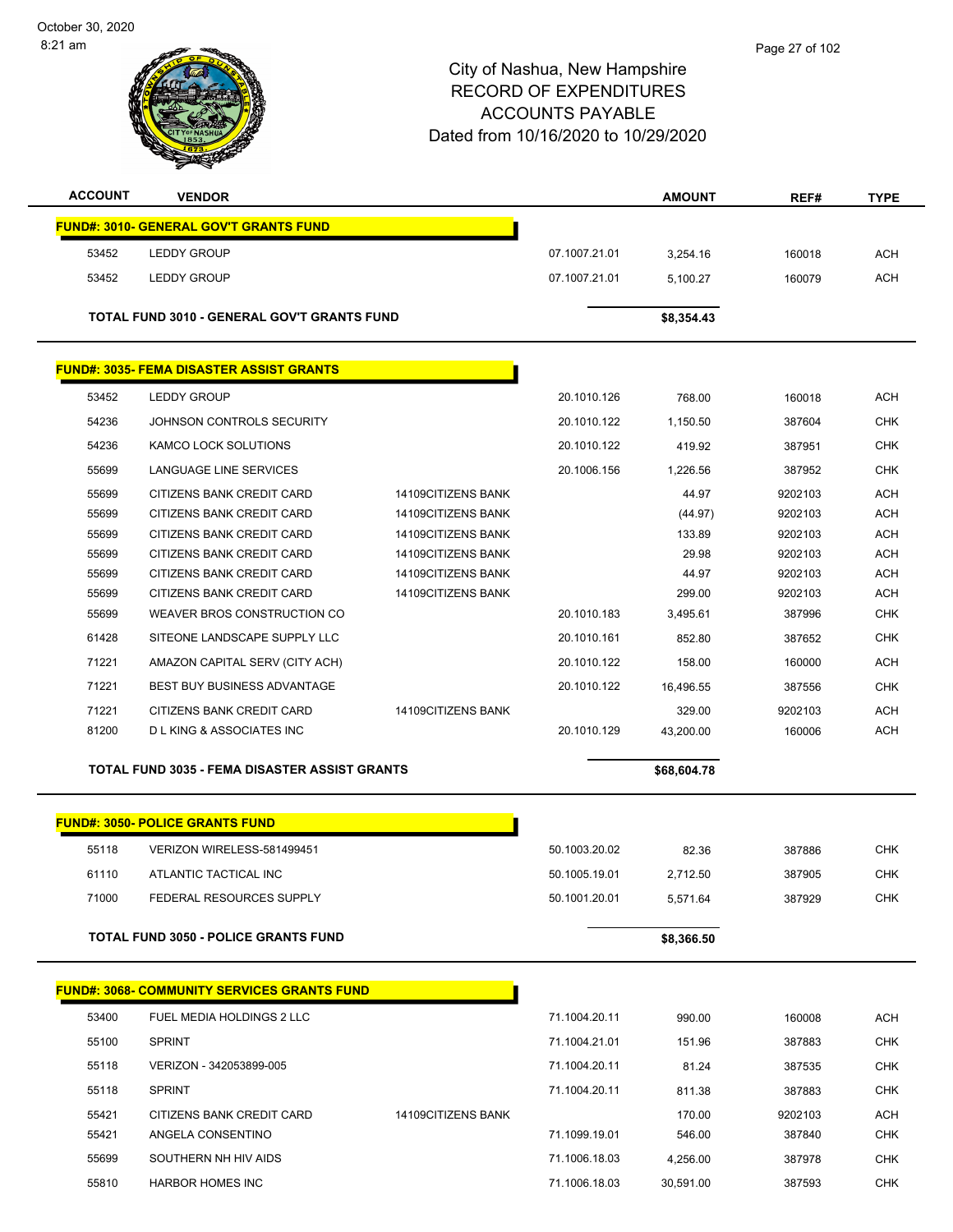

| <b>ACCOUNT</b> | <b>VENDOR</b>                                           |                    |                | <b>AMOUNT</b> | REF#    | <b>TYPE</b> |
|----------------|---------------------------------------------------------|--------------------|----------------|---------------|---------|-------------|
|                | <b>FUND#: 3068- COMMUNITY SERVICES GRANTS FUND</b>      |                    |                |               |         |             |
| 61250          | CITIZENS BANK CREDIT CARD                               | 14109CITIZENS BANK |                | 8.19          | 9202103 | <b>ACH</b>  |
| 61250          | <b>HIPPOPRESS</b>                                       |                    | 71.1099.21.05  | 850.00        | 387594  | <b>CHK</b>  |
| 61250          | CITIZENS BANK CREDIT CARD                               | 14109CITIZENS BANK |                | 241.98        | 9202103 | <b>ACH</b>  |
| 61299          | AMAZON CAPITAL SERV (CITY ACH)                          |                    | 71.1099.21.05  | 25.58         | 160000  | <b>ACH</b>  |
| 61917          | ANGELA CONSENTINO                                       |                    | 71.1099.19.01  | 122.43        | 387843  | <b>CHK</b>  |
| 61917          | <b>NICOLE VIAU</b>                                      |                    | 71.1099.19.01  | 66.00         | 387968  | <b>CHK</b>  |
| 68235          | <b>HARBOR HOMES INC</b>                                 |                    | 71.1006.18.03  | 1,522.00      | 387593  | CHK         |
| 68235          | SOUTHERN NH HIV AIDS                                    |                    | 71.1006.18.03  | 298.00        | 387978  | <b>CHK</b>  |
| 68332          | <b>JANE GOODMAN</b>                                     |                    | 71.1004.21.01  | 45.50         | 387585  | <b>CHK</b>  |
|                | <b>TOTAL FUND 3068 - COMMUNITY SERVICES GRANTS FUND</b> |                    |                | \$40,777.26   |         |             |
|                | <b>FUND#: 3070- COMMUNITY HEALTH GRANTS FUND</b>        |                    |                |               |         |             |
| 54221          | <b>STERICYCLE INC</b>                                   |                    | 72.1009.21.02  | 193.83        | 387656  | <b>CHK</b>  |
| 61142          | MAGELLAN DIAGNOSTICS INC                                |                    | 72.1012.21.01  | 336.35        | 387609  | <b>CHK</b>  |
| 61144          | R & S PHARMACEUTICAL WHOLESALE                          |                    | 72.1009.21.01  | 141.46        | 160091  | ACH         |
| 61250          | CITIZENS BANK CREDIT CARD                               | 14109CITIZENS BANK |                | 2.03          | 9202103 | <b>ACH</b>  |
| 61250          | CITIZENS BANK CREDIT CARD                               | 14109CITIZENS BANK |                | 93.00         | 9202103 | <b>ACH</b>  |
| 61250          | <b>OUTFRONT MEDIA LLC</b>                               |                    | 72.1009.21.02  | 3,000.00      | 160027  | <b>ACH</b>  |
|                | <b>TOTAL FUND 3070 - COMMUNITY HEALTH GRANTS FUND</b>   |                    |                | \$3,766.67    |         |             |
|                | <b>FUND#: 3080- COMMUNITY DEVELOPMENT GRANTS</b>        |                    |                |               |         |             |
| 53107          | <b>CMA ENGINEERS INC</b>                                |                    | 2009.81.02.30  | 1,773.48      | 387564  | <b>CHK</b>  |
| 54210          | P & L LANDSCAPING LLC                                   |                    | 2134.81.18.30  | 2,865.00      | 160028  | <b>ACH</b>  |
| 54285          | SOLITUDE LAKE MANAGEMENT LLC                            |                    | 2136.81.20.01  | 28,164.00     | 387654  | <b>CHK</b>  |
|                | <b>TOTAL FUND 3080 - COMMUNITY DEVELOPMENT GRANTS</b>   |                    |                | \$32.802.48   |         |             |
|                |                                                         |                    |                |               |         |             |
|                | <b>FUND#: 3090- URBAN PROGRAM GRANTS FUND</b>           |                    |                |               |         |             |
| 54210          | DAD'S ABATEMENT LLC                                     |                    | 1092.18.15.50  | 17,000.00     | 160067  | <b>ACH</b>  |
| 54210          | <b>DAD'S ABATEMENT LLC</b>                              |                    | 1092.18.30.50  | 5,000.00      | 160067  | <b>ACH</b>  |
| 54210          | SMITH-WEISS SHEPARD, PC                                 |                    | 8410.21.40.401 | 250,000.00    | 159970  | ACH         |
| 54225          | ALCHEMY LEAD MANAGMENT                                  |                    | 1092.18.20.60  | 1,800.00      | 387544  | <b>CHK</b>  |
| 68345          | DEEANNA HENNESSEY                                       |                    | 1092.18.10.50  | 350.00        | 387939  | CHK         |
| 69010          | MUNOZ CONSTRUCTION INC                                  |                    | 8400.20.20.218 | 6,600.00      | 160024  | ACH         |
| 69075          | NASHUA CHILDRENS HOME                                   |                    | 8400.20.90.900 | 58,537.00     | 160087  | <b>ACH</b>  |
| 69075          | OPPORTUNITY NETWORKS                                    |                    | 8400.20.90.900 | 207.88        | 160090  | ACH         |
| 69075          | <b>GROW NASHUA</b>                                      |                    | 8400.20.90.900 | 12,000.00     | 387505  | CHK         |
| 69075          | NASHUA CHILDRENS HOME                                   |                    | 8430.20.15.100 | 46,058.78     | 160087  | <b>ACH</b>  |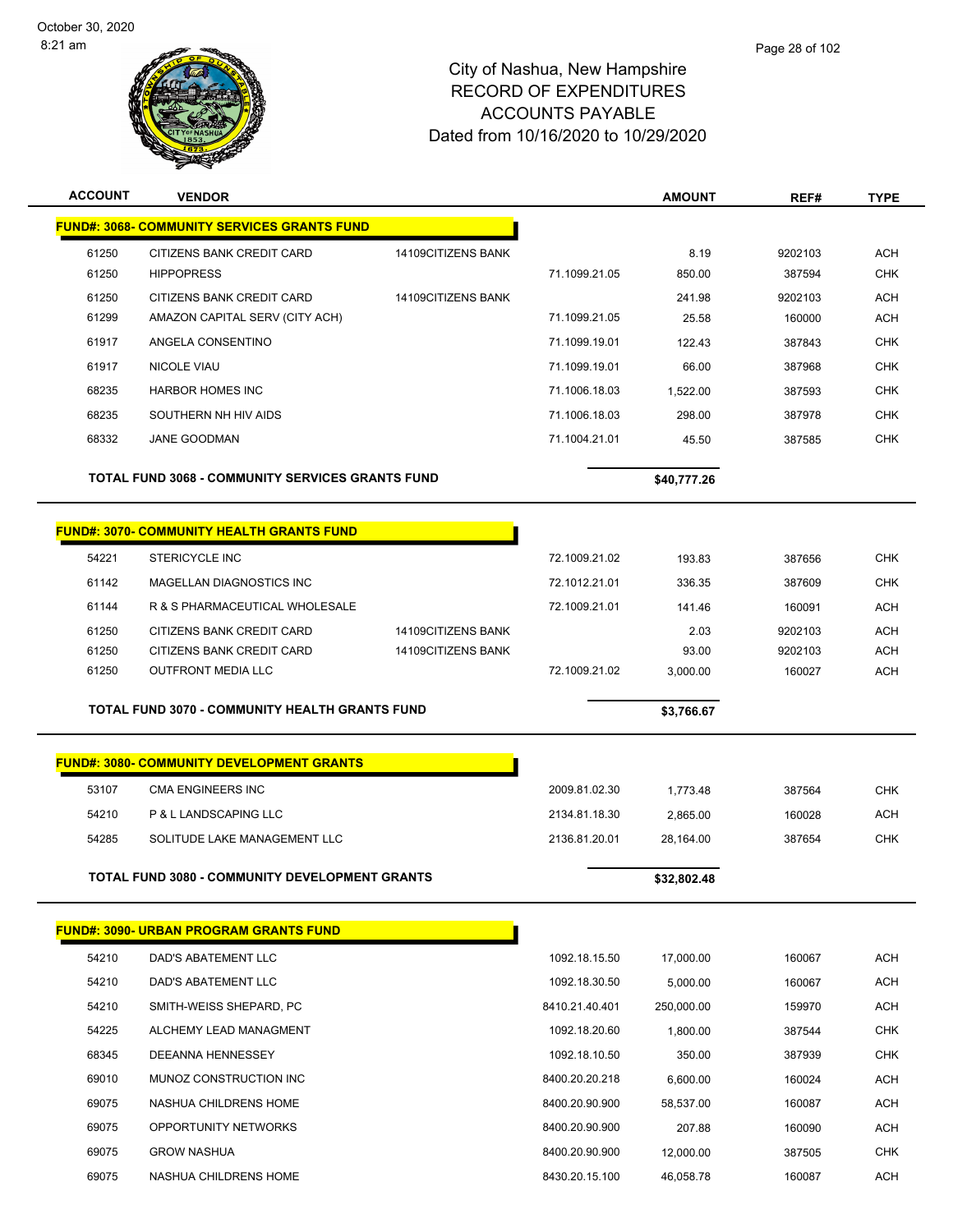| <b>ACCOUNT</b> | <b>VENDOR</b>                               |                    |               | <b>AMOUNT</b> | REF#    | <b>TYPE</b> |
|----------------|---------------------------------------------|--------------------|---------------|---------------|---------|-------------|
|                | TOTAL FUND 3090 - URBAN PROGRAM GRANTS FUND |                    |               | \$397,553.66  |         |             |
|                | <b>FUND#: 3120- TRANSIT GRANTS FUND</b>     |                    |               |               |         |             |
| 53107          | <b>GREENMAN-PEDERSEN INC</b>                |                    | 5339.19.90.02 | 6,814.62      | 387588  | <b>CHK</b>  |
| 54100          | <b>EVERSOURCE</b>                           |                    | 5307.21.10.17 | 792.72        | 387858  | <b>CHK</b>  |
| 54114          | LIBERTY UTILITIES - NH                      |                    | 5307.21.10.17 | 27.32         | 387868  | <b>CHK</b>  |
| 54114          | <b>LIBERTY UTILITIES - NH</b>               |                    | 5307.21.10.18 | 55.54         | 387869  | <b>CHK</b>  |
| 54141          | PENNICHUCK WATER WORKS INC                  |                    | 5307.21.10.17 | 70.17         | 387882  | <b>CHK</b>  |
| 54225          | R B LEWIS FIRE CONTROL SYSTEMS              |                    | 5307.21.40.20 | 85.00         | 387642  | <b>CHK</b>  |
| 54280          | AMAZON CAPITAL SERV (CITY ACH)              |                    | 5307.21.40.20 | 84.21         | 160063  | <b>ACH</b>  |
| 54280          | MSA SAFETY SALES LLC                        |                    | 5307.21.40.20 | 811.00        | 387621  | <b>CHK</b>  |
| 54280          | ALL DRAIN SERVICES INC                      |                    | 5307.21.40.20 | 290.00        | 387901  | <b>CHK</b>  |
| 54280          | BILLS WORLD CLASS CLEANING SER              |                    | 5307.21.40.20 | 550.00        | 387912  | <b>CHK</b>  |
| 54280          | JOHNSON CONTROLS SECURITY                   |                    | 5307.21.40.20 | 825.95        | 387949  | <b>CHK</b>  |
| 55100          | VERIZON WIRELESS-842008777                  |                    | 5307.21.40.35 | 206.53        | 387887  | <b>CHK</b>  |
| 55100          | VERIZON WIRELESS-842008777                  |                    | 5307.21.40.40 | 127.17        | 387887  | <b>CHK</b>  |
| 55109          | CONSOLIDATED COMMUNICATIONS                 |                    | 5307.21.10.10 | 211.00        | 387516  | <b>CHK</b>  |
| 55118          | <b>SPRINT</b>                               |                    | 5307.21.10.10 | 91.79         | 387883  | <b>CHK</b>  |
| 55200          | CITIZENS BANK CREDIT CARD                   | 14109CITIZENS BANK |               | 29.99         | 9202103 | <b>ACH</b>  |
| 55607          | UNITED PARCEL SERVICE                       |                    | 5307.21.10.10 | 14.28         | 387533  | <b>CHK</b>  |
| 55699          | <b>JP PEST SERVICES LLC</b>                 |                    | 5307.21.40.20 | 67.00         | 160076  | <b>ACH</b>  |
| 61100          | AMAZON CAPITAL SERV (CITY ACH)              |                    | 5307.21.10.30 | 30.52         | 160000  | <b>ACH</b>  |
| 61100          | WB MASON CO INC                             |                    | 5307.21.10.30 | 144.67        | 387995  | <b>CHK</b>  |
| 61299          | <b>BLUE RESERVE WATER</b>                   |                    | 5307.21.10.10 | 63.00         | 387914  | <b>CHK</b>  |
| 61299          | AMAZON CAPITAL SERV (CITY ACH)              |                    | 5307.21.10.30 | 26.99         | 160063  | <b>ACH</b>  |
| 61299          | HOME DEPOT CREDIT SERVICE 3065              |                    | 5307.21.10.30 | 81.10         | 387595  | <b>CHK</b>  |
| 61299          | PRINT FACTORY                               |                    | 5307.21.10.30 | 578.60        | 387640  | CHK         |
| 61299          | ARCSOURCE INC                               |                    | 5307.21.10.30 | 33.20         | 387904  | <b>CHK</b>  |
| 61299          | <b>FASTENAL CO</b>                          |                    | 5307.21.10.30 | 485.13        | 387928  | <b>CHK</b>  |
| 61299          | AMAZON CAPITAL SERV (CITY ACH)              |                    | 5307.21.40.20 | 221.00        | 160063  | <b>ACH</b>  |
| 61299          | AMAZON CAPITAL SERV (CITY ACH)              |                    | 5307.21.40.50 | 542.01        | 160000  | <b>ACH</b>  |
| 61299          | AMAZON CAPITAL SERV (CITY ACH)              |                    | 5307.21.40.50 | 51.89         | 160063  | <b>ACH</b>  |
| 61299          | HOME DEPOT CREDIT SERVICE 3065              |                    | 5307.21.40.50 | 13.98         | 387595  | <b>CHK</b>  |
| 61310          | ALTERNATIVE VEHICLE SERVICE GR              |                    | 5307.21.10.30 | 16,229.79     | 160065  | <b>ACH</b>  |
| 61709          | DENNIS K BURKE INC                          |                    | 5307.21.10.30 | 459.99        | 387573  | <b>CHK</b>  |
| 61709          | PETRO-CANANDA AMERICA                       |                    | 5307.21.10.30 | 1,649.90      | 387639  | <b>CHK</b>  |
| 61799          | <b>GILLIG LLC</b>                           |                    | 5307.21.40.35 | 402.10        | 387583  | <b>CHK</b>  |
| 61799          | NEW ENGLAND KENWORTH                        |                    | 5307.21.40.35 | 124.76        | 387626  | CHK         |
| 61799          | ALLIANCE BUS GROUP INC                      |                    | 5307.21.40.40 | 235.45        | 387547  | CHK         |
| 71000          | AMAZON CAPITAL SERV (CITY ACH)              |                    | 5307.21.40.20 | 228.00        | 160063  | <b>ACH</b>  |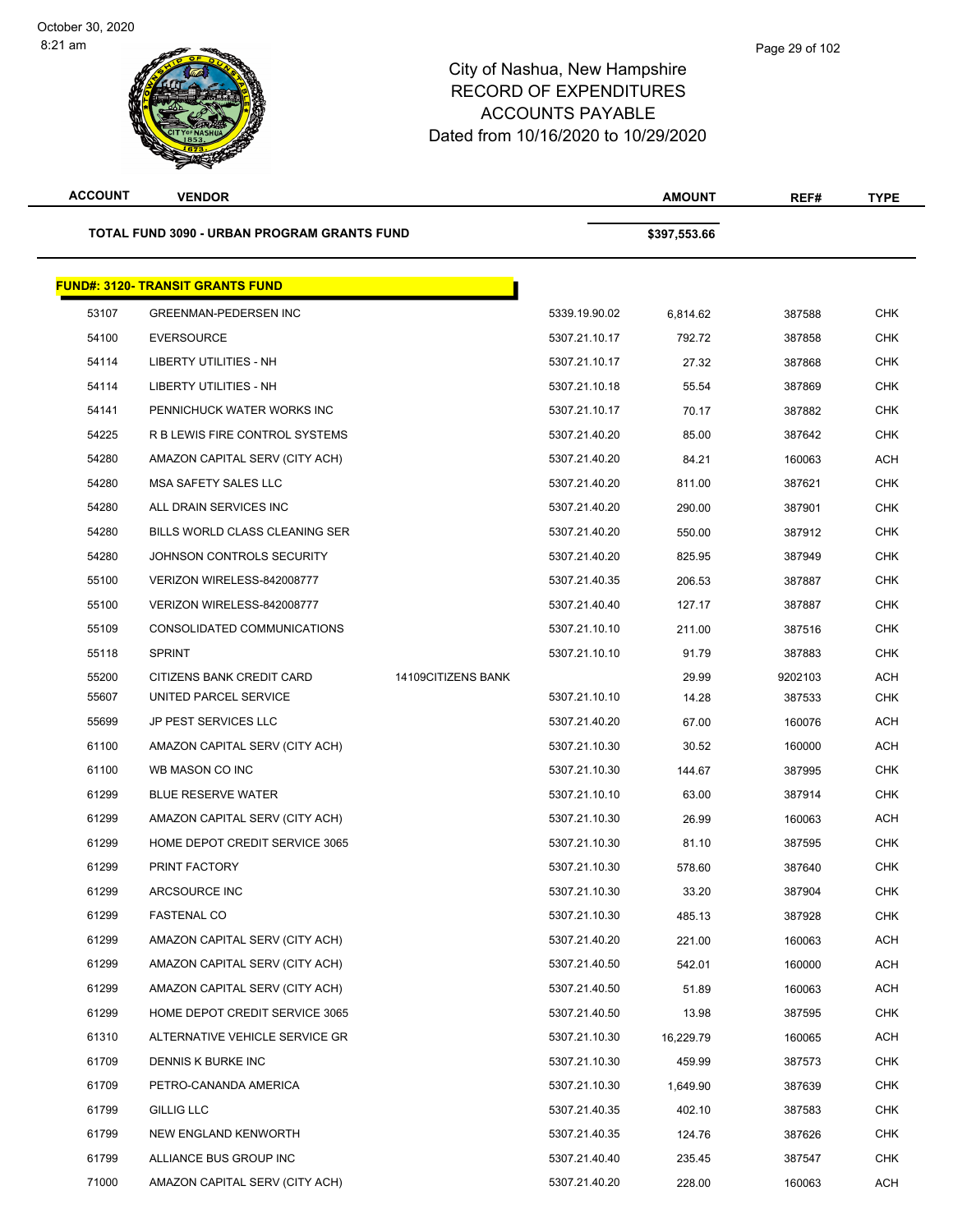**ACCOUNT VENDOR AMOUNT REF# TYPE TOTAL FUND 3120 - TRANSIT GRANTS FUND \$32,756.37 FUND#: 3800- SCHOOL GRANTS FUND** CASSIE YACKLEY, PSY.D PLLC 91.03499.992212 200.00 387698 CHK BAY STATE INTERPRETING 91.03950.021241 175.00 387687 CHK BOOTHBY THERAPY SERVICES LLC 91.03950.022190 1,588.80 387695 CHK LITERACY LEARNING SOLUTIONS 91.03950.022190 3,774.23 387749 CHK GATEWAYS COMMUNITY SERVICES 91.03959.021210 540.00 387721 CHK BOOTHBY THERAPY SERVICES LLC 91.03959.022190 768.72 387695 CHK COMMUNIK-9 INC 91.03959.022190 600.00 387702 CHK EASTER SEALS OF NEW HAMPSHIRE 91.03959.022190 23,290.00 387708 CHK GATEWAYS COMMUNITY SERVICES 91.03959.022190 220.80 387721 CHK INTERIM HEALTH CARE 91.03959.022190 1,664.00 387736 CHK MOUNT PROSPECT ACADEMY INC 91.03959.022190 2,309.26 387762 CHK NORTHEAST REHABILITATION HOSP 91.03959.022190 397.50 387768 CHK INTERIM HEALTH CARE 91.03959.022190 2,080.00 388061 CHK STEVE BLUNT 91.37621.231249 200.00 387694 CHK STEVE BLUNT 91.37621.231249 200.00 388012 CHK FIRST CHURCH 91.37621.231240 4,525.40 388039 CHK CONSOLIDATED COMMUNICATIONS 91.03760.231240 194.25 387516 CHK TAYLOR PAQUETTE 91.37621.991244 24.95 387773 CHK CPI INC 91.03950.021210 1,090.00 387704 CHK WB MASON CO INC 91.34621.991490 1,472.32 388117 CHK KAPLAN EARLY LEARNING CO 91.37621.231249 1,159.33 387742 CHK WB MASON CO INC 91.37621.231249 27.65 388117 CHK (SCHOOL ACH) AMAZON CAPITAL SE 91.37621.091241 534.00 160093 ACH WB MASON CO INC 91.37621.231249 28.79 387799 CHK (SCHOOL ACH) AMAZON CAPITAL SE 91.39821.992130 7,409.00 160093 ACH GLOBAL INDUSTRIAL EQUIPMENT 91.39821.992130 3,630.00 387723 CHK NATIONWIDE SALES & SERVICE 91.39821.992130 7,795.20 387764 CHK WB MASON CO INC 91.39821.992130 112.00 387799 CHK CLEAN-O-RAMA 91.39821.992130 7,980.00 388023 CHK PROMOCENTRIC LLC 91.39821.992130 10,630.74 388092 CHK FILTER SALES & SERVICE INC 91.39821.992690 9.68 388037 CHK NHASP 91.35321.991600 125.00 388084 CHK ACADEMIC THERAPY/HIGH NOON BKS 91.37621.141241 363.00 388004 CHK (SCHOOL ACH) AMAZON CAPITAL SE 91.37621.231249 284.02 160032 ACH (SCHOOL ACH) AMAZON CAPITAL SE 91.37621.231249 7.12 160093 ACH IXL LEARNING INC 91.34920.992210 1,580.00 387738 CHK DEELOH TECHNOLOGIES 91.34920.992210 4,250.00 388030 CHK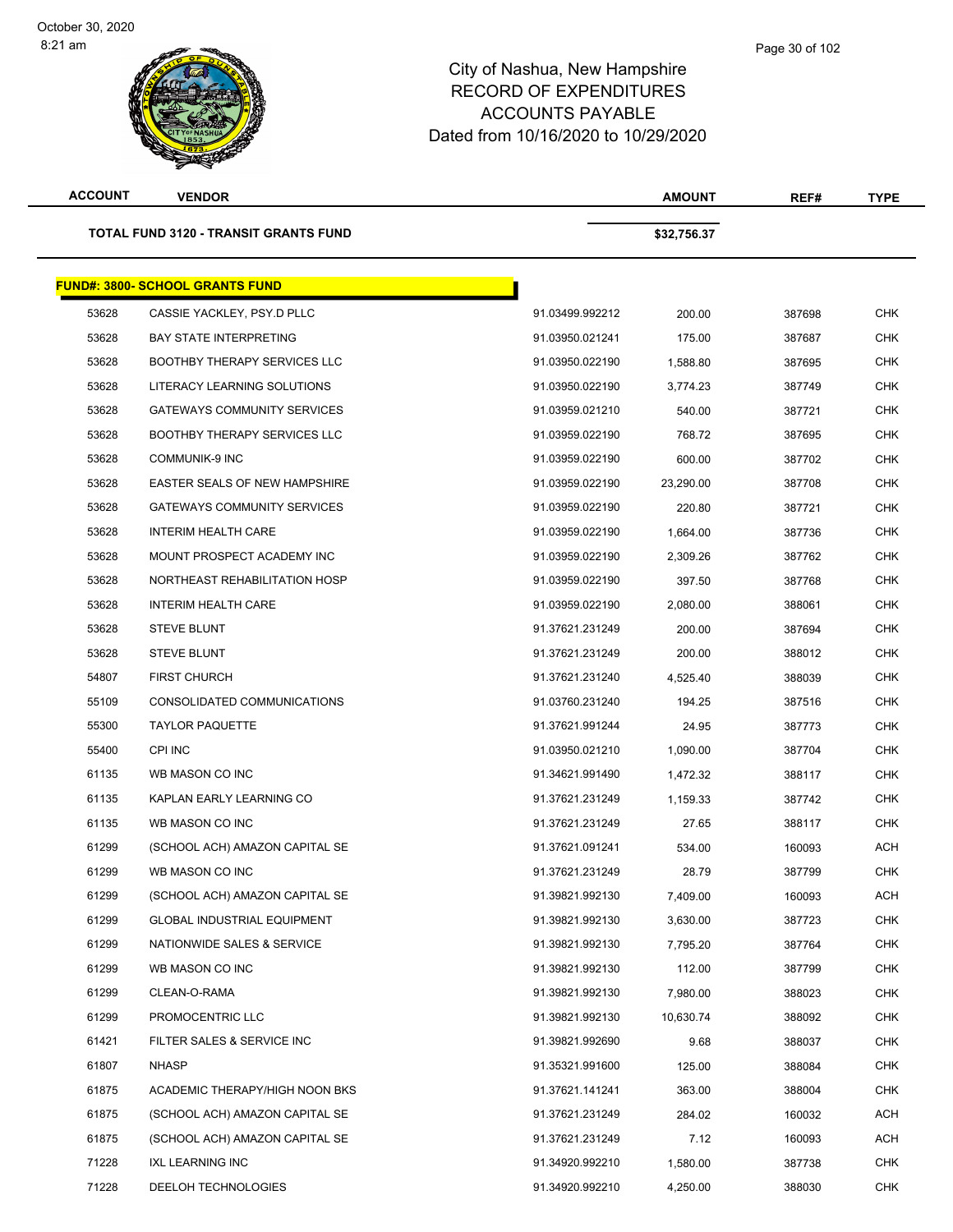

| <b>ACCOUNT</b> | <b>VENDOR</b>                                         |                    |                 | <b>AMOUNT</b> | REF#    | <b>TYPE</b> |
|----------------|-------------------------------------------------------|--------------------|-----------------|---------------|---------|-------------|
|                | <b>FUND#: 3800- SCHOOL GRANTS FUND</b>                |                    |                 |               |         |             |
| 71602          | HARVEY CONSTRUCTION CORP                              |                    | 7018.062690.02  | (157, 955.53) | 388053  | <b>CHK</b>  |
| 71602          | HARVEY CONSTRUCTION CORP                              |                    | 7018.072690.02  | (40,778.66)   | 388053  | <b>CHK</b>  |
| 71602          | CITIZENS BANK CREDIT CARD                             | 14109CITIZENS BANK |                 | 3,236.80      | 9202103 | <b>ACH</b>  |
| 71602          | NORFOLK KITCHEN & BATH                                |                    | 7018.112690.02  | 1,397.00      | 387766  | <b>CHK</b>  |
| 71602          | NORFOLK KITCHEN & BATH                                |                    | 7018.162690.02  | 1,128.00      | 387766  | <b>CHK</b>  |
| 71602          | NORFOLK KITCHEN & BATH                                |                    | 7018.172690.02  | 1,397.00      | 387766  | <b>CHK</b>  |
| 71999          | CLEAN-O-RAMA                                          |                    | 91.39821.992690 | 43,846.50     | 387701  | <b>CHK</b>  |
|                | <b>TOTAL FUND 3800 - SCHOOL GRANTS FUND</b>           |                    |                 | (\$56,488.13) |         |             |
|                | <b>FUND#: 3810- FOOD SERVICE GRANTS FUND</b>          |                    |                 |               |         |             |
| 61214          | M SAUNDERS INC                                        |                    | 91.30921.093120 | 1,114.15      | 388073  | <b>CHK</b>  |
| 61214          | M SAUNDERS INC                                        |                    | 91.30921.123120 | 586.06        | 388073  | <b>CHK</b>  |
| 61214          | M SAUNDERS INC                                        |                    | 91.30921.143120 | 1,422.80      | 388073  | <b>CHK</b>  |
| 61214          | M SAUNDERS INC                                        |                    | 91.30921.153120 | 1,223.25      | 388073  | <b>CHK</b>  |
| 61214          | <b>M SAUNDERS INC</b>                                 |                    | 91.30921.163120 | 2,109.40      | 388073  | <b>CHK</b>  |
| 61214          | M SAUNDERS INC                                        |                    | 91.30921.183120 | 784.25        | 388073  | <b>CHK</b>  |
| 61214          | M SAUNDERS INC                                        |                    | 91.30921.203120 | 402.80        | 388073  | <b>CHK</b>  |
|                | <b>TOTAL FUND 3810 - FOOD SERVICE GRANTS FUND</b>     |                    |                 | \$7,642.71    |         |             |
|                | FUND#: 4020- POLICE DRUG ENFORCEMENT FUND             |                    |                 |               |         |             |
| 61110          | <b>CRYE PRECISION LLC</b>                             |                    |                 | 15,030.29     | 387570  | <b>CHK</b>  |
| 71000          | CITIZENS BANK CREDIT CARD                             | 14109CITIZENS BANK |                 | 431.95        | 9202103 | <b>ACH</b>  |
|                | <b>TOTAL FUND 4020 - POLICE DRUG ENFORCEMENT FUND</b> |                    |                 | \$15,462.24   |         |             |
|                | <b>FUND#: 4025- DOJ DRUG FORFEITURE FUND</b>          |                    |                 |               |         |             |
| 54899          | LITCHFIELD VANTAGE LLC                                |                    |                 | 1,833.34      | 387606  | CHK         |
| 55118          | VERIZON WIRELESS-785728687                            |                    |                 | 398.19        | 387885  | <b>CHK</b>  |
| 61799          | CARPARTS DISTRIBUTION CENTER,                         |                    |                 | 68.46         | 387562  | <b>CHK</b>  |
|                | TOTAL FUND 4025 - DOJ DRUG FORFEITURE FUND            |                    |                 | \$2,299.99    |         |             |
|                | <b>FUND#: 4053- FIRE REGIONAL HAZMAT FUND</b>         |                    |                 |               |         |             |
| 71000          | ADVNT BIOTECHNOLOGIES LLC                             |                    |                 | 1,928.85      | 159999  | <b>ACH</b>  |
| 71000          | AMAZON CAPITAL SERV (CITY ACH)                        |                    |                 | 492.93        | 160000  | <b>ACH</b>  |
| 71000          | FIREMATIC SUPPLY CO INC                               |                    |                 | 2,718.00      | 387931  | <b>CHK</b>  |
| 71000          | INDUSTRIAL PROTECTION SERVICES                        |                    |                 | 300.05        | 387945  | <b>CHK</b>  |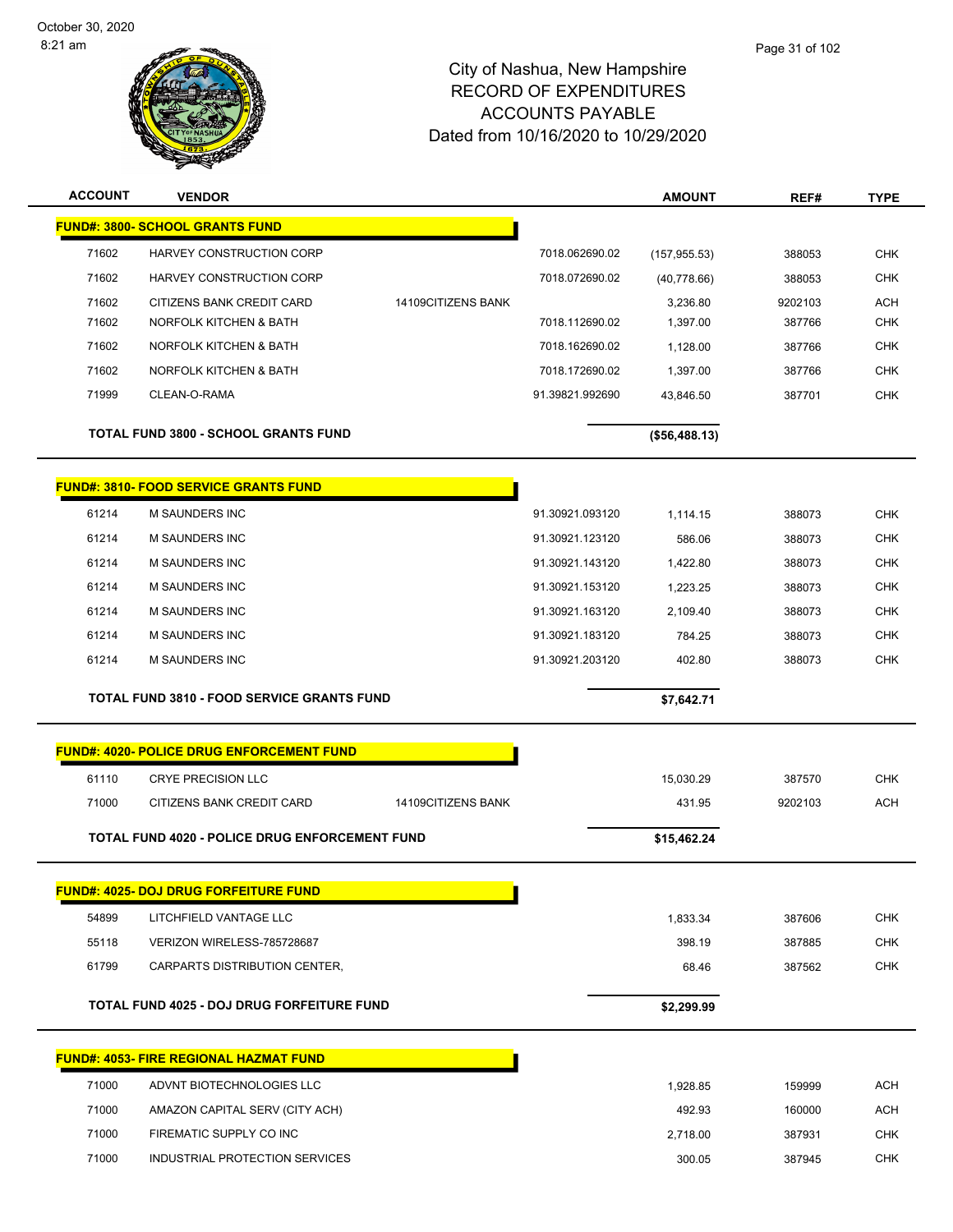| <b>ACCOUNT</b><br><b>VENDOR</b>                      | <b>AMOUNT</b>              | REF#   | <b>TYPE</b> |
|------------------------------------------------------|----------------------------|--------|-------------|
| <b>TOTAL FUND 4053 - FIRE REGIONAL HAZMAT FUND</b>   | \$5,439.83                 |        |             |
| <b>FUND#: 4075- TREE REPLACEMENT PROGRAM FUND</b>    |                            |        |             |
| 61540<br>MILLICAN NURSERIES INC                      | 2,725.00                   | 387960 | <b>CHK</b>  |
| TOTAL FUND 4075 - TREE REPLACEMENT PROGRAM FUND      | \$2,725.00                 |        |             |
| <b>FUND#: 4080- NASHUA CONSERVATION FUND</b>         |                            |        |             |
| 61299<br>GATE CITY FENCE CO INC                      | 280.00                     | 387581 | <b>CHK</b>  |
| 61299<br><b>CAROL SARNO</b>                          | 32.00                      | 387976 | <b>CHK</b>  |
| <b>TOTAL FUND 4080 - NASHUA CONSERVATION FUND</b>    | \$312.00                   |        |             |
| <u> FUND#: 4085- RIVERFRONT PROMENADE TIF FUND</u>   |                            |        |             |
| VANASSE HANGEN BRUSTLIN INC<br>53107                 | 19,466.25                  | 387672 | <b>CHK</b>  |
| 55699<br>HAYNER / SWANSON INC                        | 56,897.19                  | 160010 | <b>ACH</b>  |
| WEIRD FISH PRODUCTIONS LLC<br>55699                  | 1,225.00                   | 387675 | <b>CHK</b>  |
| TOTAL FUND 4085 - RIVERFRONT PROMENADE TIF FUND      | \$77,588.44                |        |             |
| FUND#: 4090- LIB-LOST/DAMAGED BOOK FINES             |                            |        |             |
| 61807<br>MANCHESTER CITY LIBRARY                     | 24.99                      | 387611 | <b>CHK</b>  |
| 61807<br><b>CHICHESTER LIBRARY</b>                   | 22.39                      | 387922 | <b>CHK</b>  |
| 61807<br>ROCHESTER PUBLIC LIBRARY                    | 25.00                      | 387974 | <b>CHK</b>  |
| 61814<br>MIDWEST TAPE LLC                            | 24.34                      | 160023 | <b>ACH</b>  |
| <b>TOTAL FUND 4090 - LIB-LOST/DAMAGED BOOK FINES</b> | \$96.72                    |        |             |
| <b>FUND#: 5020- CAPITAL PROJECTS-POLICE</b>          |                            |        |             |
| 81200<br>YEATON ASSOCIATES INC                       | 2018.50.19.30<br>35,875.00 | 387998 | <b>CHK</b>  |
| TOTAL FUND 5020 - CAPITAL PROJECTS-POLICE            | \$35,875.00                |        |             |
| <b>FUND#: 5050- CAP PROJECTS-COMMUNICATIONS</b>      |                            |        |             |
| 81300<br><b>TESSCO INC</b>                           | 2008.57.15.01<br>428.09    | 387662 | <b>CHK</b>  |
| 81300<br><b>TESSCO INC</b>                           | 2008.57.15.01<br>858.90    | 387984 | <b>CHK</b>  |
| TOTAL FUND 5050 - CAP PROJECTS-COMMUNICATIONS        | \$1,286.99                 |        |             |
| <b>FUND#: 5060- CAPITAL PROJECTS-COMM HEALTH</b>     |                            |        |             |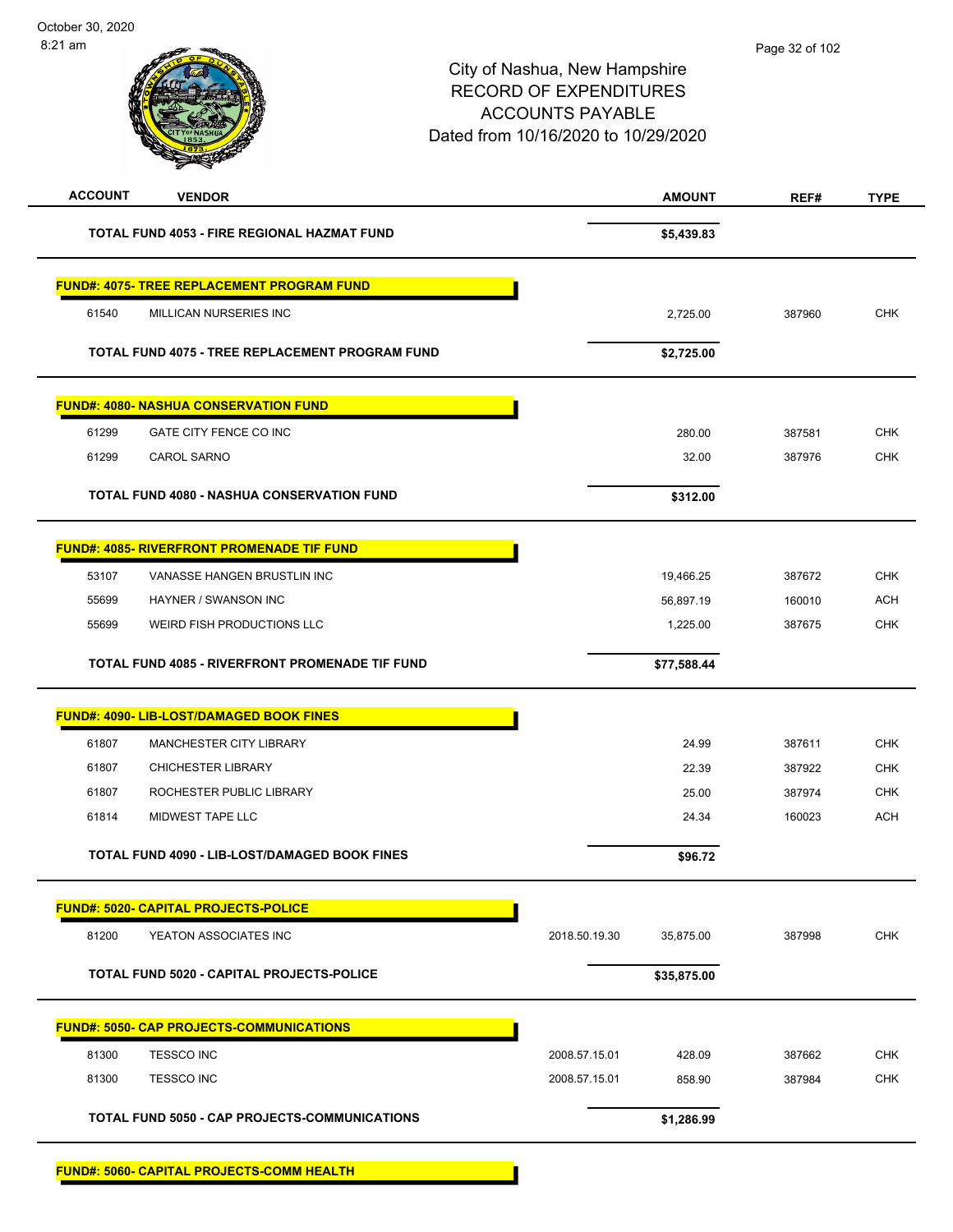

| <b>ACCOUNT</b> | <b>VENDOR</b>                                         |               | <b>AMOUNT</b>  | REF#   | <b>TYPE</b> |
|----------------|-------------------------------------------------------|---------------|----------------|--------|-------------|
|                | FUND#: 5060- CAPITAL PROJECTS-COMM HEALTH             |               |                |        |             |
| 81200          | <b>MARTINI NORTHERN LLC</b>                           | 1004.71.19.30 | 180,759.00     | 160020 | <b>ACH</b>  |
| 81200          | <b>WHITING BUILDING LLC</b>                           | 1004.71.19.30 | 24,150.00      | 387828 | <b>CHK</b>  |
| 81200          | <b>COMCAST</b>                                        | 1004.71.19.30 | 696.70         | 387854 | <b>CHK</b>  |
| 81200          | CONSOLIDATED COMMUNICATIONS                           | 1004.71.19.30 | 299.90         | 387855 | <b>CHK</b>  |
|                | TOTAL FUND 5060 - CAPITAL PROJECTS-COMM HEALTH        |               | \$205,905.60   |        |             |
|                | <b>FUND#: 5200- CAPITAL PROJECTS-PUBLIC WORKS</b>     |               |                |        |             |
| 81704          | HAYNER / SWANSON INC                                  | 2055.60.20.30 | 41,899.27      | 160071 | <b>ACH</b>  |
|                | TOTAL FUND 5200 - CAPITAL PROJECTS-PUBLIC WORKS       |               | \$41,899.27    |        |             |
|                | <b>FUND#: 5700- CAP PROJECTS-BROAD ST PARKWAY</b>     |               |                |        |             |
| 81700          | <b>LIBERTY UTILITIES - NH</b>                         | 1061.60.11.10 | 58.16          | 387523 | <b>CHK</b>  |
| 81700          | <b>EVERSOURCE</b>                                     | 1061.60.11.10 | 533.03         | 387858 | <b>CHK</b>  |
|                | TOTAL FUND 5700 - CAP PROJECTS-BROAD ST PARKWAY       |               | \$591.19       |        |             |
|                |                                                       |               |                |        |             |
|                | <b>FUND#: 5800- SCHOOL CAPITAL PROJECTS FUND</b>      |               |                |        |             |
| 81200          | <b>HARRIMAN ASSOCIATES</b>                            | 1175.91.19.31 | 80,676.77      | 388052 | <b>CHK</b>  |
| 81200          | HARVEY CONSTRUCTION CORP                              | 1175.91.19.31 | 273,283.10     | 388053 | <b>CHK</b>  |
| 81200          | <b>HARRIMAN ASSOCIATES</b>                            | 1175.91.19.32 | 19,072.43      | 388052 | <b>CHK</b>  |
| 81200          | HARVEY CONSTRUCTION CORP                              | 1175.91.19.32 | 1,128,349.06   | 388053 | <b>CHK</b>  |
| 81200          | PAGE STREET LEASING LLC                               | 1175.91.19.32 | 190.00         | 388088 | <b>CHK</b>  |
| 81200          | RPF ENVIRONMENTAL INC                                 | 1175.91.19.32 | 23,728.75      | 388097 | <b>CHK</b>  |
| 81200          | <b>WILLIAMS SCOTSMAN INC</b>                          | 1175.91.19.32 | 72,352.98      | 388119 | CHK         |
| 81200          | PENNICHUCK WATER WORKS INC                            | 1175.91.19.33 | 300.00         | 388002 | <b>CHK</b>  |
| 81200          | <b>HARRIMAN ASSOCIATES</b>                            | 1175.91.19.33 | 149,563.00     | 388052 | <b>CHK</b>  |
| 81200          | TURNER BUILDING SCIENCE LLC                           | 1175.91.19.33 | 2,200.00       | 388110 | <b>CHK</b>  |
|                | <b>TOTAL FUND 5800 - SCHOOL CAPITAL PROJECTS FUND</b> |               | \$1,749,716.09 |        |             |
|                | <b>FUND#: 6000- SOLID WASTE FUND</b>                  |               |                |        |             |
| 54280          | AMAZON CAPITAL SERV (CITY ACH)                        |               | 238.32         | 160063 | <b>ACH</b>  |
| 54280          | HOME DEPOT CREDIT SERVICE 3065                        |               | 19.48          | 387595 | <b>CHK</b>  |
| 54280          | ANTHONY M FIASCONARO                                  |               | 625.00         | 387903 | <b>CHK</b>  |
| 54487          | SPENCER TURBINE COMPANY(THE)                          |               | 20,640.00      | 387981 | <b>CHK</b>  |
| 54492          | <b>SPRINT</b>                                         |               | 936.00         | 387883 | <b>CHK</b>  |
| 54600          | THE HOPE GROUP                                        |               | 119.56         | 160012 | <b>ACH</b>  |
| 54600          | MCDEVITT TRUCKS INC                                   |               | (40.00)        | 160021 | <b>ACH</b>  |
|                |                                                       |               |                |        |             |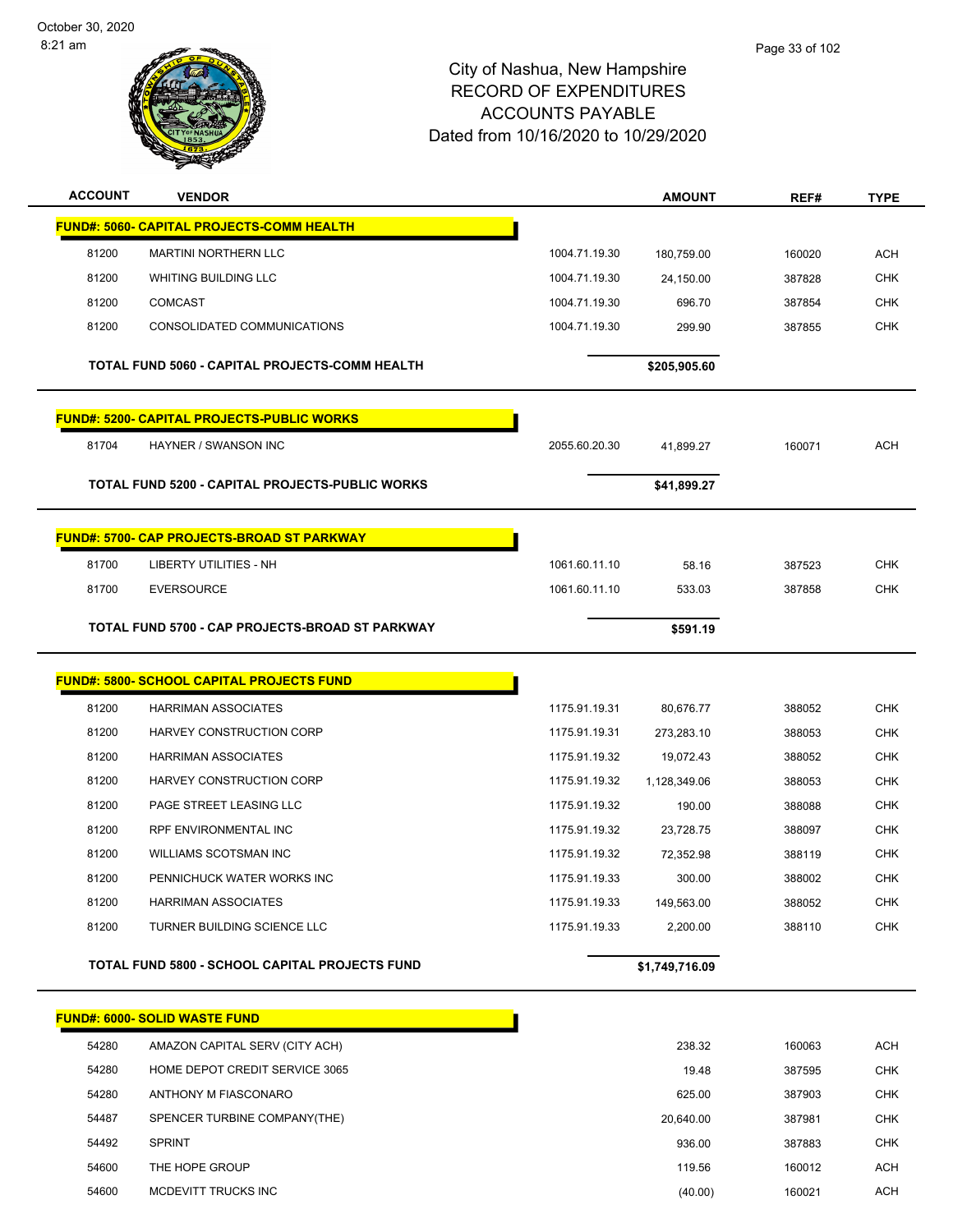

| <b>ACCOUNT</b> | <b>VENDOR</b>                        | <b>AMOUNT</b>  | REF#   | <b>TYPE</b> |
|----------------|--------------------------------------|----------------|--------|-------------|
|                | <b>FUND#: 6000- SOLID WASTE FUND</b> |                |        |             |
| 54600          | MCNEILUS TRUCK & MANUFACTURING       | 771.39         | 160022 | <b>ACH</b>  |
| 54600          | MCNEILUS TRUCK & MANUFACTURING       | 47.69          | 160083 | <b>ACH</b>  |
| 54600          | NITCO LLC                            | 337.70         | 160088 | <b>ACH</b>  |
| 54600          | SOUTHWORTH-MILTON INC                | 2,842.39       | 387526 | <b>CHK</b>  |
| 54600          | C <sub>2</sub> ALT FUELS             | 1,249.24       | 387561 | <b>CHK</b>  |
| 54600          | CARPARTS DISTRIBUTION CENTER,        | 27.97          | 387562 | <b>CHK</b>  |
| 54600          | SOUTHWORTH-MILTON INC                | 6,529.27       | 387980 | <b>CHK</b>  |
| 54828          | US BANK EQUIPMENT FINANCE            | 97.26          | 387534 | <b>CHK</b>  |
| 54828          | US BANK EQUIPMENT FINANCE            | 146.88         | 387993 | <b>CHK</b>  |
| 55109          | CONSOLIDATED COMMUNICATIONS          | 40.64          | 387516 | <b>CHK</b>  |
| 55109          | <b>WINDSTREAM</b>                    | 4.76           | 387891 | <b>CHK</b>  |
| 55118          | VERIZON WIRELESS-542088278           | 40.01          | 387537 | <b>CHK</b>  |
| 55118          | VERIZON WIRELESS-542274983           | 40.01          | 387538 | CHK         |
| 55421          | <b>SWANA</b>                         | 250.00         | 387528 | <b>CHK</b>  |
| 55421          | TREASURER STATE OF NH                | 150.00         | 387532 | <b>CHK</b>  |
| 55699          | CYN ENVIROMENTAL SERVICES            | 902.50         | 160005 | <b>ACH</b>  |
| 55699          | <b>INTERSTATE REFRIGERANT</b>        | 588.00         | 160014 | <b>ACH</b>  |
| 55699          | <b>INTERSTATE REFRIGERANT</b>        | 654.00         | 160074 | <b>ACH</b>  |
| 55699          | <b>COMCAST</b>                       | 160.52         | 387514 | <b>CHK</b>  |
| 55699          | CALLOGIX INC                         | 48.00          | 387917 | <b>CHK</b>  |
| 55699          | CASELLA RECYCLING LLC                | 13,095.67      | 387921 | <b>CHK</b>  |
| 55699          | SULLIVAN ENVIRONMENTAL INC           | 617.71         | 387983 | <b>CHK</b>  |
| 55699          | UNIVERSAL RECYCLING TECH             | 3,693.19       | 387992 | <b>CHK</b>  |
| 61100          | AMAZON CAPITAL SERV (CITY ACH)       | 39.99          | 160000 | <b>ACH</b>  |
| 61100          | WB MASON CO INC                      | 38.76          | 387995 | CHK         |
| 61107          | UNIFIRST CORPORATION                 | 4,251.63       | 387512 | <b>CHK</b>  |
| 61142          | UNIFIRST FIRST AID CORPORATION       | 61.00          | 387989 | <b>CHK</b>  |
| 61307          | SHATTUCK MALONE OIL CO               | 1,087.81       | 387651 | <b>CHK</b>  |
| 61310          | ALTERNATIVE VEHICLE SERVICE GR       | 15,039.34      | 160065 | <b>ACH</b>  |
| 61560          | HOME DEPOT CREDIT SERVICE 3065       | 350.74         | 387595 | <b>CHK</b>  |
| 61705          | PETE'S TIRE BARNS INC                | 430.95         | 387638 | <b>CHK</b>  |
| 75100          | US BANK (091000022)                  | 665,000.00     | 160039 | <b>ACH</b>  |
| 75200          | US BANK (091000022)                  | 301,145.83     | 160039 | <b>ACH</b>  |
|                | TOTAL FUND 6000 - SOLID WASTE FUND   | \$1,042,319.21 |        |             |

|       | FUND#: 6200- WASTEWATER FUND_ |        |        |     |
|-------|-------------------------------|--------|--------|-----|
| 21775 | SUNSET SETTLEMENT             | 157.59 | 387804 | СНК |
| 21775 | 3-5 MARKAR ST LLC             | 55.54  | 388125 | СНК |

| 7.59 | 387804 | CHK |
|------|--------|-----|
| 5.54 | 388125 | CHK |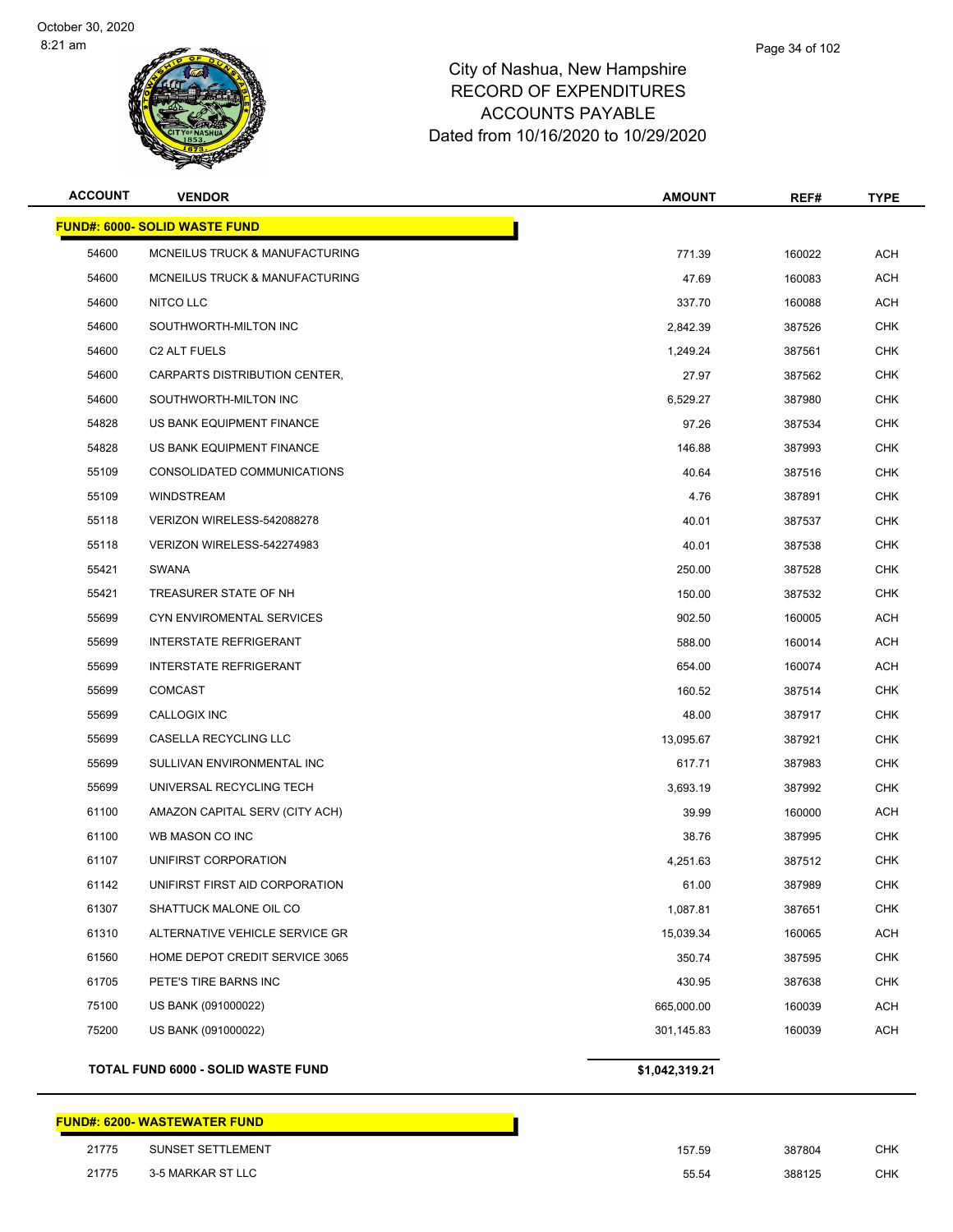

| <b>ACCOUNT</b> | <b>VENDOR</b>                       | <b>AMOUNT</b> | REF#   | <b>TYPE</b> |
|----------------|-------------------------------------|---------------|--------|-------------|
|                | <b>FUND#: 6200- WASTEWATER FUND</b> |               |        |             |
| 21775          | ABELINO AVALOS                      | 168.79        | 388126 | <b>CHK</b>  |
| 21775          | <b>CHRISTINA MOTA</b>               | 169.73        | 388127 | CHK         |
| 21775          | <b>CHRISTINE EMOND</b>              | 25.52         | 388128 | CHK         |
| 21775          | <b>CMC TRUST</b>                    | 64.98         | 388129 | <b>CHK</b>  |
| 21775          | <b>COMPASS TITLE &amp; CLOSING</b>  | 115.48        | 388130 | <b>CHK</b>  |
| 21775          | <b>DIANA BAGNELL</b>                | 64.62         | 388131 | <b>CHK</b>  |
| 21775          | DOREEN LUSTICK                      | 72.06         | 388132 | <b>CHK</b>  |
| 21775          | GOUINDARAJ VENKATACHALAM            | 72.06         | 388133 | CHK         |
| 21775          | <b>HUDKINS LAW</b>                  | 50.82         | 388134 | <b>CHK</b>  |
| 21775          | JACQUELINE SHERIDAN                 | 53.18         | 388135 | <b>CHK</b>  |
| 21775          | <b>JOSHUA MATTHEWS</b>              | 75.92         | 388136 | <b>CHK</b>  |
| 21775          | MARKET STREET SETTLEMENT            | 62.62         | 388137 | <b>CHK</b>  |
| 21775          | MARY LOU WHITE-PARRISH              | 53.18         | 388138 | CHK         |
| 21775          | MOTUZAS FAMILY REV TRST             | 53.18         | 388139 | <b>CHK</b>  |
| 21775          | <b>ONUR APUL</b>                    | 59.70         | 388140 | <b>CHK</b>  |
| 21775          | PAUL J WALLACE                      | 31.94         | 388141 | <b>CHK</b>  |
| 21775          | ROBERT BOLLINGER                    | 107.46        | 388142 | <b>CHK</b>  |
| 21775          | STEPHEN SHEPARD                     | 62.62         | 388143 | CHK         |
| 21775          | SUNSET SETTLEMENT CO. LLC           | 79.14         | 388144 | <b>CHK</b>  |
| 21775          | THE TITLE TEAM LLC                  | 67.34         | 388145 | <b>CHK</b>  |
| 21775          | WILLIAM RYAN, ESTATE OF             | 39.02         | 388146 | <b>CHK</b>  |
| 53107          | ENTHALPY ANALYTICAL LLC             | 1,215.00      | 160069 | <b>ACH</b>  |
| 53107          | FLOW ASSESSMENT SERVICES LLC        | 4,675.00      | 387579 | CHK         |
| 53107          | EASTERN ANALYTICAL INC              | 331.50        | 387927 | <b>CHK</b>  |
| 53467          | MAILINGS UNLIMITED                  | 7,350.00      | 159975 | ACH         |
| 53467          | PENNICHUCK WATER WORKS INC          | 10,129.24     | 387881 | <b>CHK</b>  |
| 54100          | EVERSOUCE-POWER SUPPLY              | 58,234.36     | 387857 | CHK         |
| 54100          | <b>EVERSOURCE</b>                   | 585.27        | 387858 | <b>CHK</b>  |
| 54114          | <b>LIBERTY UTILITIES - NH</b>       | 178.13        | 387873 | <b>CHK</b>  |
| 54114          | LIBERTY UTILITIES - NH              | 66.67         | 387874 | <b>CHK</b>  |
| 54114          | LIBERTY UTILITIES - NH              | 1,698.39      | 387875 | <b>CHK</b>  |
| 54114          | LIBERTY UTILITIES - NH              | 64.57         | 387876 | <b>CHK</b>  |
| 54114          | <b>LIBERTY UTILITIES - NH</b>       | 93.54         | 387877 | <b>CHK</b>  |
| 54114          | LIBERTY UTILITIES - NH              | 62.98         | 387878 | <b>CHK</b>  |
| 54114          | LIBERTY UTILITIES - NH              | 61.71         | 387879 | <b>CHK</b>  |
| 54114          | LIBERTY UTILITIES - NH              | 85.12         | 387880 | <b>CHK</b>  |
| 54141          | PENNICHUCK WATER WORKS INC          | 160.38        | 387525 | <b>CHK</b>  |
| 54141          | PENNICHUCK WATER WORKS INC          | 498.88        | 387882 | CHK         |
| 54221          | RESOURCE MANAGEMENT INC             | 38,768.73     | 387645 | <b>CHK</b>  |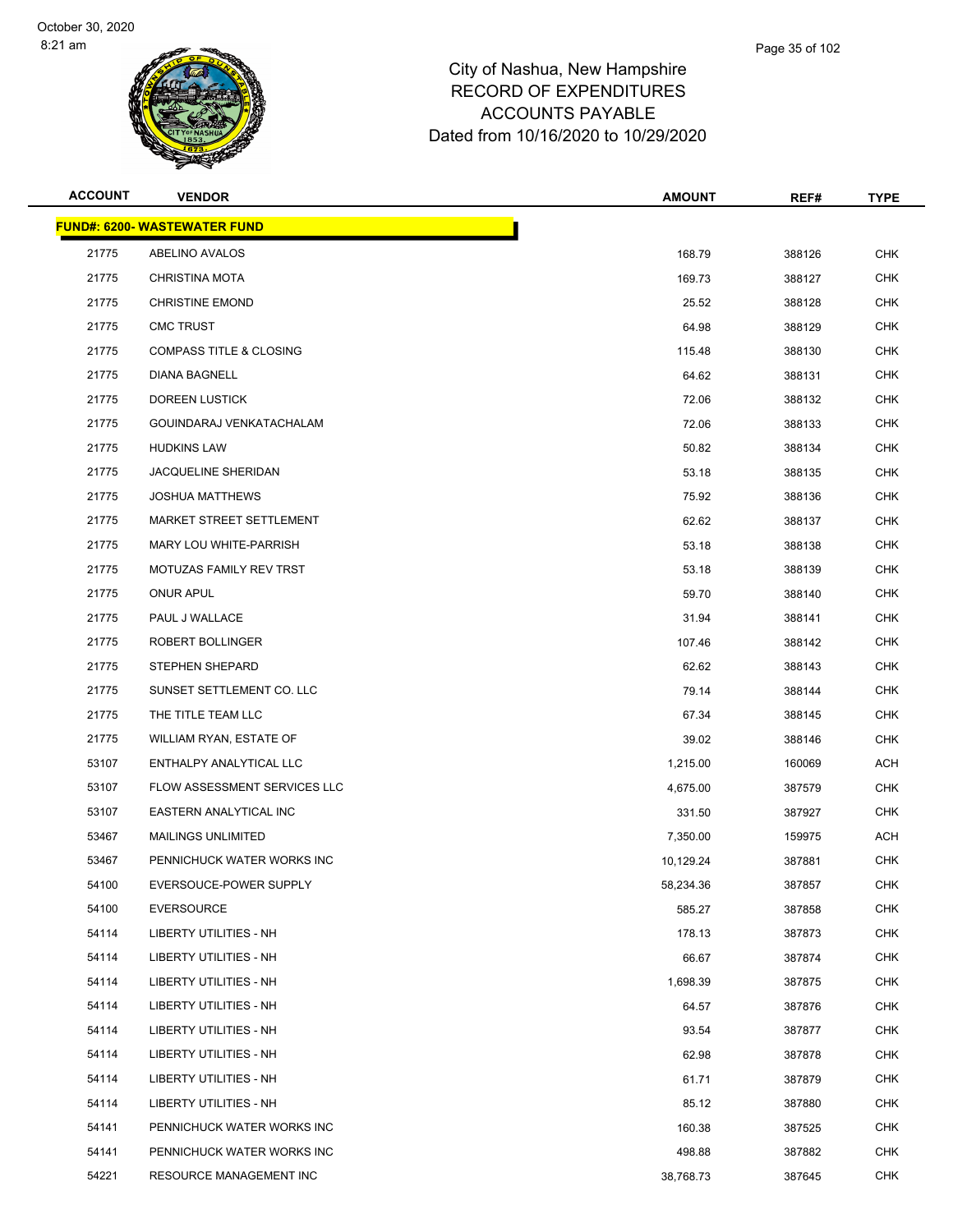

| <b>ACCOUNT</b> | <b>VENDOR</b>                       | <b>AMOUNT</b> | REF#   | <b>TYPE</b> |
|----------------|-------------------------------------|---------------|--------|-------------|
|                | <b>FUND#: 6200- WASTEWATER FUND</b> |               |        |             |
| 54300          | <b>BROX INDUSTRIES INC</b>          | 1,278.68      | 160003 | <b>ACH</b>  |
| 54300          | CONTINENTAL PAVING INC              | 1,914.50      | 387567 | <b>CHK</b>  |
| 54421          | TREASURER STATE OF NH               | 208.50        | 387531 | <b>CHK</b>  |
| 54421          | CONWAY TECHNOLOGY GROUP             | 115.77        | 387923 | <b>CHK</b>  |
| 54487          | XYLEM WATER SOLUTIONS USA INC       | 14,066.55     | 160031 | <b>ACH</b>  |
| 54487          | M & M ELECTRICAL SUPPLY CO INC      | 798.95        | 160080 | <b>ACH</b>  |
| 54487          | F W WEBB COMPANY                    | 762.93        | 387576 | <b>CHK</b>  |
| 54487          | <b>GRAINGER</b>                     | 195.97        | 387586 | <b>CHK</b>  |
| 54487          | <b>HAJOCA CORPORATION</b>           | 95.62         | 387591 | <b>CHK</b>  |
| 54487          | MS PIPE LLC                         | 275.00        | 387620 | <b>CHK</b>  |
| 54487          | <b>BMI MECHANICAL INC</b>           | 3,011.00      | 387915 | <b>CHK</b>  |
| 54487          | <b>CARLSEN SYSTEMS LLC</b>          | 13,780.00     | 387918 | <b>CHK</b>  |
| 54487          | <b>FASTENAL CO</b>                  | 13.60         | 387928 | <b>CHK</b>  |
| 54487          | <b>GRAINGER</b>                     | 233.62        | 387934 | <b>CHK</b>  |
| 54487          | <b>HAJOCA CORPORATION</b>           | 10.71         | 387937 | <b>CHK</b>  |
| 54487          | MCMASTER-CARR                       | 538.01        | 387956 | <b>CHK</b>  |
| 54487          | WESCOR ASSOCITES INC                | 1,850.00      | 387997 | <b>CHK</b>  |
| 54492          | <b>SPRINT</b>                       | 432.00        | 387883 | <b>CHK</b>  |
| 54600          | CARPARTS DISTRIBUTION CENTER,       | 129.94        | 387562 | CHK         |
| 54600          | CN WOOD CO INC                      | 45.24         | 387565 | <b>CHK</b>  |
| 54600          | <b>JF MCDERMOTT CORP</b>            | 68.00         | 387948 | <b>CHK</b>  |
| 54828          | US BANK EQUIPMENT FINANCE           | 168.04        | 387534 | <b>CHK</b>  |
| 55109          | CONSOLIDATED COMMUNICATIONS         | 522.80        | 387516 | <b>CHK</b>  |
| 55109          | <b>WINDSTREAM</b>                   | 4.76          | 387891 | CHK         |
| 55118          | AT & T MOBILITY                     | 142.49        | 387513 | <b>CHK</b>  |
| 55118          | VERIZON WIRELESS-542274983          | 100.05        | 387538 | <b>CHK</b>  |
| 55118          | <b>SPRINT</b>                       | 187.73        | 387883 | CHK         |
| 55514          | <b>ERIC GINGRAS</b>                 | 195.00        | 387844 | CHK         |
| 55618          | <b>CITIZENS BANK</b>                | 1,691.77      | 160004 | <b>ACH</b>  |
| 55699          | <b>CRYSTAL ROCK</b>                 | 123.12        | 387517 | <b>CHK</b>  |
| 55699          | CALLOGIX INC                        | 160.00        | 387917 | <b>CHK</b>  |
| 55699          | M B MAINTENANCE INC                 | 695.00        | 387954 | <b>CHK</b>  |
| 55699          | UNITED SITE SERVICES                | 174.00        | 387991 | <b>CHK</b>  |
| 61100          | WB MASON CO INC                     | 522.82        | 387995 | <b>CHK</b>  |
| 61107          | UNIFIRST CORPORATION                | 2,061.02      | 387512 | <b>CHK</b>  |
| 61107          | ALECS SHOE STORE INC                | 99.95         | 387545 | <b>CHK</b>  |
| 61149          | <b>HACH COMPANY</b>                 | 749.37        | 387590 | <b>CHK</b>  |
| 61149          | <b>VWR INTERNATIONAL</b>            | 134.31        | 387673 | <b>CHK</b>  |
| 61149          | <b>VWR INTERNATIONAL</b>            | 98.53         | 387994 | <b>CHK</b>  |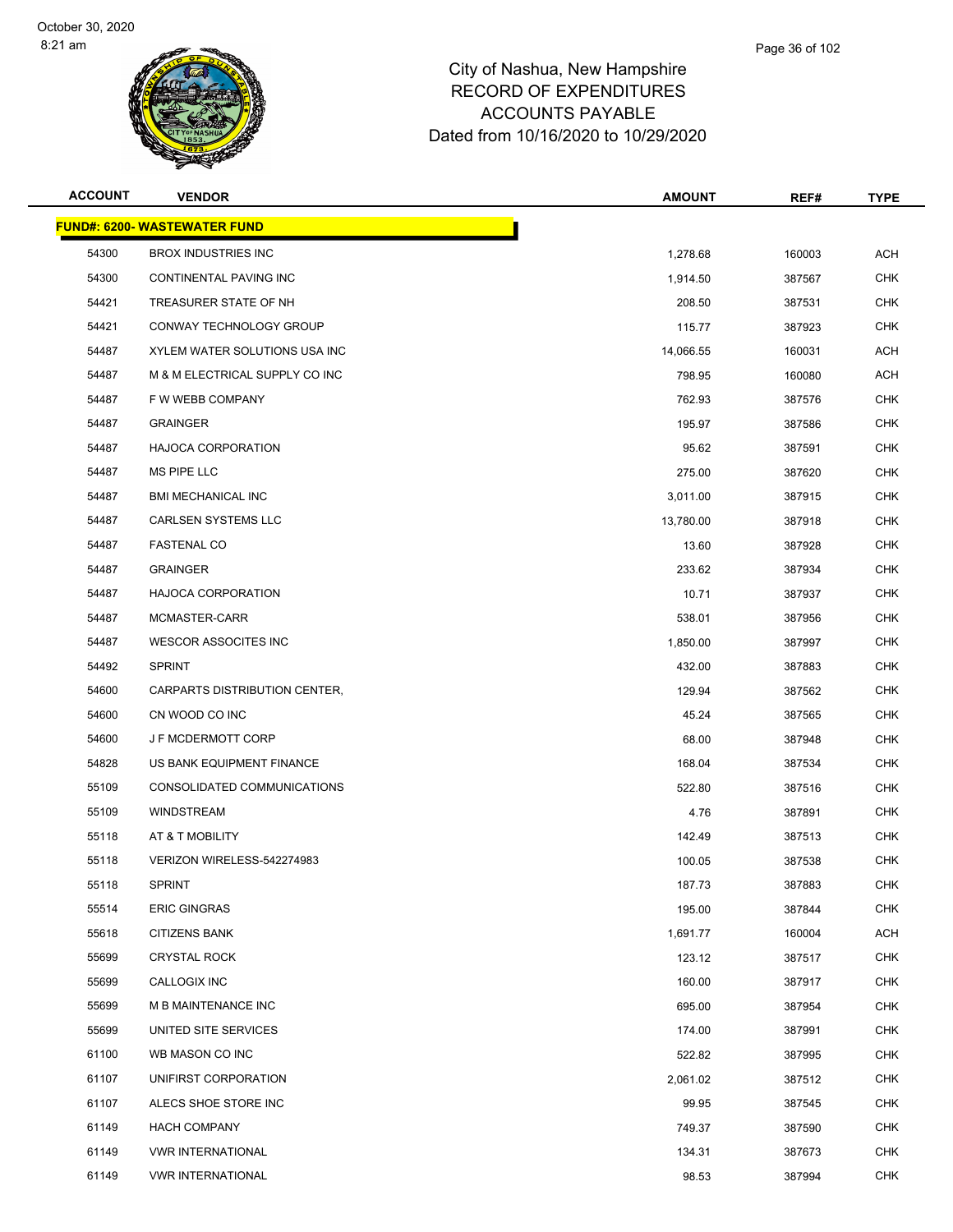

| <b>ACCOUNT</b> | <b>VENDOR</b>                                     |                    |               | <b>AMOUNT</b>  | REF#    | <b>TYPE</b> |
|----------------|---------------------------------------------------|--------------------|---------------|----------------|---------|-------------|
|                | <b>FUND#: 6200- WASTEWATER FUND</b>               |                    |               |                |         |             |
| 61156          | <b>BORDEN &amp; REMINGTON CORP</b>                |                    |               | 3,374.78       | 160002  | <b>ACH</b>  |
| 61299          | ARCSOURCE INC                                     |                    |               | 59.76          | 387549  | <b>CHK</b>  |
| 61299          | <b>BELLETETES INC</b>                             |                    |               | 59.83          | 387553  | <b>CHK</b>  |
| 61299          | <b>FASTENAL CO</b>                                |                    |               | 27.24          | 387577  | <b>CHK</b>  |
| 61299          | <b>GRAINGER</b>                                   |                    |               | 1,456.72       | 387586  | <b>CHK</b>  |
| 61299          | HOME DEPOT CREDIT SERVICE 3065                    |                    |               | 69.29          | 387595  | <b>CHK</b>  |
| 61299          | <b>VWR INTERNATIONAL</b>                          |                    |               | 757.08         | 387673  | <b>CHK</b>  |
| 61299          | <b>FASTENAL CO</b>                                |                    |               | 45.95          | 387928  | <b>CHK</b>  |
| 61299          | <b>GRAINGER</b>                                   |                    |               | 91.35          | 387934  | <b>CHK</b>  |
| 61299          | HOME DEPOT CREDIT SERVICE 3065                    |                    |               | 42.92          | 387940  | <b>CHK</b>  |
| 61310          | ALTERNATIVE VEHICLE SERVICE GR                    |                    |               | 593.43         | 160065  | ACH         |
| 61428          | <b>GRAINGER</b>                                   |                    |               | 375.00         | 387586  | <b>CHK</b>  |
| 61428          | <b>FASTENAL CO</b>                                |                    |               | 314.41         | 387928  | <b>CHK</b>  |
| 71000          | <b>SPRINT</b>                                     |                    |               | 149.99         | 387883  | <b>CHK</b>  |
| 71025          | <b>GRAINGER</b>                                   |                    |               | 936.86         | 387586  | <b>CHK</b>  |
| 71025          | <b>FASTENAL CO</b>                                |                    |               | 433.09         | 387928  | <b>CHK</b>  |
| 71228          | CITIZENS BANK CREDIT CARD                         | 14109CITIZENS BANK |               | 15.00          | 9202103 | <b>ACH</b>  |
| 75100          | US BANK (091000022)                               |                    |               | 228,000.00     | 160039  | <b>ACH</b>  |
| 75200          | US BANK (091000022)                               |                    |               | 174,326.56     | 160039  | <b>ACH</b>  |
| 75200          | US BANK N.A. (091000022)                          |                    |               | 30,800.00      | 160040  | <b>ACH</b>  |
| 81700          | <b>HAZEN AND SAWYER</b>                           |                    | 1040.69.15.30 | 1,922.02       | 160011  | <b>ACH</b>  |
| 81700          | <b>HAZEN AND SAWYER</b>                           |                    | 1051.69.01.30 | 3,067.20       | 160011  | <b>ACH</b>  |
| 81700          | KENYON PIPELINE INSPECTION LLC                    |                    | 1052.69.20.30 | 191,298.20     | 160017  | <b>ACH</b>  |
| 81700          | S.U.R. CONSTRUCTION WEST INC                      |                    | 1052.69.20.30 | 484,295.45     | 387975  | <b>CHK</b>  |
| 81700          | <b>WATERLINE INDUSTRIES CORP</b>                  |                    | 1054.69.19.30 | 21,500.00      | 160092  | <b>ACH</b>  |
| 81700          | <b>WRIGHT-PIERCE</b>                              |                    | 2035.69.16.30 | 14,621.15      | 160030  | ACH         |
| 81700          | METHUEN CONSTRUCTION CO INC                       |                    | 2041.69.17.30 | 46,816.94      | 160084  | <b>ACH</b>  |
| 81700          | F W WEBB COMPANY                                  |                    | 2043.69.18.30 | 1,251.64       | 387576  | CHK         |
|                | TOTAL FUND 6200 - WASTEWATER FUND                 |                    |               | \$1,380,379.17 |         |             |
|                | <b>FUND#: 6201- WERF-WASTEWATER EQUIP RESERVE</b> |                    |               |                |         |             |
| 81300          | METHUEN CONSTRUCTION CO INC                       |                    | 2041.69.17.31 | 48,343.55      | 160084  | <b>ACH</b>  |
| 81300          | METHUEN CONSTRUCTION CO INC                       |                    | 2041.69.17.31 | 100,923.58     | 160085  | ACH         |
|                | TOTAL FUND 6201 - WERF-WASTEWATER EQUIP RESERVE   |                    |               | \$149,267.13   |         |             |
|                | FUND#: 6500- PROPERTY & CASUALTY FUND             |                    |               |                |         |             |

TREASURER STATE OF NH 350.00 387529 CHK

| 9207ء | APPLE NASHUA LLC |
|-------|------------------|

APPLE NASHUA LLC 860.94 387814 CHK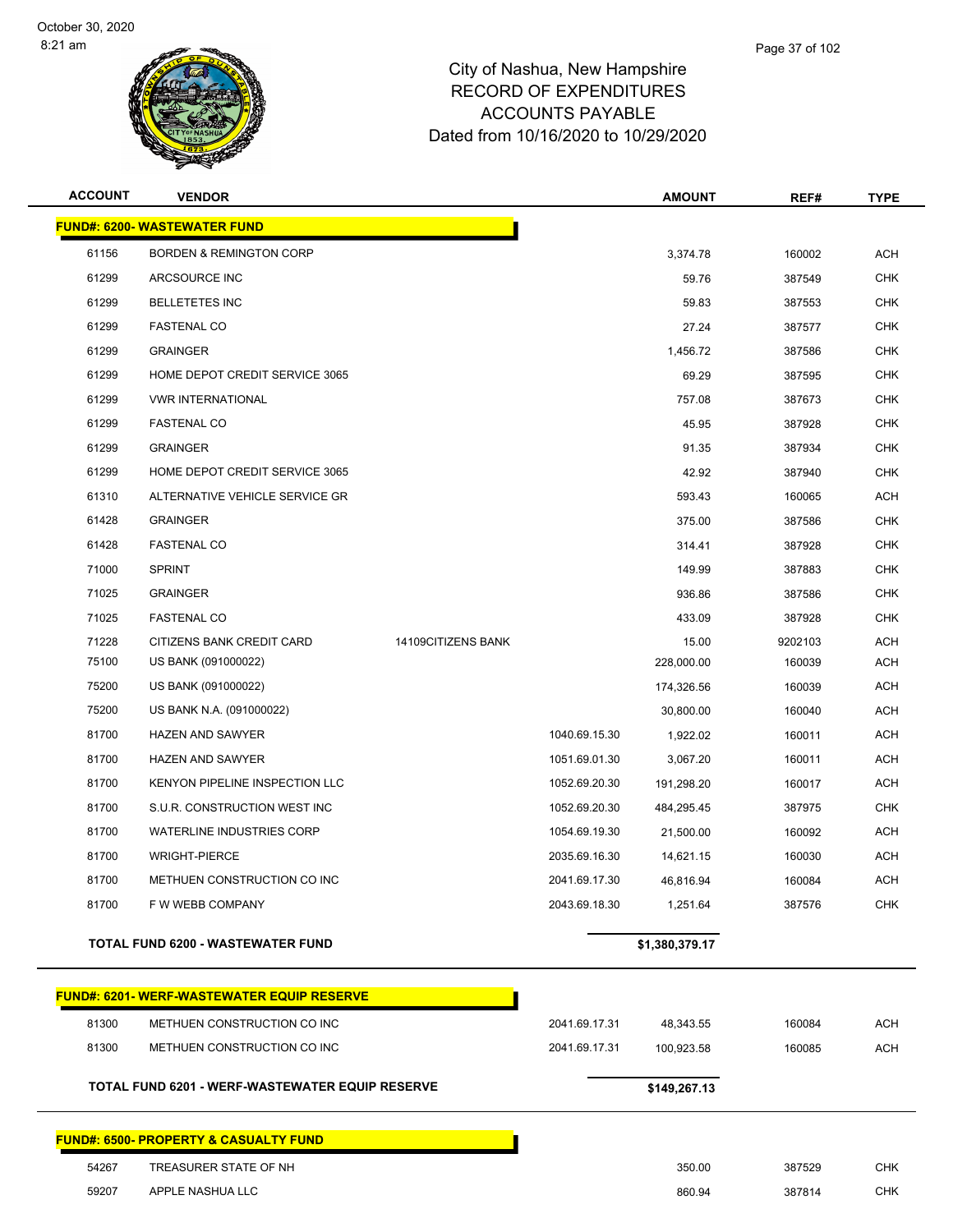

# City of Nashua, New RECORD OF EXPEI **ACCOUNTS PA** Dated from 10/16/2020 to 10/29/2020

| / Hampshire  |  |  |
|--------------|--|--|
| NDITURES     |  |  |
| <b>YABLE</b> |  |  |

Page 38 of 102

| <b>ACCOUNT</b> | <b>VENDOR</b>                                    |     | <b>AMOUNT</b> | REF#   | <b>TYPE</b> |
|----------------|--------------------------------------------------|-----|---------------|--------|-------------|
|                | <b>FUND#: 6500- PROPERTY &amp; CASUALTY FUND</b> |     |               |        |             |
| 59207          | DARTMOUTH HITCHCOCK CLINIC                       |     | 739.00        | 387816 | <b>CHK</b>  |
| 59207          | EMERSON ANESTHESIA ASSOC IATES                   |     | 1,073.60      | 387817 | <b>CHK</b>  |
| 59207          | FOUNDATION MEDICAL PARTNERS                      |     | 312.00        | 387818 | CHK         |
| 59207          | FOUR SEASONS ORTHOPEDIC CENTER                   |     | 18,087.43     | 387819 | <b>CHK</b>  |
| 59207          | <b>HEALTHLIFE PHARMACY SERVICES</b>              |     | 142.41        | 387820 | <b>CHK</b>  |
| 59207          | NASHUA RADIOLOGY PA                              |     | 262.00        | 387822 | <b>CHK</b>  |
| 59207          | ORTHOTICS IN MOTION                              |     | 450.00        | 387823 | <b>CHK</b>  |
| 59207          | <b>PAIN SOLUTIONS PLLC</b>                       |     | 200.00        | 387824 | CHK         |
| 59207          | PINNACLE REHABILITATION                          |     | 379.00        | 387825 | CHK         |
| 59207          | ST JOSEPH HOSPITAL                               |     | 231.00        | 387826 | <b>CHK</b>  |
| 59207          | AMOSKEAG ANETHESIA PLLC                          |     | 2,296.20      | 388151 | CHK         |
| 59207          | SO NH REGIONAL MEDICAL CENTER                    |     | 2,208.92      | 388152 | <b>CHK</b>  |
| 59207          | DARTMOUTH HITCHCOCK CLINIC                       |     | 468.00        | 388155 | CHK         |
| 59207          | FOUNDATION MEDICAL PARTNERS                      |     | 357.00        | 388156 | <b>CHK</b>  |
| 59207          | FOUR SEASONS ORTHOPEDIC CENTER                   |     | 286.50        | 388157 | <b>CHK</b>  |
| 59207          | <b>HEALTHLIFE PHARMACY SERVICES</b>              |     | 466.66        | 388158 | <b>CHK</b>  |
| 59207          | <b>INTEGRATED PAIN CARE</b>                      |     | 232.00        | 388159 | <b>CHK</b>  |
| 59207          | NASHUA EYE ASSOC PA                              |     | 400.00        | 388160 | <b>CHK</b>  |
| 59207          | NASHUA RADIOLOGY PA                              |     | 37.00         | 388161 | <b>CHK</b>  |
| 59207          | NORTHEASTERN SURGICAL                            |     | 1,590.00      | 388162 | <b>CHK</b>  |
| 59207          | PERFORMANCE REHAB INC                            |     | 3,435.00      | 388163 | <b>CHK</b>  |
| 59207          | PINNACLE REHABILITATION                          |     | 379.00        | 388164 | <b>CHK</b>  |
| 59207          | SO NH REGIONAL MEDICAL CENTER                    |     | 7,810.59      | 388165 | CHK         |
| 59207          | ST JOSEPH HOSPITAL                               |     | 4,072.20      | 388166 | <b>CHK</b>  |
| 59207          | STONERIVER PHARMACY SOLUTIONS                    |     | 15,103.73     | 388167 | <b>CHK</b>  |
| 59207          | UNITY SURVEILLANCE &                             |     | 299.00        | 388168 | <b>CHK</b>  |
| 59207          | VRS DISABILITY MANAGEMENT                        |     | 691.79        | 388169 | <b>CHK</b>  |
| 59225          | <b>CULLENCOLLIMORE PLLC</b>                      |     | 297.50        | 387815 | <b>CHK</b>  |
| 59225          | <b>CULLENCOLLIMORE PLLC</b>                      |     | 245.00        | 388153 | <b>CHK</b>  |
| 59250          | MARVELL PLATE GLASS INC                          |     | 418.00        | 387821 | <b>CHK</b>  |
| 59275          | <b>CUSTOM COACH</b>                              |     | 2,000.00      | 388154 | <b>CHK</b>  |
| 61100          | WB MASON CO INC                                  |     | 33.53         | 387674 | <b>CHK</b>  |
| 68360          | WB MASON CO INC                                  |     | 31.98         | 387674 | <b>CHK</b>  |
| 68360          | AMAZON CAPITAL SERV (CITY ACH)                   | 128 | 59.89         | 160000 | ACH         |
| 68360          | HW STAFFING SOLUTIONS                            | 128 | 1,642.48      | 387598 | <b>CHK</b>  |
| 68360          | NEXT GEN SUPPLY GROUP                            | 128 | 4,600.00      | 387629 | <b>CHK</b>  |
| 68360          | JAN PRO CLEANING SYSTEMS NE                      | 128 | 4,885.00      | 387644 | <b>CHK</b>  |
| 68360          | WB MASON CO INC                                  | 128 | 2.14          | 387674 | CHK         |
| 68360          | HW STAFFING SOLUTIONS                            | 128 | 826.40        | 387943 | <b>CHK</b>  |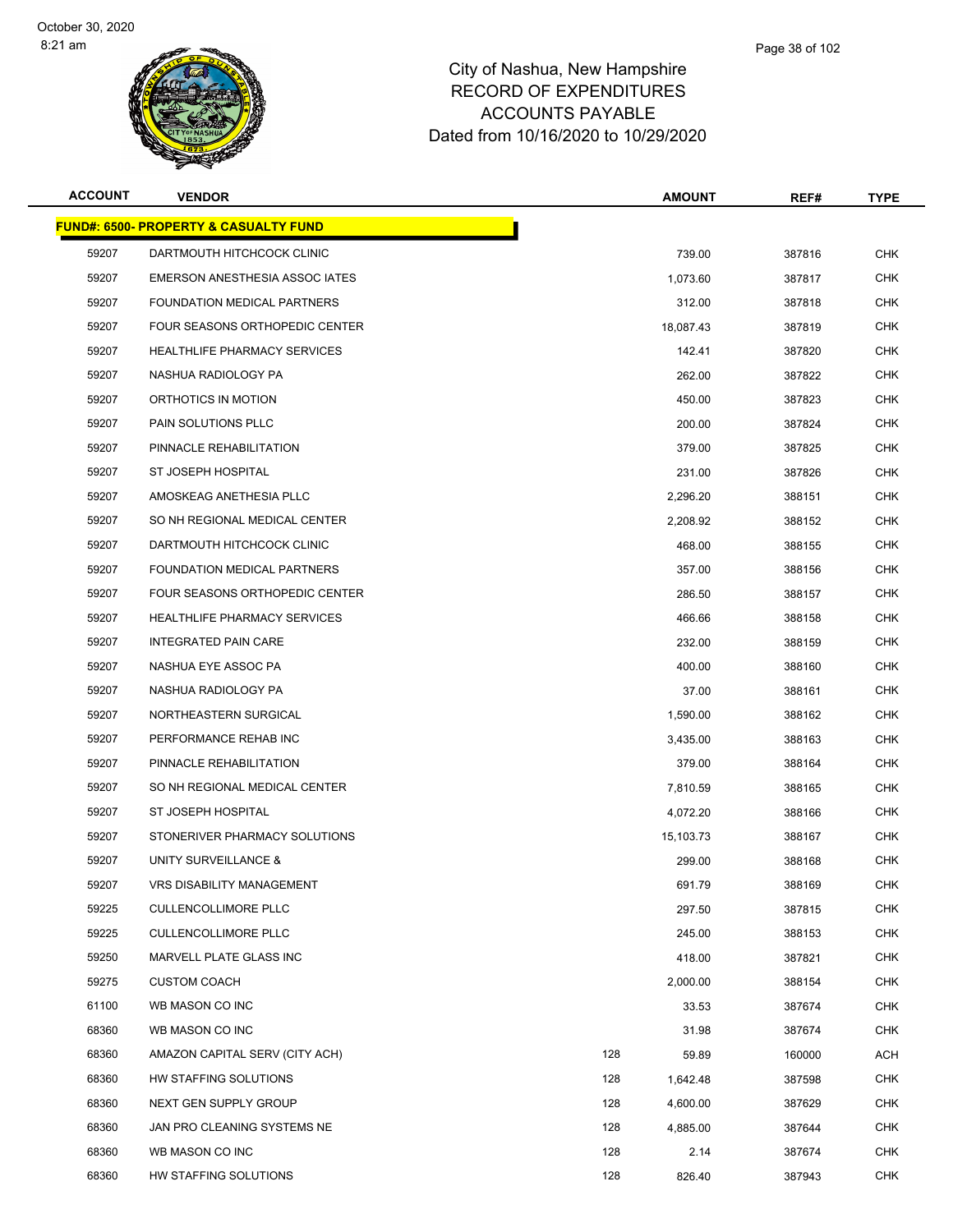| <b>ACCOUNT</b><br><b>VENDOR</b> |                                                       | <b>AMOUNT</b>   | REF#   | <b>TYPE</b> |
|---------------------------------|-------------------------------------------------------|-----------------|--------|-------------|
|                                 | <b>FUND#: 6500- PROPERTY &amp; CASUALTY FUND</b>      |                 |        |             |
| 68360                           | NEXT GEN SUPPLY GROUP                                 | 128<br>1,714.28 | 387967 | <b>CHK</b>  |
|                                 |                                                       |                 |        |             |
|                                 | <b>TOTAL FUND 6500 - PROPERTY &amp; CASUALTY FUND</b> | \$79,977.17     |        |             |
|                                 | <b>FUND#: 6600- BENEFITS SELF INSURANCE FUND</b>      |                 |        |             |
| 21520                           | COLONIAL LIFE AND ACCIDENT INS                        | 1,694.11        | 159978 | ACH         |
| 21520                           | COLONIAL LIFE AND ACCIDENT INS                        | 1,060.46        | 160042 | <b>ACH</b>  |
| 21545                           | <b>ALLEGIANT CARE</b>                                 | 45,668.00       | 160062 | ACH         |
| 21553                           | ANTHEM BLUE CROSS /BLUE SHIELD                        | 459,407.78      | 159973 | ACH         |
| 45623                           | THE BANK OF NEW YORK MELLON                           | 1,500.00        | 160055 | <b>ACH</b>  |
| 45676                           | ANTHEM BCBS OF NE                                     | (5,844.67)      | 160001 | ACH         |
| 45676                           | ANTHEM BCBS OF NE                                     | (1, 180.56)     | 160064 | <b>ACH</b>  |
| 52809                           | SANOFI PASTEUR INC                                    | 2,000.89        | 387649 | <b>CHK</b>  |
| 53121                           | THE HOWARD E NYHART COMPANY                           | 4,950.00        | 387663 | <b>CHK</b>  |
| 59500                           | CONDUENT HR SERVICES, LLC                             | 5,105.25        | 160066 | <b>ACH</b>  |
| 59507                           | ANTHEM BCBS OF NE                                     | 208,529.81      | 160001 | ACH         |
| 59507                           | ANTHEM BCBS OF NE                                     | 114,056.01      | 160064 | <b>ACH</b>  |
| 59507                           | ANTHEM BCBS OF NE                                     | 431,564.52      | 160001 | ACH         |
| 59507                           | ANTHEM BCBS OF NE                                     | 371,328.87      | 160064 | ACH         |
| 59507                           | ANTHEM BCBS OF NE                                     | 29,910.71       | 160001 | <b>ACH</b>  |
| 59507                           | ANTHEM BCBS OF NE                                     | 15,075.22       | 160064 | ACH         |
| 59525                           | NORTHEAST DELTA DENTAL                                | 100,988.33      | 159974 | <b>ACH</b>  |
| 59525                           | NORTHEAST DELTA DENTAL                                | 64,851.04       | 160026 | <b>ACH</b>  |
| 59525                           | NORTHEAST DELTA DENTAL                                | 84,655.86       | 160089 | ACH         |
|                                 | TOTAL FUND 6600 - BENEFITS SELF INSURANCE FUND        | \$1,935,321.63  |        |             |
|                                 | <b>FUND#: 7050- HOLMAN STADIUM IMPROVEMNTS ETF</b>    |                 |        |             |
| 61299                           | UNITED SITE SERVICES                                  | 338.00          | 387670 | CHK         |
|                                 |                                                       |                 |        |             |
|                                 | TOTAL FUND 7050 - HOLMAN STADIUM IMPROVEMNTS ETF      | \$338.00        |        |             |
|                                 | <b>FUND#: 7052- MINE FALLS PARK ETF</b>               |                 |        |             |
| 54280                           | UNITED SITE SERVICES                                  | 238.00          | 387991 | <b>CHK</b>  |
|                                 | <b>TOTAL FUND 7052 - MINE FALLS PARK ETF</b>          | \$238.00        |        |             |
|                                 | <b>FUND#: 7504- EDGEWOOD/SUBURBAN MAINT FUND</b>      |                 |        |             |
| 61299                           | HARDY DORIC INC                                       | 975.00          | 387938 | <b>CHK</b>  |
|                                 |                                                       |                 |        |             |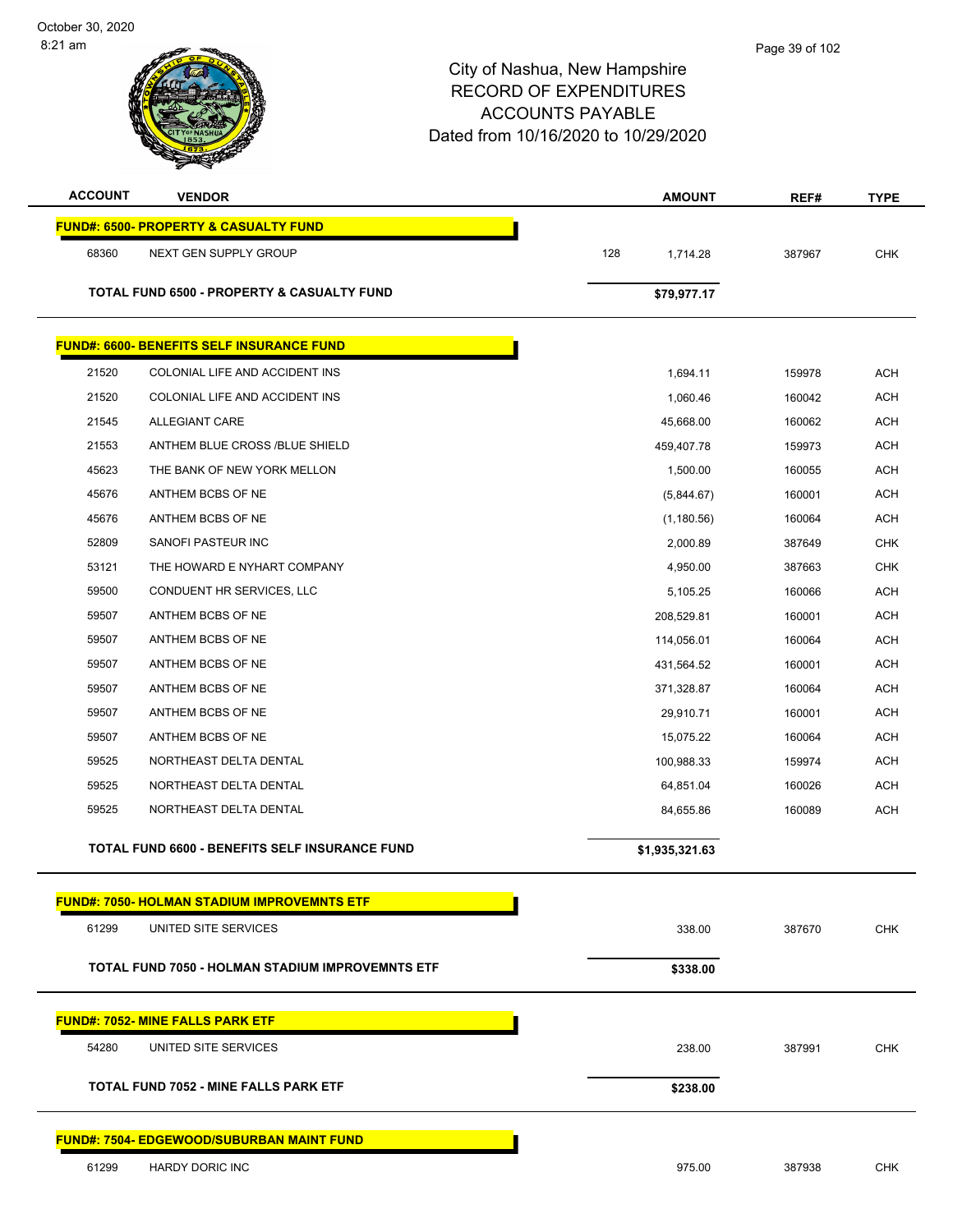| <b>ACCOUNT</b><br><b>VENDOR</b>                     | <b>AMOUNT</b> | REF#   | <b>TYPE</b> |
|-----------------------------------------------------|---------------|--------|-------------|
| TOTAL FUND 7504 - EDGEWOOD/SUBURBAN MAINT FUND      | \$975.00      |        |             |
| <b>FUND#: 7549- LIBRARY-MISC LIB DONATIONS</b>      |               |        |             |
| 71000<br>AMAZON CAPITAL SERV (CITY ACH)             | 552.67        | 160000 | <b>ACH</b>  |
| <b>TOTAL FUND 7549 - LIBRARY-MISC LIB DONATIONS</b> | \$552.67      |        |             |
| <b>FUND#: 8007- EDGEWOOD CEMETERY PERP-CARE</b>     |               |        |             |
| 10640<br><b>TD BANK</b>                             | 30,800.00     | 387660 | <b>CHK</b>  |
| TOTAL FUND 8007 - EDGEWOOD CEMETERY PERP-CARE       | \$30,800.00   |        |             |
| <b>FUND#: 8010- EDGEWOOD CEMETERY FLOWER FUND</b>   |               |        |             |
| 10644<br><b>TD BANK</b>                             | 300.00        | 387661 | <b>CHK</b>  |
| TOTAL FUND 8010 - EDGEWOOD CEMETERY FLOWER FUND     | \$300.00      |        |             |
| <b>FUND#: 8014- SUBURBAN CEMETERY PERP-CARE</b>     |               |        |             |
| 10628<br><b>TD BANK</b>                             | 4,000.00      | 387659 | <b>CHK</b>  |
| TOTAL FUND 8014 - SUBURBAN CEMETERY PERP-CARE       | \$4,000.00    |        |             |
| <b>FUND#: 8050- LIBRARY-CHARLES ZYLONIS</b>         |               |        |             |
| 55614<br>TREASURER STATE OF NH                      | 75.00         | 387530 | <b>CHK</b>  |
| TOTAL FUND 8050 - LIBRARY-CHARLES ZYLONIS           | \$75.00       |        |             |
| <b>FUND#: 8063- LIBRARY-HENRY STEARNS FUND</b>      |               |        |             |
| 61807<br>AMAZON CAPITAL SERV (CITY ACH)             | 15.98         | 160000 | <b>ACH</b>  |
| 61807<br>INGRAM LIBRARY SERVICES LLC                | 19.04         | 160013 | ACH         |
| 61807<br><b>BAKER &amp; TAYLOR</b>                  | 1,106.76      | 387552 | CHK         |
| 61807<br><b>BAKER &amp; TAYLOR</b>                  | 451.73        | 387907 | <b>CHK</b>  |
| TOTAL FUND 8063 - LIBRARY-HENRY STEARNS FUND        | \$1,593.51    |        |             |
| <b>FUND#: 8200- BPW PENSION FUND</b>                |               |        |             |
| 53121<br>HOOKER & HOLCOMBE INC                      | 2,700.00      | 387859 | <b>CHK</b>  |
| 53160<br>HOOKER & HOLCOMBE INC                      | 9,895.00      | 387859 | <b>CHK</b>  |
| TOTAL FUND 8200 - BPW PENSION FUND                  | \$12,595.00   |        |             |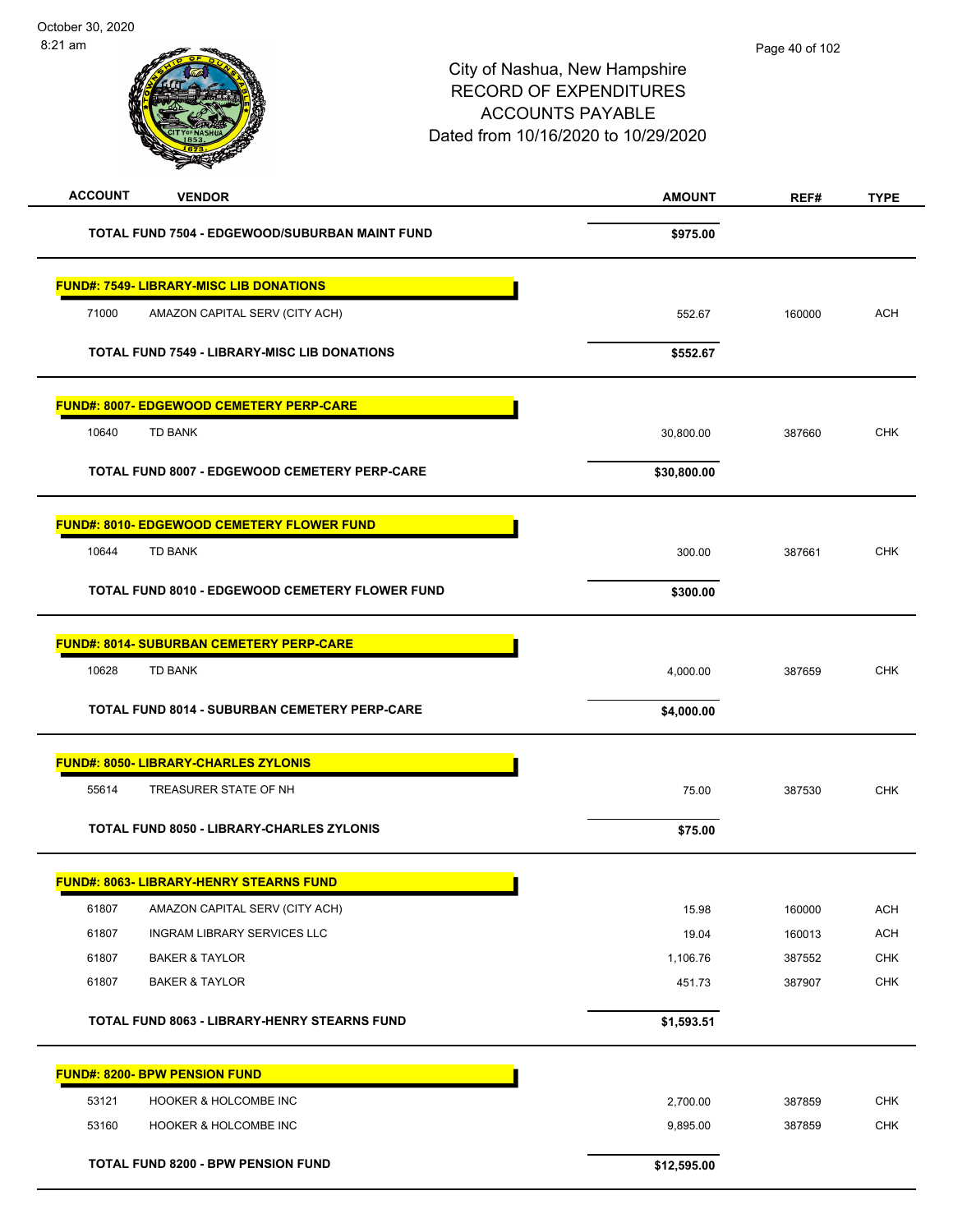| October 30, 2020 |                                                   |                                                                                                                                  |                |             |
|------------------|---------------------------------------------------|----------------------------------------------------------------------------------------------------------------------------------|----------------|-------------|
| $8:21$ am        |                                                   | City of Nashua, New Hampshire<br><b>RECORD OF EXPENDITURES</b><br><b>ACCOUNTS PAYABLE</b><br>Dated from 10/16/2020 to 10/29/2020 | Page 41 of 102 |             |
| <b>ACCOUNT</b>   | <b>VENDOR</b>                                     | <b>AMOUNT</b>                                                                                                                    | REF#           | <b>TYPE</b> |
|                  | <b>FUND#: 8602- CLASS OF 1924 EVELYN F LAMOND</b> |                                                                                                                                  |                |             |
| 68370            | ABBIE JORDAN AND                                  | 780.00                                                                                                                           | 387827         | <b>CHK</b>  |
|                  | TOTAL FUND 8602 - CLASS OF 1924 EVELYN F LAMOND   | \$780.00                                                                                                                         |                |             |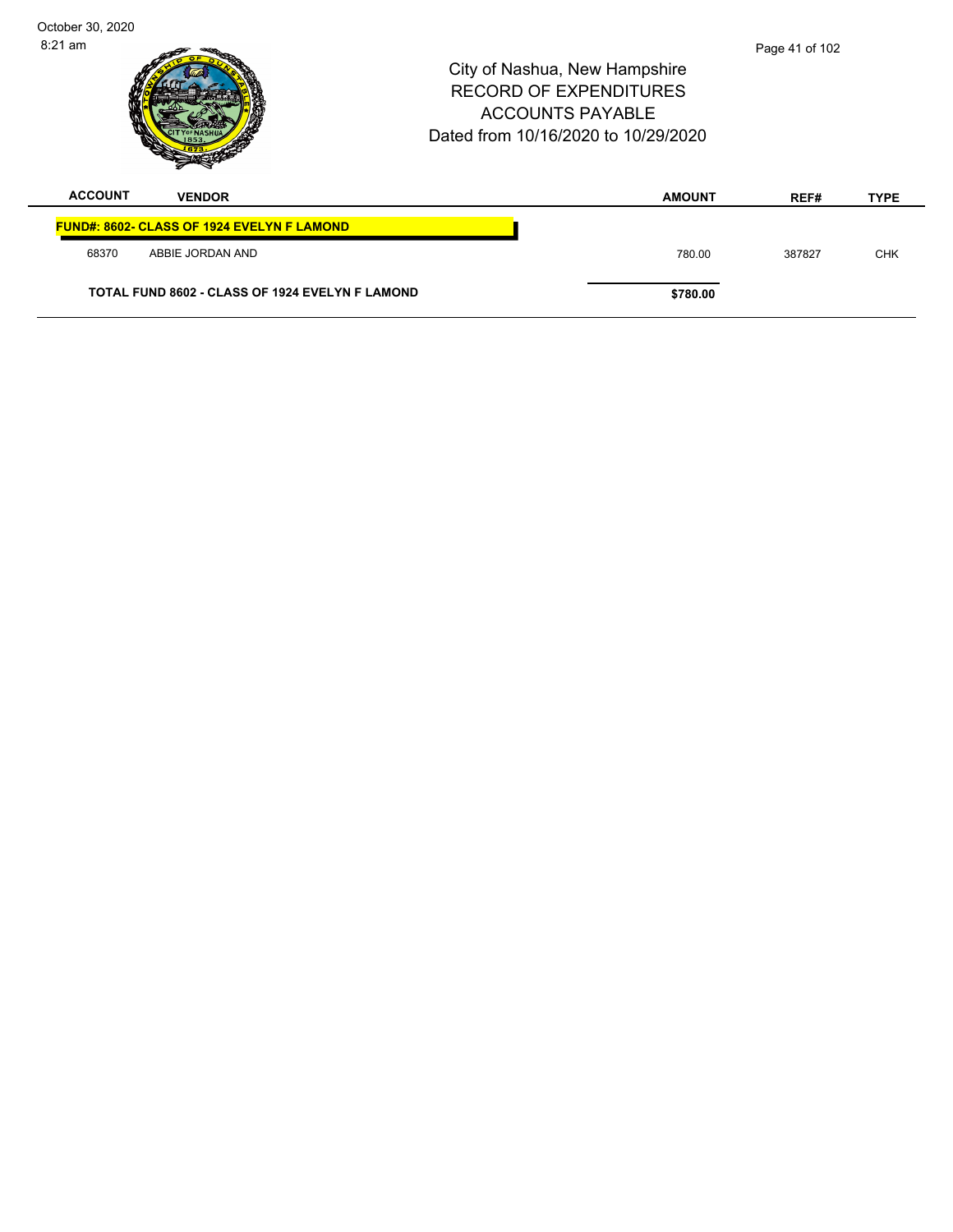

| <b>ACCOUNT</b> | <b>VENDOR</b> |                                        | <b>AMOUNT</b><br>REF# | <b>TYPE</b> |
|----------------|---------------|----------------------------------------|-----------------------|-------------|
|                |               | <b>EXPENDITURE SUMMARY BY FUND</b>     | <b>AMOUNT</b>         |             |
|                | 1000          | <b>GENERAL FUND</b>                    | 7,224,119.31          |             |
|                | 1001          | <b>GF-CAPITAL IMPROVEMENTS</b>         | 47,584.49             |             |
|                | 1010          | <b>GF-PRIOR YEAR ENC &amp; ESCROWS</b> | 18,441.04             |             |
|                | 2100          | <b>FOOD SERVICES FUND</b>              | 42,241.23             |             |
|                | 2207          | ADULT ED/CONTINUING ED                 | 1,064.84              |             |
|                | 2212          | ATHLETICS REVENUE FUND                 | 8,961.00              |             |
|                | 2222          | AFTER SCHOOL PROGRAM                   | 250.00                |             |
|                | 2501          | PUBLIC HEALTH CLIENT FEES FUND         | 240.00                |             |
|                | 2505          | PEG ACCESS CHANNELS FUND               | 314.96                |             |
|                | 2506          | HUNT BLDG FACILITY RENTAL FUND         | 727.07                |             |
|                | 2508          | SPECIAL ROAD & HIGHWAY FUND            | 725,889.17            |             |
|                | 3010          | <b>GENERAL GOV'T GRANTS FUND</b>       | 8,354.43              |             |
|                | 3035          | FEMA DISASTER ASSIST GRANTS            | 68,604.78             |             |
|                | 3050          | POLICE GRANTS FUND                     | 8,366.50              |             |
|                | 3068          | COMMUNITY SERVICES GRANTS FUND         | 40,777.26             |             |
|                | 3070          | COMMUNITY HEALTH GRANTS FUND           | 3,766.67              |             |
|                | 3080          | COMMUNITY DEVELOPMENT GRANTS           | 32,802.48             |             |
|                | 3090          | URBAN PROGRAM GRANTS FUND              | 397,553.66            |             |
|                | 3120          | <b>TRANSIT GRANTS FUND</b>             | 32,756.37             |             |
|                | 3800          | <b>SCHOOL GRANTS FUND</b>              | $-56,488.13$          |             |
|                | 3810          | FOOD SERVICE GRANTS FUND               | 7,642.71              |             |
|                | 4020          | POLICE DRUG ENFORCEMENT FUND           | 15,462.24             |             |
|                | 4025          | DOJ DRUG FORFEITURE FUND               | 2,299.99              |             |
|                | 4053          | FIRE REGIONAL HAZMAT FUND              | 5,439.83              |             |
|                | 4075          | TREE REPLACEMENT PROGRAM FUND          | 2,725.00              |             |
|                | 4080          | NASHUA CONSERVATION FUND               | 312.00                |             |
|                | 4085          | RIVERFRONT PROMENADE TIF FUND          | 77,588.44             |             |
|                | 4090          | LIB-LOST/DAMAGED BOOK FINES            | 96.72                 |             |
|                | 5020          | CAPITAL PROJECTS-POLICE                | 35,875.00             |             |
|                | 5050          | CAP PROJECTS-COMMUNICATIONS            | 1,286.99              |             |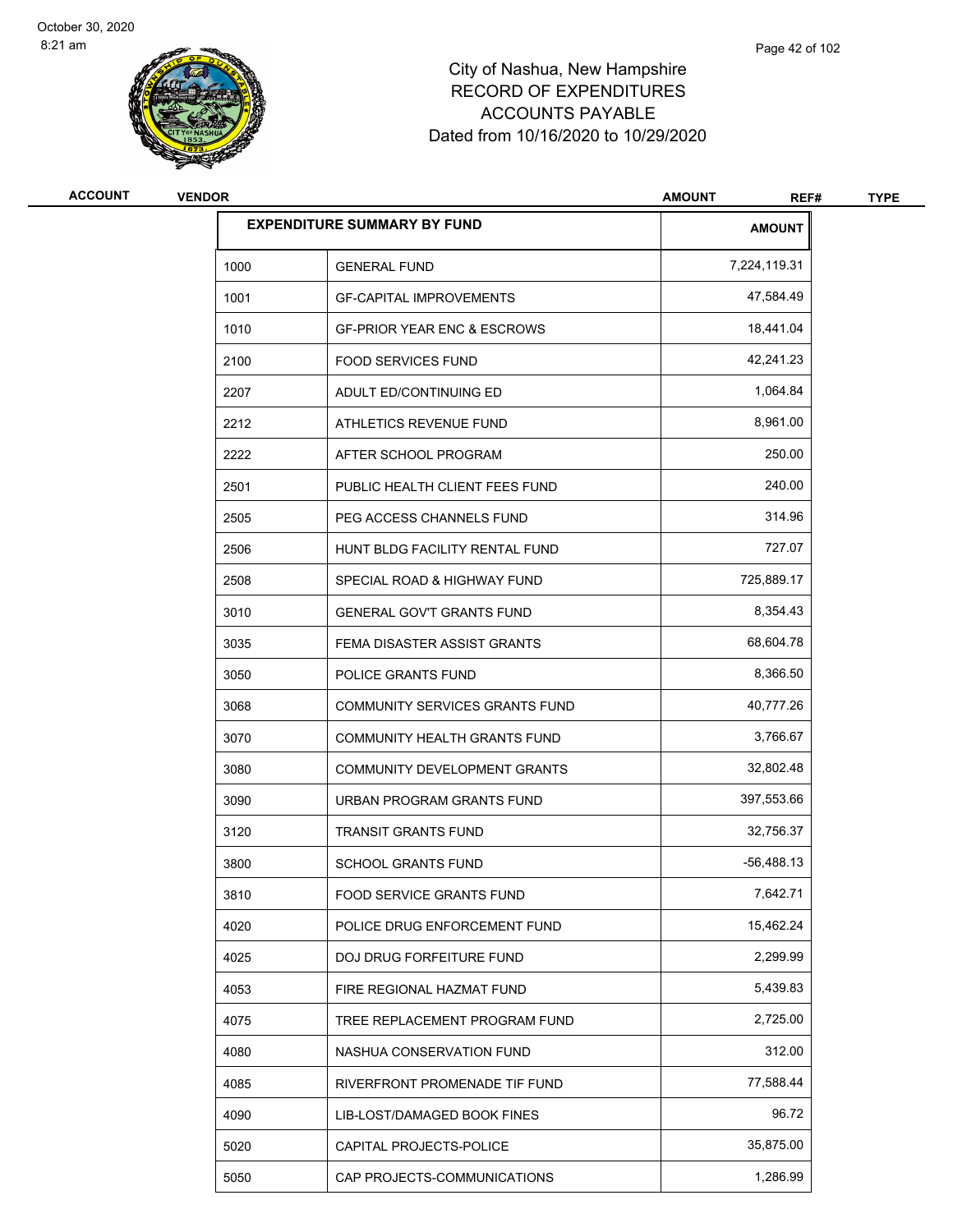

| <b>AMOUNT</b><br>205,905.60<br>5060<br>CAPITAL PROJECTS-COMM HEALTH<br>41,899.27<br>5200<br>CAPITAL PROJECTS-PUBLIC WORKS<br>591.19<br>5700<br>CAP PROJECTS-BROAD ST PARKWAY<br>1,749,716.09<br>5800<br>SCHOOL CAPITAL PROJECTS FUND<br>1,042,319.21<br>6000<br>SOLID WASTE FUND<br>1,380,379.17<br>6200<br><b>WASTEWATER FUND</b><br>149,267.13<br>6201<br>WERF-WASTEWATER EQUIP RESERVE<br>79,977.17<br>6500<br>PROPERTY & CASUALTY FUND<br>1,935,321.63<br>6600<br>BENEFITS SELF INSURANCE FUND<br>338.00<br>7050<br>HOLMAN STADIUM IMPROVEMNTS ETF<br>238.00<br>7052<br>MINE FALLS PARK ETF<br>975.00<br>7504<br>EDGEWOOD/SUBURBAN MAINT FUND<br>552.67<br>7549<br>LIBRARY-MISC LIB DONATIONS<br>30,800.00<br>8007<br>EDGEWOOD CEMETERY PERP-CARE<br>300.00<br>8010<br>EDGEWOOD CEMETERY FLOWER FUND<br>4,000.00<br>8014<br>SUBURBAN CEMETERY PERP-CARE<br>75.00<br>8050<br>LIBRARY-CHARLES ZYLONIS | <b>ACCOUNT</b><br><b>VENDOR</b> |                            | <b>AMOUNT</b><br>REF# | <b>TYPE</b> |
|---------------------------------------------------------------------------------------------------------------------------------------------------------------------------------------------------------------------------------------------------------------------------------------------------------------------------------------------------------------------------------------------------------------------------------------------------------------------------------------------------------------------------------------------------------------------------------------------------------------------------------------------------------------------------------------------------------------------------------------------------------------------------------------------------------------------------------------------------------------------------------------------------------|---------------------------------|----------------------------|-----------------------|-------------|
|                                                                                                                                                                                                                                                                                                                                                                                                                                                                                                                                                                                                                                                                                                                                                                                                                                                                                                         |                                 |                            |                       |             |
|                                                                                                                                                                                                                                                                                                                                                                                                                                                                                                                                                                                                                                                                                                                                                                                                                                                                                                         |                                 |                            |                       |             |
|                                                                                                                                                                                                                                                                                                                                                                                                                                                                                                                                                                                                                                                                                                                                                                                                                                                                                                         |                                 |                            |                       |             |
|                                                                                                                                                                                                                                                                                                                                                                                                                                                                                                                                                                                                                                                                                                                                                                                                                                                                                                         |                                 |                            |                       |             |
|                                                                                                                                                                                                                                                                                                                                                                                                                                                                                                                                                                                                                                                                                                                                                                                                                                                                                                         |                                 |                            |                       |             |
|                                                                                                                                                                                                                                                                                                                                                                                                                                                                                                                                                                                                                                                                                                                                                                                                                                                                                                         |                                 |                            |                       |             |
|                                                                                                                                                                                                                                                                                                                                                                                                                                                                                                                                                                                                                                                                                                                                                                                                                                                                                                         |                                 |                            |                       |             |
|                                                                                                                                                                                                                                                                                                                                                                                                                                                                                                                                                                                                                                                                                                                                                                                                                                                                                                         |                                 |                            |                       |             |
|                                                                                                                                                                                                                                                                                                                                                                                                                                                                                                                                                                                                                                                                                                                                                                                                                                                                                                         |                                 |                            |                       |             |
|                                                                                                                                                                                                                                                                                                                                                                                                                                                                                                                                                                                                                                                                                                                                                                                                                                                                                                         |                                 |                            |                       |             |
|                                                                                                                                                                                                                                                                                                                                                                                                                                                                                                                                                                                                                                                                                                                                                                                                                                                                                                         |                                 |                            |                       |             |
|                                                                                                                                                                                                                                                                                                                                                                                                                                                                                                                                                                                                                                                                                                                                                                                                                                                                                                         |                                 |                            |                       |             |
|                                                                                                                                                                                                                                                                                                                                                                                                                                                                                                                                                                                                                                                                                                                                                                                                                                                                                                         |                                 |                            |                       |             |
|                                                                                                                                                                                                                                                                                                                                                                                                                                                                                                                                                                                                                                                                                                                                                                                                                                                                                                         |                                 |                            |                       |             |
|                                                                                                                                                                                                                                                                                                                                                                                                                                                                                                                                                                                                                                                                                                                                                                                                                                                                                                         |                                 |                            |                       |             |
|                                                                                                                                                                                                                                                                                                                                                                                                                                                                                                                                                                                                                                                                                                                                                                                                                                                                                                         |                                 |                            |                       |             |
|                                                                                                                                                                                                                                                                                                                                                                                                                                                                                                                                                                                                                                                                                                                                                                                                                                                                                                         |                                 |                            |                       |             |
|                                                                                                                                                                                                                                                                                                                                                                                                                                                                                                                                                                                                                                                                                                                                                                                                                                                                                                         |                                 |                            |                       |             |
|                                                                                                                                                                                                                                                                                                                                                                                                                                                                                                                                                                                                                                                                                                                                                                                                                                                                                                         | 8063                            | LIBRARY-HENRY STEARNS FUND | 1,593.51              |             |
| 12,595.00<br>8200<br><b>BPW PENSION FUND</b>                                                                                                                                                                                                                                                                                                                                                                                                                                                                                                                                                                                                                                                                                                                                                                                                                                                            |                                 |                            |                       |             |
| 780.00<br>8602<br>CLASS OF 1924 EVELYN F LAMOND                                                                                                                                                                                                                                                                                                                                                                                                                                                                                                                                                                                                                                                                                                                                                                                                                                                         |                                 |                            |                       |             |
| 15,392,679.69<br><b>TOTAL:</b>                                                                                                                                                                                                                                                                                                                                                                                                                                                                                                                                                                                                                                                                                                                                                                                                                                                                          |                                 |                            |                       |             |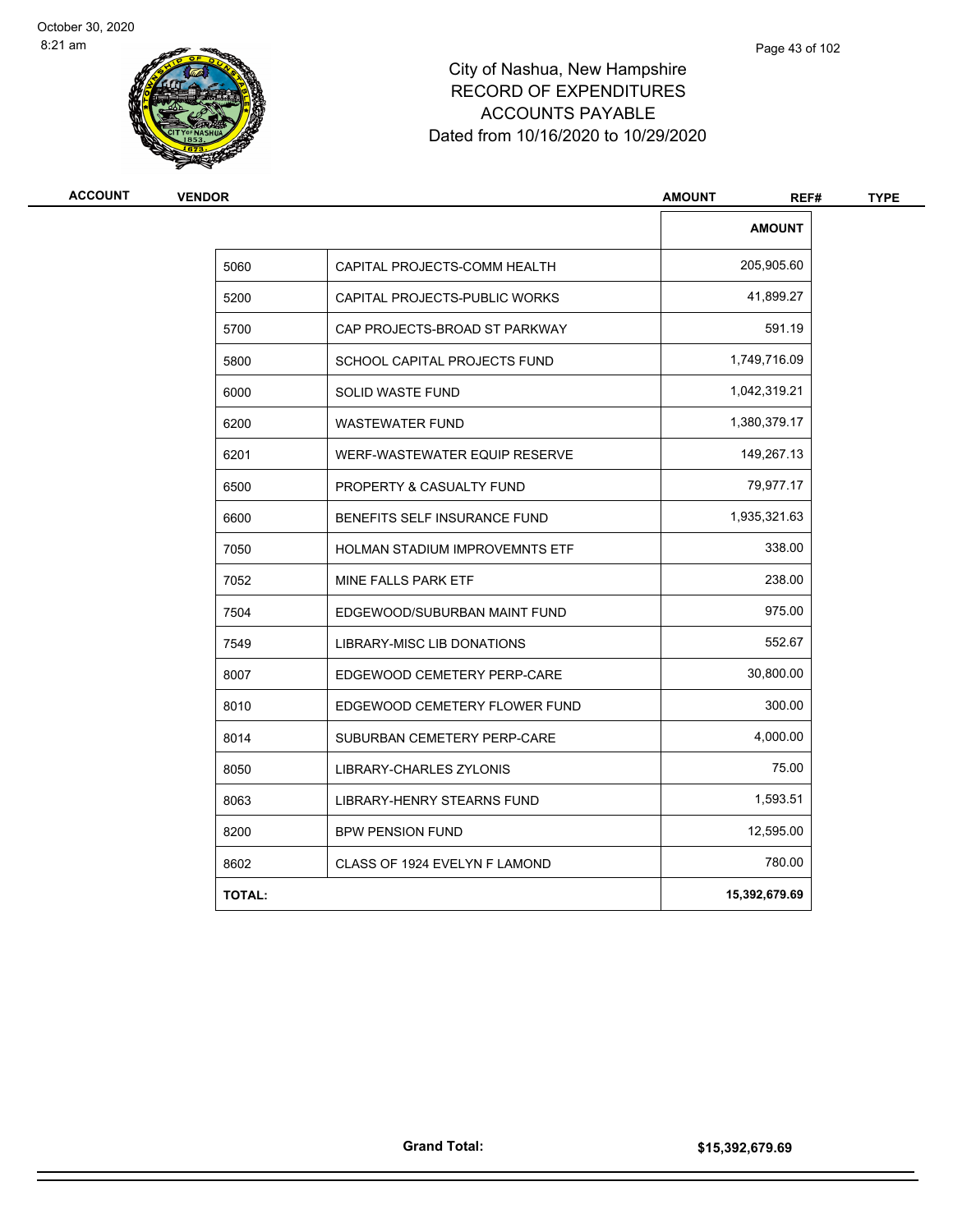

|     | <b>PAY DATE</b>                   | <b>ACCOUNT</b>                       | <b>DESCRIPTION</b>                       | <b>AMOUNT</b> |
|-----|-----------------------------------|--------------------------------------|------------------------------------------|---------------|
|     | <b>FUND#: 1000 - GENERAL FUND</b> |                                      |                                          |               |
| 101 | <b>MAYOR</b>                      |                                      |                                          |               |
|     | 10/22/20                          | 51100                                | CHIEF OF STAFF                           | 1,787.44      |
|     | 10/29/20                          | 51100                                | CHIEF OF STAFF                           | 1,787.45      |
|     | 10/22/20                          | 51100                                | COMMUNICATIONS & SPECIAL PRJ COORDINATOR | 902.85        |
|     | 10/29/20                          | 51100                                | COMMUNICATIONS & SPECIAL PRJ COORDINATOR | 917.27        |
|     | 10/22/20                          | 51100                                | <b>COMMUNICATIONS REPRESENTATIVE</b>     | 840.20        |
|     | 10/29/20                          | 51100                                | COMMUNICATIONS REPRESENTATIVE            | 840.20        |
|     | 10/22/20                          | 51100                                | CONSTITUENT SERVICES COORDINATOR         | 902.85        |
|     | 10/29/20                          | 51100                                | CONSTITUENT SERVICES COORDINATOR         | 902.85        |
|     | 10/22/20                          | 51500                                | <b>MAYOR</b>                             | 2,334.30      |
|     | 10/29/20                          | 51500                                | <b>MAYOR</b>                             | 2,334.30      |
|     | 10/29/20                          | 55118                                | TELEPHONE-CELLULAR                       | 150.00        |
|     | TOTAL 101 - MAYOR                 |                                      |                                          | \$13,699.71   |
| 102 | <b>BOARD OF ALDERMEN</b>          |                                      |                                          |               |
|     | 10/22/20                          | 51100                                | LEGISLATIVE AFFAIRS MANAGER              | 1,673.10      |
|     | 10/29/20                          | 51100                                | LEGISLATIVE AFFAIRS MANAGER              | 1,673.10      |
|     | 10/22/20                          | 51200                                | LEGISLATIVE TRANSCRIPTION SPEC           | 416.61        |
|     | 10/29/20                          | 51200                                | LEGISLATIVE TRANSCRIPTION SPEC           | 326.74        |
|     |                                   | <b>TOTAL 102 - BOARD OF ALDERMEN</b> |                                          | \$4,089.55    |
| 103 | <b>LEGAL</b>                      |                                      |                                          |               |
|     | 10/22/20                          | 51100                                | <b>CORPORATION COUNSEL</b>               | 2,714.65      |
|     | 10/29/20                          | 51100                                | <b>CORPORATION COUNSEL</b>               | 2,714.65      |
|     | 10/22/20                          | 51100                                | DEPUTY CORPORATION COUNSEL               | 4,609.65      |
|     | 10/29/20                          | 51100                                | DEPUTY CORPORATION COUNSEL               | 4,609.65      |
|     | 10/22/20                          | 51100                                | <b>LEGAL ASSISTANT</b>                   | 2,143.71      |
|     | 10/29/20                          | 51100                                | <b>LEGAL ASSISTANT</b>                   | 2,143.71      |
|     | 10/29/20                          | 51300                                | <b>LEGAL ASSISTANT</b>                   | 10.37         |
|     | 10/29/20                          | 55118                                | TELEPHONE-CELLULAR                       | 100.00        |
|     | TOTAL 103 - LEGAL                 |                                      |                                          | \$19,046.39   |
| 106 |                                   | <b>ADMINISTRATIVE SERVICES</b>       |                                          |               |
|     | 10/22/20                          | 51100                                | ADMINISTRATIVE ASSISTANT I               | 778.65        |
|     | 10/29/20                          | 51100                                | ADMINISTRATIVE ASSISTANT I               | 778.65        |
|     | 10/22/20                          | 51100                                | ADMINISTRATIVE SERVICES DIRECTOR         | 2,144.95      |
|     | 10/29/20                          | 51100                                | ADMINISTRATIVE SERVICES DIRECTOR         | 2,144.95      |
|     | 10/22/20                          | 51100                                | <b>GRANT WRITER</b>                      | 697.15        |
|     | 10/29/20                          | 51100                                | <b>GRANT WRITER</b>                      | 697.15        |
|     | 10/29/20                          | 55118                                | TELEPHONE-CELLULAR                       | 50.00         |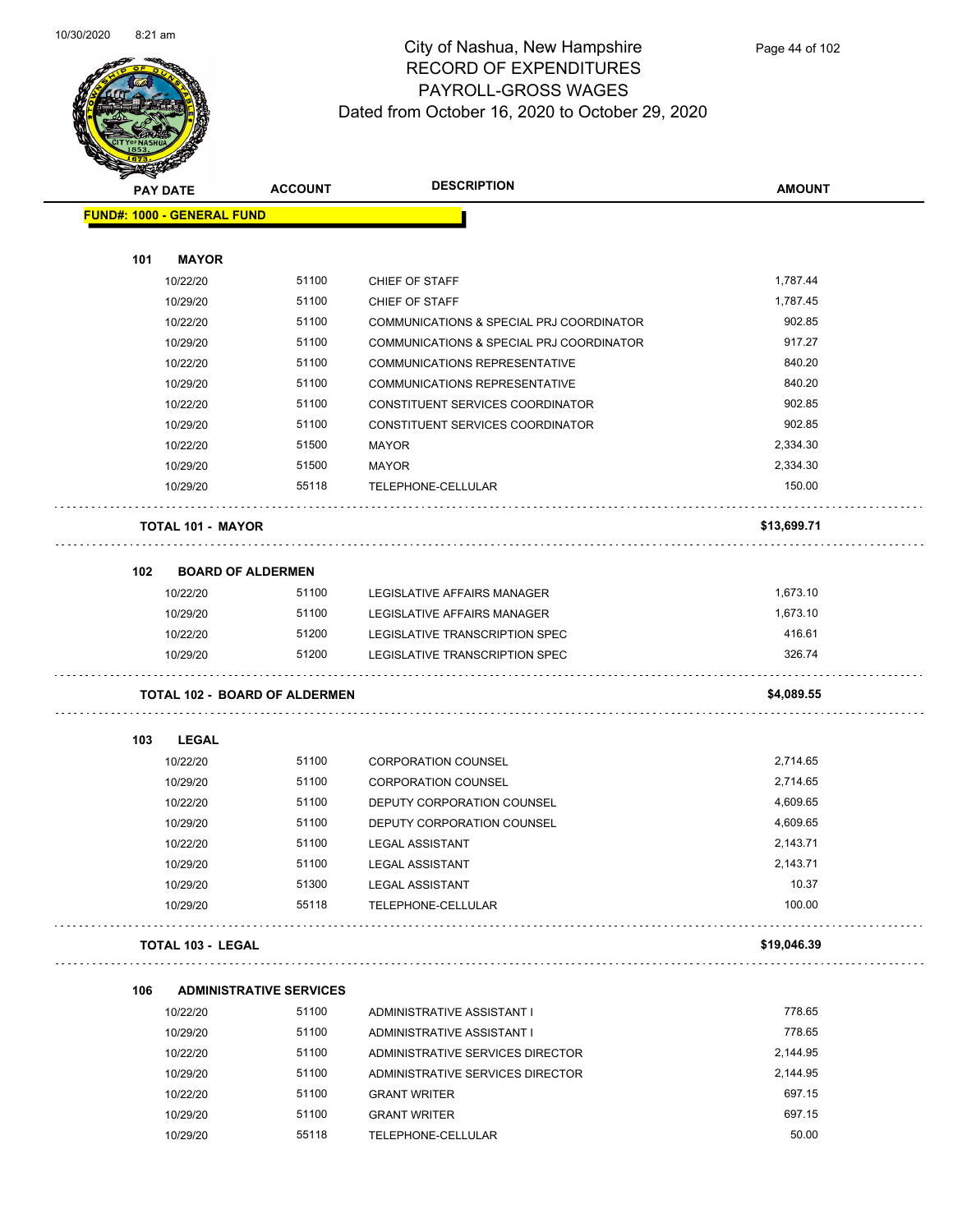

Page 45 of 102

| <b>PAY DATE</b> |                                   | <b>ACCOUNT</b>                             | <b>DESCRIPTION</b>                        | <b>AMOUNT</b> |
|-----------------|-----------------------------------|--------------------------------------------|-------------------------------------------|---------------|
|                 | <b>FUND#: 1000 - GENERAL FUND</b> |                                            |                                           |               |
|                 |                                   | <b>TOTAL 106 - ADMINISTRATIVE SERVICES</b> |                                           | \$7,291.50    |
| 107             | <b>CITY CLERK</b>                 |                                            |                                           |               |
|                 | 10/22/20                          | 51100                                      | ACTING DEPUTY CITY CLERK                  | 953.30        |
|                 | 10/29/20                          | 51100                                      | ACTING DEPUTY CITY CLERK                  | 953.30        |
|                 | 10/22/20                          | 51100                                      | <b>CITY CLERK</b>                         | 2,010.85      |
|                 | 10/29/20                          | 51100                                      | <b>CITY CLERK</b>                         | 2,010.85      |
|                 | 10/22/20                          | 51100                                      | <b>CLERK VITAL RECORDS II</b>             | 2,513.42      |
|                 | 10/29/20                          | 51100                                      | <b>CLERK VITAL RECORDS II</b>             | 2,513.42      |
|                 | 10/29/20                          | 51300                                      | <b>CITY CLERK TEMP</b>                    | 315.00        |
|                 | 10/22/20                          | 51300                                      | <b>CLERK VITAL RECORDS II</b>             | 1,429.49      |
|                 | 10/29/20                          | 51300                                      | <b>CLERK VITAL RECORDS II</b>             | 2,048.43      |
|                 | 10/22/20                          | 51514                                      | ELECTED BALLOT INSPECTOR                  | (15.00)       |
|                 | <b>TOTAL 107 - CITY CLERK</b>     |                                            |                                           | \$14,733.06   |
| 108             | <b>ENERGY MANAGEMENT</b>          |                                            |                                           |               |
|                 | 10/22/20                          | 51100                                      | <b>ENERGY MANAGER</b>                     | 1,487.20      |
|                 | 10/29/20                          | 51100                                      | <b>ENERGY MANAGER</b>                     | 1,487.20      |
|                 | 10/29/20                          | 55118                                      | TELEPHONE-CELLULAR                        | 50.00         |
|                 |                                   | <b>TOTAL 108 - ENERGY MANAGEMENT</b>       |                                           | \$3,024.40    |
| 110             |                                   | ARLINGTON ST COMMUNITY CENTER              |                                           |               |
|                 | 10/22/20                          | 51100                                      | ARLINGTON ST COMMUNITY CENTER DIRECTOR    | 1,106.00      |
|                 | 10/29/20                          | 51100                                      | ARLINGTON ST COMMUNITY CENTER DIRECTOR    | 1,106.00      |
|                 | 10/29/20                          | 55118                                      | TELEPHONE-CELLULAR                        | 50.00         |
|                 |                                   |                                            | TOTAL 110 - ARLINGTON ST COMMUNITY CENTER | \$2,262.00    |
| 111             | <b>HUMAN RESOURCES</b>            |                                            |                                           |               |
|                 | 10/22/20                          | 51100                                      | HR SPECIALIST                             | 1,031.15      |
|                 | 10/29/20                          | 51100                                      | HR SPECIALIST                             | 1,031.15      |
|                 | 10/22/20                          | 51100                                      | HRIS & PAYROLL ANALYST                    | 1,321.95      |
|                 | 10/29/20                          | 51100                                      | HRIS & PAYROLL ANALYST                    | 1,321.95      |
|                 | 10/22/20                          | 51100                                      | HUMAN RESOURCES DIRECTOR                  | 2,021.45      |
|                 | 10/29/20                          | 51100                                      | HUMAN RESOURCES DIRECTOR                  | 2,021.45      |
|                 | 10/22/20                          | 51100                                      | HUMAN RESOURCES MANAGER                   | 1,391.00      |
|                 | 10/29/20                          | 51100                                      | HUMAN RESOURCES MANAGER                   | 1,391.00      |
|                 | 10/22/20                          | 51100                                      | PAYROLL ANALYST                           | 2,488.64      |
|                 | 10/29/20                          | 51100                                      | PAYROLL ANALYST                           | 2,488.63      |
|                 | 10/22/20                          | 51100                                      | PAYROLL MANAGER                           | 1,709.25      |

10/29/20 51100 PAYROLL MANAGER 1,709.24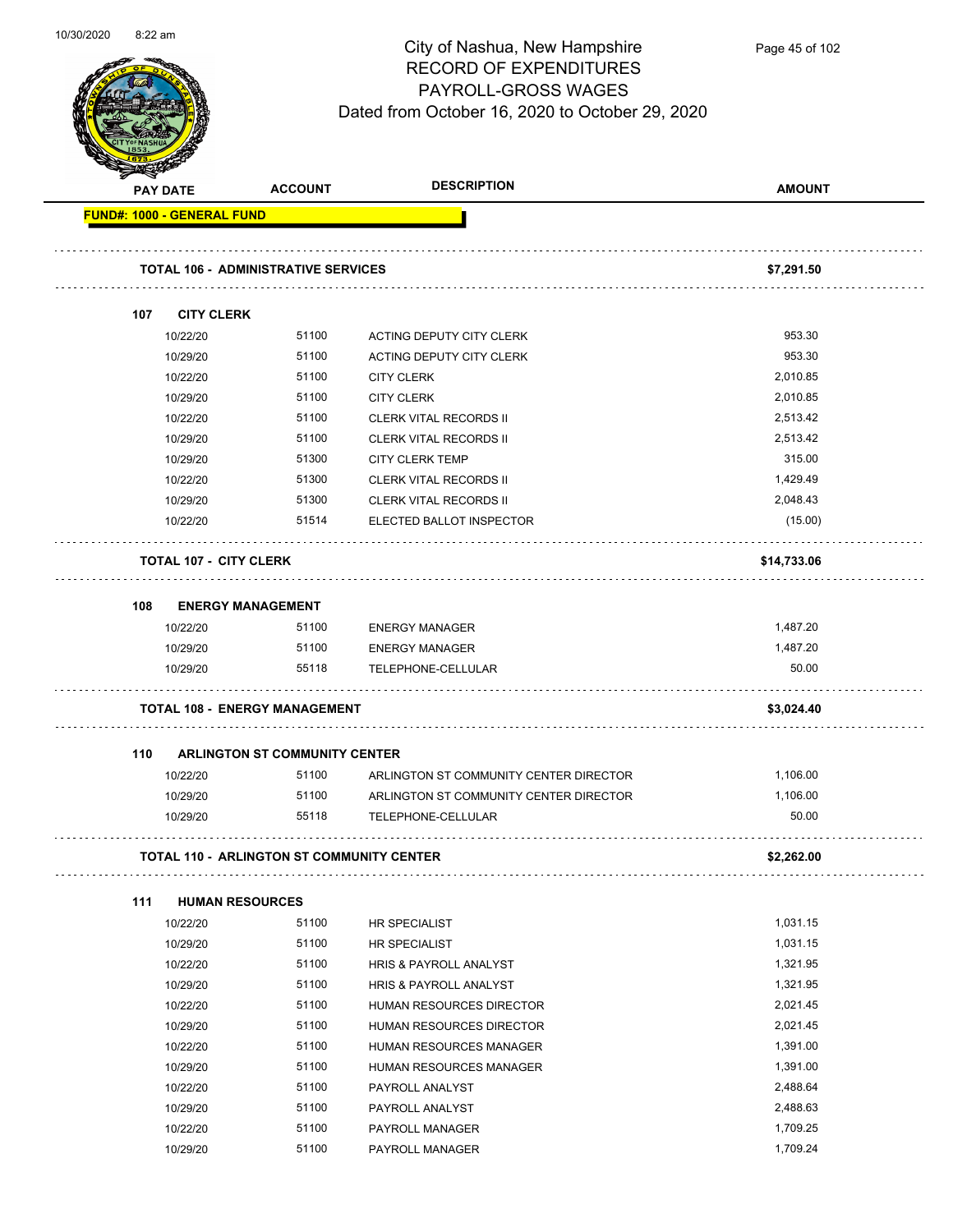

| <b>PAY DATE</b>                   | <b>ACCOUNT</b>                            | <b>DESCRIPTION</b>                       | <b>AMOUNT</b> |
|-----------------------------------|-------------------------------------------|------------------------------------------|---------------|
| <b>FUND#: 1000 - GENERAL FUND</b> |                                           |                                          |               |
|                                   |                                           |                                          |               |
| 111                               | <b>HUMAN RESOURCES</b>                    |                                          |               |
| 10/22/20                          | 51200                                     | ADMINISTRATIVE ASSISTANT I               | 436.94        |
| 10/29/20                          | 51200                                     | ADMINISTRATIVE ASSISTANT I               | 436.94        |
| 10/22/20                          | 51300                                     | PAYROLL ANALYST                          | 11.49         |
| 10/29/20                          | 51300                                     | PAYROLL ANALYST                          | 46.32         |
| 10/29/20                          | 55118                                     | TELEPHONE-CELLULAR                       | 50.00         |
|                                   | <b>TOTAL 111 - HUMAN RESOURCES</b>        |                                          | \$20,908.55   |
| 122                               | <b>INFORMATION TECHNOLOGY</b>             |                                          |               |
| 10/22/20                          | 51100                                     | ADMIN ASSISTANT III                      | 824.10        |
| 10/29/20                          | 51100                                     | ADMIN ASSISTANT III                      | 824.10        |
| 10/22/20                          | 51100                                     | DEPUTY DIRECTOR IT                       | 2,378.15      |
| 10/29/20                          | 51100                                     | <b>DEPUTY DIRECTOR IT</b>                | 2,378.15      |
| 10/22/20                          | 51100                                     | <b>ENTERPRISE SYS ADMINISTRATOR</b>      | 1,748.80      |
| 10/29/20                          | 51100                                     | <b>ENTERPRISE SYS ADMINISTRATOR</b>      | 1,748.80      |
| 10/22/20                          | 51100                                     | ERP SYSTEM ADMIN DBA                     | 2,010.85      |
| 10/29/20                          | 51100                                     | ERP SYSTEM ADMIN DBA                     | 2,010.85      |
| 10/22/20                          | 51100                                     | IT APPLICATIONS ANALYST                  | 1,445.40      |
| 10/29/20                          | 51100                                     | IT APPLICATIONS ANALYST                  | 1,445.40      |
| 10/22/20                          | 51100                                     | IT DIVISION DIRECTOR                     | 2,573.90      |
| 10/29/20                          | 51100                                     | IT DIVISION DIRECTOR                     | 2,573.90      |
| 10/22/20                          | 51100                                     | IT INFRASTRUCTURE ANALYST                | 1,334.10      |
| 10/29/20                          | 51100                                     | IT INFRASTRUCTURE ANALYST                | 1,334.10      |
| 10/22/20                          | 51100                                     | IT MANAGER, INFRASTRUCTURE               | 1,709.25      |
| 10/29/20                          | 51100                                     | IT MANAGER, INFRASTRUCTURE               | 1,709.25      |
| 10/22/20                          | 51100                                     | IT MANAGER, PROJECT/DEVELOPMENT SERVICES | 1,783.60      |
| 10/29/20                          | 51100                                     | IT MANAGER, PROJECT/DEVELOPMENT SERVICES | 1,783.60      |
| 10/22/20                          | 51100                                     | TECHNICAL SPEC II NET SUPPORT            | 1,273.15      |
| 10/29/20                          | 51100                                     | TECHNICAL SPEC II NET SUPPORT            | 1,273.15      |
| 10/22/20                          | 51100                                     | <b>TECHNICAL SPECIALIST I</b>            | 888.90        |
| 10/29/20                          | 51100                                     | <b>TECHNICAL SPECIALIST I</b>            | 888.90        |
| 10/22/20                          | 51100                                     | WEB ADMINISTRATOR/GRAPHIC DESINGER       | 983.40        |
| 10/29/20                          | 51100                                     | WEB ADMINISTRATOR/GRAPHIC DESINGER       | 983.40        |
| 10/22/20                          | 51300                                     | TECHNICAL SPEC II NET SUPPORT            | 23.87         |
| 10/29/20                          | 51300                                     | TECHNICAL SPEC II NET SUPPORT            | 107.42        |
| 10/22/20                          | 51300                                     | <b>TECHNICAL SPECIALIST I</b>            | 16.67         |
| 10/29/20                          | 51300                                     | <b>TECHNICAL SPECIALIST I</b>            | 16.67         |
| 10/29/20                          | 55118                                     | TELEPHONE-CELLULAR                       | 234.00        |
|                                   | <b>TOTAL 122 - INFORMATION TECHNOLOGY</b> |                                          | \$38,305.83   |

**126 FINANCIAL SERVICES**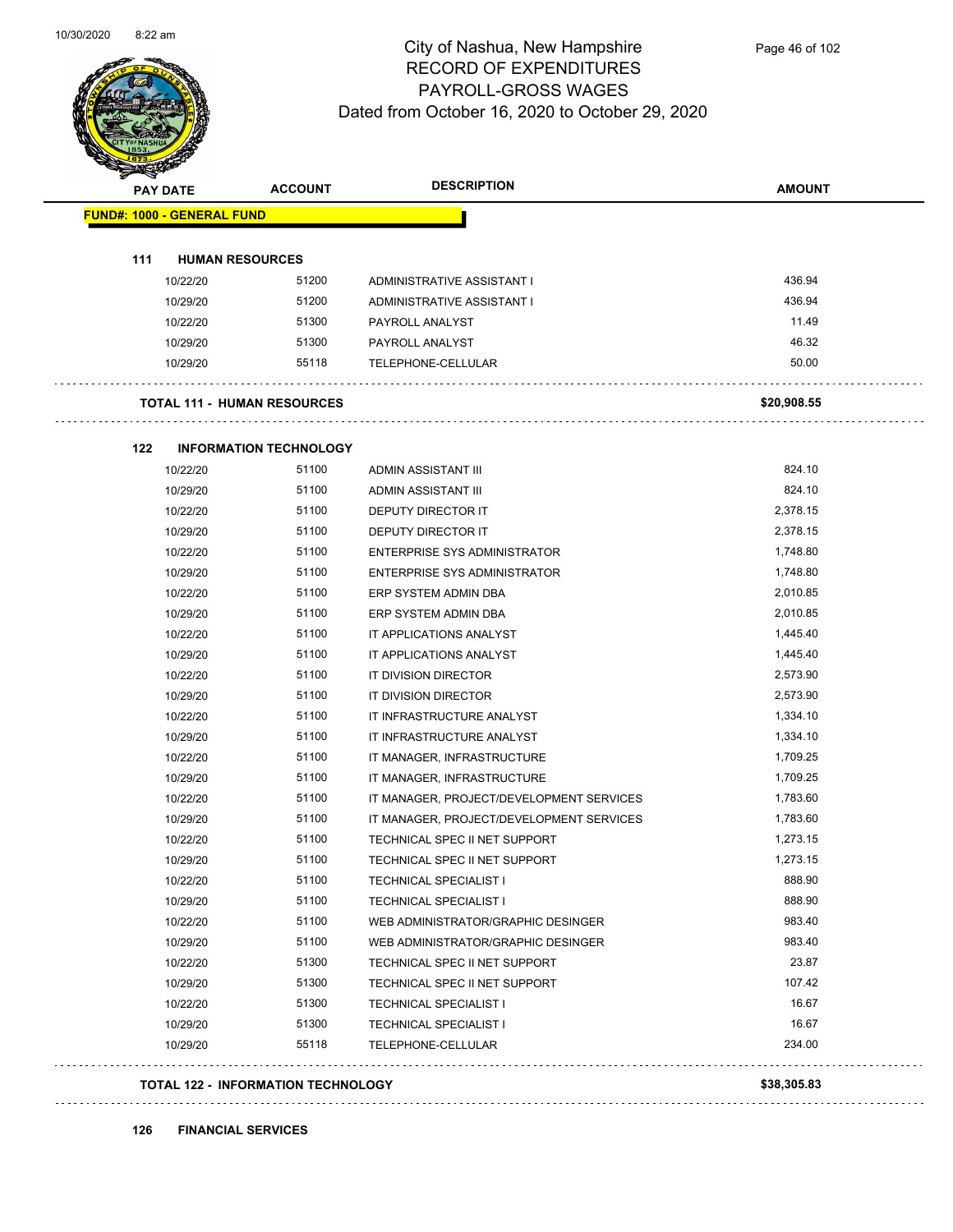

|     | <b>PAY DATE</b>                   | <b>ACCOUNT</b> | <b>DESCRIPTION</b>               | <b>AMOUNT</b> |
|-----|-----------------------------------|----------------|----------------------------------|---------------|
|     | <b>FUND#: 1000 - GENERAL FUND</b> |                |                                  |               |
|     |                                   |                |                                  |               |
| 126 | <b>FINANCIAL SERVICES</b>         |                |                                  |               |
|     | 10/22/20                          | 51100          | <b>ACCOUNTANT</b>                | 1,062.30      |
|     | 10/29/20                          | 51100          | <b>ACCOUNTANT</b>                | 1,062.30      |
|     | 10/22/20                          | 51100          | ACCOUNTS PAYABLE COORDINATOR     | 2,362.35      |
|     | 10/29/20                          | 51100          | ACCOUNTS PAYABLE COORDINATOR     | 2,362.36      |
|     | 10/22/20                          | 51100          | ACCOUNTS PAYABLE SUPV            | 1,206.50      |
|     | 10/29/20                          | 51100          | ACCOUNTS PAYABLE SUPV            | 1,206.50      |
|     | 10/22/20                          | 51100          | <b>CFO COMPTROLLER</b>           | 2,714.65      |
|     | 10/29/20                          | 51100          | CFO COMPTROLLER                  | 2,714.66      |
|     | 10/22/20                          | 51100          | DEP TREASURER TAX COLLECTOR      | 1,266.90      |
|     | 10/29/20                          | 51100          | DEP TREASURER TAX COLLECTOR      | 1,266.90      |
|     | 10/22/20                          | 51100          | FINANCE AND ADMIN MANAGER        | 904.90        |
|     | 10/29/20                          | 51100          | FINANCE AND ADMIN MANAGER        | 904.90        |
|     | 10/22/20                          | 51100          | <b>MVR CLERK I</b>               | 1,670.36      |
|     | 10/29/20                          | 51100          | <b>MVR CLERK I</b>               | 1,629.23      |
|     | 10/22/20                          | 51100          | MVR CLERK II                     | 1,571.74      |
|     | 10/29/20                          | 51100          | MVR CLERK II                     | 1,571.74      |
|     | 10/22/20                          | 51100          | MVR CLERK III                    | 1,565.41      |
|     | 10/29/20                          | 51100          | MVR CLERK III                    | 1,565.40      |
|     | 10/22/20                          | 51100          | ORDINANCE VIOLATIONS COORDINATOR | 614.88        |
|     | 10/29/20                          | 51100          | ORDINANCE VIOLATIONS COORDINATOR | 525.33        |
|     | 10/22/20                          | 51100          | REVENUE ACCOUNTS SPEC            | 898.04        |
|     | 10/29/20                          | 51100          | REVENUE ACCOUNTS SPEC            | 898.05        |
|     | 10/22/20                          | 51100          | REVENUE COORDINATOR              | 1,103.64      |
|     | 10/29/20                          | 51100          | REVENUE COORDINATOR              | 1,103.65      |
|     | 10/22/20                          | 51100          | <b>SENIOR FINANCE MANAGER</b>    | 1,809.80      |
|     | 10/29/20                          | 51100          | SENIOR FINANCE MANAGER           | 1,809.80      |
|     | 10/22/20                          | 51100          | SENIOR FINANCIAL ANALYST         | 1,268.06      |
|     | 10/29/20                          | 51100          | SENIOR FINANCIAL ANALYST         | 1,268.05      |
|     | 10/22/20                          | 51100          | SR MGR ACCT FIN REPORTING        | 1,407.60      |
|     | 10/29/20                          | 51100          | SR MGR ACCT FIN REPORTING        | 1,407.60      |
|     | 10/22/20                          | 51100          | <b>SUPV VEHICLE REGISTRATION</b> | 1,307.05      |
|     | 10/29/20                          | 51100          | SUPV VEHICLE REGISTRATION        | 1,307.05      |
|     | 10/22/20                          | 51100          | TREASURER TAX COLLECTOR          | 2,252.15      |
|     | 10/29/20                          | 51100          | TREASURER TAX COLLECTOR          | 2,252.15      |
|     | 10/22/20                          | 51200          | <b>ACCOUNTING TEMP</b>           | 78.75         |
|     | 10/22/20                          | 51200          | TRUST ACCOUNTANT PT              | 773.00        |
|     | 10/29/20                          | 51200          | TRUST ACCOUNTANT PT              | 773.00        |
|     | 10/22/20                          | 51300          | <b>MVR CLERK I</b>               | 39.27         |
|     | 10/29/20                          | 51300          | <b>MVR CLERK I</b>               | 16.83         |
|     | 10/22/20                          | 51300          | MVR CLERK II                     | 5.83          |
|     | 10/29/20                          | 51300          | MVR CLERK II                     | 17.49         |
|     | 10/22/20                          | 51300          | MVR CLERK III                    | 7.26          |
|     | 10/29/20                          | 51300          | MVR CLERK III                    | 21.79         |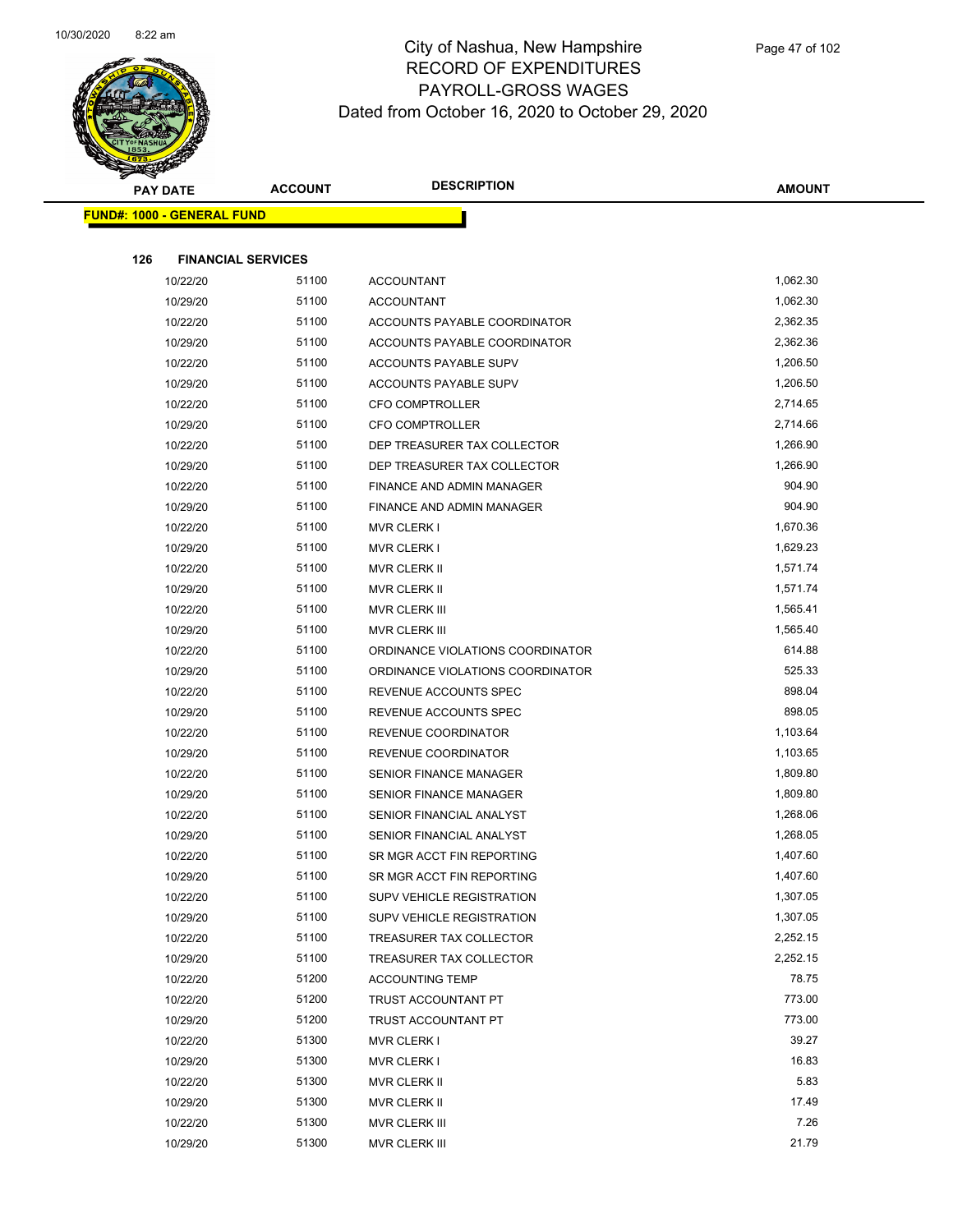

Page 48 of 102

| <b>PAY DATE</b>                   | <b>ACCOUNT</b>                        | <b>DESCRIPTION</b>             | <b>AMOUNT</b> |
|-----------------------------------|---------------------------------------|--------------------------------|---------------|
| <b>FUND#: 1000 - GENERAL FUND</b> |                                       |                                |               |
|                                   |                                       |                                |               |
| 126<br>10/22/20                   | <b>FINANCIAL SERVICES</b><br>51300    | REVENUE COORDINATOR            | 10.35         |
| 10/29/20                          | 51300                                 | REVENUE COORDINATOR            | 62.09         |
| 10/29/20                          | 55118                                 | TELEPHONE-CELLULAR             | 50.00         |
|                                   | <b>TOTAL 126 - FINANCIAL SERVICES</b> |                                | \$51,697.66   |
|                                   |                                       |                                |               |
| 129                               | <b>CITY BUILDINGS</b>                 |                                |               |
| 10/22/20                          | 51100                                 | <b>BUILDING MANAGER</b>        | 1,382.25      |
| 10/29/20                          | 51100                                 | <b>BUILDING MANAGER</b>        | 1,382.25      |
| 10/22/20                          | 51100                                 | <b>CUSTODIAN I</b>             | 1,282.70      |
| 10/29/20                          | 51100                                 | <b>CUSTODIAN I</b>             | 1,282.70      |
| 10/22/20                          | 51100                                 | <b>MAINTENANCE SPEC</b>        | 1,090.53      |
| 10/29/20                          | 51100                                 | <b>MAINTENANCE SPEC</b>        | 1,090.53      |
| 10/22/20                          | 51200                                 | <b>CUSTODIAN I</b>             | 355.67        |
| 10/29/20                          | 51200                                 | <b>CUSTODIAN I</b>             | 355.66        |
| 10/29/20                          | 51300                                 | <b>BUILDING MANAGER</b>        | 12.96         |
| 10/22/20                          | 51300                                 | <b>CUSTODIAN I</b>             | 125.01        |
| 10/29/20                          | 51300                                 | <b>CUSTODIAN I</b>             | 127.04        |
| 10/29/20                          | 55118                                 | TELEPHONE-CELLULAR             | 34.00         |
|                                   | <b>TOTAL 129 - CITY BUILDINGS</b>     |                                | \$8,521.30    |
| 130<br><b>PURCHASING</b>          |                                       |                                |               |
| 10/22/20                          | 51100                                 | PURCHASING AGENT I             | 774.95        |
| 10/29/20                          | 51100                                 | PURCHASING AGENT I             | 774.96        |
| 10/22/20                          | 51100                                 | PURCHASING AGENT II            | 962.15        |
| 10/29/20                          | 51100                                 | PURCHASING AGENT II            | 962.15        |
| 10/22/20                          | 51100                                 | <b>PURCHASING MANAGER</b>      | 1,809.80      |
| 10/29/20                          | 51100                                 | PURCHASING MANAGER             | 1,809.80      |
| 10/22/20                          | 51200                                 | MESSENGER MAIL DISTRIBUTION CL | 355.40        |
| 10/29/20                          | 51200                                 | MESSENGER MAIL DISTRIBUTION CL | 363.58        |
| 10/29/20                          | 51300                                 | PURCHASING AGENT I             | 7.26          |
| 10/29/20                          | 51300                                 | PURCHASING AGENT II            | 9.02          |
|                                   |                                       |                                |               |
| <b>TOTAL 130 - PURCHASING</b>     |                                       |                                | \$7,829.07    |
| 131                               | <b>HUNT BUILDING</b>                  |                                |               |
| 10/22/20                          | 51100                                 | HUNT MEMORIAL BLDG & ARTS ADM  | 417.45        |
| 10/29/20                          | 51100                                 | HUNT MEMORIAL BLDG & ARTS ADM  | 417.44        |
|                                   |                                       |                                |               |
|                                   | TOTAL 131 - HUNT BUILDING             |                                | \$834.89      |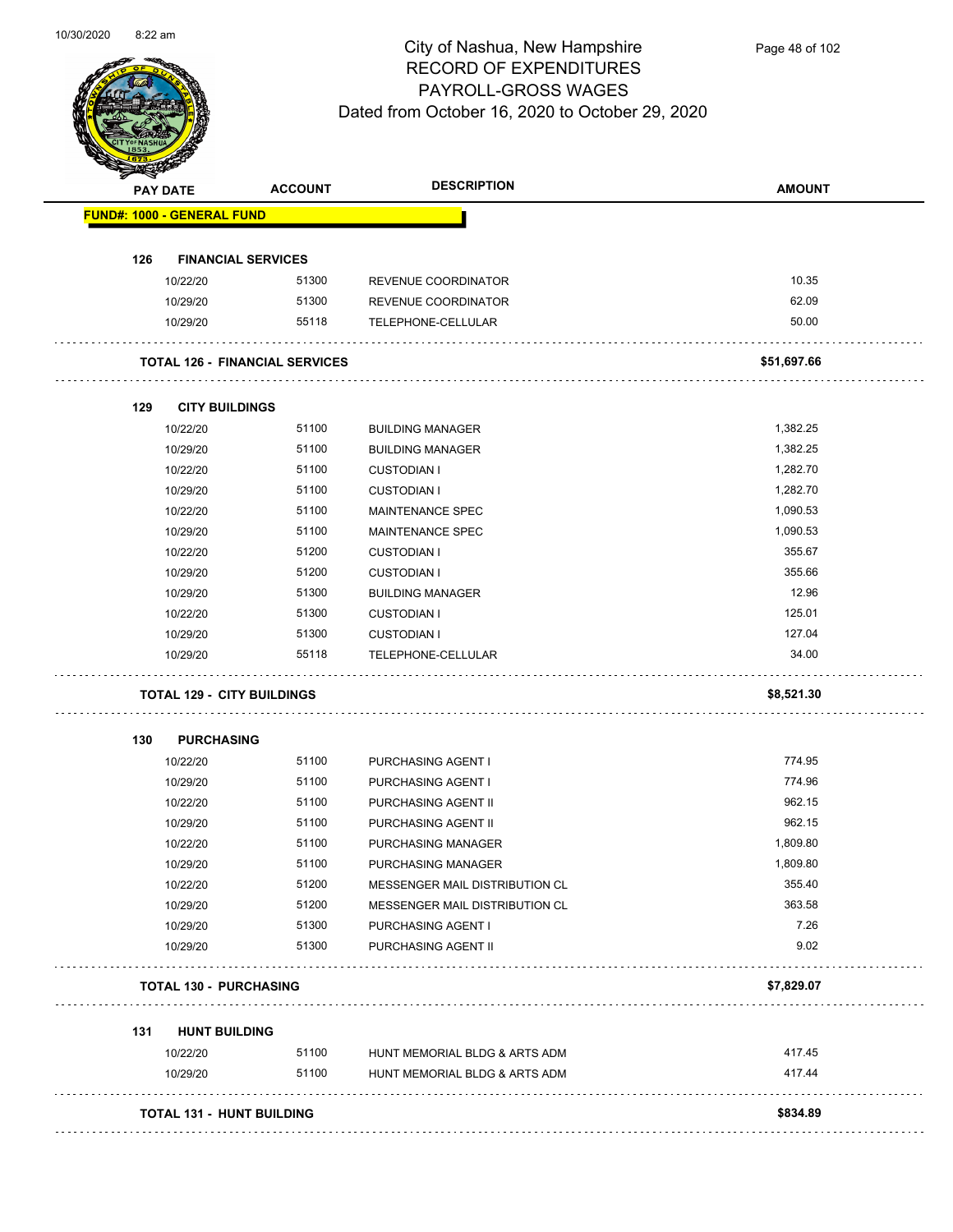

Page 49 of 102

|     | <b>PAY DATE</b>                      | <b>ACCOUNT</b> | <b>DESCRIPTION</b>            | <b>AMOUNT</b> |
|-----|--------------------------------------|----------------|-------------------------------|---------------|
|     | <b>FUND#: 1000 - GENERAL FUND</b>    |                |                               |               |
| 132 | <b>ASSESSING</b>                     |                |                               |               |
|     | 10/22/20                             | 51100          | ASSESSING ADMIN SPEC II CSR   | 1,498.35      |
|     | 10/29/20                             | 51100          | ASSESSING ADMIN SPEC II CSR   | 1,498.35      |
|     | 10/22/20                             | 51100          | ASSESSING ADMIN SPEC III CSR  | 1,020.05      |
|     | 10/29/20                             | 51100          | ASSESSING ADMIN SPEC III CSR  | 1,020.05      |
|     | 10/22/20                             | 51100          | ASSESSOR I                    | 880.50        |
|     | 10/29/20                             | 51100          | ASSESSOR I                    | 880.50        |
|     | 10/22/20                             | 51100          | ASSESSOR II                   | 1,171.16      |
|     | 10/29/20                             | 51100          | ASSESSOR II                   | 1,171.15      |
|     | 10/22/20                             | 51100          | ASSESSOR III                  | 2,518.80      |
|     | 10/29/20                             | 51100          | ASSESSOR III                  | 2,518.80      |
|     | 10/22/20                             | 51300          | ASSESSOR I                    | 16.51         |
|     | 10/29/20                             | 51300          | ASSESSOR I                    | 16.51         |
|     | 10/29/20                             | 51512          | <b>CITY CLERK TEMP</b>        | 125.00        |
|     | 10/29/20                             | 51512          | ELECTED BOARD MEMBER          | 250.00        |
|     | <b>TOTAL 132 - ASSESSING</b>         |                |                               | \$14,585.73   |
| 134 | GIS                                  |                |                               |               |
|     | 10/22/20                             | 51100          | <b>GIS TECHNICIAN II</b>      | 1,199.70      |
|     | 10/29/20                             | 51100          | <b>GIS TECHNICIAN II</b>      | 1,199.70      |
|     | <b>TOTAL 134 - GIS</b>               |                |                               | \$2,399.40    |
| 140 | <b>PINEWOOD CEMETERY</b>             |                |                               |               |
|     | 10/29/20                             | 55314          | FIXED RATE MILEAGE ALLOWANCE  | 100.00        |
|     | <b>TOTAL 140 - PINEWOOD CEMETERY</b> |                |                               | \$100.00      |
| 142 | <b>WOODLAWN CEMETERY</b>             |                |                               |               |
|     | 10/22/20                             | 51100          | <b>GROUNDSKEEPER CEMETERY</b> | 1,508.20      |
|     | 10/29/20                             | 51100          | <b>GROUNDSKEEPER CEMETERY</b> | 1,508.20      |
|     | 10/22/20                             | 51100          | SUBFOREMAN CEMETERY           | 955.15        |
|     | 10/29/20                             | 51100          | SUBFOREMAN CEMETERY           | 955.15        |
|     | 10/22/20                             | 51100          | SUPERINTENDENT CEMETERY I     | 1,307.05      |
|     | 10/29/20                             | 51100          | SUPERINTENDENT CEMETERY I     | 1,307.05      |
|     | 10/22/20                             | 51400          | SEASONAL                      | 805.00        |
|     | 10/29/20                             | 51400          | SEASONAL                      | 710.50        |
|     | TOTAL 142 - WOODLAWN CEMETERY        |                |                               | \$9,056.30    |
|     |                                      |                |                               |               |

10/22/20 51100 GROUNDSKEEPER CEMETERY 1,362.15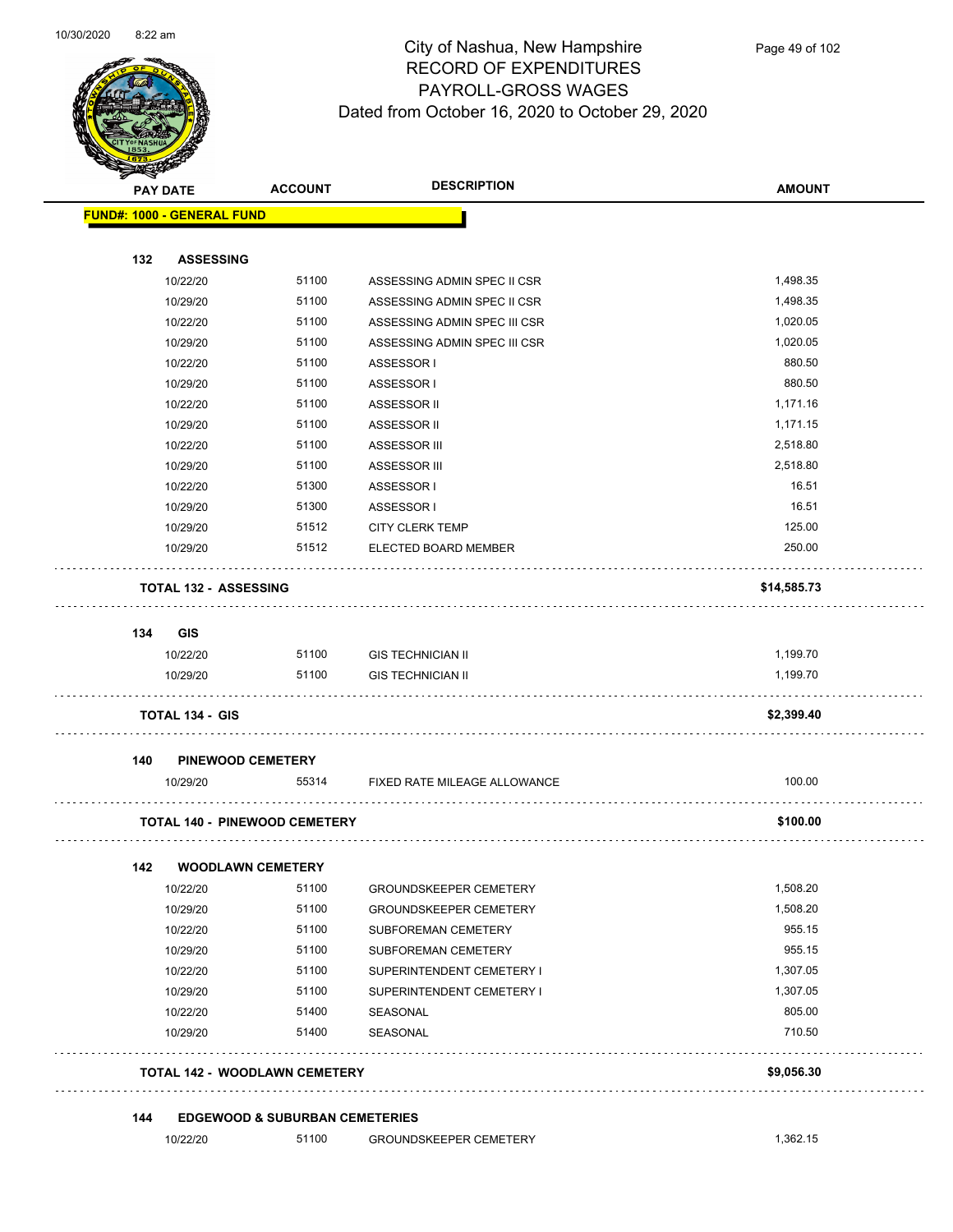

Page 50 of 102

| <b>PAY DATE</b>                   | <b>ACCOUNT</b>                            | <b>DESCRIPTION</b>                         | <b>AMOUNT</b> |
|-----------------------------------|-------------------------------------------|--------------------------------------------|---------------|
| <b>FUND#: 1000 - GENERAL FUND</b> |                                           |                                            |               |
|                                   |                                           |                                            |               |
| 144                               | <b>EDGEWOOD &amp; SUBURBAN CEMETERIES</b> |                                            |               |
| 10/29/20                          | 51100                                     | <b>GROUNDSKEEPER CEMETERY</b>              | 1,362.15      |
| 10/22/20                          | 51100                                     | SUBFOREMAN CEMETERY                        | 824.60        |
| 10/29/20                          | 51100                                     | SUBFOREMAN CEMETERY                        | 824.60        |
| 10/22/20                          | 51100                                     | SUPERINTENDENT CEMETERY II                 | 1,307.05      |
| 10/29/20                          | 51100                                     | SUPERINTENDENT CEMETERY II                 | 1,307.05      |
| 10/22/20                          | 51300                                     | <b>GROUNDSKEEPER CEMETERY</b>              | 98.54         |
| 10/29/20                          | 51300                                     | <b>GROUNDSKEEPER CEMETERY</b>              | 74.41         |
| 10/22/20                          | 51300                                     | SEASONAL                                   | 84.00         |
| 10/22/20                          | 51300                                     | SUBFOREMAN CEMETERY                        | 123.69        |
| 10/29/20                          | 51300                                     | SUBFOREMAN CEMETERY                        | 92.77         |
| 10/22/20                          | 51400                                     | <b>SEASONAL</b>                            | 896.00        |
| 10/29/20                          | 51400                                     | SEASONAL                                   | 896.00        |
| 10/29/20                          | 55314                                     | FIXED RATE MILEAGE ALLOWANCE               | 100.00        |
|                                   |                                           | TOTAL 144 - EDGEWOOD & SUBURBAN CEMETERIES | \$9,353.01    |
| 150<br><b>POLICE</b>              |                                           |                                            |               |
| 10/22/20                          | 51100                                     | <b>1ST YEAR OFFICERS</b>                   | 10,629.50     |
| 10/29/20                          | 51100                                     | <b>1ST YEAR OFFICERS</b>                   | 10,629.50     |
| 10/22/20                          | 51100                                     | 1ST YR OFFICERS CERTIFIED SPEC             | 1,110.90      |
| 10/29/20                          | 51100                                     | 1ST YR OFFICERS CERTIFIED SPEC             | 1,110.90      |
| 10/22/20                          | 51100                                     | 1st YR SPECIAL OFFICER CERTIFIED II        | 11,726.34     |
| 10/29/20                          | 51100                                     | 1st YR SPECIAL OFFICER CERTIFIED II        | 11,726.31     |
| 10/22/20                          | 51100                                     | <b>ACCOUNT CLERK III</b>                   | 3,272.29      |
| 10/29/20                          | 51100                                     | <b>ACCOUNT CLERK III</b>                   | 2,397.95      |
| 10/22/20                          | 51100                                     | ADMIN ASSISTANT I DETECTIVES               | 4,052.58      |
| 10/29/20                          | 51100                                     | ADMIN ASSISTANT I DETECTIVES               | 2,951.20      |
| 10/22/20                          | 51100                                     | ADMIN ASSISTANT I LEGAL                    | 1,084.86      |
| 10/29/20                          | 51100                                     | ADMIN ASSISTANT I LEGAL                    | 795.35        |
| 10/22/20                          | 51100                                     | ADMIN ASSISTANT II LEGAL                   | 1,099.12      |
| 10/29/20                          | 51100                                     | ADMIN ASSISTANT II LEGAL                   | 805.80        |
| 10/22/20                          | 51100                                     | ADMIN ASSISTANT III PROF STANDARDS         | 1,378.04      |
| 10/29/20                          | 51100                                     | ADMIN ASSISTANT III PROF STANDARDS         | 1,010.30      |
| 10/22/20                          | 51100                                     | ADMIN ASSISTANT III SERVICES               | 1,136.02      |
| 10/29/20                          | 51100                                     | ADMIN ASSISTANT III SERVICES               | 832.85        |
| 10/22/20                          | 51100                                     | ADMIN ASSISTANT IV UNIFORM FIELD OPS       | 1,195.45      |
| 10/29/20                          | 51100                                     | ADMIN ASSISTANT IV UNIFORM FIELD OPS       | 876.45        |
| 10/22/20                          | 51100                                     | ADMIN SUPERVISOR DETECTIVES                | 1,024.00      |
| 10/29/20                          | 51100                                     | ADMIN SUPERVISOR DETECTIVES                | 1,024.00      |
| 10/22/20                          | 51100                                     | ADMINISTRATIVE PROJECT SPEC                | 1,394.25      |
| 10/29/20                          | 51100                                     | ADMINISTRATIVE PROJECT SPEC                | 1,394.25      |
| 10/22/20                          | 51100                                     | ANIMAL CONTROL OFFICER                     | 1,049.50      |

10/29/20 51100 ANIMAL CONTROL OFFICER 1,049.50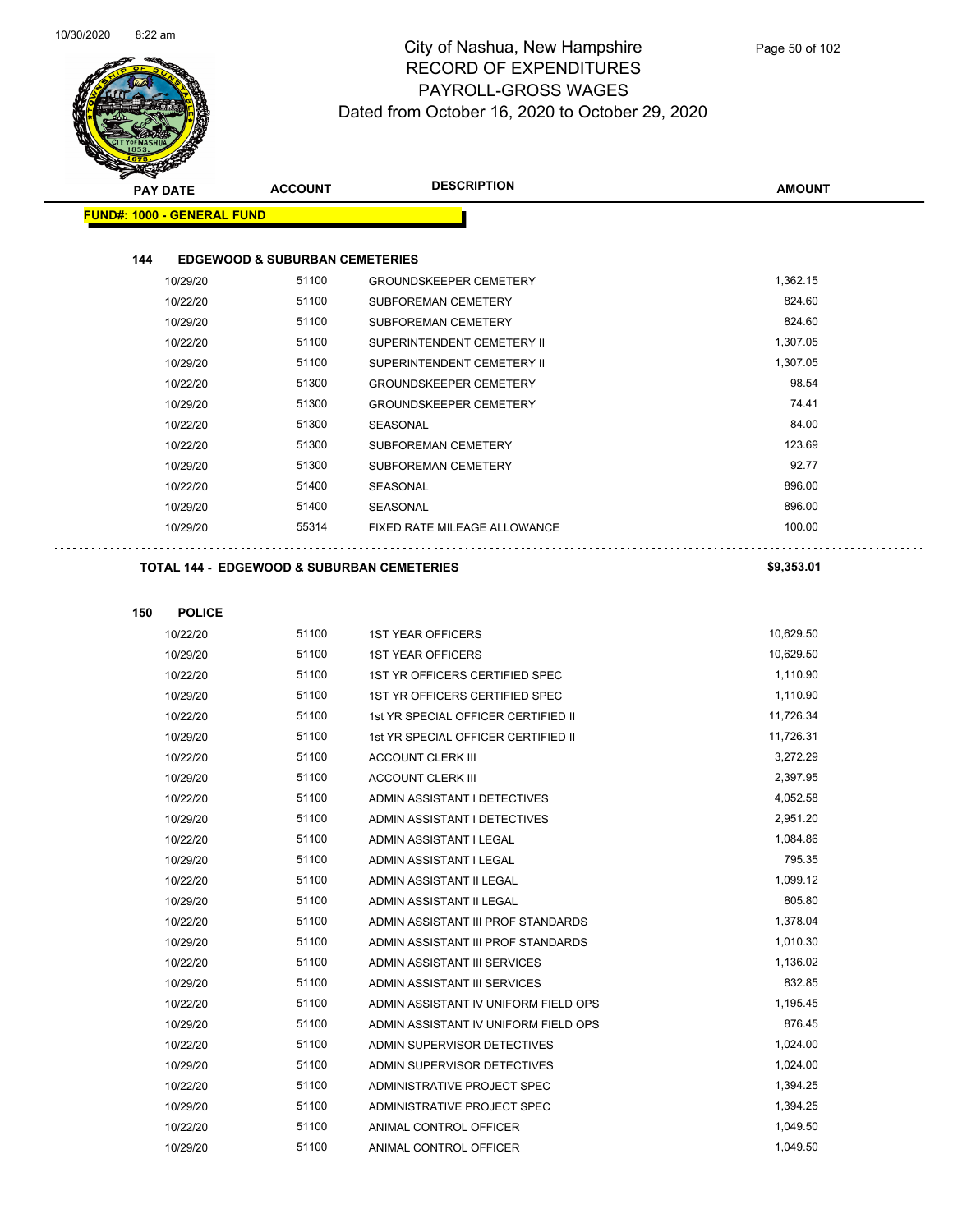

Page 51 of 102

|     | <b>PAY DATE</b>                    | <b>ACCOUNT</b> | <b>DESCRIPTION</b>                               | <b>AMOUNT</b>        |  |
|-----|------------------------------------|----------------|--------------------------------------------------|----------------------|--|
|     | <u> FUND#: 1000 - GENERAL FUND</u> |                |                                                  |                      |  |
|     |                                    |                |                                                  |                      |  |
| 150 | <b>POLICE</b>                      |                |                                                  |                      |  |
|     | 10/22/20                           | 51100          | ASSISTANT RECORDS MANAGER                        | 1,115.40             |  |
|     | 10/29/20                           | 51100          | ASSISTANT RECORDS MANAGER                        | 1,115.40             |  |
|     | 10/22/20                           | 51100          | AUTO MECHANIC 1ST CLASS                          | 2,461.72             |  |
|     | 10/29/20                           | 51100          | AUTO MECHANIC 1ST CLASS                          | 1,805.36             |  |
|     | 10/22/20                           | 51100          | <b>BUILDING MAINTENANCE SUPV</b>                 | 1,115.40             |  |
|     | 10/29/20                           | 51100          | <b>BUILDING MAINTENANCE SUPV</b>                 | 1,115.40             |  |
|     | 10/22/20                           | 51100          | <b>CAPTAIN</b>                                   | 17,137.74            |  |
|     | 10/29/20                           | 51100          | <b>CAPTAIN</b>                                   | 17,137.74            |  |
|     | 10/22/20                           | 51100          | CHIEF OF POLICE                                  | 3,016.50             |  |
|     | 10/29/20                           | 51100          | CHIEF OF POLICE                                  | 3,016.50             |  |
|     | 10/22/20                           | 51100          | COMM TECH ALL DESIGNATIONS                       | 9,396.53             |  |
|     | 10/29/20                           | 51100          | COMM TECH ALL DESIGNATIONS                       | 9,215.01             |  |
|     | 10/22/20                           | 51100          | <b>CRIME ANALYST</b>                             | 1,537.07             |  |
|     | 10/29/20                           | 51100          | <b>CRIME ANALYST</b>                             | 1,126.90             |  |
|     | 10/22/20                           | 51100          | <b>CUSTODIAN II</b>                              | 887.41               |  |
|     | 10/29/20                           | 51100          | <b>CUSTODIAN II</b>                              | 715.15               |  |
|     | 10/22/20                           | 51100          | <b>CUSTODIAN III</b>                             | 2,221.71             |  |
|     | 10/29/20                           | 51100<br>51100 | <b>CUSTODIAN III</b>                             | 1,628.80<br>5,467.00 |  |
|     | 10/22/20<br>10/29/20               | 51100          | DEPUTY CHIEF OF POLICE<br>DEPUTY CHIEF OF POLICE | 5,467.00             |  |
|     | 10/22/20                           | 51100          | DETENTION SPEC                                   | 4,052.37             |  |
|     | 10/29/20                           | 51100          | DETENTION SPEC                                   | 2,794.01             |  |
|     | 10/22/20                           | 51100          | DISPATCHERS ALL DESIGNATIONS                     | 3,780.33             |  |
|     | 10/29/20                           | 51100          | DISPATCHERS ALL DESIGNATIONS                     | 3,780.32             |  |
|     | 10/22/20                           | 51100          | FLEET MAINTENANCE ASST SUPV                      | 1,044.85             |  |
|     | 10/29/20                           | 51100          | FLEET MAINTENANCE ASST SUPV                      | 1,044.85             |  |
|     | 10/22/20                           | 51100          | IT MANAGER/RADIO SYSTEMS NETWORK ADMINISTRATOR   | 1,576.55             |  |
|     | 10/29/20                           | 51100          | IT MANAGER/RADIO SYSTEMS NETWORK ADMINISTRATOR   | 1,576.55             |  |
|     | 10/22/20                           | 51100          | IT PROGRAMS ADMIN & INSTRUCTOR                   | 1,173.15             |  |
|     | 10/29/20                           | 51100          | IT PROGRAMS ADMIN & INSTRUCTOR                   | 1,173.15             |  |
|     | 10/22/20                           | 51100          | LIEUTENANT                                       | 18,763.45            |  |
|     | 10/29/20                           | 51100          | LIEUTENANT                                       | 18,763.45            |  |
|     | 10/22/20                           | 51100          | NPD BUSINESS COORDINATOR                         | 1,172.25             |  |
|     | 10/29/20                           | 51100          | NPD BUSINESS COORDINATOR                         | 1,172.25             |  |
|     | 10/22/20                           | 51100          | NPD BUSINESS MANAGER                             | 1,809.80             |  |
|     | 10/29/20                           | 51100          | NPD BUSINESS MANAGER                             | 1,809.80             |  |
|     | 10/22/20                           | 51100          | NPD NETWORK ADMINISTRATOR                        | 1,494.30             |  |
|     | 10/29/20                           | 51100          | NPD NETWORK ADMINISTRATOR                        | 1,494.30             |  |
|     | 10/22/20                           | 51100          | PARALEGAL                                        | 1,220.85             |  |
|     | 10/29/20                           | 51100          | PARALEGAL                                        | 895.05               |  |
|     | 10/22/20                           | 51100          | PATROLMAN ALL RANKS                              | 168,611.69           |  |
|     | 10/29/20                           | 51100          | PATROLMAN ALL RANKS                              | 169,381.28           |  |
|     | 10/22/20                           | 51100          | POLICE ATTORNEY                                  | 1,522.85             |  |
|     |                                    |                |                                                  |                      |  |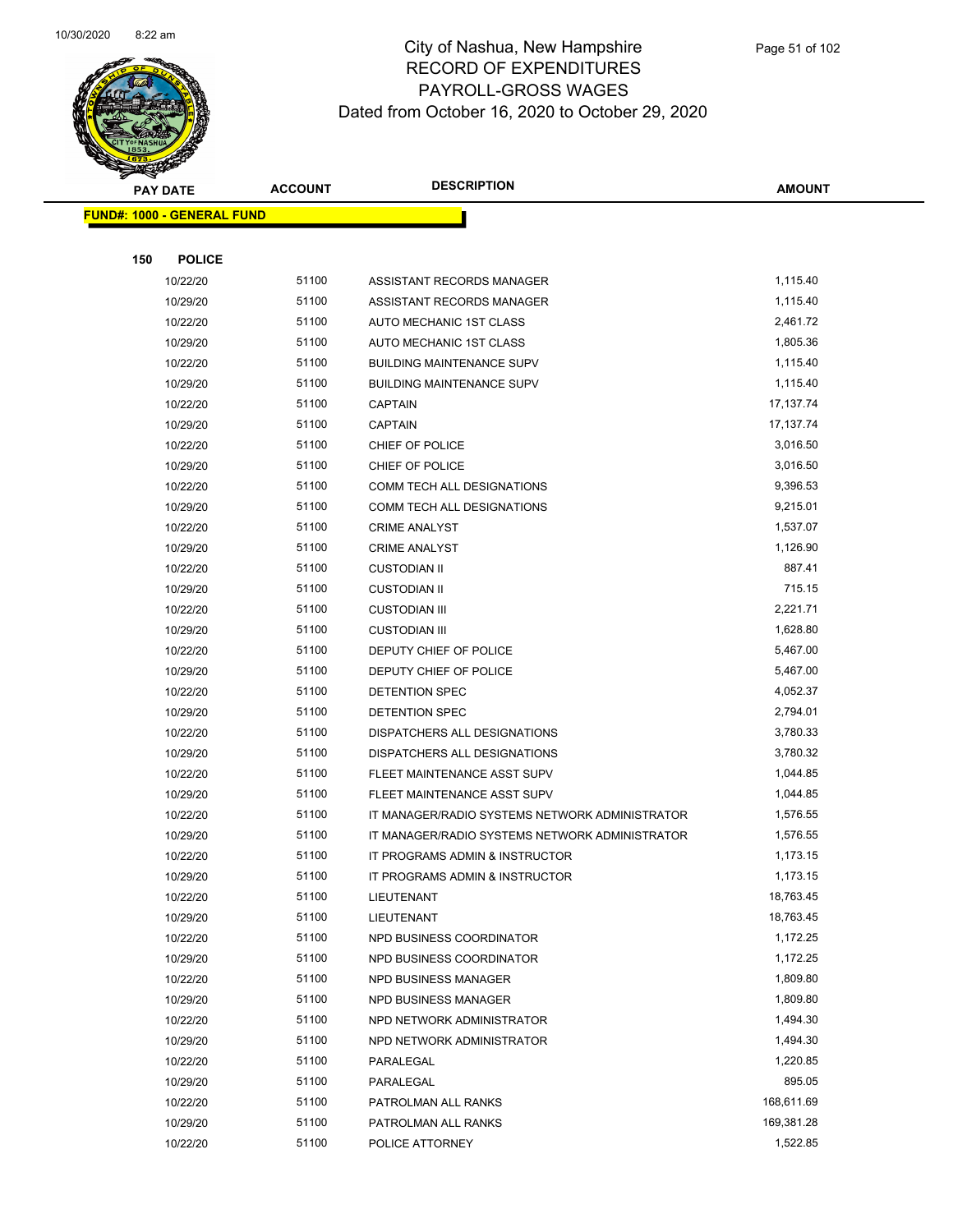

|     | <b>PAY DATE</b>                    | <b>ACCOUNT</b> | <b>DESCRIPTION</b>                      | <b>AMOUNT</b> |
|-----|------------------------------------|----------------|-----------------------------------------|---------------|
|     | <u> FUND#: 1000 - GENERAL FUND</u> |                |                                         |               |
|     |                                    |                |                                         |               |
| 150 | <b>POLICE</b>                      |                |                                         |               |
|     | 10/29/20                           | 51100          | POLICE ATTORNEY                         | 1,522.85      |
|     | 10/22/20                           | 51100          | <b>RECORDS &amp; COMMUNICATIONS MGR</b> | 1,724.10      |
|     | 10/29/20                           | 51100          | <b>RECORDS &amp; COMMUNICATIONS MGR</b> | 1,724.10      |
|     | 10/22/20                           | 51100          | <b>RECORDS TECHNICIAN I</b>             | 2,943.70      |
|     | 10/29/20                           | 51100          | <b>RECORDS TECHNICIAN I</b>             | 2,155.80      |
|     | 10/22/20                           | 51100          | <b>RECORDS TECHNICIAN II</b>            | 1,275.27      |
|     | 10/29/20                           | 51100          | <b>RECORDS TECHNICIAN II</b>            | 934.95        |
|     | 10/22/20                           | 51100          | <b>SERGEANT</b>                         | 45,671.11     |
|     | 10/29/20                           | 51100          | <b>SERGEANT</b>                         | 45,671.12     |
|     | 10/22/20                           | 51100          | SHIFT LEADER                            | 2,185.00      |
|     | 10/29/20                           | 51100          | <b>SHIFT LEADER</b>                     | 2,185.00      |
|     | 10/22/20                           | 51100          | SUPV POLICE FLEET                       | 1,417.10      |
|     | 10/29/20                           | 51100          | SUPV POLICE FLEET                       | 1,417.09      |
|     | 10/22/20                           | 51200          | <b>ACCREDITATION MANAGER</b>            | 1,611.15      |
|     | 10/29/20                           | 51200          | <b>ACCREDITATION MANAGER</b>            | 1,183.52      |
|     | 10/22/20                           | 51200          | POLICE ATTORNEY                         | 1,668.88      |
|     | 10/29/20                           | 51200          | POLICE ATTORNEY                         | 1,668.88      |
|     | 10/29/20                           | 51300          | <b>ACCOUNT CLERK III</b>                | 138.21        |
|     | 10/22/20                           | 51300          | <b>BUILDING MAINTENANCE SUPV</b>        | 255.29        |
|     | 10/29/20                           | 51300          | COMM TECH ALL DESIGNATIONS              | 111.26        |
|     | 10/22/20                           | 51300          | <b>CUSTODIAN II</b>                     | 160.91        |
|     | 10/29/20                           | 51300          | <b>CUSTODIAN II</b>                     | 268.18        |
|     | 10/29/20                           | 51300          | <b>CUSTODIAN III</b>                    | 512.94        |
|     | 10/29/20                           | 51300          | DISPATCHERS ALL DESIGNATIONS            | 94.18         |
|     | 10/29/20                           | 51300          | LIEUTENANT                              | 951.23        |
|     | 10/22/20                           | 51300          | PATROLMAN ALL RANKS                     | 2,360.85      |
|     | 10/29/20                           | 51300          | PATROLMAN ALL RANKS                     | 4,313.25      |
|     | 10/29/20                           | 51300          | <b>SERGEANT</b>                         | 1,440.76      |
|     | 10/22/20                           | 51309          | PATROLMAN ALL RANKS                     | 488.20        |
|     | 10/29/20                           | 51309          | PATROLMAN ALL RANKS                     | 1,363.49      |
|     | 10/22/20                           | 51309          | SERGEANT                                | 582.91        |
|     | 10/29/20                           | 51309          | <b>SERGEANT</b>                         | 868.81        |
|     | 10/22/20                           | 51315          | PATROLMAN ALL RANKS                     | 886.86        |
|     | 10/29/20                           | 51315          | PATROLMAN ALL RANKS                     | 166.16        |
|     | 10/22/20                           | 51322          | 1st YR SPECIAL OFFICER CERTIFIED II     | 961.91        |
|     | 10/29/20                           | 51322          | 1st YR SPECIAL OFFICER CERTIFIED II     | 1,126.81      |
|     | 10/29/20                           | 51322          | LIEUTENANT                              | 237.89        |
|     | 10/22/20                           | 51322          | PATROLMAN ALL RANKS                     | 6,321.68      |
|     | 10/29/20                           | 51322          | PATROLMAN ALL RANKS                     | 13,591.48     |
|     | 10/22/20                           | 51322          | <b>SERGEANT</b>                         | 653.51        |
|     | 10/29/20                           | 51322          | <b>SERGEANT</b>                         | 2,140.29      |
|     | 10/22/20                           | 51330          | 1ST YR OFFICERS CERTIFIED SPEC          | 166.63        |
|     | 10/22/20                           | 51330          | 1st YR SPECIAL OFFICER CERTIFIED II     | 1,099.35      |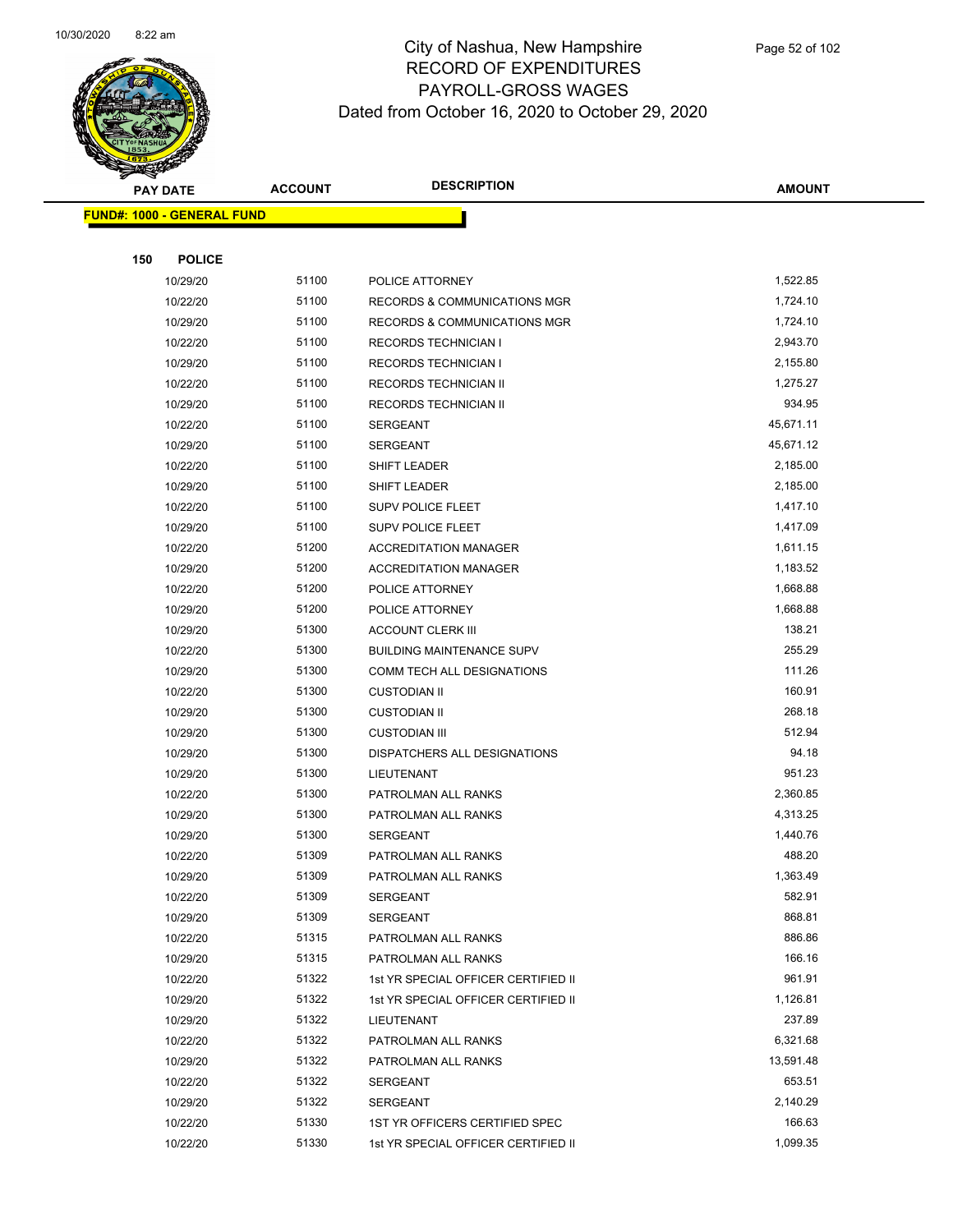

|     | <b>PAY DATE</b>                    | <b>ACCOUNT</b> | <b>DESCRIPTION</b>                  | <b>AMOUNT</b> |
|-----|------------------------------------|----------------|-------------------------------------|---------------|
|     | <u> FUND#: 1000 - GENERAL FUND</u> |                |                                     |               |
|     |                                    |                |                                     |               |
| 150 | <b>POLICE</b>                      |                |                                     |               |
|     | 10/29/20                           | 51330          | 1st YR SPECIAL OFFICER CERTIFIED II | 3,298.05      |
|     | 10/22/20                           | 51330          | COMM TECH ALL DESIGNATIONS          | 1,670.79      |
|     | 10/29/20                           | 51330          | <b>COMM TECH ALL DESIGNATIONS</b>   | 869.66        |
|     | 10/22/20                           | 51330          | DETENTION SPEC                      | 841.10        |
|     | 10/29/20                           | 51330          | DETENTION SPEC                      | 287.98        |
|     | 10/22/20                           | 51330          | <b>LIEUTENANT</b>                   | 1,268.74      |
|     | 10/22/20                           | 51330          | PATROLMAN ALL RANKS                 | 25,493.85     |
|     | 10/29/20                           | 51330          | PATROLMAN ALL RANKS                 | 27,270.98     |
|     | 10/22/20                           | 51330          | <b>SERGEANT</b>                     | 6,396.97      |
|     | 10/29/20                           | 51330          | <b>SERGEANT</b>                     | 4,649.40      |
|     | 10/22/20                           | 51330          | SHIFT LEADER                        | 317.60        |
|     | 10/22/20                           | 51412          | ADMIN ASSISTANT I DETECTIVES        | 230.42        |
|     | 10/22/20                           | 51412          | PER DIEM                            | 199.74        |
|     | 10/29/20                           | 51412          | PER DIEM                            | 399.48        |
|     | 10/22/20                           | 51600          | <b>ACCOUNT CLERK III</b>            | 200.00        |
|     | 10/22/20                           | 51628          | <b>1ST YEAR OFFICERS</b>            | 2,125.90      |
|     | 10/22/20                           | 51628          | 1ST YR OFFICERS CERTIFIED SPEC      | 222.18        |
|     | 10/22/20                           | 51628          | 1st YR SPECIAL OFFICER CERTIFIED II | 2,345.28      |
|     | 10/22/20                           | 51628          | ANIMAL CONTROL OFFICER              | 209.90        |
|     | 10/22/20                           | 51628          | <b>CAPTAIN</b>                      | 3,427.55      |
|     | 10/22/20                           | 51628          | CHIEF OF POLICE                     | 603.30        |
|     | 10/22/20                           | 51628          | COMM TECH ALL DESIGNATIONS          | 1,886.95      |
|     | 10/22/20                           | 51628          | DEPUTY CHIEF OF POLICE              | 1,093.40      |
|     | 10/22/20                           | 51628          | DETENTION SPEC                      | 558.80        |
|     | 10/22/20                           | 51628          | DISPATCHERS ALL DESIGNATIONS        | 756.06        |
|     | 10/22/20                           | 51628          | LIEUTENANT                          | 3,752.69      |
|     | 10/22/20                           | 51628          | PATROLMAN ALL RANKS                 | 34,266.01     |
|     | 10/22/20                           | 51628          | <b>SERGEANT</b>                     | 9,134.24      |
|     | 10/22/20                           | 51628          | SHIFT LEADER                        | 437.00        |
|     | 10/29/20                           | 55118          | TELEPHONE-CELLULAR                  | 190.00        |
|     | 10/22/20                           | 61107          | <b>CLOTHING &amp; UNIFORMS</b>      | 643.57        |
|     | 10/29/20                           | 61107          | <b>CLOTHING &amp; UNIFORMS</b>      | 124.94        |
|     | 10/22/20                           | 61110          | PROTECTIVE CLOTHING                 | 105.05        |

#### **TOTAL 150 - POLICE \$867,064.64**

**152 FIRE**

 $\mathbb{Z}^2$  .  $\mathbb{Z}^2$  ,  $\mathbb{Z}^2$ 

| 10/22/20 | 51100 | ADMINISTRATIVE ASSISTANT II    | 2.427.40 |
|----------|-------|--------------------------------|----------|
| 10/29/20 | 51100 | ADMINISTRATIVE ASSISTANT II    | 2.520.55 |
| 10/22/20 | 51100 | <b>ASST FIRE CHIEF</b>         | 2.573.92 |
| 10/29/20 | 51100 | <b>ASST FIRE CHIEF</b>         | 2.573.92 |
| 10/22/20 | 51100 | ASST SUPERINTENDENT FIRE ALARM | 1.629.56 |
| 10/29/20 | 51100 | ASST SUPERINTENDENT FIRE ALARM | 1.629.56 |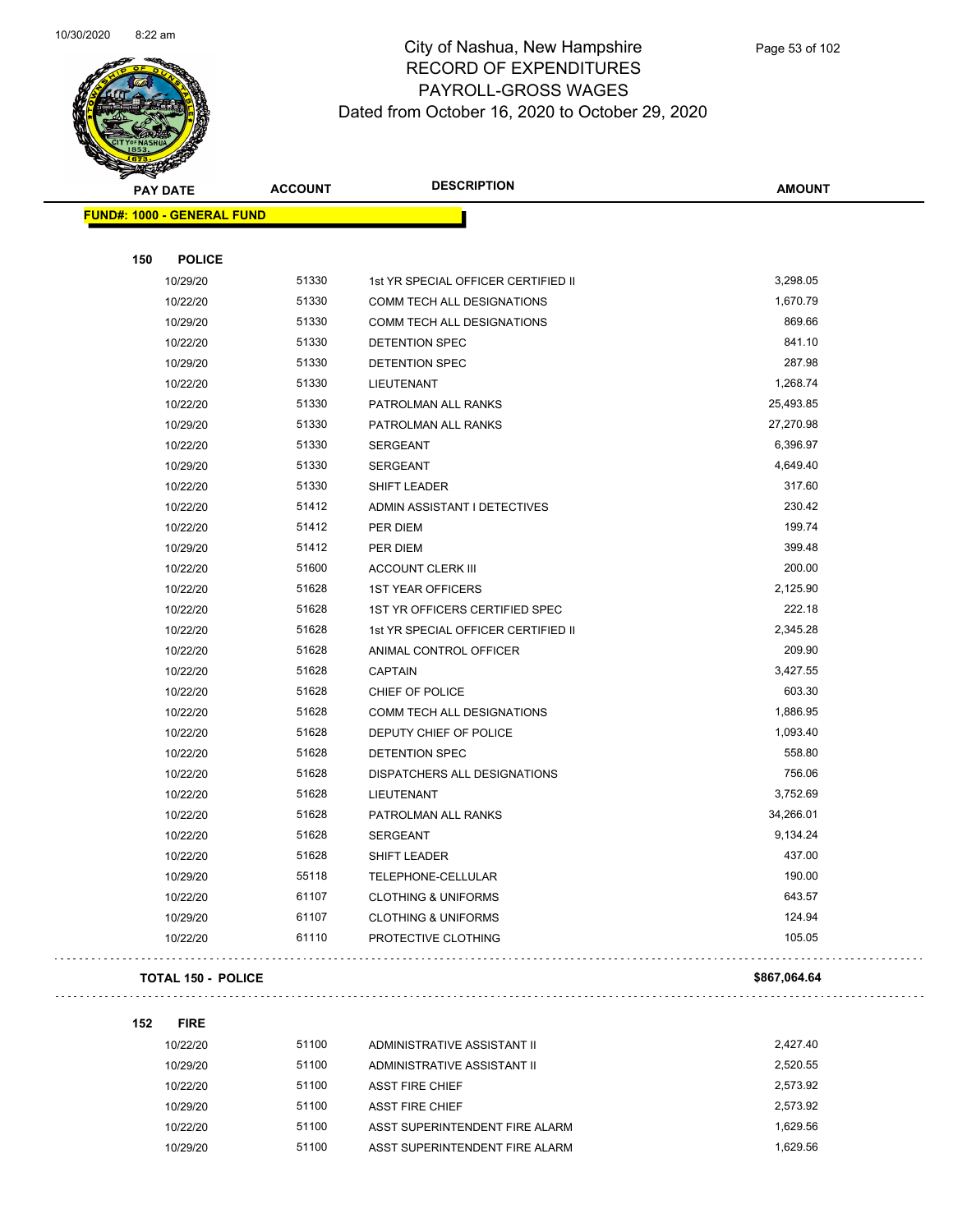

|     | <b>PAY DATE</b>                    | <b>ACCOUNT</b> | <b>DESCRIPTION</b>                  | <b>AMOUNT</b> |
|-----|------------------------------------|----------------|-------------------------------------|---------------|
|     | <u> FUND#: 1000 - GENERAL FUND</u> |                |                                     |               |
|     |                                    |                |                                     |               |
| 152 | <b>FIRE</b>                        |                |                                     |               |
|     | 10/22/20                           | 51100          | ASST SUPERINTENDENT FIRE FLEET      | 1,543.04      |
|     | 10/29/20                           | 51100          | ASST SUPERINTENDENT FIRE FLEET      | 1,543.04      |
|     | 10/22/20                           | 51100          | ASST SUPERINTENDENT PREVENTION      | 3,308.24      |
|     | 10/29/20                           | 51100          | ASST SUPERINTENDENT PREVENTION      | 3,308.24      |
|     | 10/22/20                           | 51100          | <b>CAPTAIN</b>                      | 11,590.45     |
|     | 10/29/20                           | 51100          | <b>CAPTAIN</b>                      | 11,590.46     |
|     | 10/22/20                           | 51100          | <b>CAPTAIN FIRE TRAINING SAFETY</b> | 1,799.56      |
|     | 10/29/20                           | 51100          | CAPTAIN FIRE TRAINING SAFETY        | 1,799.56      |
|     | 10/22/20                           | 51100          | <b>DEPUTY FIRE CHIEF</b>            | 9,247.67      |
|     | 10/29/20                           | 51100          | <b>DEPUTY FIRE CHIEF</b>            | 9,247.66      |
|     | 10/22/20                           | 51100          | <b>EXEC ASST BUSINESS COORD</b>     | 1,104.15      |
|     | 10/29/20                           | 51100          | <b>EXEC ASST BUSINESS COORD</b>     | 1,104.15      |
|     | 10/22/20                           | 51100          | <b>FIRE CHIEF</b>                   | 2,815.20      |
|     | 10/29/20                           | 51100          | <b>FIRE CHIEF</b>                   | 2,815.20      |
|     | 10/22/20                           | 51100          | FIRE DISPATCH ALL RANKS             | 11,606.39     |
|     | 10/29/20                           | 51100          | FIRE DISPATCH ALL RANKS             | 11,986.75     |
|     | 10/22/20                           | 51100          | FIRE DISPATCHER CLERK TRAINER       | 1,682.42      |
|     | 10/29/20                           | 51100          | FIRE DISPATCHER CLERK TRAINER       | 1,191.71      |
|     | 10/22/20                           | 51100          | FIRE LIEUTENANT                     | 42,810.43     |
|     | 10/29/20                           | 51100          | <b>FIRE LIEUTENANT</b>              | 42,810.39     |
|     | 10/22/20                           | 51100          | <b>FIRE MECHANIC</b>                | 1,381.76      |
|     | 10/29/20                           | 51100          | <b>FIRE MECHANIC</b>                | 1,381.76      |
|     | 10/22/20                           | 51100          | FIRE TRAINING OFFICER               | 1,613.44      |
|     | 10/29/20                           | 51100          | FIRE TRAINING OFFICER               | 1,613.44      |
|     | 10/22/20                           | 51100          | <b>FIREFIGHTERS ALL RANKS</b>       | 126,300.31    |
|     | 10/29/20                           | 51100          | FIREFIGHTERS ALL RANKS              | 126,998.85    |
|     | 10/22/20                           | 51100          | SUPERINTENDENT FIRE ALARM           | 1,835.72      |
|     | 10/29/20                           | 51100          | SUPERINTENDENT FIRE ALARM           | 1,835.72      |
|     | 10/22/20                           | 51100          | SUPERINTENDENT FIRE FLEET           | 1,799.56      |
|     | 10/29/20                           | 51100          | SUPERINTENDENT FIRE FLEET           | 1,799.56      |
|     | 10/22/20                           | 51100          | SUPERINTENDENT FIRE PREVENTION      | 1,817.56      |
|     | 10/29/20                           | 51100          | SUPERINTENDENT FIRE PREVENTION      | 1,817.56      |
|     | 10/22/20                           | 51300          | ASST SUPERINTENDENT FIRE ALARM      | 349.99        |
|     | 10/29/20                           | 51300          | ASST SUPERINTENDENT PREVENTION      | 178.52        |
|     | 10/22/20                           | 51300          | <b>CAPTAIN</b>                      | 63.27         |
|     | 10/22/20                           | 51300          | SUPERINTENDENT FIRE ALARM           | 286.74        |
|     | 10/22/20                           | 51330          | <b>CAPTAIN</b>                      | 885.46        |
|     | 10/29/20                           | 51330          | <b>CAPTAIN</b>                      | 685.39        |
|     | 10/29/20                           | 51330          | <b>DEPUTY FIRE CHIEF</b>            | 426.83        |
|     | 10/22/20                           | 51330          | FIRE DISPATCH ALL RANKS             | 887.95        |
|     | 10/29/20                           | 51330          | FIRE DISPATCH ALL RANKS             | 1,311.39      |
|     | 10/22/20                           | 51330          | FIRE LIEUTENANT                     | 2,863.26      |
|     | 10/29/20                           | 51330          | FIRE LIEUTENANT                     | 904.02        |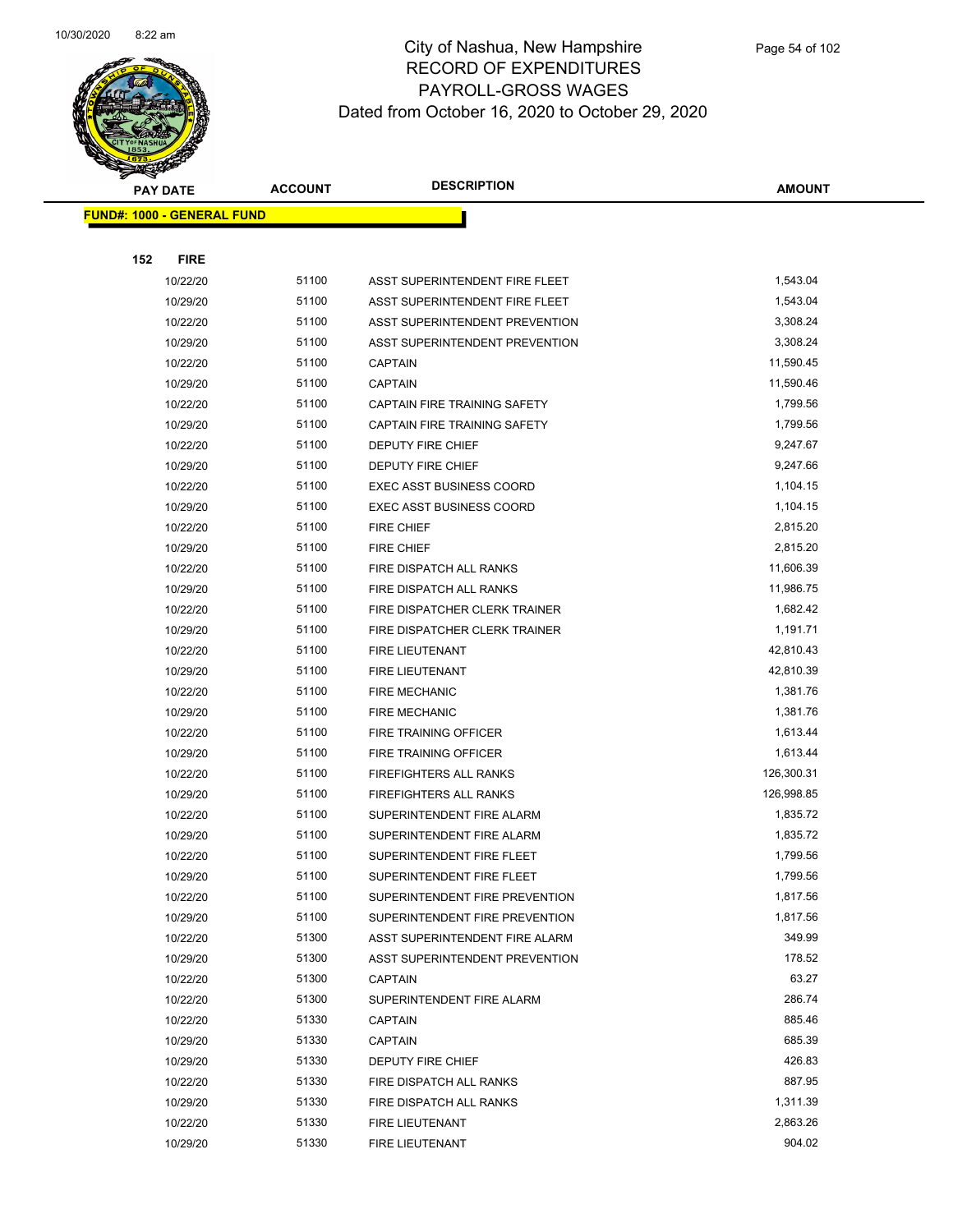

Page 55 of 102

|     | <b>PAY DATE</b>                   | <b>ACCOUNT</b> | <b>DESCRIPTION</b>                  | <b>AMOUNT</b> |
|-----|-----------------------------------|----------------|-------------------------------------|---------------|
|     | <b>FUND#: 1000 - GENERAL FUND</b> |                |                                     |               |
|     |                                   |                |                                     |               |
| 152 | <b>FIRE</b>                       |                |                                     |               |
|     | 10/22/20                          | 51330          | <b>FIREFIGHTERS ALL RANKS</b>       | 9,459.15      |
|     | 10/29/20                          | 51330          | <b>FIREFIGHTERS ALL RANKS</b>       | 7,555.78      |
|     | 10/22/20                          | 51628          | ASST SUPERINTENDENT FIRE ALARM      | 407.39        |
|     | 10/22/20                          | 51628          | ASST SUPERINTENDENT FIRE FLEET      | 385.76        |
|     | 10/22/20                          | 51628          | ASST SUPERINTENDENT PREVENTION      | 827.06        |
|     | 10/22/20                          | 51628          | <b>CAPTAIN</b>                      | 2,897.61      |
|     | 10/22/20                          | 51628          | <b>CAPTAIN FIRE TRAINING SAFETY</b> | 449.89        |
|     | 10/22/20                          | 51628          | FIRE DISPATCH ALL RANKS             | 2,948.66      |
|     | 10/22/20                          | 51628          | FIRE DISPATCHER CLERK TRAINER       | 368.03        |
|     | 10/22/20                          | 51628          | <b>FIRE LIEUTENANT</b>              | 10,702.65     |
|     | 10/22/20                          | 51628          | <b>FIRE MECHANIC</b>                | 345.44        |
|     | 10/22/20                          | 51628          | FIRE TRAINING OFFICER               | 403.36        |
|     | 10/22/20                          | 51628          | <b>FIREFIGHTERS ALL RANKS</b>       | 31,891.01     |
|     | 10/22/20                          | 51628          | SUPERINTENDENT FIRE ALARM           | 458.93        |
|     | 10/22/20                          | 51628          | SUPERINTENDENT FIRE FLEET           | 449.89        |
|     | 10/22/20                          | 51628          | SUPERINTENDENT FIRE PREVENTION      | 454.39        |
|     | 10/22/20                          | 51650          | <b>CAPTAIN</b>                      | 2,304.14      |
|     | 10/29/20                          | 51650          | <b>CAPTAIN</b>                      | 1,478.07      |
|     | 10/29/20                          | 51650          | DEPUTY FIRE CHIEF                   | 1,283.95      |
|     | 10/22/20                          | 51650          | <b>FIRE LIEUTENANT</b>              | 7,795.32      |
|     | 10/29/20                          | 51650          | <b>FIRE LIEUTENANT</b>              | 2,884.00      |
|     | 10/22/20                          | 51650          | <b>FIREFIGHTERS ALL RANKS</b>       | 25,773.70     |
|     | 10/29/20                          | 51650          | <b>FIREFIGHTERS ALL RANKS</b>       | 18,729.61     |
|     | 10/22/20                          | 51700          | ASST SUPERINTENDENT FIRE ALARM      | 20.37         |
|     | 10/29/20                          | 51700          | ASST SUPERINTENDENT FIRE ALARM      | 20.37         |
|     | 10/22/20                          | 51700          | ASST SUPERINTENDENT PREVENTION      | 41.35         |
|     | 10/29/20                          | 51700          | ASST SUPERINTENDENT PREVENTION      | 41.35         |
|     | 10/22/20                          | 51700          | <b>CAPTAIN</b>                      | 334.86        |
|     | 10/29/20                          | 51700          | <b>CAPTAIN</b>                      | 334.86        |
|     | 10/22/20                          | 51700          | CAPTAIN FIRE TRAINING SAFETY        | 22.49         |
|     | 10/29/20                          | 51700          | CAPTAIN FIRE TRAINING SAFETY        | 22.49         |
|     | 10/22/20                          | 51700          | FIRE DISPATCH ALL RANKS             | 14.98         |
|     | 10/29/20                          | 51700          | FIRE DISPATCH ALL RANKS             | 14.98         |
|     | 10/22/20                          | 51700          | FIRE DISPATCHER CLERK TRAINER       | 17.53         |
|     | 10/29/20                          | 51700          | FIRE DISPATCHER CLERK TRAINER       | 17.53         |
|     | 10/22/20                          | 51700          | FIRE LIEUTENANT                     | 1,282.21      |
|     | 10/29/20                          | 51700          | FIRE LIEUTENANT                     | 1,264.51      |
|     | 10/22/20                          | 51700          | FIRE TRAINING OFFICER               | 20.17         |
|     | 10/29/20                          | 51700          | FIRE TRAINING OFFICER               | 20.17         |
|     | 10/22/20                          | 51700          | <b>FIREFIGHTERS ALL RANKS</b>       | 2,570.49      |
|     | 10/29/20                          | 51700          | <b>FIREFIGHTERS ALL RANKS</b>       | 2,570.49      |
|     | 10/22/20                          | 51700          | SUPERINTENDENT FIRE ALARM           | 22.95         |
|     | 10/29/20                          | 51700          | SUPERINTENDENT FIRE ALARM           | 22.95         |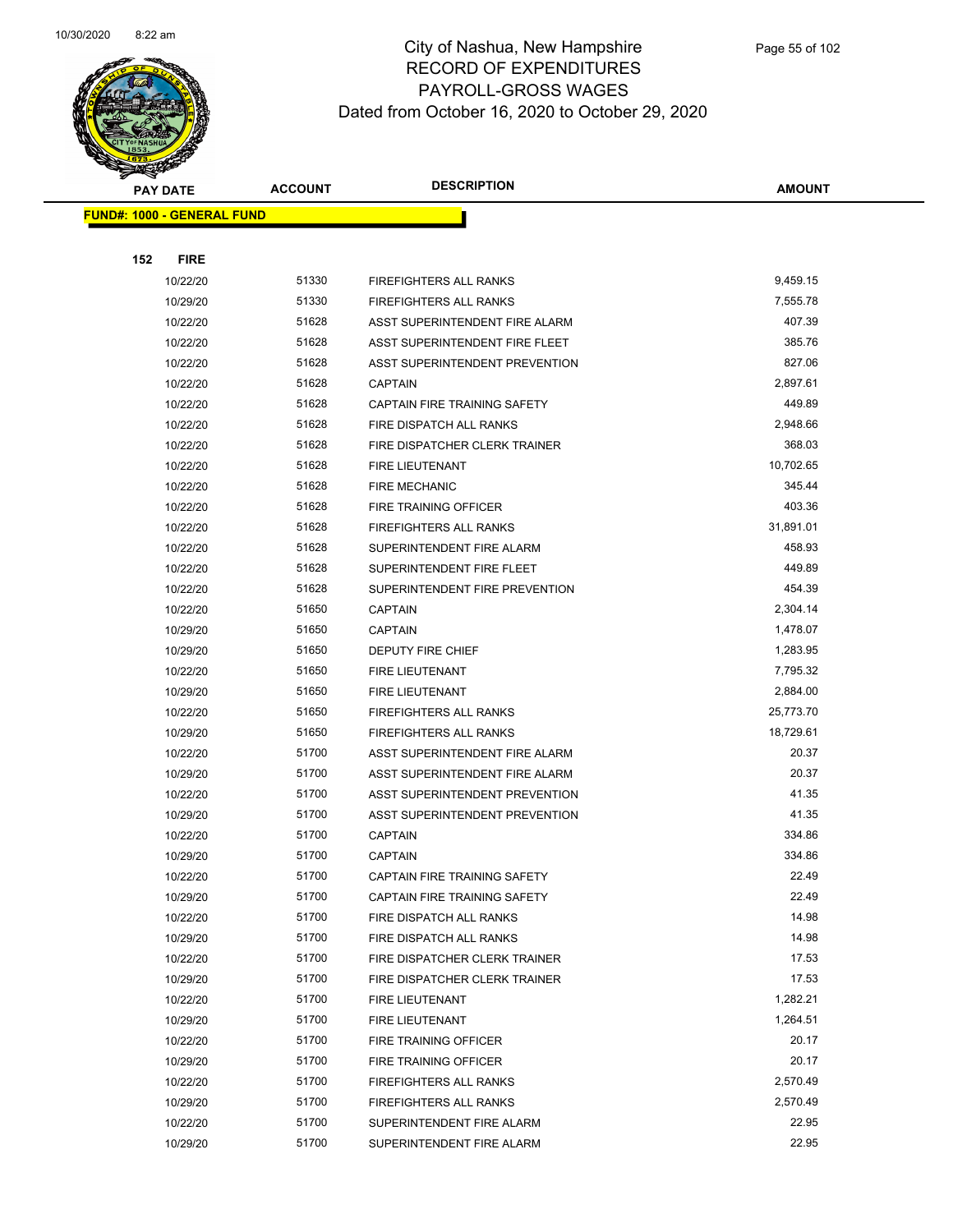

Page 56 of 102

|     | <b>PAY DATE</b>                   | <b>ACCOUNT</b>                          | <b>DESCRIPTION</b>                    | <b>AMOUNT</b> |
|-----|-----------------------------------|-----------------------------------------|---------------------------------------|---------------|
|     | <b>FUND#: 1000 - GENERAL FUND</b> |                                         |                                       |               |
| 152 | <b>FIRE</b>                       |                                         |                                       |               |
|     | 10/22/20                          | 51700                                   | SUPERINTENDENT FIRE FLEET             | 22.49         |
|     | 10/29/20                          | 51700                                   | SUPERINTENDENT FIRE FLEET             | 22.49         |
|     | 10/22/20                          | 51700                                   | SUPERINTENDENT FIRE PREVENTION        | 22.72         |
|     | 10/29/20                          | 51700                                   | SUPERINTENDENT FIRE PREVENTION        | 22.72         |
|     | 10/29/20                          | 55118                                   | TELEPHONE-CELLULAR                    | 634.00        |
|     |                                   |                                         |                                       |               |
|     | <b>TOTAL 152 - FIRE</b>           |                                         |                                       | \$606,952.99  |
| 153 |                                   | <b>BUILDING INSPECTION</b>              |                                       |               |
|     | 10/22/20                          | 51100                                   | BLD INSP ASST PLANS EXAMINER          | 1,069.30      |
|     | 10/29/20                          | 51100                                   | BLD INSP ASST PLANS EXAMINER          | 1,069.30      |
|     | 10/22/20                          | 51100                                   | <b>BUILDING AND UTILITIES INSPCTR</b> | 3,713.45      |
|     | 10/29/20                          | 51100                                   | <b>BUILDING AND UTILITIES INSPCTR</b> | 3,713.45      |
|     | 10/22/20                          | 51100                                   | <b>BUILDING DEPARTMENT MANAGER</b>    | 1,709.25      |
|     | 10/29/20                          | 51100                                   | <b>BUILDING DEPARTMENT MANAGER</b>    | 1,709.25      |
|     | 10/22/20                          | 51100                                   | PERMIT TECHNICIAN I                   | 1,315.65      |
|     | 10/29/20                          | 51100                                   | PERMIT TECHNICIAN I                   | 1,315.65      |
|     | 10/22/20                          | 51100                                   | <b>PLANS EXAMINER</b>                 | 1,298.64      |
|     | 10/29/20                          | 51100                                   | <b>PLANS EXAMINER</b>                 | 1,298.65      |
|     |                                   | <b>TOTAL 153 - BUILDING INSPECTION</b>  |                                       | \$18,212.59   |
| 155 |                                   | <b>CODE ENFORCEMENT</b>                 |                                       |               |
|     | 10/22/20                          | 51100                                   | <b>CODE ENFORCEMENT OFFICER II</b>    | 2,822.40      |
|     | 10/29/20                          | 51100                                   | CODE ENFORCEMENT OFFICER II           | 2,822.40      |
|     | 10/22/20                          | 51100                                   | MGR CODE ENFORCEMENT DEPT             | 1,702.60      |
|     | 10/29/20                          | 51100                                   | MGR CODE ENFORCEMENT DEPT             | 1,702.60      |
|     | 10/29/20                          | 55118                                   | TELEPHONE-CELLULAR                    | 59.50         |
|     |                                   |                                         |                                       |               |
|     |                                   | <b>TOTAL 155 - CODE ENFORCEMENT</b>     |                                       | \$9,109.50    |
| 156 |                                   | <b>EMERGENCY MANAGEMENT</b>             |                                       |               |
|     | 10/22/20                          | 51100                                   | EMERGENCY MANAGEMENT COORDINAT        | 918.40        |
|     | 10/29/20                          | 51100                                   | EMERGENCY MANAGEMENT COORDINAT        | 918.40        |
|     | 10/22/20                          | 51100                                   | EMERGENCY MANAGEMENT DIRECTOR         | 1,809.80      |
|     | 10/29/20                          | 51100                                   | EMERGENCY MANAGEMENT DIRECTOR         | 1,809.80      |
|     | 10/29/20                          | 55118                                   | TELEPHONE-CELLULAR                    | 100.00        |
|     |                                   | <b>TOTAL 156 - EMERGENCY MANAGEMENT</b> |                                       | \$5,556.40    |
|     |                                   |                                         |                                       |               |
| 157 | 10/22/20                          | <b>CITYWIDE COMMUNICATIONS</b><br>51100 | COMM SYS ENGR TECH                    | 1,753.85      |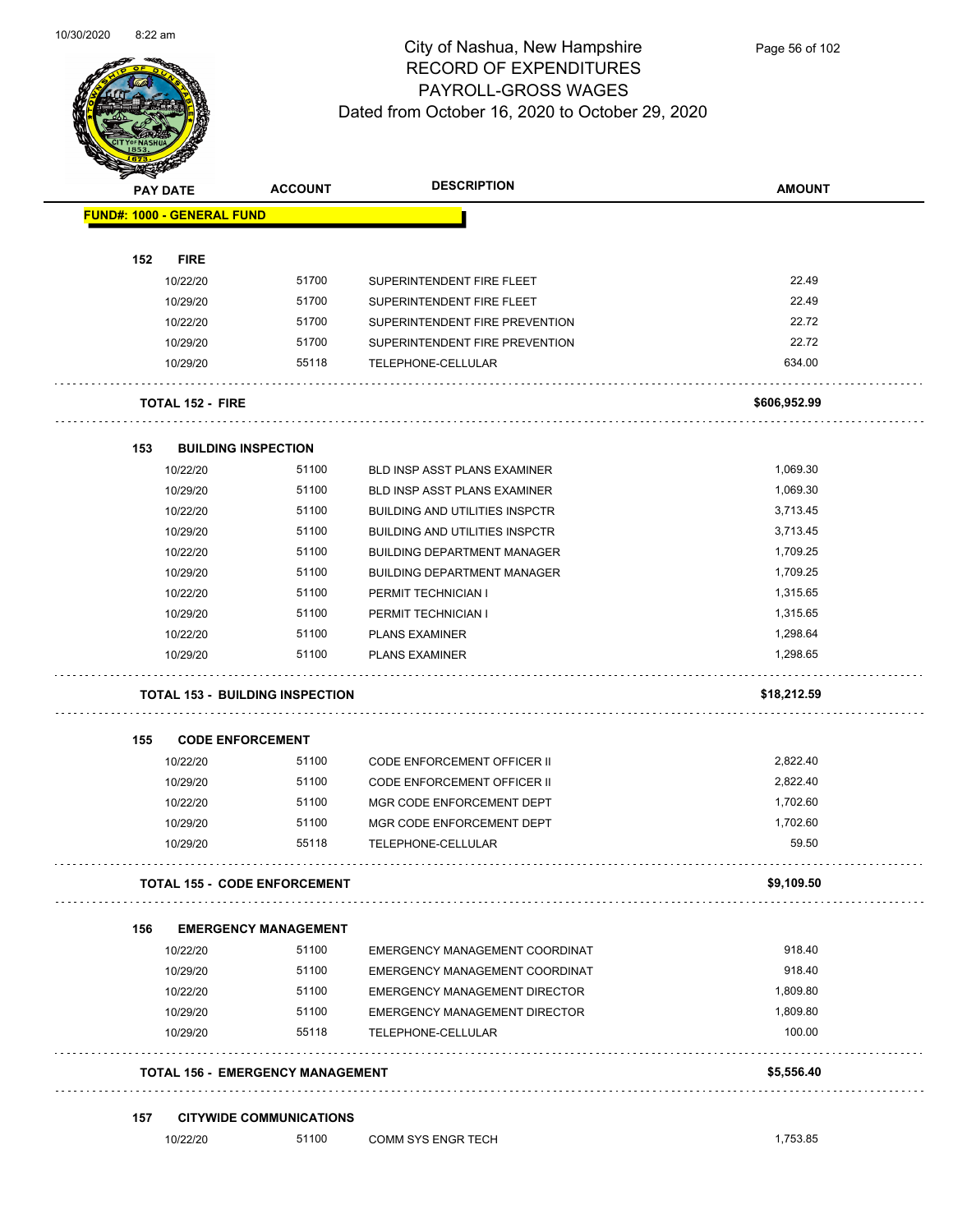

| <b>STARSHED</b>                   |                                            |                                                |               |
|-----------------------------------|--------------------------------------------|------------------------------------------------|---------------|
| <b>PAY DATE</b>                   | <b>ACCOUNT</b>                             | <b>DESCRIPTION</b>                             | <b>AMOUNT</b> |
| <b>FUND#: 1000 - GENERAL FUND</b> |                                            |                                                |               |
|                                   |                                            |                                                |               |
| 157                               | <b>CITYWIDE COMMUNICATIONS</b>             |                                                |               |
| 10/29/20                          | 51100                                      | <b>COMM SYS ENGR TECH</b>                      | 1,753.85      |
| 10/22/20                          | 51100                                      | IT MANAGER/RADIO SYSTEMS NETWORK ADMINISTRATOR | 394.15        |
| 10/29/20                          | 51100                                      | IT MANAGER/RADIO SYSTEMS NETWORK ADMINISTRATOR | 394.15        |
| 10/22/20                          | 51200                                      | RADIO SYSTEMS MANAGER                          | 1,488.24      |
| 10/29/20                          | 51200                                      | RADIO SYSTEMS MANAGER                          | 1,488.24      |
| 10/29/20                          | 55118                                      | TELEPHONE-CELLULAR                             | 110.00        |
|                                   |                                            |                                                |               |
|                                   | <b>TOTAL 157 - CITYWIDE COMMUNICATIONS</b> |                                                | \$7,382.48    |
| 158                               | <b>PARKING ENFORCEMENT</b>                 |                                                |               |
| 10/22/20                          | 51100                                      | <b>MVR CLERK I</b>                             | 299.20        |
| 10/29/20                          | 51100                                      | <b>MVR CLERK I</b>                             | 299.20        |
| 10/22/20                          | 51100                                      | MVR CLERK II                                   | 327.96        |
| 10/29/20                          | 51100                                      | <b>MVR CLERK II</b>                            | 327.96        |
| 10/22/20                          | 51100                                      | ORDINANCE VIOLATIONS COORDINATOR               | 263.53        |
| 10/29/20                          | 51100                                      | ORDINANCE VIOLATIONS COORDINATOR               | 225.14        |
| 10/22/20                          | 51100                                      | PARKING ENFORCEMENT SPECIALIST                 | 100.54        |
| 10/29/20                          | 51100                                      | PARKING ENFORCEMENT SPECIALIST                 | 318.38        |
| 10/22/20                          | 51100                                      | PARKING MANAGER                                | 334.50        |
| 10/29/20                          | 51100                                      | PARKING MANAGER                                | 334.50        |
| 10/22/20                          | 51200                                      | PARKING ENFORCEMENT SPECIALIST                 | 628.39        |
| 10/29/20                          | 51200                                      | PARKING ENFORCEMENT SPECIALIST                 | 636.77        |
| 10/29/20                          | 55118                                      | TELEPHONE-CELLULAR                             | 12.50         |
|                                   | TOTAL 158 - PARKING ENFORCEMENT            |                                                | \$4,108.57    |
|                                   |                                            |                                                |               |
| 160                               | <b>PW-ADMIN &amp; ENGINEERING</b>          |                                                |               |
| 10/22/20                          | 51100                                      | ADMINISTRATIVE ASSISTANT II                    | 786.85        |
| 10/29/20                          | 51100                                      | ADMINISTRATIVE ASSISTANT II                    | 786.85        |
| 10/22/20                          | 51100                                      | ASSISTANT DIRECTOR OF PUBLIC WORKS             | 1,801.70      |
| 10/29/20                          | 51100                                      | ASSISTANT DIRECTOR OF PUBLIC WORKS             | 1,801.70      |
| 10/22/20                          | 51100                                      | <b>CITY ENGINEER</b>                           | 1,237.40      |
| 10/29/20                          | 51100                                      | <b>CITY ENGINEER</b>                           | 1,237.40      |
| 10/22/20                          | 51100                                      | <b>CITY SURVEYOR</b>                           | 1,257.20      |
| 10/29/20                          | 51100                                      | <b>CITY SURVEYOR</b>                           | 1,257.20      |
| 10/22/20                          | 51100                                      | <b>DEPUTY CITY ENGINEER</b>                    | 814.40        |

10/29/20 51100 DEPUTY CITY ENGINEER 814.40 10/22/20 51100 DIRECTOR PUBLIC WORKS 1,970.65 10/29/20 51100 DIRECTOR PUBLIC WORKS 1,970.65 10/22/20 51100 DIVISION OPERATIONS MANAGER 10/29/20 51100 DIVISION OPERATIONS MANAGER 1,637.69 10/22/20 51100 DPW CONTRACT ADMINISTRATOR 372.85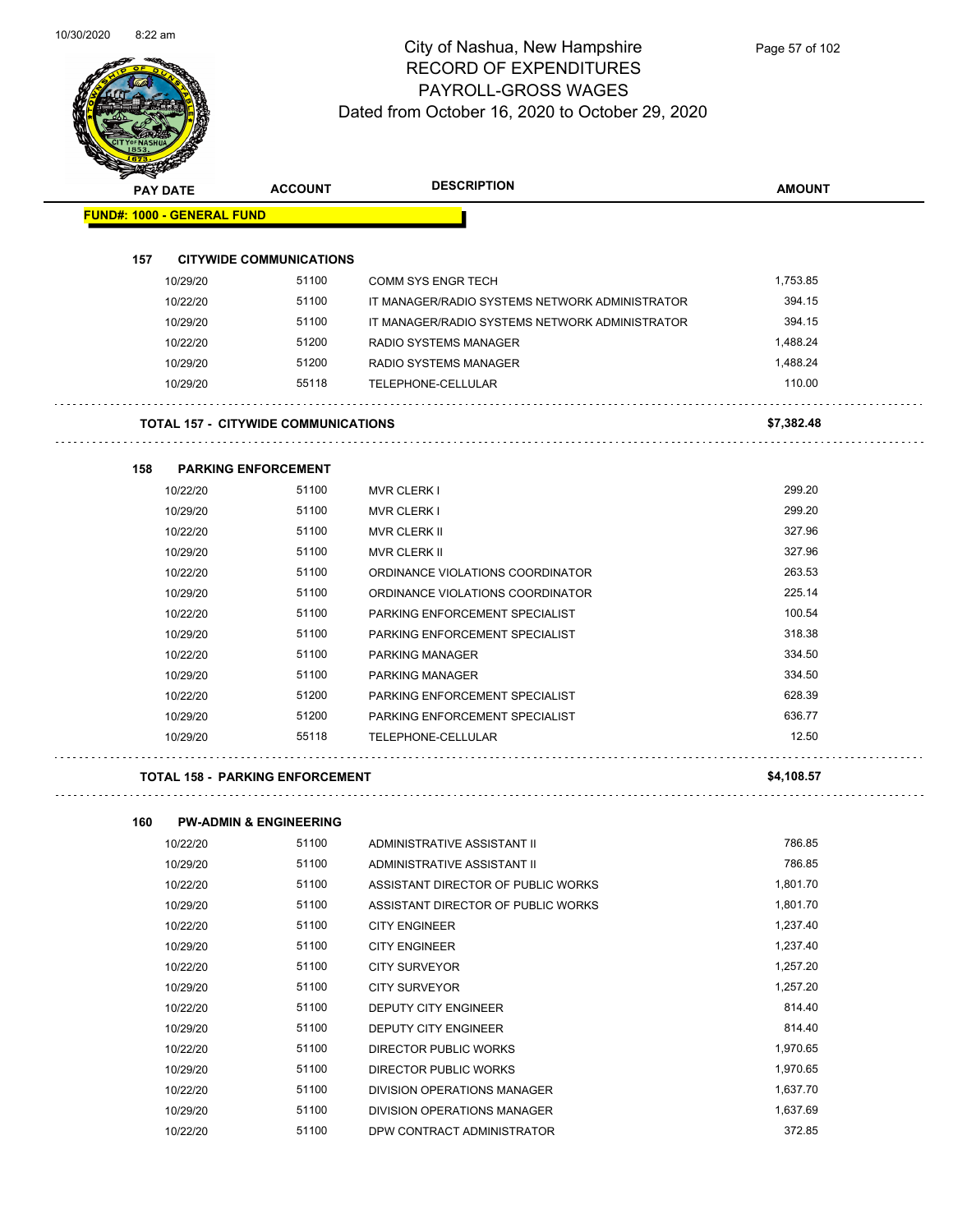$\overline{\phantom{0}}$ 



| <b>STATERS</b> |                                   |                                               |                                |               |
|----------------|-----------------------------------|-----------------------------------------------|--------------------------------|---------------|
|                | <b>PAY DATE</b>                   | <b>ACCOUNT</b>                                | <b>DESCRIPTION</b>             | <b>AMOUNT</b> |
|                | <b>FUND#: 1000 - GENERAL FUND</b> |                                               |                                |               |
|                |                                   |                                               |                                |               |
| 160            |                                   | <b>PW-ADMIN &amp; ENGINEERING</b>             |                                |               |
|                | 10/29/20                          | 51100                                         | DPW CONTRACT ADMINISTRATOR     | 372.85        |
|                | 10/22/20                          | 51100                                         | <b>ENGINEERING INSPECTOR</b>   | 2,093.65      |
|                | 10/29/20                          | 51100                                         | <b>ENGINEERING INSPECTOR</b>   | 2,093.65      |
|                | 10/22/20                          | 51100                                         | <b>EXECUTIVE ASSISTANT</b>     | 826.25        |
|                | 10/29/20                          | 51100                                         | <b>EXECUTIVE ASSISTANT</b>     | 826.25        |
|                | 10/22/20                          | 51100                                         | <b>GIS SPECIALIST</b>          | 508.40        |
|                | 10/29/20                          | 51100                                         | <b>GIS SPECIALIST</b>          | 508.40        |
|                | 10/22/20                          | 51100                                         | PUBLIC RELATIONS ADMINISTRATOR | 784.25        |
|                | 10/29/20                          | 51100                                         | PUBLIC RELATIONS ADMINISTRATOR | 784.25        |
|                | 10/22/20                          | 51100                                         | SENIOR STAFF ENGINEER          | 1,902.60      |
|                | 10/29/20                          | 51100                                         | <b>SENIOR STAFF ENGINEER</b>   | 1,902.60      |
|                | 10/22/20                          | 51100                                         | <b>SENIOR TRAFFIC ENGINEER</b> | 1,809.79      |
|                | 10/29/20                          | 51100                                         | SENIOR TRAFFIC ENGINEER        | 1,809.79      |
|                | 10/22/20                          | 51100                                         | <b>STAFF ENGINEER</b>          | 1,191.00      |
|                | 10/29/20                          | 51100                                         | <b>STAFF ENGINEER</b>          | 1,191.00      |
|                | 10/22/20                          | 51100                                         | STREET CONSTRUCTION ENGINEER   | 1,508.15      |
|                | 10/29/20                          | 51100                                         | STREET CONSTRUCTION ENGINEER   | 1,508.15      |
|                | 10/29/20                          | 55118                                         | TELEPHONE-CELLULAR             | 359.45        |
|                |                                   | <b>TOTAL 160 - PW-ADMIN &amp; ENGINEERING</b> |                                | \$41,365.12   |
| 161            | <b>STREETS</b>                    |                                               |                                |               |
|                | 10/22/20                          | 51100                                         | ADMINISTRATIVE ASSISTANT II    | 822.89        |
|                | 10/29/20                          | 51100                                         | ADMINISTRATIVE ASSISTANT II    | 822.90        |
|                | 10/22/20                          | 51100                                         | AUTO MECH 1ST CLASS NIGHTS     | 4,353.62      |
|                | 10/29/20                          | 51100                                         | AUTO MECH 1ST CLASS NIGHTS     | 4,353.61      |
|                | 10/22/20                          | 51100                                         | AUTO MECH 2ND CLASS            | 2,958.00      |
|                | 10/29/20                          | 51100                                         | AUTO MECH 2ND CLASS            | 3,047.60      |
|                | 10/22/20                          | 51100                                         | <b>AUTO MECHANIC 1ST CLASS</b> | 3,229.20      |
|                | 10/29/20                          | 51100                                         | AUTO MECHANIC 1ST CLASS        | 3,229.21      |
|                | 10/22/20                          | 51100                                         | EQUIP OPR STREET REPAIR        | 7,854.80      |
|                | 10/29/20                          | 51100                                         | EQUIP OPR STREET REPAIR        | 7,854.80      |
|                | 10/22/20                          | 51100                                         | FLEET MAINTENANCE FOREMAN      | 1,324.60      |
|                | 10/29/20                          | 51100                                         | FLEET MAINTENANCE FOREMAN      | 1,324.60      |
|                | 10/22/20                          | 51100                                         | FLEET MANAGER STREET DEPT      | 1,230.65      |
|                | 10/29/20                          | 51100                                         | FLEET MANAGER STREET DEPT      | 1,230.65      |
|                | 10/22/20                          | 51100                                         | FOREMAN LABOR STREET           | 2,649.20      |
|                | 10/29/20                          | 51100                                         | FOREMAN LABOR STREET           | 2,649.20      |
|                | 10/22/20                          | 51100                                         | <b>MASON PIPELAYER</b>         | 3,629.57      |
|                | 10/29/20                          | 51100                                         | <b>MASON PIPELAYER</b>         | 3,759.20      |
|                | 10/22/20                          | 51100                                         | OPERATIONS SUPERVISOR          | 1,116.35      |
|                | 10/29/20                          | 51100                                         | OPERATIONS SUPERVISOR          | 1,116.34      |
|                | 10/22/20                          | 51100                                         | <b>SIGN MAINTENANCE</b>        | 2,797.21      |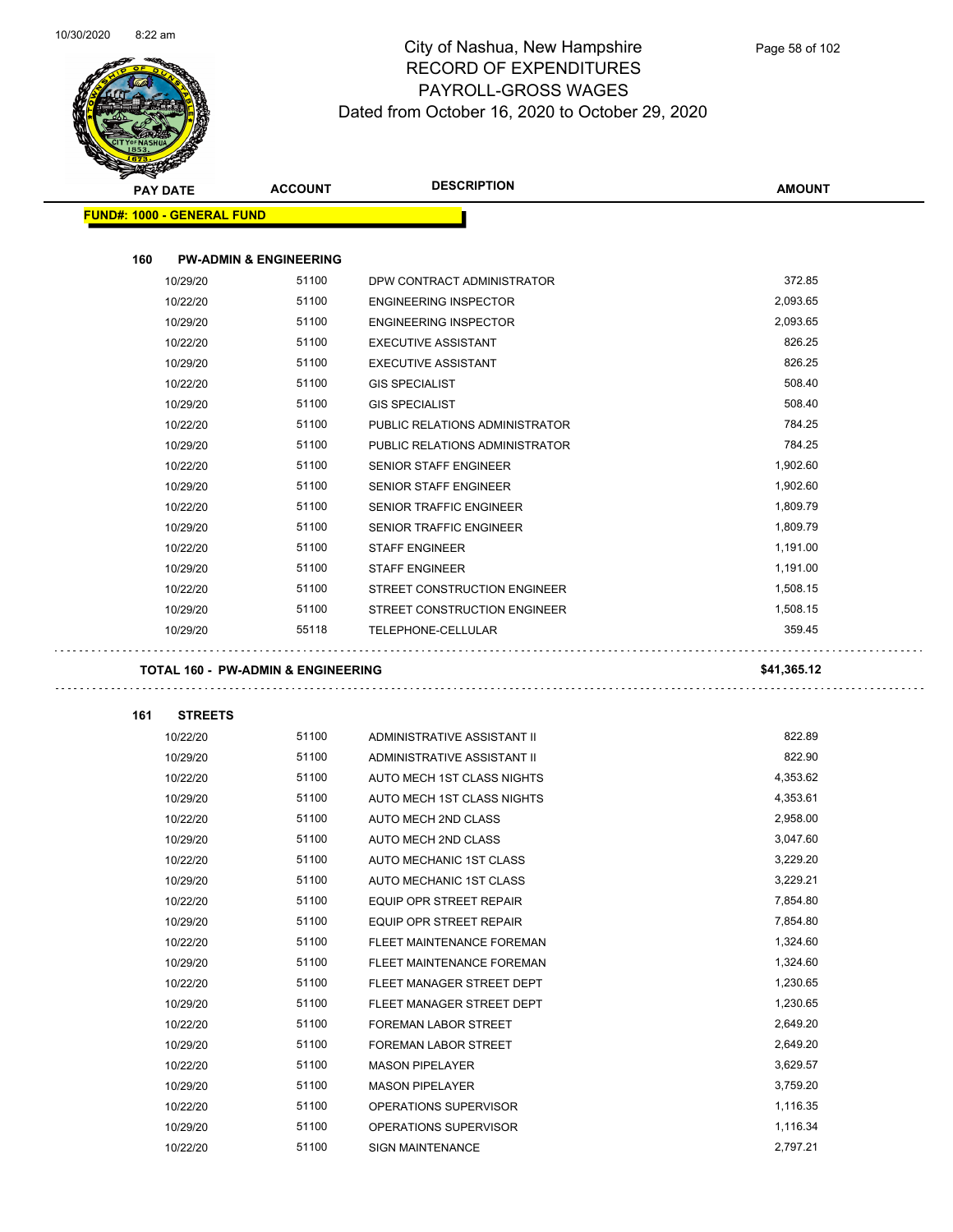

Page 59 of 102

| <b>PAY DATE</b> |                                   | <b>ACCOUNT</b>                        | <b>DESCRIPTION</b>             | <b>AMOUNT</b> |
|-----------------|-----------------------------------|---------------------------------------|--------------------------------|---------------|
|                 | <b>FUND#: 1000 - GENERAL FUND</b> |                                       |                                |               |
| 161             | <b>STREETS</b>                    |                                       |                                |               |
|                 | 10/29/20                          | 51100                                 | SIGN MAINTENANCE               | 2,797.20      |
|                 | 10/22/20                          | 51100                                 | STOREKEEPER PWD                | 1,027.95      |
|                 | 10/29/20                          | 51100                                 | STOREKEEPER PWD                | 1,027.96      |
|                 | 10/22/20                          | 51100                                 | <b>STREET FOREMAN</b>          | 1,324.60      |
|                 | 10/29/20                          | 51100                                 | <b>STREET FOREMAN</b>          | 1,324.60      |
|                 | 10/22/20                          | 51100                                 | SUPERINTENDENT OF STREETS      | 2,010.85      |
|                 | 10/29/20                          | 51100                                 | SUPERINTENDENT OF STREETS      | 2,010.85      |
|                 | 10/22/20                          | 51100                                 | <b>TRAFFIC FOREMAN</b>         | 1,351.10      |
|                 | 10/29/20                          | 51100                                 | <b>TRAFFIC FOREMAN</b>         | 1,351.10      |
|                 | 10/22/20                          | 51100                                 | TRAFFIC TECHNICIAN I           | 1,115.60      |
|                 | 10/29/20                          | 51100                                 | TRAFFIC TECHNICIAN I           | 1,115.60      |
|                 | 10/22/20                          | 51100                                 | TRUCK DRIVER STREET REPAIR     | 13,141.51     |
|                 | 10/29/20                          | 51100                                 | TRUCK DRIVER STREET REPAIR     | 14,111.44     |
|                 | 10/22/20                          | 51100                                 | <b>WELDER FIRST CLASS</b>      | 1,060.80      |
|                 | 10/29/20                          | 51100                                 | <b>WELDER FIRST CLASS</b>      | 1,060.80      |
|                 | 10/22/20                          | 51300                                 | AUTO MECH 2ND CLASS            | 250.98        |
|                 | 10/22/20                          | 51300                                 | FLEET MAINTENANCE FOREMAN      | 12.42         |
|                 | 10/29/20                          | 51300                                 | FLEET MAINTENANCE FOREMAN      | 12.42         |
|                 | 10/29/20                          | 51300                                 | <b>MASON PIPELAYER</b>         | 217.38        |
|                 | 10/22/20                          | 51300                                 | SIGN MAINTENANCE               | 105.75        |
|                 | 10/22/20                          | 51300                                 | STOREKEEPER PWD                | 19.26         |
|                 | 10/22/20                          | 51300                                 | <b>TRAFFIC TECHNICIAN I</b>    | 424.09        |
|                 | 10/29/20                          | 51300                                 | <b>TRAFFIC TECHNICIAN I</b>    | 296.87        |
|                 | 10/22/20                          | 51300                                 | TRUCK DRIVER STREET REPAIR     | 1,907.78      |
|                 | 10/29/20                          | 51300                                 | TRUCK DRIVER STREET REPAIR     | 33.62         |
|                 | 10/29/20                          | 55118                                 | <b>TELEPHONE-CELLULAR</b>      | 135.00        |
|                 | <b>TOTAL 161 - STREETS</b>        |                                       |                                | \$110,601.73  |
| 166             | <b>PARKING OPERATIONS</b>         |                                       |                                |               |
|                 | 10/22/20                          | 51100                                 | PARKING MAINTENANCE            | 1,333.10      |
|                 | 10/29/20                          | 51100                                 | PARKING MAINTENANCE            | 1,333.09      |
|                 | 10/22/20                          | 51100                                 | PARKING MANAGER                | 1,003.45      |
|                 | 10/29/20                          | 51100                                 | PARKING MANAGER                | 1,003.45      |
|                 | 10/29/20                          | 51200                                 | PARKING MAINTENANCE            | 131.98        |
|                 | 10/22/20                          | 51300                                 | PARKING MAINTENANCE            | 12.62         |
|                 | 10/29/20                          | 55118                                 | TELEPHONE-CELLULAR             | 137.50        |
|                 | 10/29/20                          | 61107                                 | <b>CLOTHING &amp; UNIFORMS</b> | 89.99         |
|                 |                                   | <b>TOTAL 166 - PARKING OPERATIONS</b> |                                | \$5,045.18    |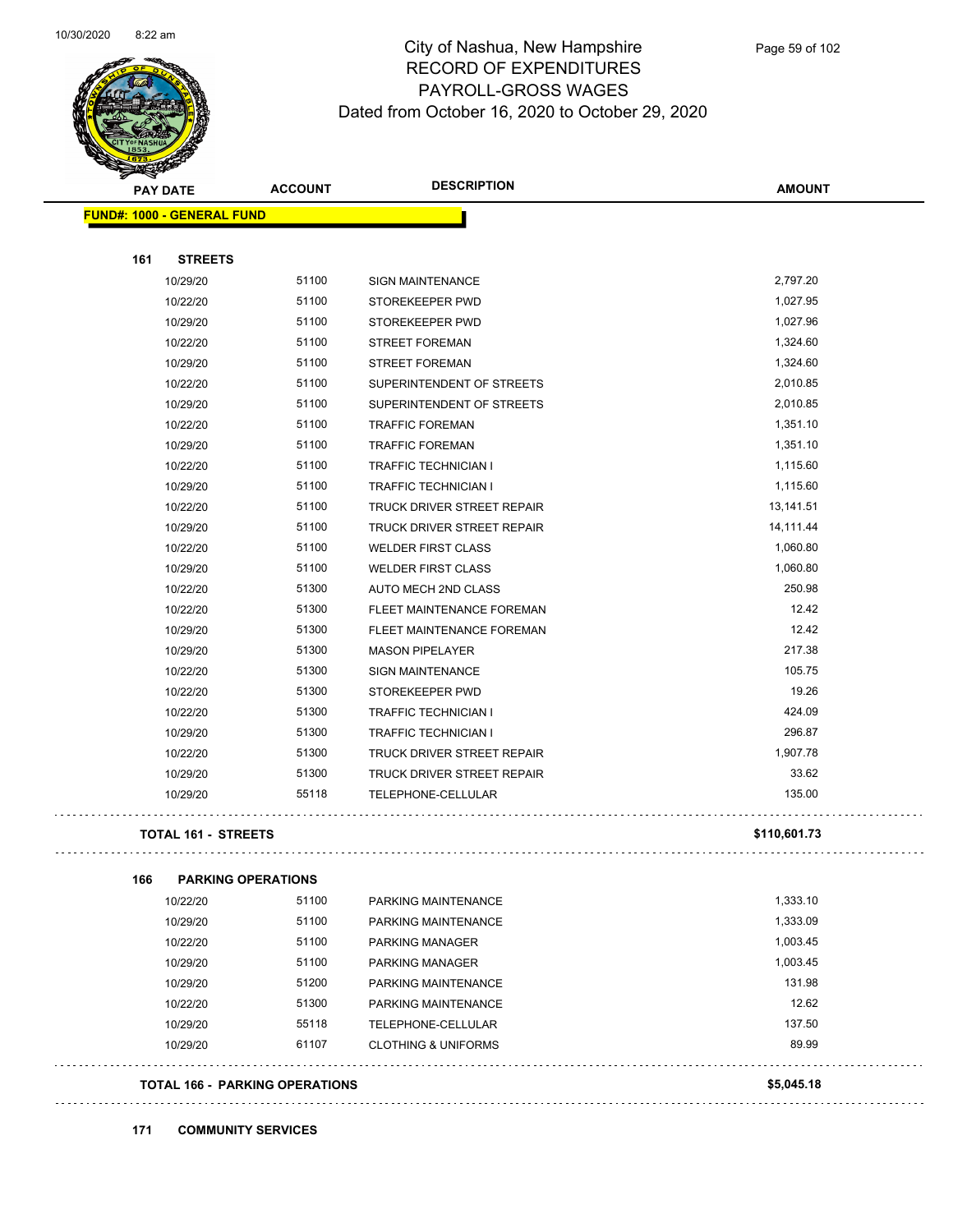

Page 60 of 102

| <b>SARAGE</b>              |                                       |                                  |               |
|----------------------------|---------------------------------------|----------------------------------|---------------|
| <b>PAY DATE</b>            | <b>ACCOUNT</b>                        | <b>DESCRIPTION</b>               | <b>AMOUNT</b> |
| FUND#: 1000 - GENERAL FUND |                                       |                                  |               |
|                            |                                       |                                  |               |
| 171                        | <b>COMMUNITY SERVICES</b>             |                                  |               |
| 10/22/20                   | 51100                                 | DIRECTOR HEALTH AND COMM SVS     | 2,198.55      |
| 10/29/20                   | 51100                                 | DIRECTOR HEALTH AND COMM SVS     | 2,198.55      |
| 10/22/20                   | 51100                                 | <b>EPIDEMIOLOGIST</b>            | 1,148.10      |
| 10/29/20                   | 51100                                 | <b>EPIDEMIOLOGIST</b>            | 1,148.10      |
| 10/22/20                   | 51100                                 | <b>HEALTH PROGRAM SPEC</b>       | 1,031.16      |
| 10/29/20                   | 51100                                 | <b>HEALTH PROGRAM SPEC</b>       | 1,031.15      |
| 10/22/20                   | 51100                                 | PUB HEALTH PREPAREDNESS COORD    | (1, 145.75)   |
| 10/29/20                   | 51100                                 | PUB HEALTH PREPAREDNESS COORD    | 1,145.75      |
| 10/29/20                   | 55118                                 | TELEPHONE-CELLULAR               | 50.00         |
|                            | <b>TOTAL 171 - COMMUNITY SERVICES</b> |                                  | \$8,805.61    |
| 172                        | <b>COMMUNITY HEALTH</b>               |                                  |               |
| 10/22/20                   | 51100                                 | ADMINISTRATIVE ASSISTANT II      | 892.44        |
| 10/29/20                   | 51100                                 | ADMINISTRATIVE ASSISTANT II      | 892.44        |
| 10/22/20                   | 51100                                 | <b>BILINGUAL OUTREACH WORKER</b> | 979.11        |
| 10/29/20                   | 51100                                 | <b>BILINGUAL OUTREACH WORKER</b> | 979.10        |
| 10/22/20                   | 51100                                 | CHIEF PUBLIC HEALTH NURSE        | 1,740.10      |
| 10/29/20                   | 51100                                 | CHIEF PUBLIC HEALTH NURSE        | 1,740.10      |
| 10/22/20                   | 51100                                 | PUB HEALTH NURSE                 | 2,579.95      |
| 10/29/20                   | 51100                                 | PUB HEALTH NURSE                 | 2,579.95      |
| 6/30/20                    | 51300                                 | ADMINISTRATIVE ASSISTANT II      | (521.42)      |
| 6/30/20                    | 51300                                 | <b>BILINGUAL OUTREACH WORKER</b> | (1,074.82)    |
| 6/30/20                    | 51412                                 | <b>NURSE ELM</b>                 | (636.33)      |
| 10/22/20                   | 51412                                 | <b>NURSE ELM</b>                 | (44.30)       |
| 6/30/20                    | 51412                                 | NURSE PER DIEM (PRACTIONER)      | (2,614.57)    |
| 10/22/20                   | 51412                                 | NURSE PER DIEM (PRACTIONER)      | 584.91        |
| 10/29/20                   | 51412                                 | NURSE PER DIEM (PRACTIONER)      | 668.47        |
| 6/30/20                    | 51412                                 | PUB HEALTH NURSE                 | (3,000.02)    |
| 10/22/20                   | 51412                                 | PUB HEALTH NURSE                 | 606.27        |
| 10/29/20                   | 51412                                 | PUB HEALTH NURSE                 | 782.36        |
| 10/29/20                   | 55118                                 | TELEPHONE-CELLULAR               | 50.00         |
|                            | <b>TOTAL 172 - COMMUNITY HEALTH</b>   |                                  | \$7,183.74    |
| 173                        | <b>ENVIRONMENTAL HEALTH</b>           |                                  |               |
| 10/22/20                   | 51100                                 | DEP HEALTH OFFICER/LAB DIRECTOR  | 1,312.10      |
| 1010000                    | E4400                                 | TH OFFICED 4D DIRECTOR           | 1.212.12      |

| 10/22/20 | 51100 | DEP HEALTH OFFICER/LAB DIRECTOR | 1.312.10 |
|----------|-------|---------------------------------|----------|
| 10/29/20 | 51100 | DEP HEALTH OFFICER/LAB DIRECTOR | 1.312.10 |
| 10/22/20 | 51100 | ENVIRONMENTAL HEALTH SPEC       | 1.973.75 |
| 10/29/20 | 51100 | ENVIRONMENTAL HEALTH SPEC       | 873.85   |
| 10/22/20 | 51100 | ENVIRONMENTAL TECH OFFICE MGR   | 1.106.00 |
| 10/29/20 | 51100 | ENVIRONMENTAL TECH OFFICE MGR   | 1.106.00 |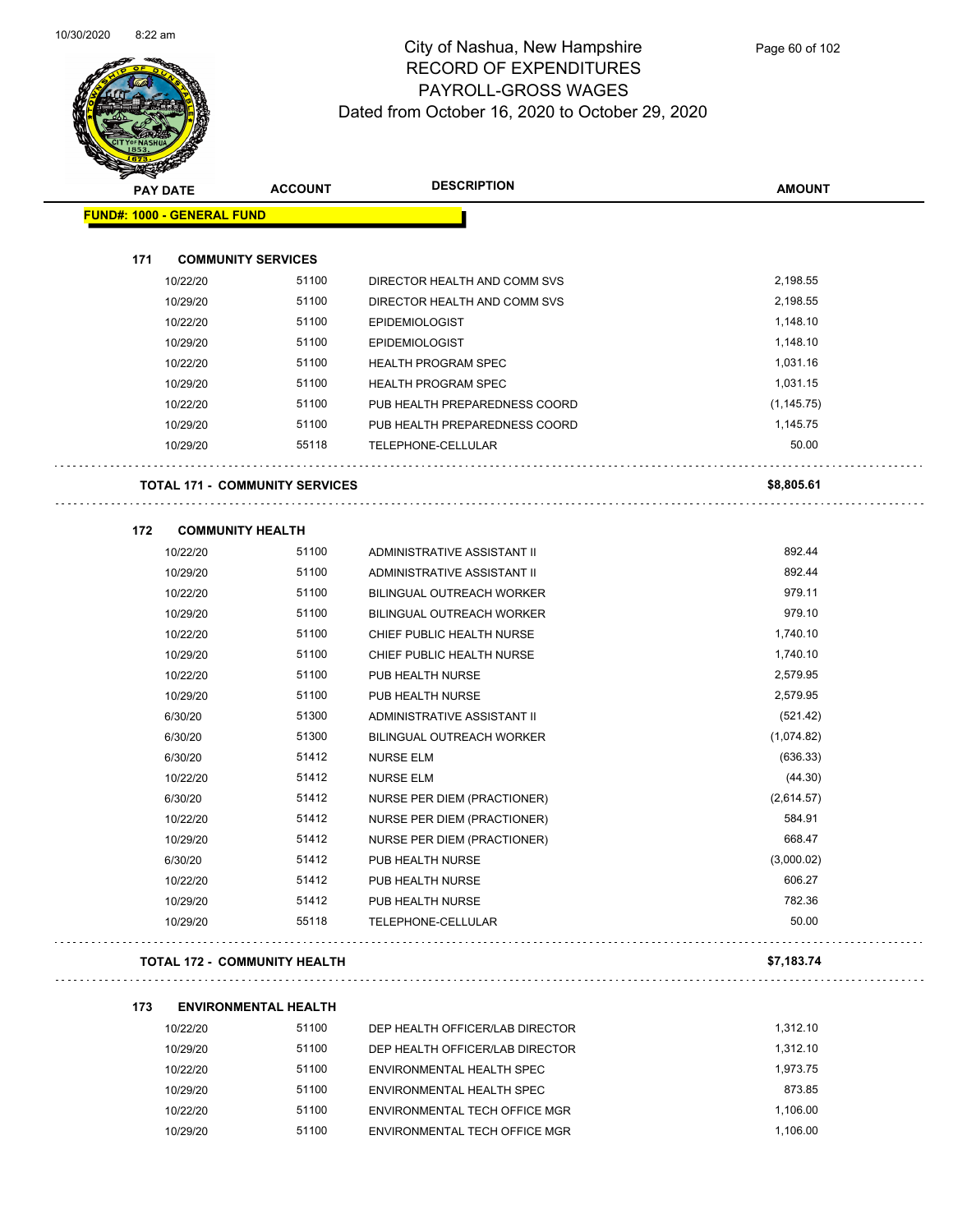$\overline{\phantom{0}}$ 



#### City of Nashua, New Hampshire RECORD OF EXPENDITURES PAYROLL-GROSS WAGES Dated from October 16, 2020 to October 29, 2020

Page 61 of 102

| <b>SANGRA</b>                     |                                           |                |                                  |               |  |
|-----------------------------------|-------------------------------------------|----------------|----------------------------------|---------------|--|
| <b>PAY DATE</b>                   |                                           | <b>ACCOUNT</b> | <b>DESCRIPTION</b>               | <b>AMOUNT</b> |  |
| <b>FUND#: 1000 - GENERAL FUND</b> |                                           |                |                                  |               |  |
|                                   |                                           |                |                                  |               |  |
| 173                               | <b>ENVIRONMENTAL HEALTH</b>               |                |                                  |               |  |
| 10/22/20                          |                                           | 51100          | MANAGER ENVIRONMENTAL HEALTH     | 1,709.25      |  |
| 10/29/20                          |                                           | 51100          | MANAGER ENVIRONMENTAL HEALTH     | 1,709.25      |  |
| 6/30/20                           |                                           | 51300          | ENVIRONMENTAL HEALTH SPEC        | (182.95)      |  |
| 6/30/20                           |                                           | 51300          | ENVIRONMENTAL TECH OFFICE MGR    | (1,037.85)    |  |
| 10/29/20                          |                                           | 55118          | TELEPHONE-CELLULAR               | 67.00         |  |
|                                   | <b>TOTAL 173 - ENVIRONMENTAL HEALTH</b>   |                |                                  | \$9,948.50    |  |
| 174                               | <b>WELFARE ADMINISTRATION</b>             |                |                                  |               |  |
| 10/22/20                          |                                           | 51100          | CASE TECHNICIAN WELFARE          | 2,755.71      |  |
| 10/29/20                          |                                           | 51100          | CASE TECHNICIAN WELFARE          | 2,755.71      |  |
| 10/22/20                          |                                           | 51100          | <b>INTAKE WORKER</b>             | 899.50        |  |
| 10/29/20                          |                                           | 51100          | <b>INTAKE WORKER</b>             | 899.50        |  |
| 10/22/20                          |                                           | 51100          | SENIOR CASE TECHNICIAN           | 1,072.45      |  |
| 10/29/20                          |                                           | 51100          | SENIOR CASE TECHNICIAN           | 1,072.45      |  |
| 10/22/20                          |                                           | 51100          | <b>WELFARE OFFICER</b>           | 1,809.80      |  |
| 10/29/20                          |                                           | 51100          | <b>WELFARE OFFICER</b>           | 1,809.80      |  |
| 6/30/20                           |                                           | 51300          | CASE TECHNICIAN WELFARE          | (415.16)      |  |
| 10/22/20                          |                                           | 51300          | CASE TECHNICIAN WELFARE          | 8.19          |  |
| 10/29/20                          |                                           | 55118          | TELEPHONE-CELLULAR               | 50.00         |  |
|                                   | <b>TOTAL 174 - WELFARE ADMINISTRATION</b> |                |                                  | \$12,717.95   |  |
| 177                               | <b>PARKS &amp; RECREATION</b>             |                |                                  |               |  |
| 10/22/20                          |                                           | 51100          | ADMINISTRATIVE ASSISTANT II      | 860.15        |  |
| 10/29/20                          |                                           | 51100          | ADMINISTRATIVE ASSISTANT II      | 860.15        |  |
| 10/22/20                          |                                           | 51100          | EQUIPMENT OPERATOR, PARKS        | 979.60        |  |
| 10/29/20                          |                                           | 51100          | EQUIPMENT OPERATOR, PARKS        | 979.60        |  |
| 10/22/20                          |                                           | 51100          | FOREMAN LABOR PARK               | 3,973.80      |  |
| 10/29/20                          |                                           | 51100          | FOREMAN LABOR PARK               | 3,973.79      |  |
| 10/22/20                          |                                           | 51100          | <b>GROUNDSKEEPER MAINTENANCE</b> | 7,176.44      |  |
| 10/29/20                          |                                           | 51100          | <b>GROUNDSKEEPER MAINTENANCE</b> | 7,168.73      |  |
| 10/22/20                          |                                           | 51100          | <b>GROUNDSMAN I</b>              | 5,074.56      |  |
| 10/29/20                          |                                           | 51100          | <b>GROUNDSMAN I</b>              | 5,057.28      |  |
| 10/22/20                          |                                           | 51100          | <b>GROUNDSMAN II</b>             | 882.00        |  |
| 10/29/20                          |                                           | 51100          | <b>GROUNDSMAN II</b>             | 882.00        |  |
| 10/22/20                          |                                           | 51100          | <b>LEAD GROUNDSMAN</b>           | 1,981.61      |  |
| 10/29/20                          |                                           | 51100          | <b>LEAD GROUNDSMAN</b>           | 1,981.60      |  |
| 10/22/20                          |                                           | 51100          | PROGRAM COORDINATOR              | 390.90        |  |
| 10/29/20                          |                                           | 51100          | PROGRAM COORDINATOR              | 390.90        |  |
| 10/22/20                          |                                           | 51100          | RECREATION PROGRAM MANAGER       | 1,157.25      |  |

10/29/20 51100 RECREATION PROGRAM MANAGER 1,157.25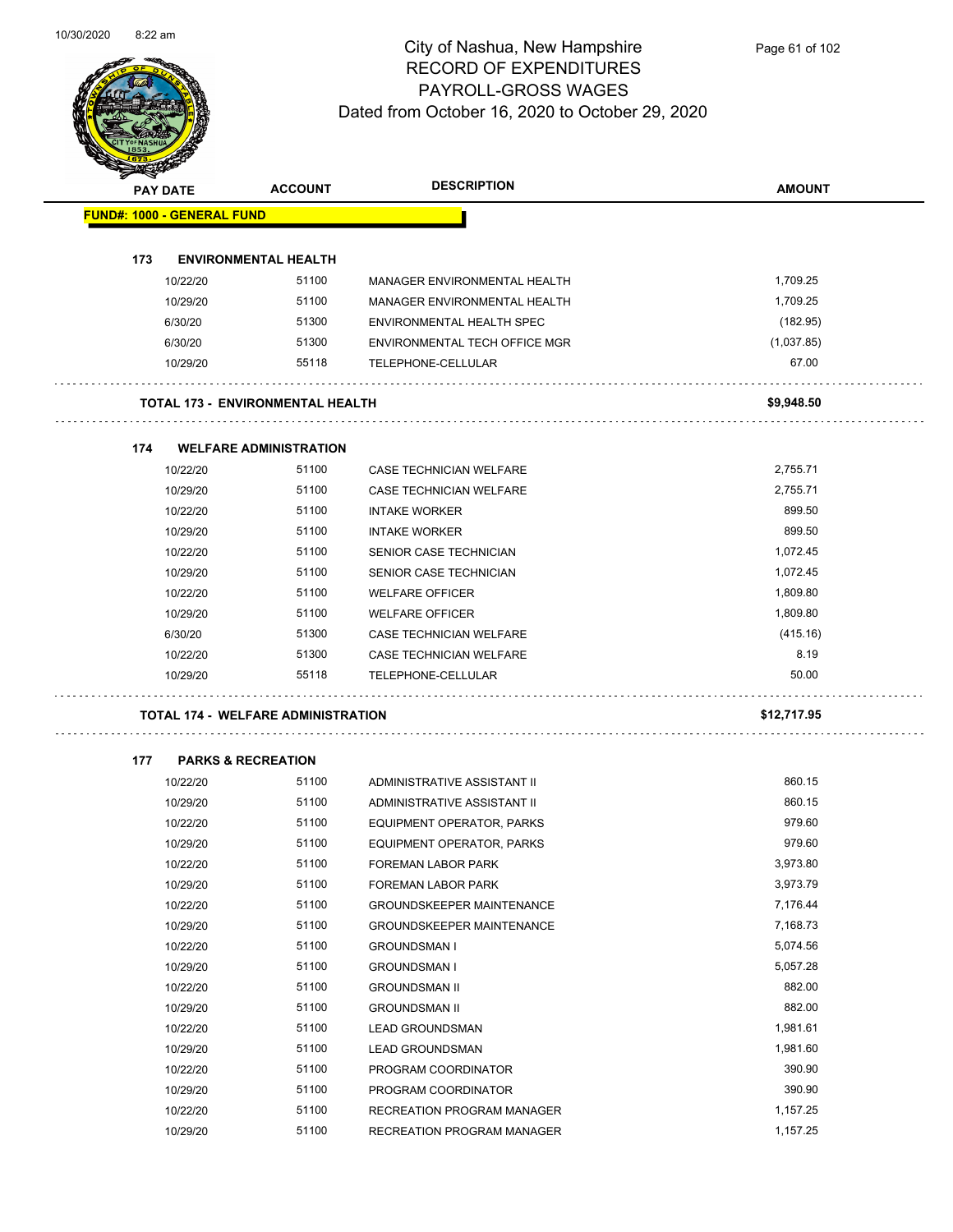

|                                   | <b>PAY DATE</b> | <b>ACCOUNT</b>                            | <b>DESCRIPTION</b>               | <b>AMOUNT</b> |
|-----------------------------------|-----------------|-------------------------------------------|----------------------------------|---------------|
| <b>FUND#: 1000 - GENERAL FUND</b> |                 |                                           |                                  |               |
|                                   |                 |                                           |                                  |               |
| 177                               |                 | <b>PARKS &amp; RECREATION</b>             |                                  |               |
|                                   | 10/22/20        | 51100                                     | STELLOS STADIUM ATTENDANT        | 979.60        |
|                                   | 10/29/20        | 51100                                     | STELLOS STADIUM ATTENDANT        | 979.60        |
|                                   | 10/22/20        | 51300                                     | ADMINISTRATIVE ASSISTANT II      | 40.32         |
|                                   | 10/22/20        | 51300                                     | EQUIPMENT OPERATOR, PARKS        | 112.82        |
|                                   | 6/30/20         | 51300                                     | FOREMAN LABOR PARK               | (322.86)      |
|                                   | 10/22/20        | 51300                                     | <b>FOREMAN LABOR PARK</b>        | 571.22        |
|                                   | 10/29/20        | 51300                                     | FOREMAN LABOR PARK               | 819.60        |
|                                   | 6/30/20         | 51300                                     | <b>GROUNDSKEEPER MAINTENANCE</b> | (135.93)      |
|                                   | 10/22/20        | 51300                                     | <b>GROUNDSKEEPER MAINTENANCE</b> | 231.71        |
|                                   | 10/29/20        | 51300                                     | <b>GROUNDSKEEPER MAINTENANCE</b> | 831.48        |
|                                   | 6/30/20         | 51300                                     | <b>GROUNDSMAN I</b>              | (207.91)      |
|                                   | 10/22/20        | 51300                                     | <b>GROUNDSMAN I</b>              | 31.50         |
|                                   | 10/29/20        | 51300                                     | <b>GROUNDSMAN I</b>              | 356.24        |
|                                   | 10/22/20        | 51300                                     | <b>GROUNDSMAN II</b>             | 169.74        |
|                                   | 10/29/20        | 51300                                     | <b>GROUNDSMAN II</b>             | 305.53        |
|                                   | 10/22/20        | 51300                                     | <b>LEAD GROUNDSMAN</b>           | 424.41        |
|                                   | 10/29/20        | 51300                                     | <b>LEAD GROUNDSMAN</b>           | 273.51        |
|                                   | 10/22/20        | 51300                                     | STELLOS STADIUM ATTENDANT        | 234.09        |
|                                   | 10/29/20        | 51300                                     | STELLOS STADIUM ATTENDANT        | 627.38        |
|                                   | 10/22/20        | 51400                                     | <b>SEASONAL</b>                  | 337.50        |
|                                   | 10/29/20        | 51400                                     | SEASONAL                         | 551.25        |
|                                   | 10/22/20        | 51420                                     | <b>GAME OFFICIALS</b>            | 350.00        |
|                                   | 10/22/20        | 51420                                     | <b>TEACHER TTI LDG</b>           | 50.00         |
|                                   | 10/29/20        | 51420                                     | <b>TEACHER TTI LDG</b>           | 50.00         |
|                                   | 10/29/20        | 51600                                     | <b>GROUNDSKEEPER MAINTENANCE</b> | 400.00        |
|                                   | 10/29/20        | 55118                                     | TELEPHONE-CELLULAR               | 68.00         |
|                                   | 10/29/20        | 61107                                     | <b>CLOTHING &amp; UNIFORMS</b>   | 69.00         |
|                                   |                 | <b>TOTAL 177 - PARKS &amp; RECREATION</b> |                                  | \$53,125.41   |
|                                   |                 |                                           |                                  |               |

 $\bar{1}$  ,  $\bar{1}$ 

| 179 | <b>LIBRARY</b> |       |                                |          |
|-----|----------------|-------|--------------------------------|----------|
|     | 10/22/20       | 51100 | ASSISTANT DIRECTOR LIBRARY     | 1.709.25 |
|     | 10/29/20       | 51100 | ASSISTANT DIRECTOR LIBRARY     | 1.709.25 |
|     | 10/22/20       | 51100 | ASSISTANT LIBRARIAN CIRCULATIO | 867.28   |
|     | 10/29/20       | 51100 | ASSISTANT LIBRARIAN CIRCULATIO | 1,084.10 |
|     | 10/22/20       | 51100 | ASSISTANT LIBRARIAN TECH SVS   | 409.76   |
|     | 10/29/20       | 51100 | ASSISTANT LIBRARIAN TECH SVS   | 512.20   |
|     | 10/22/20       | 51100 | DIRECTOR LIBRARY               | 2.252.15 |
|     | 10/29/20       | 51100 | DIRECTOR LIBRARY               | 2.252.15 |
|     | 10/22/20       | 51100 | EXECUTIVE ASST OFFICE MANAGER  | 786.48   |
|     | 10/29/20       | 51100 | EXECUTIVE ASST OFFICE MANAGER  | 983.10   |
|     | 10/22/20       | 51100 | IT COORDINATOR                 | 758.32   |
|     | 10/29/20       | 51100 | IT COORDINATOR                 | 962.95   |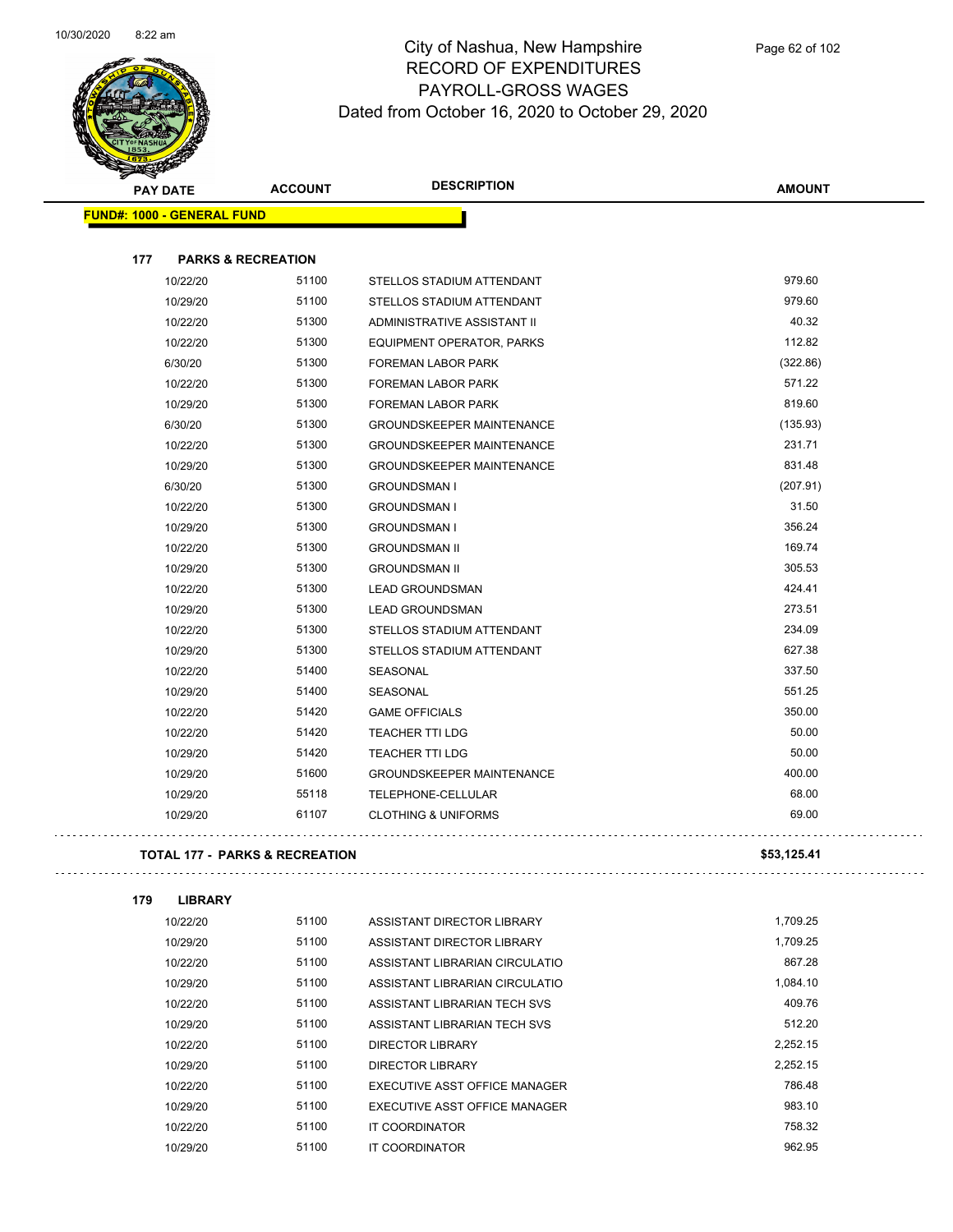

|     | <b>PAY DATE</b>                    | <b>ACCOUNT</b> | <b>DESCRIPTION</b>                  | <b>AMOUNT</b> |
|-----|------------------------------------|----------------|-------------------------------------|---------------|
|     | <u> FUND#: 1000 - GENERAL FUND</u> |                |                                     |               |
|     |                                    |                |                                     |               |
| 179 | <b>LIBRARY</b>                     |                |                                     |               |
|     | 10/22/20                           | 51100          | <b>JANITOR</b>                      | 441.60        |
|     | 10/29/20                           | 51100          | <b>JANITOR</b>                      | 552.00        |
|     | 10/22/20                           | 51100          | LIBRARIAN ADULT SERVICES            | 737.56        |
|     | 10/29/20                           | 51100          | LIBRARIAN ADULT SERVICES            | 921.95        |
|     | 10/22/20                           | 51100          | <b>LIBRARIAN CIRCULATION</b>        | 893.88        |
|     | 10/29/20                           | 51100          | <b>LIBRARIAN CIRCULATION</b>        | 1,117.36      |
|     | 10/22/20                           | 51100          | LIBRARIAN OUTREACH SVS              | 890.48        |
|     | 10/29/20                           | 51100          | LIBRARIAN OUTREACH SVS              | 1,113.10      |
|     | 10/22/20                           | 51100          | <b>LIBRARIAN TECH SERVICES</b>      | 902.57        |
|     | 10/29/20                           | 51100          | <b>LIBRARIAN TECH SERVICES</b>      | 1,155.30      |
|     | 10/22/20                           | 51100          | LIBRARIAN YOUTH SERVICES            | 1,326.32      |
|     | 10/29/20                           | 51100          | LIBRARIAN YOUTH SERVICES            | 1,657.90      |
|     | 10/22/20                           | 51100          | LIBRARY ASSISTANT CIRCULATION       | 4,554.12      |
|     | 10/29/20                           | 51100          | LIBRARY ASSISTANT CIRCULATION       | 6,352.65      |
|     | 10/22/20                           | 51100          | LIBRARY ASSISTANT MEDIA SERVIC      | 787.53        |
|     | 10/29/20                           | 51100          | LIBRARY ASSISTANT MEDIA SERVIC      | 787.50        |
|     | 10/22/20                           | 51100          | <b>LIBRARY ASSISTANT TECH SVS</b>   | 630.00        |
|     | 10/29/20                           | 51100          | <b>LIBRARY ASSISTANT TECH SVS</b>   | 787.50        |
|     | 10/22/20                           | 51100          | LIBRARY ASSISTANT YOUTH SERVIC      | 1,834.15      |
|     | 10/29/20                           | 51100          | LIBRARY ASSISTANT YOUTH SERVIC      | 2,116.14      |
|     | 10/22/20                           | 51100          | <b>MAINTENANCE SUPV</b>             | 949.45        |
|     | 10/29/20                           | 51100          | <b>MAINTENANCE SUPV</b>             | 949.45        |
|     | 10/22/20                           | 51100          | PAGE & COLLECTION COORDINATOR       | 748.64        |
|     | 10/29/20                           | 51100          | PAGE & COLLECTION COORDINATOR       | 935.80        |
|     | 10/22/20                           | 51100          | REFERENCE LIBRARIAN ADULT SERV      | 3,011.71      |
|     | 10/29/20                           | 51100          | REFERENCE LIBRARIAN ADULT SERV      | 3,319.80      |
|     | 10/22/20                           | 51100          | <b>REFERENCE LIBRARIAN TECH SVS</b> | 663.47        |
|     | 10/29/20                           | 51100          | REFERENCE LIBRARIAN TECH SVS        | 842.50        |
|     | 10/22/20                           | 51100          | <b>SECURITY LIBRARY</b>             | 610.50        |
|     | 10/29/20                           | 51100          | SECURITY LIBRARY                    | 660.01        |
|     | 10/22/20                           | 51200          | <b>JANITOR</b>                      | 264.93        |
|     | 10/29/20                           | 51200          | <b>JANITOR</b>                      | 268.12        |
|     | 10/22/20                           | 51200          | LIBRARY ASSISTANT TECH SVS          | 370.32        |
|     | 10/29/20                           | 51200          | LIBRARY ASSISTANT TECH SVS          | 462.90        |
|     | 10/22/20                           | 51200          | REFERENCE LIBRARIAN ADULT SERV      | 516.55        |
|     | 10/29/20                           | 51200          | REFERENCE LIBRARIAN ADULT SERV      | 579.32        |
|     | 10/22/20                           | 51200          | <b>SECURITY LIBRARY</b>             | 265.60        |
|     | 10/29/20                           | 51200          | <b>SECURITY LIBRARY</b>             | 344.45        |
|     | 10/22/20                           | 51300          | ASSISTANT LIBRARIAN CIRCULATIO      | 216.82        |
|     | 10/22/20                           | 51300          | ASSISTANT LIBRARIAN TECH SVS        | 102.44        |
|     | 10/22/20                           | 51300          | EXECUTIVE ASST OFFICE MANAGER       | 196.62        |
|     | 10/22/20                           | 51300          | IT COORDINATOR                      | 276.84        |
|     | 10/22/20                           | 51300          | <b>JANITOR</b>                      | 110.40        |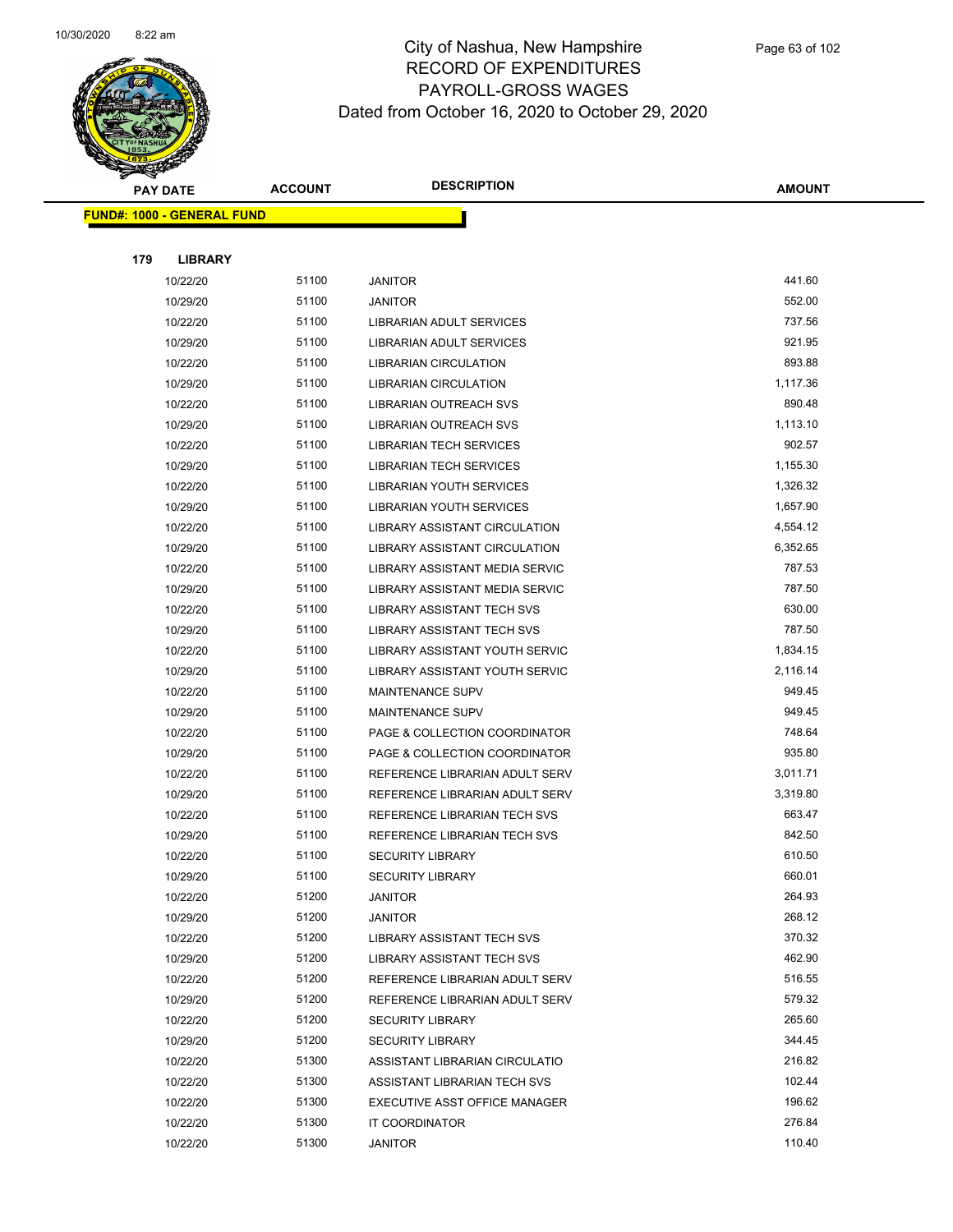

Page 64 of 102

| <b>Support Contract Contract Contract Contract Contract Contract Contract Contract Contract Contract Contract Contract Contract Contract Contract Contract Contract Contract Contract Contract Contract Contract Contract Contra</b> |                                   |                                          |                                |               |
|--------------------------------------------------------------------------------------------------------------------------------------------------------------------------------------------------------------------------------------|-----------------------------------|------------------------------------------|--------------------------------|---------------|
|                                                                                                                                                                                                                                      | <b>PAY DATE</b>                   | <b>ACCOUNT</b>                           | <b>DESCRIPTION</b>             | <b>AMOUNT</b> |
|                                                                                                                                                                                                                                      | <b>FUND#: 1000 - GENERAL FUND</b> |                                          |                                |               |
|                                                                                                                                                                                                                                      |                                   |                                          |                                |               |
| 179                                                                                                                                                                                                                                  | <b>LIBRARY</b>                    |                                          |                                |               |
|                                                                                                                                                                                                                                      | 10/22/20                          | 51300                                    | LIBRARIAN ADULT SERVICES       | 184.39        |
|                                                                                                                                                                                                                                      | 10/22/20                          | 51300                                    | LIBRARIAN CIRCULATION          | 223.47        |
|                                                                                                                                                                                                                                      | 10/22/20                          | 51300                                    | <b>LIBRARIAN TECH SERVICES</b> | 252.72        |
|                                                                                                                                                                                                                                      | 10/22/20                          | 51300                                    | LIBRARIAN YOUTH SERVICES       | 331.58        |
|                                                                                                                                                                                                                                      | 10/22/20                          | 51300                                    | LIBRARY ASSISTANT CIRCULATION  | 1,138.53      |
|                                                                                                                                                                                                                                      | 10/22/20                          | 51300                                    | LIBRARY ASSISTANT TECH SVS     | 250.08        |
|                                                                                                                                                                                                                                      | 10/22/20                          | 51300                                    | LIBRARY ASSISTANT YOUTH SERVIC | 282.00        |
|                                                                                                                                                                                                                                      | 10/29/20                          | 51300                                    | LIBRARY ASSISTANT YOUTH SERVIC | 6.62          |
|                                                                                                                                                                                                                                      | 10/22/20                          | 51300                                    | PAGE & COLLECTION COORDINATOR  | 187.16        |
|                                                                                                                                                                                                                                      | 10/22/20                          | 51300                                    | REFERENCE LIBRARIAN ADULT SERV | 375.68        |
|                                                                                                                                                                                                                                      | 10/22/20                          | 51300                                    | REFERENCE LIBRARIAN TECH SVS   | 179.03        |
|                                                                                                                                                                                                                                      | 10/22/20                          | 51300                                    | <b>SECURITY LIBRARY</b>        | 198.40        |
|                                                                                                                                                                                                                                      | <b>TOTAL 179 - LIBRARY</b>        |                                          |                                | \$64,122.90   |
|                                                                                                                                                                                                                                      |                                   |                                          |                                |               |
| 181                                                                                                                                                                                                                                  |                                   | <b>COMMUNITY DEVELOPMENT</b>             |                                |               |
|                                                                                                                                                                                                                                      | 10/22/20                          | 51100                                    | ADMINISTRATIVE ASSISTANT II    | 786.84        |
|                                                                                                                                                                                                                                      | 10/29/20                          | 51100                                    | ADMINISTRATIVE ASSISTANT II    | 786.84        |
|                                                                                                                                                                                                                                      | 10/22/20                          | 51100                                    | DIRECTOR COMMUNITY DEVELOPMENT | 2,473.35      |
|                                                                                                                                                                                                                                      | 10/29/20                          | 51100                                    | DIRECTOR COMMUNITY DEVELOPMENT | 2,473.35      |
|                                                                                                                                                                                                                                      | 10/22/20                          | 51100                                    | <b>TRANSPORTATION PLANNER</b>  | 1,313.34      |
|                                                                                                                                                                                                                                      | 10/29/20                          | 51100                                    | <b>TRANSPORTATION PLANNER</b>  | 1,313.35      |
|                                                                                                                                                                                                                                      | 10/22/20                          | 51100                                    | <b>WATERWAYS MANAGER</b>       | 1,709.25      |
|                                                                                                                                                                                                                                      | 10/29/20                          | 51100                                    | <b>WATERWAYS MANAGER</b>       | 1,709.25      |
|                                                                                                                                                                                                                                      | 10/22/20                          | 51200                                    | ADMINISTRATIVE ASSISTANT I     | 416.34        |
|                                                                                                                                                                                                                                      | 10/29/20                          | 51200                                    | ADMINISTRATIVE ASSISTANT I     | 380.36        |
|                                                                                                                                                                                                                                      | 10/22/20                          | 51400                                    | <b>INTERN</b>                  | 100.00        |
|                                                                                                                                                                                                                                      | 10/29/20                          | 51400                                    | <b>INTERN</b>                  | 100.00        |
|                                                                                                                                                                                                                                      | 10/29/20                          | 55118                                    | TELEPHONE-CELLULAR             | 50.00         |
|                                                                                                                                                                                                                                      |                                   | <b>TOTAL 181 - COMMUNITY DEVELOPMENT</b> |                                | \$13,612.27   |
|                                                                                                                                                                                                                                      |                                   |                                          |                                |               |
| 182                                                                                                                                                                                                                                  | <b>PLANNING AND ZONING</b>        |                                          |                                |               |
|                                                                                                                                                                                                                                      | 10/22/20                          | 51100                                    | <b>COMMUNICATION SPEC</b>      | 60.40         |
|                                                                                                                                                                                                                                      | 10/29/20                          | 51100                                    | <b>COMMUNICATION SPEC</b>      | 60.40         |
|                                                                                                                                                                                                                                      | 10/22/20                          | 51100                                    | DEPARTMENT COORDINATOR         | 1,048.50      |
|                                                                                                                                                                                                                                      | 10/29/20                          | 51100                                    | DEPARTMENT COORDINATOR         | 1,048.52      |
|                                                                                                                                                                                                                                      | 10/22/20                          | 51100                                    | DEPUTY PLANNING MANAGER        | 2,861.15      |
|                                                                                                                                                                                                                                      | 10/29/20                          | 51100                                    | DEPUTY PLANNING MANAGER        | 2,861.15      |
|                                                                                                                                                                                                                                      | 10/22/20                          | 51100                                    | MANAGER PLANNING DEPT          | 1,850.75      |
|                                                                                                                                                                                                                                      | 10/29/20                          | 51100                                    | MANAGER PLANNING DEPT          | 1,850.75      |
|                                                                                                                                                                                                                                      | 10/22/20                          | 51100                                    | PLANNER I                      | 896.56        |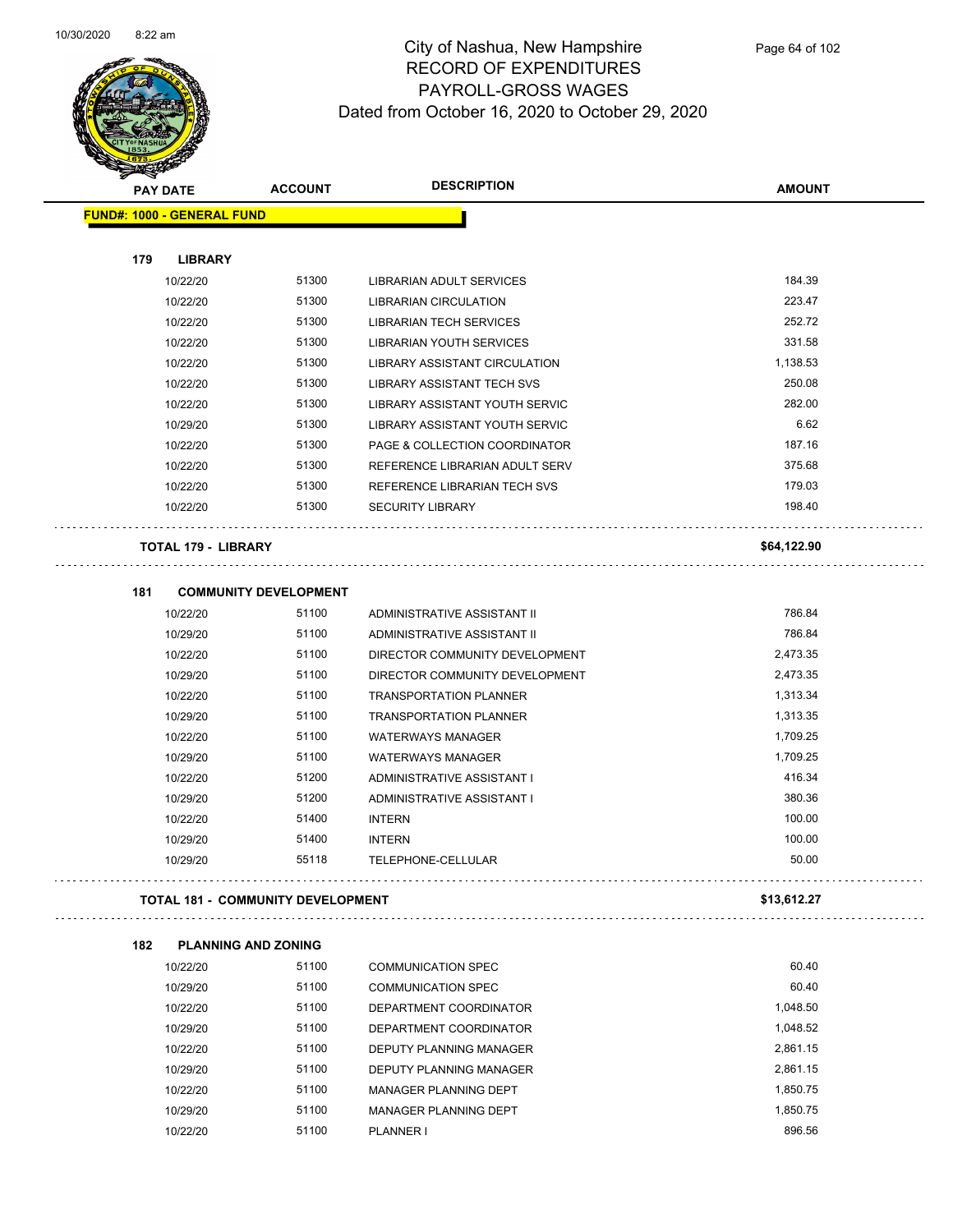

| <b>STARTING CARD</b> |               |                                        |                                |               |
|----------------------|---------------|----------------------------------------|--------------------------------|---------------|
| <b>PAY DATE</b>      |               | <b>ACCOUNT</b>                         | <b>DESCRIPTION</b>             | <b>AMOUNT</b> |
|                      |               | <b>FUND#: 1000 - GENERAL FUND</b>      |                                |               |
|                      |               |                                        |                                |               |
| 182                  |               | <b>PLANNING AND ZONING</b>             |                                |               |
|                      | 10/29/20      | 51100                                  | PLANNER I                      | 896.56        |
|                      | 10/22/20      | 51100                                  | ZONING COORDINATOR             | 839.35        |
|                      | 10/29/20      | 51100                                  | ZONING COORDINATOR             | 839.35        |
|                      | 10/22/20      | 53428                                  | <b>STENOGRAPHIC SERVICES</b>   | 500.00        |
|                      |               | <b>TOTAL 182 - PLANNING AND ZONING</b> |                                | \$15,613.44   |
| 183                  |               | <b>ECONOMIC DEVELOPMENT</b>            |                                |               |
|                      | 10/22/20      | 51100                                  | DWNTWN SPCLST & OED PGRM COOR  | 976.00        |
|                      | 10/29/20      | 51100                                  | DWNTWN SPCLST & OED PGRM COOR  | 976.00        |
|                      | 10/22/20      | 51100                                  | ECONOMIC DEV DIRECTOR          | 2,332.80      |
|                      | 10/29/20      | 51100                                  | ECONOMIC DEV DIRECTOR          | 2,332.80      |
|                      | 10/22/20      | 51100                                  | HUNT MEMORIAL BLDG & ARTS ADM  | 417.45        |
|                      | 10/29/20      | 51100                                  | HUNT MEMORIAL BLDG & ARTS ADM  | 417.46        |
|                      | 10/29/20      | 55118                                  | TELEPHONE-CELLULAR             | 85.00         |
|                      |               |                                        |                                |               |
|                      |               | TOTAL 183 - ECONOMIC DEVELOPMENT       |                                | \$7,537.51    |
| 191                  | <b>SCHOOL</b> |                                        |                                |               |
|                      | 10/22/20      | 51100                                  | 21 CENTURY COORDINATOR         | 2,415.80      |
|                      | 10/22/20      | 51100                                  | 21 CENTURY ELEM MFAM RES COORD | 1,337.80      |
|                      | 10/22/20      | 51100                                  | <b>7PAR CTE NHN</b>            | 356.76        |
|                      | 10/29/20      | 51100                                  | <b>7PAR CTE NHN</b>            | 445.95        |
|                      | 10/22/20      | 51100                                  | ASSISTANT DIRECTOR BUSINESS    | 3,201.20      |
|                      | 10/22/20      | 51100                                  | ASSISTANT PRINCIPAL AMH        | 1,605.70      |
|                      | 10/22/20      | 51100                                  | ASSISTANT PRINCIPAL BIC        | 2,923.09      |
|                      | 10/22/20      | 51100                                  | ASSISTANT PRINCIPAL BIR        | 1,533.60      |
|                      | 10/22/20      | 51100                                  | ASSISTANT PRINCIPAL BRO        | 3,195.70      |
|                      | 10/22/20      | 51100                                  | ASSISTANT PRINCIPAL CHARL      | 3,357.70      |
|                      | 10/22/20      | 51100                                  | ASSISTANT PRINCIPAL ELM        | 6,865.40      |
|                      | 10/22/20      | 51100                                  | ASSISTANT PRINCIPAL FES        | 2,923.10      |
|                      | 10/22/20      | 51100                                  | ASSISTANT PRINCIPAL FMS        | 3,336.50      |
|                      | 10/22/20      | 51100                                  | ASSISTANT PRINCIPAL LEDGE      | 3,357.70      |
|                      | 10/22/20      | 51100                                  | ASSISTANT PRINCIPAL MDE        | 3,163.50      |
|                      | 10/22/20      | 51100                                  | ASSISTANT PRINCIPAL MTP        | 1,461.50      |
|                      | 10/22/20      | 51100                                  | ASSISTANT PRINCIPAL NHN        | 14,015.30     |
|                      | 10/22/20      | 51100                                  | ASSISTANT PRINCIPAL NHS        | 14,153.80     |
|                      | 10/22/20      | 51100                                  | ASSISTANT PRINCIPAL NSE        | 3,115.40      |
|                      | 10/22/20      | 51100                                  | ASSISTANT PRINCIPAL PMS        | 3,684.60      |
|                      | 10/22/20      | 51100                                  | ASSISTANT PRINCIPAL SHE        | 1,485.60      |
|                      | 10/22/20      | 51100                                  | ASSISTANT SUPERINTENDENT       | 14,123.72     |
|                      | 10/22/20      | 51100                                  | ASST DIRECTOR PLANT OPS        | 4,987.00      |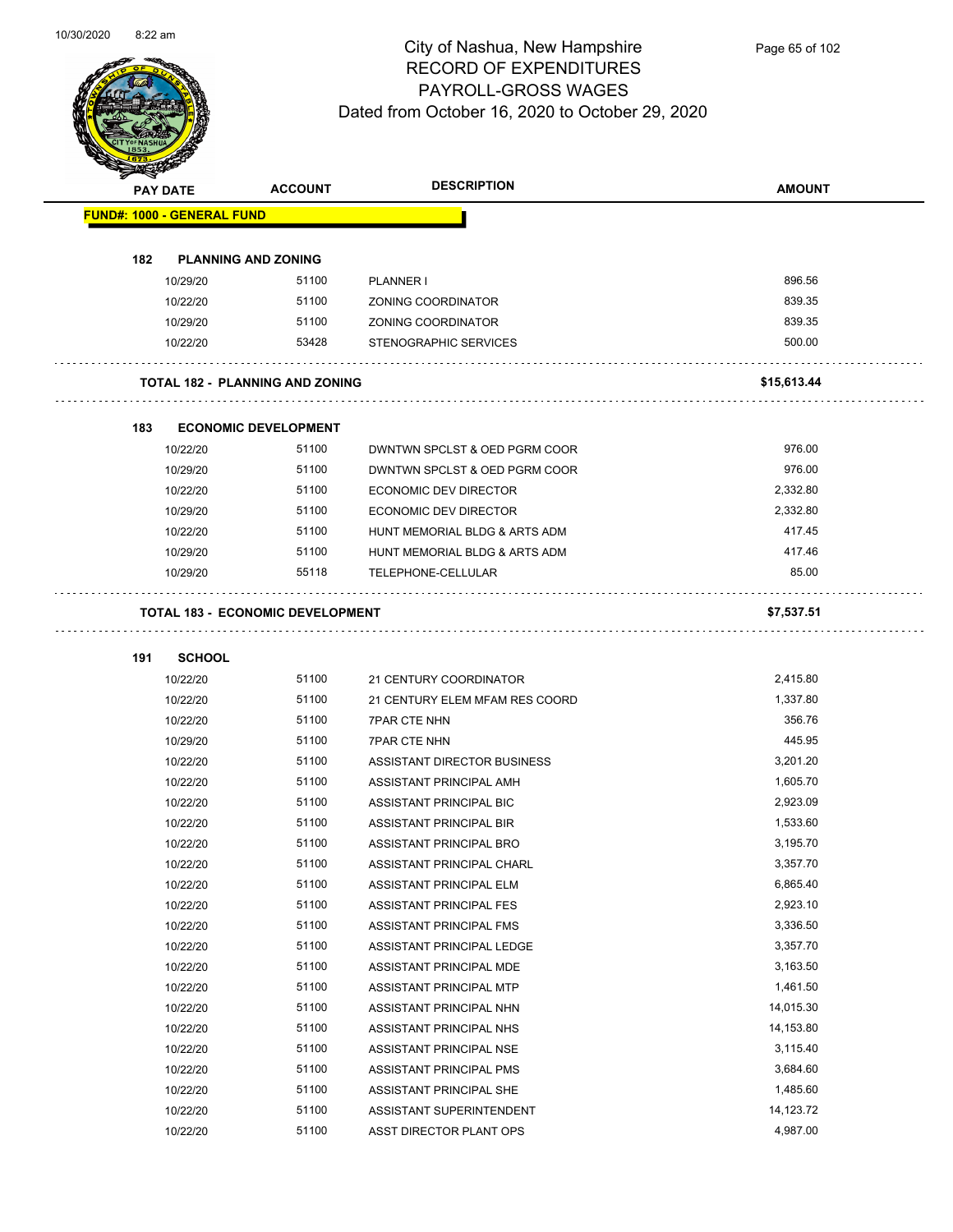

Page 66 of 102

|     | <b>PAY DATE</b>                   | <b>ACCOUNT</b> | <b>DESCRIPTION</b>              | <b>AMOUNT</b> |
|-----|-----------------------------------|----------------|---------------------------------|---------------|
|     | <b>FUND#: 1000 - GENERAL FUND</b> |                |                                 |               |
|     |                                   |                |                                 |               |
| 191 | <b>SCHOOL</b>                     |                |                                 |               |
|     | 10/22/20                          | 51100          | <b>ASST DIRECTOR SPED</b>       | 6,722.50      |
|     | 10/22/20                          | 51100          | ASST SYSTEMS ADMIN FULL YEAR    | 17,681.20     |
|     | 10/22/20                          | 51100          | ATTENDANCE OFFICER              | 2,582.00      |
|     | 10/22/20                          | 51100          | BRENTWOOD COORDINATOR           | 2,888.90      |
|     | 10/22/20                          | 51100          | CAREER CENTER COORD NHS         | 1,557.20      |
|     | 10/22/20                          | 51100          | CHIEF OPERATING OFFICER         | 4,431.80      |
|     | 10/22/20                          | 51100          | CLERICAL ACADEMY NHN            | 3,193.15      |
|     | 10/29/20                          | 51100          | CLERICAL ACADEMY NHN            | 3,193.16      |
|     | 10/22/20                          | 51100          | CLERICAL ACADEMY NHS            | 3,155.30      |
|     | 10/29/20                          | 51100          | CLERICAL ACADEMY NHS            | 3,155.30      |
|     | 10/22/20                          | 51100          | <b>CLERICAL ASST SUPER SUP</b>  | 1,437.49      |
|     | 10/29/20                          | 51100          | CLERICAL ASST SUPER SUP         | 1,476.00      |
|     | 10/22/20                          | 51100          | CLERICAL ATHLETIC NHN           | 831.75        |
|     | 10/29/20                          | 51100          | CLERICAL ATHLETIC NHN           | 831.76        |
|     | 10/22/20                          | 51100          | CLERICAL ATHLETIC NHS           | 745.90        |
|     | 10/29/20                          | 51100          | <b>CLERICAL ATHLETIC NHS</b>    | 745.90        |
|     | 10/22/20                          | 51100          | <b>CLERICAL BUSINESS</b>        | 3,131.98      |
|     | 10/29/20                          | 51100          | <b>CLERICAL BUSINESS</b>        | 3,273.81      |
|     | 10/22/20                          | 51100          | CLERICAL CHIEF OP OFFICER SUP   | 756.70        |
|     | 10/29/20                          | 51100          | CLERICAL CHIEF OP OFFICER SUP   | 756.69        |
|     | 10/22/20                          | 51100          | <b>CLERICAL CTE NHS</b>         | 633.51        |
|     | 10/29/20                          | 51100          | CLERICAL CTE NHS                | 709.15        |
|     | 10/22/20                          | 51100          | CLERICAL GUIDANCE ELM           | 709.15        |
|     | 10/29/20                          | 51100          | CLERICAL GUIDANCE ELM           | 709.15        |
|     | 10/22/20                          | 51100          | <b>CLERICAL GUIDANCE NHN</b>    | 2,152.52      |
|     | 10/29/20                          | 51100          | <b>CLERICAL GUIDANCE NHN</b>    | 2,072.96      |
|     | 10/22/20                          | 51100          | <b>CLERICAL GUIDANCE NHS</b>    | 1,586.33      |
|     | 10/29/20                          | 51100          | <b>CLERICAL GUIDANCE NHS</b>    | 1,455.05      |
|     | 10/22/20                          | 51100          | <b>CLERICAL HUMAN RESOURCES</b> | 1,535.95      |
|     | 10/29/20                          | 51100          | <b>CLERICAL HUMAN RESOURCES</b> | 1,535.96      |
|     | 10/22/20                          | 51100          | <b>CLERICAL PAYROLL SUP</b>     | 1,602.00      |
|     | 10/29/20                          | 51100          | <b>CLERICAL PAYROLL SUP</b>     | 1,602.00      |
|     | 10/22/20                          | 51100          | <b>CLERICAL PLANT OPS</b>       | 781.50        |
|     | 10/29/20                          | 51100          | <b>CLERICAL PLANT OPS</b>       | 781.50        |
|     | 10/22/20                          | 51100          | <b>CLERICAL PRINCIPAL AMH</b>   | 1,527.40      |
|     | 10/29/20                          | 51100          | CLERICAL PRINCIPAL AMH          | 1,527.40      |
|     | 10/22/20                          | 51100          | <b>CLERICAL PRINCIPAL BIC</b>   | 1,613.25      |
|     | 10/29/20                          | 51100          | <b>CLERICAL PRINCIPAL BIC</b>   | 1,613.25      |
|     | 10/22/20                          | 51100          | <b>CLERICAL PRINCIPAL BIR</b>   | 1,663.52      |
|     | 10/29/20                          | 51100          | <b>CLERICAL PRINCIPAL BIR</b>   | 1,663.50      |
|     | 10/22/20                          | 51100          | CLERICAL PRINCIPAL BRO          | 1,335.80      |
|     | 10/29/20                          | 51100          | <b>CLERICAL PRINCIPAL BRO</b>   | 1,503.08      |
|     | 10/22/20                          | 51100          | CLERICAL PRINCIPAL CHA          | 1,563.00      |
|     |                                   |                |                                 |               |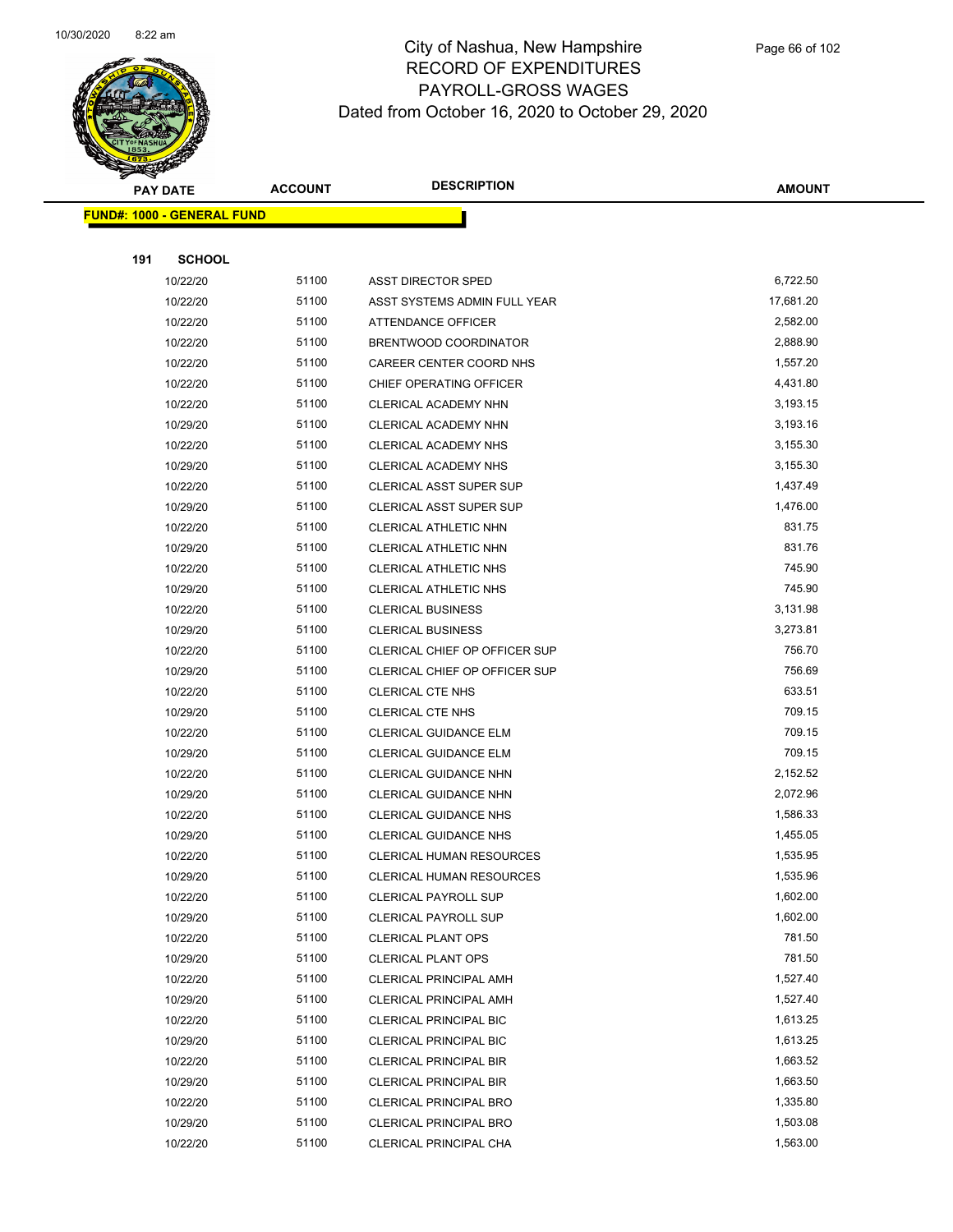

|     | <b>PAY DATE</b>                    | <b>ACCOUNT</b> | <b>DESCRIPTION</b>                                        | <b>AMOUNT</b>      |
|-----|------------------------------------|----------------|-----------------------------------------------------------|--------------------|
|     | <u> FUND#: 1000 - GENERAL FUND</u> |                |                                                           |                    |
|     |                                    |                |                                                           |                    |
| 191 | <b>SCHOOL</b>                      |                |                                                           |                    |
|     | 10/29/20                           | 51100          | CLERICAL PRINCIPAL CHA                                    | 1,563.00           |
|     | 10/22/20                           | 51100          | <b>CLERICAL PRINCIPAL DRC</b>                             | 1,535.12           |
|     | 10/29/20                           | 51100          | <b>CLERICAL PRINCIPAL DRC</b>                             | 1,535.12           |
|     | 10/22/20                           | 51100          | <b>CLERICAL PRINCIPAL ELM</b>                             | 2,145.29           |
|     | 10/29/20                           | 51100          | <b>CLERICAL PRINCIPAL ELM</b>                             | 2,778.80           |
|     | 10/22/20                           | 51100          | <b>CLERICAL PRINCIPAL FES</b>                             | 1,566.40           |
|     | 10/29/20                           | 51100          | <b>CLERICAL PRINCIPAL FES</b>                             | 1,544.52           |
|     | 10/22/20                           | 51100          | CLERICAL PRINCIPAL FMS                                    | 2,255.88           |
|     | 10/29/20                           | 51100          | <b>CLERICAL PRINCIPAL FMS</b>                             | 2,275.55           |
|     | 10/22/20                           | 51100          | <b>CLERICAL PRINCIPAL LDG</b>                             | 1,490.65           |
|     | 10/29/20                           | 51100          | CLERICAL PRINCIPAL LDG                                    | 1,495.38           |
|     | 10/22/20                           | 51100          | <b>CLERICAL PRINCIPAL MDE</b>                             | 1,602.00           |
|     | 10/29/20                           | 51100          | CLERICAL PRINCIPAL MDE                                    | 1,602.00           |
|     | 10/22/20                           | 51100          | <b>CLERICAL PRINCIPAL MTP</b>                             | 1,387.82           |
|     | 10/29/20                           | 51100          | <b>CLERICAL PRINCIPAL MTP</b>                             | 1,524.18           |
|     | 10/22/20                           | 51100          | CLERICAL PRINCIPAL NHN                                    | 2,057.97           |
|     | 10/29/20                           | 51100          | CLERICAL PRINCIPAL NHN                                    | 2,199.80           |
|     | 10/22/20                           | 51100          | CLERICAL PRINCIPAL NHS                                    | 1,658.30           |
|     | 10/29/20                           | 51100          | CLERICAL PRINCIPAL NHS                                    | 1,658.30           |
|     | 10/22/20                           | 51100          | CLERICAL PRINCIPAL NSE                                    | 1,540.90           |
|     | 10/29/20                           | 51100          | CLERICAL PRINCIPAL NSE                                    | 1,530.63           |
|     | 10/22/20                           | 51100          | <b>CLERICAL PRINCIPAL PMS</b>                             | 2,179.12           |
|     | 10/29/20                           | 51100          | CLERICAL PRINCIPAL PMS                                    | 2,164.20           |
|     | 10/22/20                           | 51100          | CLERICAL PRINCIPAL SHE                                    | 1,577.65           |
|     | 10/29/20                           | 51100          | CLERICAL PRINCIPAL SHE                                    | 1,577.65           |
|     | 10/22/20                           | 51100          | CLERICAL RECEPTIONIST NHN                                 | 831.75             |
|     | 10/29/20                           | 51100          | CLERICAL RECEPTIONIST NHN                                 | 831.75             |
|     | 10/22/20                           | 51100          | <b>CLERICAL RECEPTIONIST NHS</b>                          | 567.32             |
|     | 10/29/20                           | 51100          | CLERICAL RECEPTIONIST NHS                                 | 709.15             |
|     | 10/22/20                           | 51100          | CLERICAL SPECIAL ED NHN                                   | 745.90             |
|     | 10/29/20                           | 51100          | CLERICAL SPECIAL ED NHN                                   | 745.90             |
|     | 10/22/20                           | 51100          | CLERICAL SPECIAL ED NHS                                   | 745.90             |
|     | 10/29/20                           | 51100          | CLERICAL SPECIAL ED NHS                                   | 745.90             |
|     | 10/22/20                           | 51100          | CLERICAL SPECIAL ED SUP                                   | 1,276.47           |
|     | 10/29/20                           | 51100<br>51100 | CLERICAL SPECIAL ED SUP                                   | 1,418.30<br>843.31 |
|     | 10/22/20                           | 51100          | CLERICAL STUDENT SERV SUP                                 | 843.31             |
|     | 10/29/20<br>10/22/20               | 51100          | CLERICAL STUDENT SERV SUP<br>CLERICAL SUPERINTENDANT HRLY | 804.45             |
|     | 10/29/20                           | 51100          | CLERICAL SUPERINTENDANT HRLY                              | 820.44             |
|     |                                    | 51100          |                                                           | 1,894.50           |
|     | 10/22/20<br>10/22/20               | 51100          | CLERICAL SUPERINTENDANT SUP<br><b>CUSTODIAN AMH</b>       | 1,505.60           |
|     | 10/29/20                           | 51100          | <b>CUSTODIAN AMH</b>                                      | 1,373.86           |
|     | 10/22/20                           | 51100          | <b>CUSTODIAN ASST HEAD ELM</b>                            | 857.20             |
|     |                                    |                |                                                           |                    |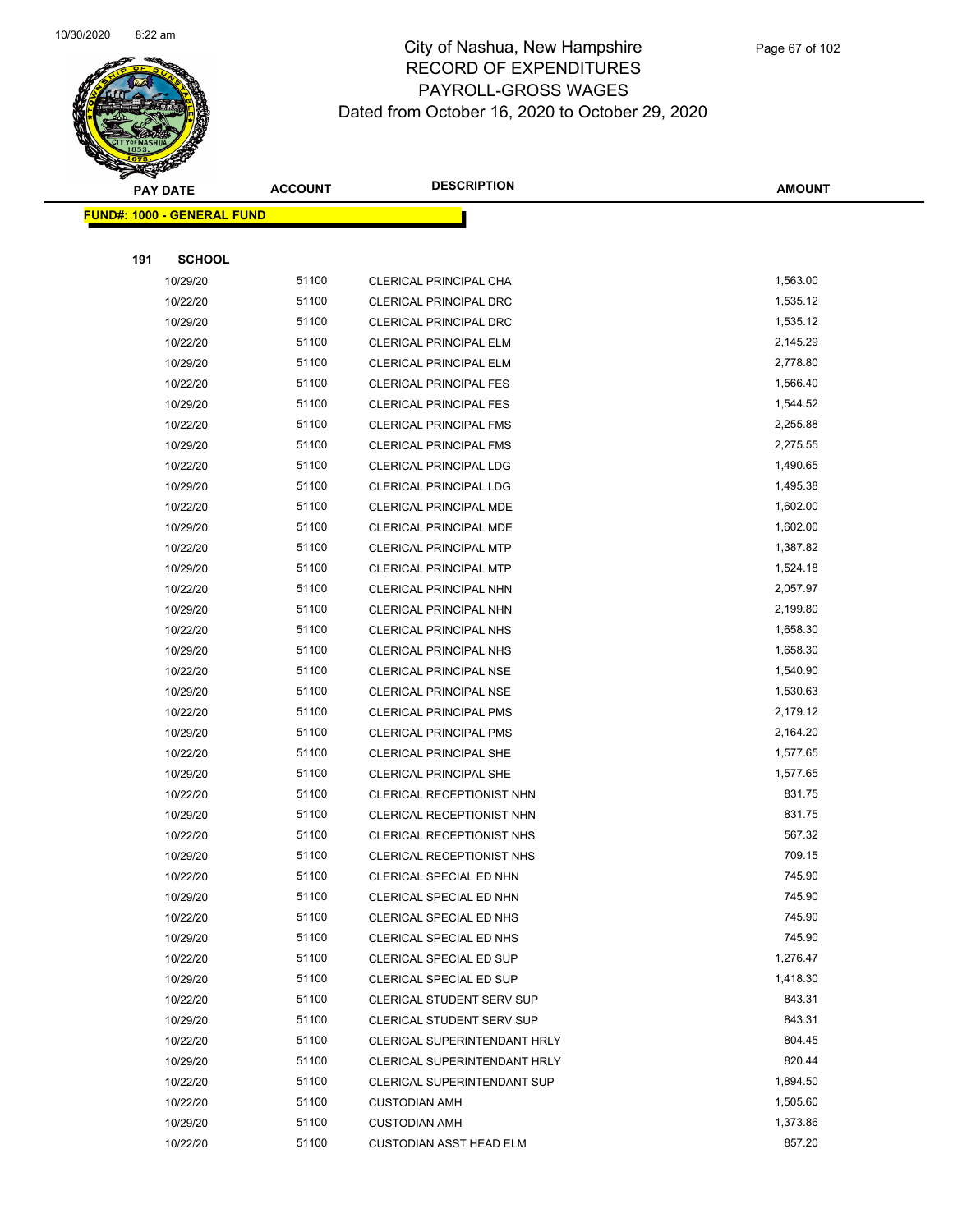

|     | <b>PAY DATE</b>                    | <b>ACCOUNT</b> | <b>DESCRIPTION</b>             | <b>AMOUNT</b> |  |
|-----|------------------------------------|----------------|--------------------------------|---------------|--|
|     | <u> FUND#: 1000 - GENERAL FUND</u> |                |                                |               |  |
|     |                                    |                |                                |               |  |
| 191 | <b>SCHOOL</b>                      |                |                                |               |  |
|     | 10/29/20                           | 51100          | <b>CUSTODIAN ASST HEAD ELM</b> | 857.20        |  |
|     | 10/22/20                           | 51100          | <b>CUSTODIAN ASST HEAD FMS</b> | 278.60        |  |
|     | 10/29/20                           | 51100          | <b>CUSTODIAN ASST HEAD FMS</b> | 348.24        |  |
|     | 10/22/20                           | 51100          | <b>CUSTODIAN ASST HEAD NHN</b> | 1,722.41      |  |
|     | 10/29/20                           | 51100          | <b>CUSTODIAN ASST HEAD NHN</b> | 1,722.41      |  |
|     | 10/22/20                           | 51100          | <b>CUSTODIAN ASST HEAD NHS</b> | 1,722.41      |  |
|     | 10/29/20                           | 51100          | <b>CUSTODIAN ASST HEAD NHS</b> | 1,722.42      |  |
|     | 10/22/20                           | 51100          | <b>CUSTODIAN ASST HEAD PMS</b> | 857.20        |  |
|     | 10/29/20                           | 51100          | <b>CUSTODIAN ASST HEAD PMS</b> | 857.20        |  |
|     | 10/22/20                           | 51100          | <b>CUSTODIAN BIC</b>           | 1,505.60      |  |
|     | 10/29/20                           | 51100          | <b>CUSTODIAN BIC</b>           | 1,605.30      |  |
|     | 10/22/20                           | 51100          | <b>CUSTODIAN BIR</b>           | 1,505.60      |  |
|     | 10/29/20                           | 51100          | <b>CUSTODIAN BIR</b>           | 1,505.60      |  |
|     | 10/22/20                           | 51100          | <b>CUSTODIAN BRO</b>           | 1,505.60      |  |
|     | 10/29/20                           | 51100          | <b>CUSTODIAN BRO</b>           | 1,505.60      |  |
|     | 10/22/20                           | 51100          | <b>CUSTODIAN CHA</b>           | 1,505.60      |  |
|     | 10/29/20                           | 51100          | <b>CUSTODIAN CHA</b>           | 1,505.60      |  |
|     | 10/22/20                           | 51100          | <b>CUSTODIAN DRC</b>           | 752.80        |  |
|     | 10/29/20                           | 51100          | <b>CUSTODIAN DRC</b>           | 752.80        |  |
|     | 10/22/20                           | 51100          | <b>CUSTODIAN ELM</b>           | 5,216.28      |  |
|     | 10/29/20                           | 51100          | <b>CUSTODIAN ELM</b>           | 4,604.63      |  |
|     | 10/22/20                           | 51100          | <b>CUSTODIAN FES</b>           | 1,505.60      |  |
|     | 10/29/20                           | 51100          | <b>CUSTODIAN FES</b>           | 1,505.60      |  |
|     | 10/22/20                           | 51100          | <b>CUSTODIAN FMS</b>           | 3,086.25      |  |
|     | 10/29/20                           | 51100          | <b>CUSTODIAN FMS</b>           | 3,011.20      |  |
|     | 10/22/20                           | 51100          | <b>CUSTODIAN HEAD AMH</b>      | 857.20        |  |
|     | 10/29/20                           | 51100          | <b>CUSTODIAN HEAD AMH</b>      | 857.20        |  |
|     | 10/22/20                           | 51100          | <b>CUSTODIAN HEAD BIC</b>      | 857.20        |  |
|     | 10/29/20                           | 51100          | <b>CUSTODIAN HEAD BIC</b>      | 857.20        |  |
|     | 10/22/20                           | 51100          | <b>CUSTODIAN HEAD BIR</b>      | 857.20        |  |
|     | 10/29/20                           | 51100          | <b>CUSTODIAN HEAD BIR</b>      | 857.20        |  |
|     | 10/22/20                           | 51100          | <b>CUSTODIAN HEAD BRO</b>      | 857.20        |  |
|     | 10/29/20                           | 51100          | <b>CUSTODIAN HEAD BRO</b>      | 857.20        |  |
|     | 10/22/20                           | 51100          | <b>CUSTODIAN HEAD CHA</b>      | 857.20        |  |
|     | 10/29/20                           | 51100          | <b>CUSTODIAN HEAD CHA</b>      | 857.20        |  |
|     | 10/22/20                           | 51100          | <b>CUSTODIAN HEAD DRC</b>      | 278.60        |  |
|     | 10/29/20                           | 51100          | <b>CUSTODIAN HEAD DRC</b>      | 1,264.37      |  |
|     | 10/22/20                           | 51100          | <b>CUSTODIAN HEAD ELM</b>      | 1,016.00      |  |
|     | 10/29/20                           | 51100          | <b>CUSTODIAN HEAD ELM</b>      | 1,016.00      |  |
|     | 10/22/20                           | 51100          | <b>CUSTODIAN HEAD FES</b>      | 857.20        |  |
|     | 10/29/20                           | 51100          | <b>CUSTODIAN HEAD FES</b>      | 857.20        |  |
|     | 10/22/20                           | 51100          | <b>CUSTODIAN HEAD FMS</b>      | 1,016.00      |  |
|     | 10/29/20                           | 51100          | <b>CUSTODIAN HEAD FMS</b>      | 1,016.00      |  |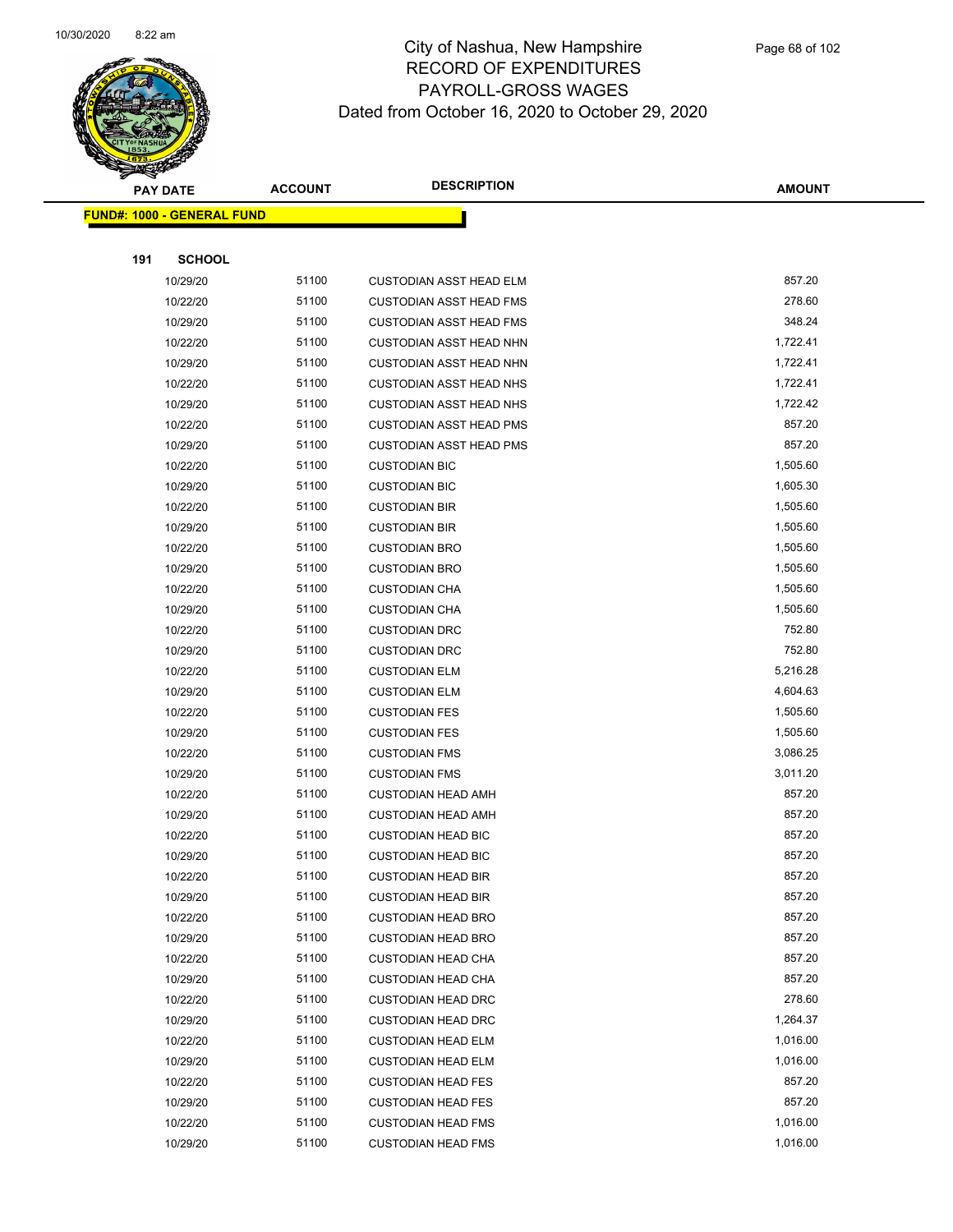

Page 69 of 102

|     | <b>PAY DATE</b>                    | <b>ACCOUNT</b> | <b>DESCRIPTION</b>              | <b>AMOUNT</b> |
|-----|------------------------------------|----------------|---------------------------------|---------------|
|     | <u> FUND#: 1000 - GENERAL FUND</u> |                |                                 |               |
|     |                                    |                |                                 |               |
| 191 | <b>SCHOOL</b>                      |                |                                 |               |
|     | 10/22/20                           | 51100          | <b>CUSTODIAN HEAD LDG</b>       | 857.20        |
|     | 10/29/20                           | 51100          | <b>CUSTODIAN HEAD LDG</b>       | 857.20        |
|     | 10/22/20                           | 51100          | <b>CUSTODIAN HEAD MDE</b>       | 857.20        |
|     | 10/29/20                           | 51100          | <b>CUSTODIAN HEAD MDE</b>       | 857.20        |
|     | 10/22/20                           | 51100          | <b>CUSTODIAN HEAD MTP</b>       | 857.20        |
|     | 10/29/20                           | 51100          | <b>CUSTODIAN HEAD MTP</b>       | 857.21        |
|     | 10/22/20                           | 51100          | <b>CUSTODIAN HEAD NHN</b>       | 1,022.00      |
|     | 10/29/20                           | 51100          | <b>CUSTODIAN HEAD NHN</b>       | 1,022.00      |
|     | 10/22/20                           | 51100          | <b>CUSTODIAN HEAD NHS</b>       | 1,022.00      |
|     | 10/29/20                           | 51100          | <b>CUSTODIAN HEAD NHS</b>       | 1,022.00      |
|     | 10/22/20                           | 51100          | <b>CUSTODIAN HEAD NSE</b>       | 857.20        |
|     | 10/29/20                           | 51100          | <b>CUSTODIAN HEAD NSE</b>       | 857.20        |
|     | 10/22/20                           | 51100          | <b>CUSTODIAN HEAD PMS</b>       | 1,016.00      |
|     | 10/29/20                           | 51100          | <b>CUSTODIAN HEAD PMS</b>       | 1,016.00      |
|     | 10/22/20                           | 51100          | <b>CUSTODIAN HEAD SHE</b>       | 857.20        |
|     | 10/29/20                           | 51100          | <b>CUSTODIAN HEAD SHE</b>       | 857.20        |
|     | 10/22/20                           | 51100          | <b>CUSTODIAN LDG</b>            | 1,505.60      |
|     | 10/29/20                           | 51100          | <b>CUSTODIAN LDG</b>            | 1,505.60      |
|     | 10/22/20                           | 51100          | <b>CUSTODIAN MDE</b>            | 1,505.60      |
|     | 10/29/20                           | 51100          | <b>CUSTODIAN MDE</b>            | 1,505.60      |
|     | 10/22/20                           | 51100          | <b>CUSTODIAN MTP</b>            | 1,496.19      |
|     | 10/29/20                           | 51100          | <b>CUSTODIAN MTP</b>            | 1,505.60      |
|     | 10/22/20                           | 51100          | <b>CUSTODIAN NHN</b>            | 10,587.20     |
|     | 10/29/20                           | 51100          | <b>CUSTODIAN NHN</b>            | 10,587.20     |
|     | 10/22/20                           | 51100          | <b>CUSTODIAN NHS</b>            | 10,528.00     |
|     | 10/29/20                           | 51100          | <b>CUSTODIAN NHS</b>            | 10,559.45     |
|     | 10/22/20                           | 51100          | <b>CUSTODIAN NSE</b>            | 1,505.60      |
|     | 10/29/20                           | 51100          | <b>CUSTODIAN NSE</b>            | 1,505.60      |
|     | 10/22/20                           | 51100          | <b>CUSTODIAN PMS</b>            | 2,362.80      |
|     | 10/29/20                           | 51100          | <b>CUSTODIAN PMS</b>            | 2,258.40      |
|     | 10/22/20                           | 51100          | <b>CUSTODIAN SHE</b>            | 1,505.60      |
|     | 10/29/20                           | 51100          | <b>CUSTODIAN SHE</b>            | 1,505.60      |
|     | 10/22/20                           | 51100          | <b>CUSTODIAN SUPERVISOR WPO</b> | 2,220.00      |
|     | 10/22/20                           | 51100          | <b>CUSTODIAN WID</b>            | 1,610.01      |
|     | 10/29/20                           | 51100          | <b>CUSTODIAN WID</b>            | 1,610.00      |
|     | 10/22/20                           | 51100          | DATA ANALYST                    | 3,261.20      |
|     | 10/22/20                           | 51100          | DIRECTOR ATHLETICS              | 3,913.30      |
|     | 10/22/20                           | 51100          | DIRECTOR COM GRANTS             | 3,422.10      |
|     | 10/22/20                           | 51100          | <b>DIRECTOR GUIDANCE</b>        | 6,869.40      |
|     | 10/22/20                           | 51100          | DIRECTOR HUMAN RESOURCES        | 3,508.10      |
|     | 10/22/20                           | 51100          | DIRECTOR PLANT OPS              | 4,062.20      |
|     | 10/22/20                           | 51100          | DIRECTOR SPECIAL ED             | 3,801.40      |
|     | 10/22/20                           | 51100          | DIRECTOR STUDENT SERVICES       | 3,568.10      |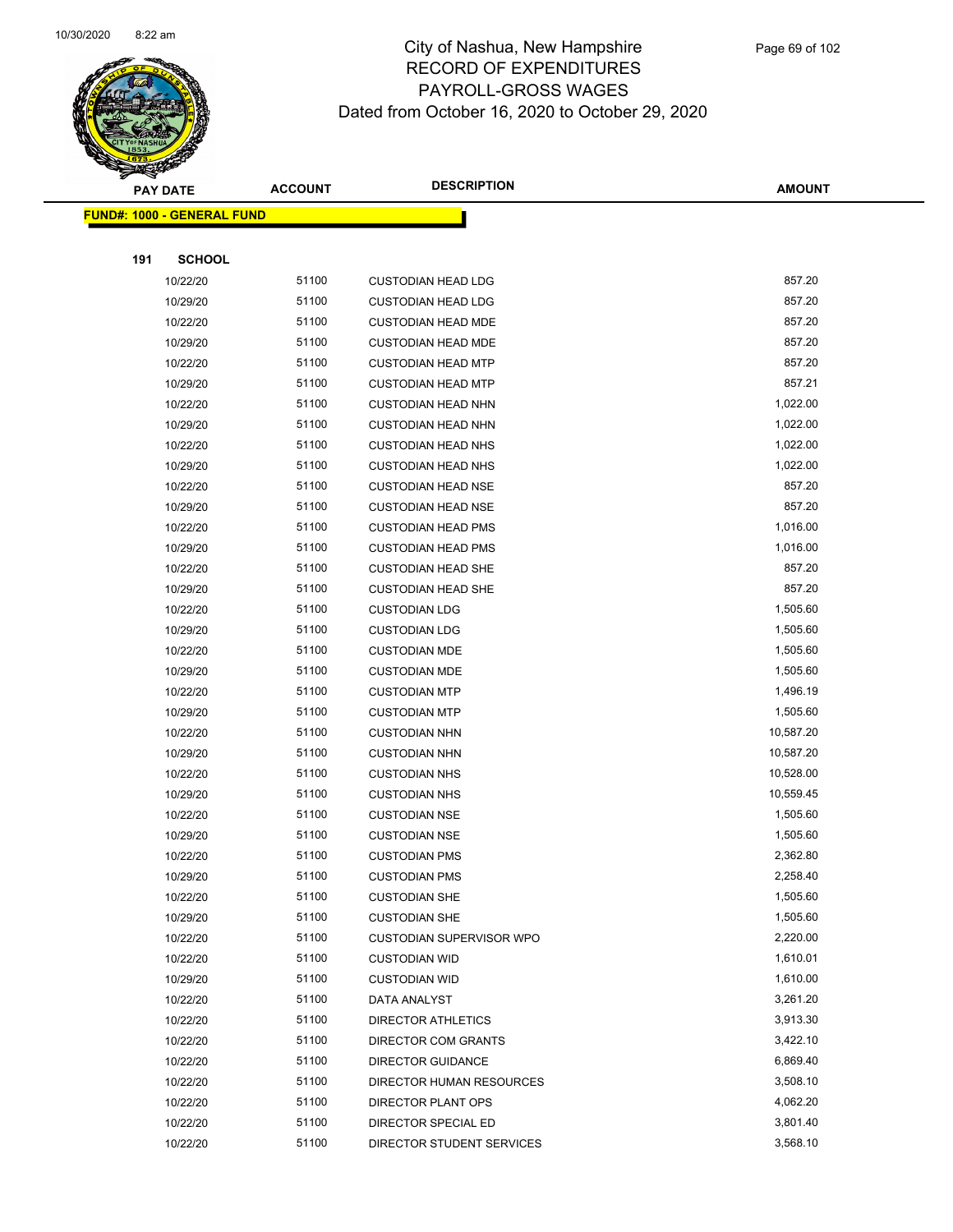

|     | <b>PAY DATE</b>                   | <b>ACCOUNT</b> | <b>DESCRIPTION</b>             | <b>AMOUNT</b> |
|-----|-----------------------------------|----------------|--------------------------------|---------------|
|     | <b>FUND#: 1000 - GENERAL FUND</b> |                |                                |               |
|     |                                   |                |                                |               |
| 191 | <b>SCHOOL</b>                     |                |                                |               |
|     | 10/22/20                          | 51100          | DIRECTOR TECHNOLOGY            | 3,730.30      |
|     | 10/22/20                          | 51100          | DIRECTOR TRANSPORTATION        | 3,396.70      |
|     | 10/22/20                          | 51100          | DIRECTOR VOCATIONAL            | 6,250.00      |
|     | 10/22/20                          | 51100          | ELL COMMUNICATIONS COORDINATOR | 2,088.60      |
|     | 10/22/20                          | 51100          | ELL OUTREACH WORKER            | 1,766.10      |
|     | 10/22/20                          | 51100          | <b>GRANT WRITER</b>            | 697.10        |
|     | 10/29/20                          | 51100          | <b>GRANT WRITER</b>            | 697.10        |
|     | 10/22/20                          | 51100          | GUIDANCE COUNSELOR AMH         | 2,469.50      |
|     | 10/22/20                          | 51100          | GUIDANCE COUNSELOR BIC         | 2,168.60      |
|     | 10/22/20                          | 51100          | <b>GUIDANCE COUNSELOR BIR</b>  | 3,071.60      |
|     | 10/22/20                          | 51100          | <b>GUIDANCE COUNSELOR BRO</b>  | 2,036.20      |
|     | 10/22/20                          | 51100          | GUIDANCE COUNSELOR CHA         | 3,071.60      |
|     | 10/22/20                          | 51100          | <b>GUIDANCE COUNSELOR DRC</b>  | 2,979.50      |
|     | 10/22/20                          | 51100          | <b>GUIDANCE COUNSELOR ELM</b>  | 13,092.50     |
|     | 10/22/20                          | 51100          | <b>GUIDANCE COUNSELOR FES</b>  | 2,168.60      |
|     | 10/22/20                          | 51100          | <b>GUIDANCE COUNSELOR FMS</b>  | 5,651.40      |
|     | 10/22/20                          | 51100          | GUIDANCE COUNSELOR LDG         | 3,071.60      |
|     | 10/22/20                          | 51100          | GUIDANCE COUNSELOR MDE         | 2,933.60      |
|     | 10/22/20                          | 51100          | <b>GUIDANCE COUNSELOR MTP</b>  | 2,979.50      |
|     | 10/22/20                          | 51100          | GUIDANCE COUNSELOR NHN         | 16,941.30     |
|     | 10/22/20                          | 51100          | GUIDANCE COUNSELOR NHS         | 18,556.90     |
|     | 10/22/20                          | 51100          | <b>GUIDANCE COUNSELOR NSE</b>  | 2,979.50      |
|     | 10/22/20                          | 51100          | <b>GUIDANCE COUNSELOR PMS</b>  | 8,492.36      |
|     | 10/22/20                          | 51100          | <b>GUIDANCE COUNSELOR SHE</b>  | 2,979.50      |
|     | 10/22/20                          | 51100          | HOME SCHOOL CORD TTI           | 420.00        |
|     | 10/29/20                          | 51100          | HOME SCHOOL CORD TTI           | 561.75        |
|     | 10/22/20                          | 51100          | JOB DEVELOPER SPED NHN         | 3,071.60      |
|     | 10/22/20                          | 51100          | <b>LIBRARIAN AMH</b>           | 2,045.30      |
|     | 10/22/20                          | 51100          | <b>LIBRARIAN BIC</b>           | 1,960.00      |
|     | 10/22/20                          | 51100          | <b>LIBRARIAN BIR</b>           | 2,291.00      |
|     | 10/22/20                          | 51100          | LIBRARIAN BRO                  | 2,260.00      |
|     | 10/22/20                          | 51100          | LIBRARIAN CHA                  | 3,071.60      |
|     | 10/22/20                          | 51100          | <b>LIBRARIAN DRC</b>           | 2,316.40      |
|     | 10/22/20                          | 51100          | <b>LIBRARIAN ELM</b>           | 2,162.90      |
|     | 10/22/20                          | 51100          | <b>LIBRARIAN FES</b>           | 2,979.50      |
|     | 10/22/20                          | 51100          | <b>LIBRARIAN FMS</b>           | 3,071.60      |
|     | 10/22/20                          | 51100          | <b>LIBRARIAN LDG</b>           | 1,891.40      |
|     | 10/22/20                          | 51100          | <b>LIBRARIAN MDE</b>           | 2,933.60      |
|     | 10/22/20                          | 51100          | <b>LIBRARIAN MTP</b>           | 1,792.60      |
|     | 10/22/20                          | 51100          | <b>LIBRARIAN NHN</b>           | 4,773.50      |
|     | 10/22/20                          | 51100          | <b>LIBRARIAN NHS</b>           | 6,106.40      |
|     | 10/22/20                          | 51100          | <b>LIBRARIAN NSE</b>           | 2,933.60      |
|     | 10/22/20                          | 51100          | <b>LIBRARIAN PMS</b>           | 2,095.81      |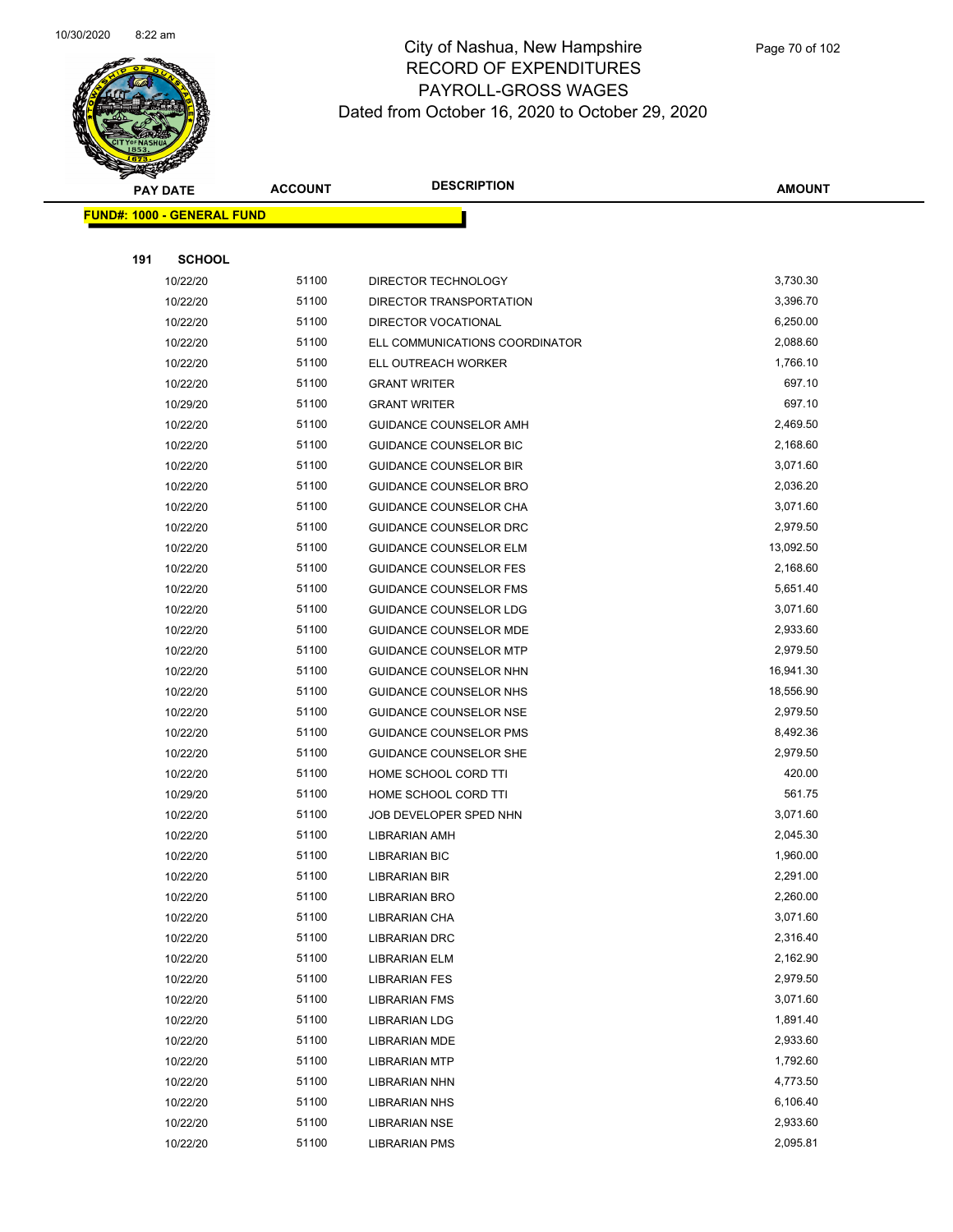

|     | <b>PAY DATE</b>                   | <b>ACCOUNT</b> | <b>DESCRIPTION</b>             | <b>AMOUNT</b> |
|-----|-----------------------------------|----------------|--------------------------------|---------------|
|     | <b>FUND#: 1000 - GENERAL FUND</b> |                |                                |               |
|     |                                   |                |                                |               |
| 191 | <b>SCHOOL</b>                     |                |                                |               |
|     | 10/22/20                          | 51100          | <b>LIBRARIAN SHE</b>           | 2,979.50      |
|     | 10/22/20                          | 51100          | LICENSED PRACTICAL NURSE ELM   | 1,485.30      |
|     | 10/22/20                          | 51100          | LICENSED PRACTICAL NURSE FMS   | 1,459.70      |
|     | 10/22/20                          | 51100          | MAINTENANCE ALARM WPO          | 1,048.40      |
|     | 10/29/20                          | 51100          | MAINTENANCE ALARM WPO          | 1,048.40      |
|     | 10/22/20                          | 51100          | MAINTENANCE CARPENTER WPO      | 1,056.40      |
|     | 10/29/20                          | 51100          | MAINTENANCE CARPENTER WPO      | 1,056.40      |
|     | 10/22/20                          | 51100          | MAINTENANCE ELECTRICIAN WPO    | 2,228.00      |
|     | 10/29/20                          | 51100          | MAINTENANCE ELECTRICIAN WPO    | 2,228.00      |
|     | 10/22/20                          | 51100          | MAINTENANCE GRDS FORMEN WPO    | 1,056.41      |
|     | 10/29/20                          | 51100          | MAINTENANCE GRDS FORMEN WPO    | 1,056.40      |
|     | 10/22/20                          | 51100          | MAINTENANCE GROUNDS WPO        | 4,182.58      |
|     | 10/29/20                          | 51100          | MAINTENANCE GROUNDS WPO        | 3,938.49      |
|     | 10/22/20                          | 51100          | MAINTENANCE HVAC WPO           | 6,540.38      |
|     | 10/29/20                          | 51100          | MAINTENANCE HVAC WPO           | 6,547.20      |
|     | 10/22/20                          | 51100          | MAINTENANCE MESSENGER WPO      | 1,016.00      |
|     | 10/29/20                          | 51100          | MAINTENANCE MESSENGER WPO      | 1,016.00      |
|     | 10/22/20                          | 51100          | MAINTENANCE PLUMBER WPO        | 1,118.00      |
|     | 10/29/20                          | 51100          | MAINTENANCE PLUMBER WPO        | 1,118.00      |
|     | 10/22/20                          | 51100          | MAINTENANCE TRADES WPO         | 3,222.80      |
|     | 10/29/20                          | 51100          | MAINTENANCE TRADES WPO         | 3,222.80      |
|     | 10/22/20                          | 51100          | <b>MARKETING TEACHER NHS</b>   | 2,876.80      |
|     | 10/22/20                          | 51100          | <b>NURSE AMH</b>               | 2,795.40      |
|     | 10/22/20                          | 51100          | <b>NURSE BIC</b>               | 4,193.09      |
|     | 10/22/20                          | 51100          | <b>NURSE BIR</b>               | 2,751.30      |
|     | 10/22/20                          | 51100          | <b>NURSE BRO</b>               | 2,795.40      |
|     | 10/22/20                          | 51100          | <b>NURSE CHA</b>               | 1,832.00      |
|     | 10/22/20                          | 51100          | <b>NURSE DRC</b>               | 2,795.40      |
|     | 10/22/20                          | 51100          | <b>NURSE ELM</b>               | 3,303.60      |
|     | 10/22/20                          | 51100          | NURSE FES                      | 1,962.50      |
|     | 10/22/20                          | 51100          | <b>NURSE FMS</b>               | 1,824.70      |
|     | 10/22/20                          | 51100          | <b>NURSE LDG</b>               | 2,632.70      |
|     | 10/22/20                          | 51100          | <b>NURSE MDE</b>               | 3,247.14      |
|     | 10/22/20                          | 51100          | <b>NURSE MTP</b>               | 1,913.89      |
|     | 10/22/20                          | 51100          | <b>NURSE NHN</b>               | 3,728.50      |
|     | 10/22/20                          | 51100          | <b>NURSE NHS</b>               | 4,397.20      |
|     | 10/22/20                          | 51100          | <b>NURSE NSE</b>               | 2,795.40      |
|     | 10/22/20                          | 51100          | <b>NURSE PMS</b>               | 4,522.80      |
|     | 10/22/20                          | 51100          | <b>NURSE SHE</b>               | 1,888.80      |
|     | 10/22/20                          | 51100          | OFFICE MANAGER BUSINESS        | 2,701.40      |
|     | 10/22/20                          | 51100          | OFFICE MANAGER HUMAN RESOURCES | 2,038.50      |
|     | 10/22/20                          | 51100          | OFFICE MANAGER SPED            | 2,082.90      |
|     | 10/22/20                          | 51100          | OUT DISTRICT COORDINATOR       | 2,996.20      |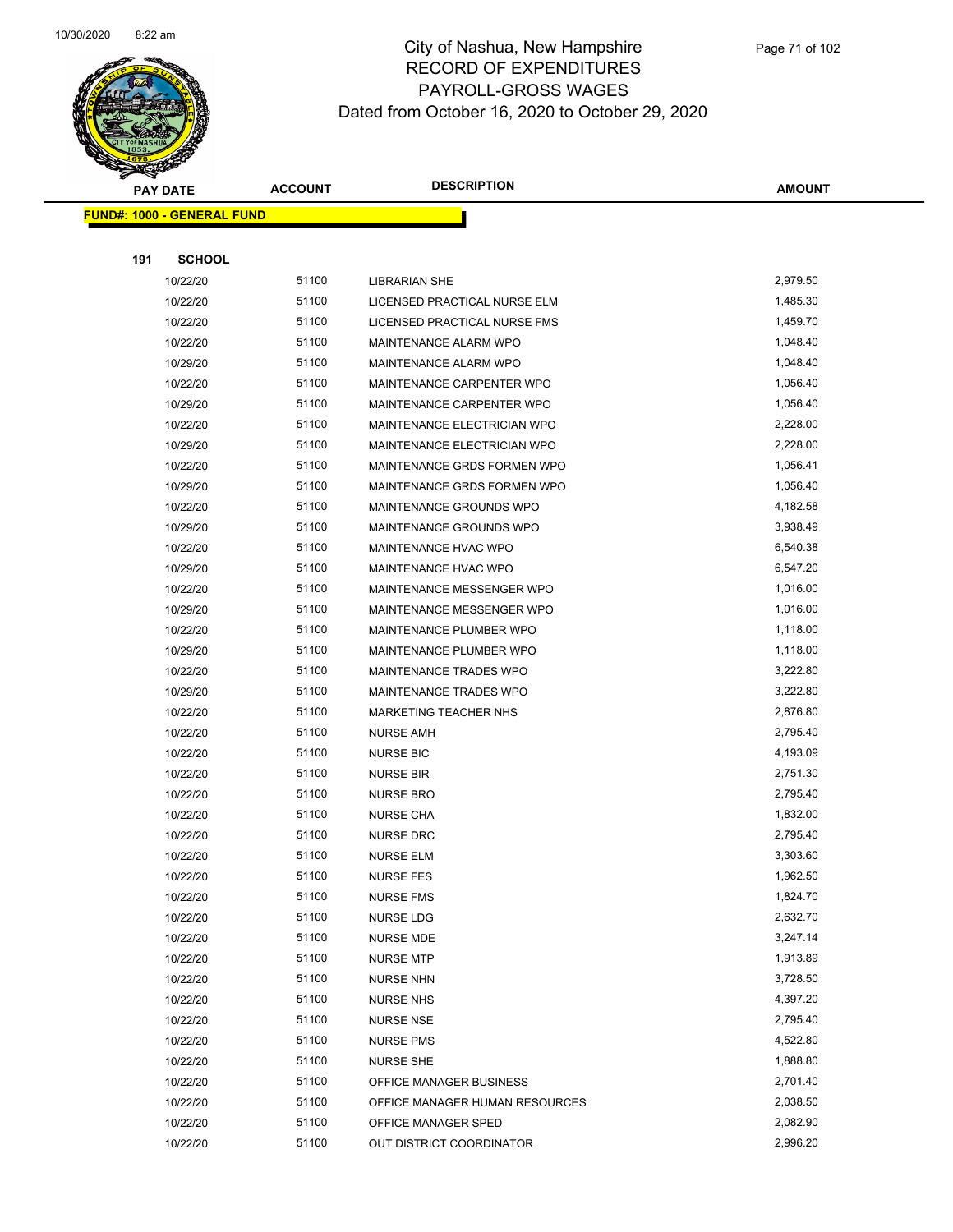

|     | <b>PAY DATE</b>                    | <b>ACCOUNT</b> | <b>DESCRIPTION</b>  | <b>AMOUNT</b> |
|-----|------------------------------------|----------------|---------------------|---------------|
|     | <u> FUND#: 1000 - GENERAL FUND</u> |                |                     |               |
|     |                                    |                |                     |               |
| 191 | <b>SCHOOL</b>                      |                |                     |               |
|     | 10/22/20                           | 51100          | PARA ALT AMH        | 488.79        |
|     | 10/29/20                           | 51100          | PARA ALT AMH        | 617.41        |
|     | 10/22/20                           | 51100          | PARA ALT FMS        | 517.14        |
|     | 10/29/20                           | 51100          | PARA ALT FMS        | 643.89        |
|     | 10/22/20                           | 51100          | PARA ALT MTP        | 349.62        |
|     | 10/29/20                           | 51100          | PARA ALT MTP        | 435.24        |
|     | 10/22/20                           | 51100          | PARA ALT PMS        | 356.76        |
|     | 10/29/20                           | 51100          | PARA ALT PMS        | 445.95        |
|     | 10/22/20                           | 51100          | PARA DW SPEC ED AMH | 7,765.06      |
|     | 10/29/20                           | 51100          | PARA DW SPEC ED AMH | 9,667.74      |
|     | 10/22/20                           | 51100          | PARA DW SPEC ED BIR | 2,349.57      |
|     | 10/29/20                           | 51100          | PARA DW SPEC ED BIR | 2,938.91      |
|     | 10/22/20                           | 51100          | PARA DW SPEC ED BRO | 4,065.99      |
|     | 10/29/20                           | 51100          | PARA DW SPEC ED BRO | 5,144.58      |
|     | 10/22/20                           | 51100          | PARA DW SPEC ED CHA | 7,767.53      |
|     | 10/29/20                           | 51100          | PARA DW SPEC ED CHA | 9,758.19      |
|     | 10/22/20                           | 51100          | PARA DW SPEC ED FMS | 6,088.01      |
|     | 10/29/20                           | 51100          | PARA DW SPEC ED FMS | 7,432.79      |
|     | 10/22/20                           | 51100          | PARA DW SPEC ED LDG | 504.00        |
|     | 10/29/20                           | 51100          | PARA DW SPEC ED LDG | 630.00        |
|     | 10/22/20                           | 51100          | PARA DW SPEC ED MDE | 6,201.23      |
|     | 10/29/20                           | 51100          | PARA DW SPEC ED MDE | 7,792.72      |
|     | 10/22/20                           | 51100          | PARA DW SPEC ED MTP | 764.53        |
|     | 10/29/20                           | 51100          | PARA DW SPEC ED MTP | 946.50        |
|     | 10/22/20                           | 51100          | PARA DW SPEC ED NHN | 4,028.39      |
|     | 10/29/20                           | 51100          | PARA DW SPEC ED NHN | 5,067.48      |
|     | 10/15/20                           | 51100          | PARA DW SPEC ED NHS | (1, 282.82)   |
|     | 10/22/20                           | 51100          | PARA DW SPEC ED NHS | 4,967.28      |
|     | 10/29/20                           | 51100          | PARA DW SPEC ED NHS | 6,214.43      |
|     | 10/22/20                           | 51100          | PARA DW SPEC ED NSE | 4,136.58      |
|     | 10/29/20                           | 51100          | PARA DW SPEC ED NSE | 5,517.12      |
|     | 10/22/20                           | 51100          | PARA DW SPEC ED PMS | 1,052.74      |
|     | 10/29/20                           | 51100          | PARA DW SPEC ED PMS | 1,313.30      |
|     | 10/22/20                           | 51100          | PARA DW SPEC ED SHE | 7,160.66      |
|     | 10/29/20                           | 51100          | PARA DW SPEC ED SHE | 8,911.49      |
|     | 10/22/20                           | 51100          | PARA DW SPEC ED WID | 439.20        |
|     | 10/29/20                           | 51100          | PARA DW SPEC ED WID | 549.00        |
|     | 10/22/20                           | 51100          | PARA DW SPEC ELM    | 6,805.35      |
|     | 10/29/20                           | 51100          | PARA DW SPEC ELM    | 8,633.80      |
|     | 10/22/20                           | 51100          | PARA ELL BIR        | 426.36        |
|     | 10/29/20                           | 51100          | PARA ELL BIR        | 555.26        |
|     | 10/22/20                           | 51100          | PARA ELL DRC        | 485.84        |
|     | 10/29/20                           | 51100          | PARA ELL DRC        | 594.90        |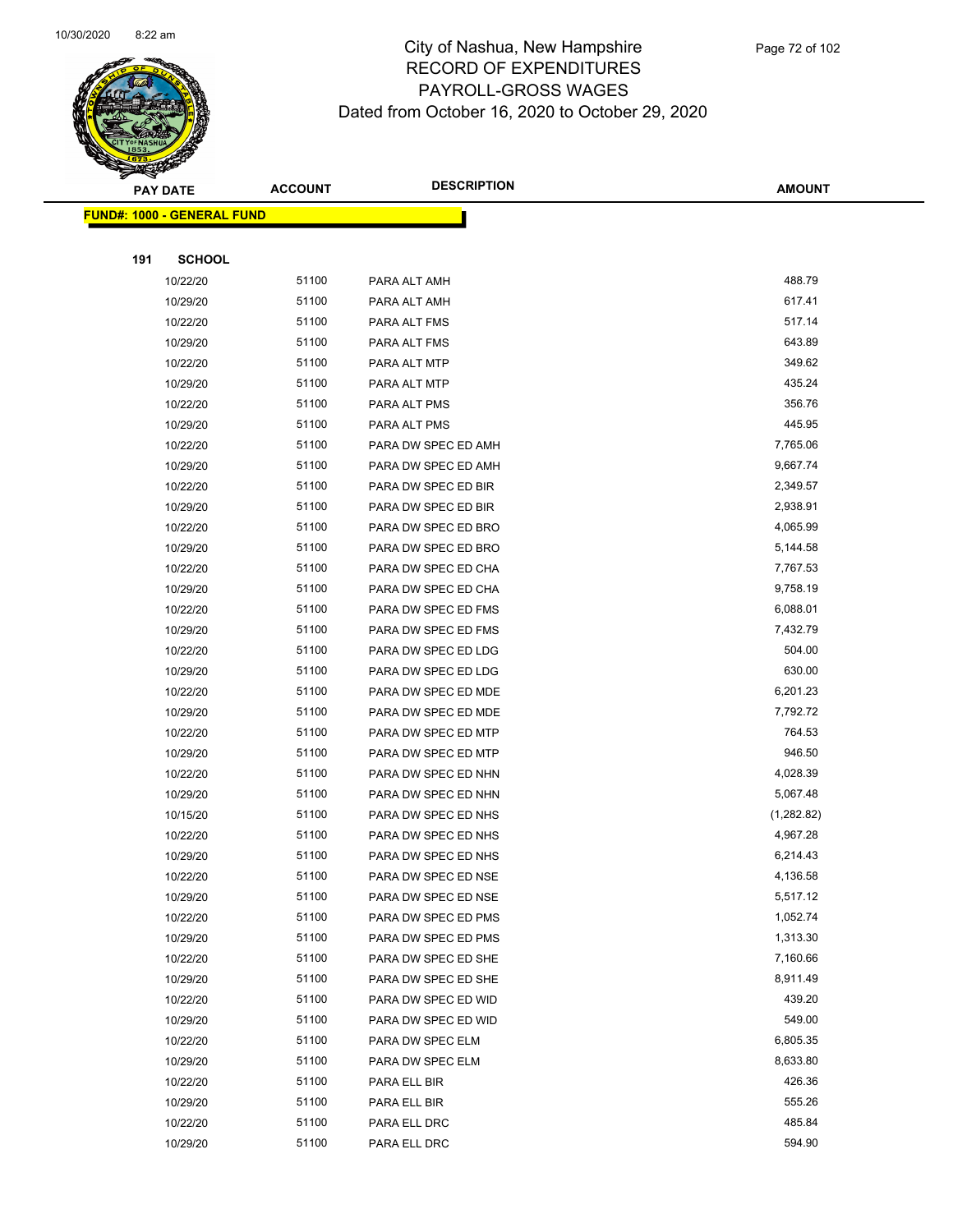

|     | <b>PAY DATE</b>                    | <b>ACCOUNT</b> | <b>DESCRIPTION</b>   | <b>AMOUNT</b> |
|-----|------------------------------------|----------------|----------------------|---------------|
|     | <u> FUND#: 1000 - GENERAL FUND</u> |                |                      |               |
|     |                                    |                |                      |               |
| 191 | <b>SCHOOL</b>                      |                |                      |               |
|     | 10/22/20                           | 51100          | PARA ELL ELM         | 297.79        |
|     | 10/29/20                           | 51100          | PARA ELL ELM         | 415.51        |
|     | 10/22/20                           | 51100          | PARA ELL FES         | 462.48        |
|     | 10/29/20                           | 51100          | PARA ELL FES         | 578.10        |
|     | 10/22/20                           | 51100          | PARA ELL FMS         | 349.71        |
|     | 10/29/20                           | 51100          | PARA ELL FMS         | 432.80        |
|     | 10/22/20                           | 51100          | PARA ELL LDG         | 951.84        |
|     | 10/29/20                           | 51100          | PARA ELL LDG         | 1,189.80      |
|     | 10/22/20                           | 51100          | PARA ELL MTP         | 363.36        |
|     | 10/29/20                           | 51100          | PARA ELL MTP         | 454.20        |
|     | 10/22/20                           | 51100          | PARA ELL SHE         | 510.64        |
|     | 10/29/20                           | 51100          | PARA ELL SHE         | 644.50        |
|     | 10/22/20                           | 51100          | PARA INST AMH        | 1,775.98      |
|     | 10/29/20                           | 51100          | PARA INST AMH        | 2,238.90      |
|     | 10/22/20                           | 51100          | PARA INST BIC        | 4,403.02      |
|     | 10/29/20                           | 51100          | PARA INST BIC        | 5,490.63      |
|     | 10/22/20                           | 51100          | PARA INST BIR        | 2,885.75      |
|     | 10/29/20                           | 51100          | PARA INST BIR        | 3,566.51      |
|     | 10/22/20                           | 51100          | PARA INST BRO        | 2,330.70      |
|     | 10/29/20                           | 51100          | PARA INST BRO        | 2,916.97      |
|     | 10/22/20                           | 51100          | PARA INST CHA        | 4,168.79      |
|     | 10/29/20                           | 51100          | PARA INST CHA        | 4,418.47      |
|     | 10/22/20                           | 51100          | PARA INST DRC        | 2,871.46      |
|     | 10/29/20                           | 51100          | PARA INST DRC        | 3,598.86      |
|     | 10/22/20                           | 51100          | PARA INST ELM        | 3,710.84      |
|     | 10/29/20                           | 51100          | PARA INST ELM        | 4,835.67      |
|     | 10/22/20                           | 51100          | PARA INST FES        | 4,384.35      |
|     | 10/29/20                           | 51100          | PARA INST FES        | 5,489.68      |
|     | 10/22/20                           | 51100          | PARA INST FMS        | 3,590.41      |
|     | 10/29/20                           | 51100          | <b>PARA INST FMS</b> | 4,466.29      |
|     | 10/22/20                           | 51100          | PARA INST LDG        | 3,335.28      |
|     | 10/29/20                           | 51100          | PARA INST LDG        | 4,178.67      |
|     | 10/22/20                           | 51100          | PARA INST MDE        | 3,074.13      |
|     | 10/29/20                           | 51100          | PARA INST MDE        | 3,857.71      |
|     | 10/22/20                           | 51100          | PARA INST MTP        | 2,571.19      |
|     | 10/29/20                           | 51100          | PARA INST MTP        | 3,219.81      |
|     | 10/22/20                           | 51100          | PARA INST NHN        | 1,026.63      |
|     | 10/29/20                           | 51100          | PARA INST NHN        | 1,258.10      |
|     | 10/22/20                           | 51100          | PARA INST NHS        | 1,842.16      |
|     | 10/29/20                           | 51100          | PARA INST NHS        | 2,302.70      |
|     | 10/22/20                           | 51100          | PARA INST NSE        | 3,598.08      |
|     | 10/29/20                           | 51100          | PARA INST NSE        | 4,497.60      |
|     | 10/22/20                           | 51100          | PARA INST PMS        | 3,804.22      |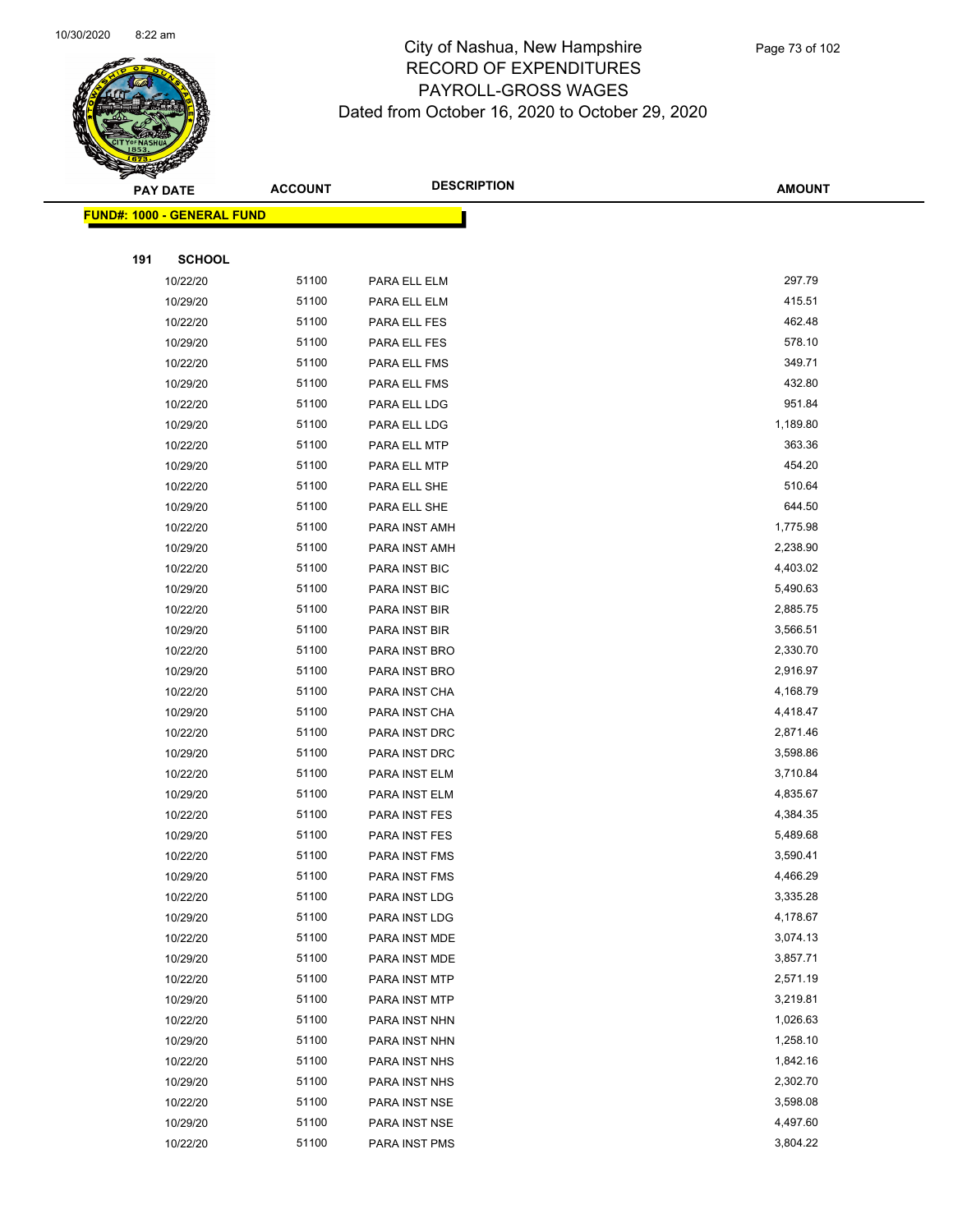

|     | <b>PAY DATE</b>                    | <b>ACCOUNT</b> | <b>DESCRIPTION</b> | <b>AMOUNT</b> |
|-----|------------------------------------|----------------|--------------------|---------------|
|     | <u> FUND#: 1000 - GENERAL FUND</u> |                |                    |               |
|     |                                    |                |                    |               |
| 191 | <b>SCHOOL</b>                      |                |                    |               |
|     | 10/29/20                           | 51100          | PARA INST PMS      | 3,619.99      |
|     | 10/22/20                           | 51100          | PARA INST SHE      | 3,019.74      |
|     | 10/29/20                           | 51100          | PARA INST SHE      | 3,779.97      |
|     | 10/22/20                           | 51100          | PARA JOB COACH     | 432.00        |
|     | 10/29/20                           | 51100          | PARA JOB COACH     | 540.00        |
|     | 10/22/20                           | 51100          | PARA KIND AMH      | 880.64        |
|     | 10/29/20                           | 51100          | PARA KIND AMH      | 1,098.32      |
|     | 10/22/20                           | 51100          | PARA KIND BIC      | 678.66        |
|     | 10/29/20                           | 51100          | PARA KIND BIC      | 844.86        |
|     | 10/22/20                           | 51100          | PARA KIND BIR      | 273.54        |
|     | 10/29/20                           | 51100          | PARA KIND BIR      | 412.04        |
|     | 10/22/20                           | 51100          | PARA KIND BRO      | 485.84        |
|     | 10/29/20                           | 51100          | PARA KIND BRO      | 614.74        |
|     | 10/22/20                           | 51100          | PARA KIND CHA      | 744.21        |
|     | 10/29/20                           | 51100          | PARA KIND CHA      | 928.52        |
|     | 10/22/20                           | 51100          | PARA KIND DRC      | 472.56        |
|     | 10/29/20                           | 51100          | PARA KIND DRC      | 590.70        |
|     | 10/22/20                           | 51100          | PARA KIND FES      | 893.65        |
|     | 10/29/20                           | 51100          | PARA KIND FES      | 1,139.20      |
|     | 10/22/20                           | 51100          | PARA KIND LDG      | 951.84        |
|     | 10/29/20                           | 51100          | PARA KIND LDG      | 1,219.56      |
|     | 10/22/20                           | 51100          | PARA KIND MDE      | 945.60        |
|     | 10/29/20                           | 51100          | PARA KIND MDE      | 1,182.00      |
|     | 10/22/20                           | 51100          | PARA KIND MTP      | 472.12        |
|     | 10/29/20                           | 51100          | PARA KIND MTP      | 602.20        |
|     | 10/22/20                           | 51100          | PARA KIND NSE      | 475.92        |
|     | 10/29/20                           | 51100          | PARA KIND NSE      | 594.90        |
|     | 10/22/20                           | 51100          | PARA KIND SHE      | 1,038.64      |
|     | 10/29/20                           | 51100          | PARA KIND SHE      | 1,313.42      |
|     | 10/22/20                           | 51100          | PARA LIB NHN       | 196.27        |
|     | 10/22/20                           | 51100          | PARA LIB NHS       | 211.23        |
|     | 10/29/20                           | 51100          | PARA LIB NHS       | 207.77        |
|     | 10/22/20                           | 51100          | PARA MEDIA NHN     | 547.56        |
|     | 10/29/20                           | 51100          | PARA MEDIA NHN     | 684.45        |
|     | 10/22/20                           | 51100          | PARA MEDIA NHS     | 890.71        |
|     | 10/29/20                           | 51100          | PARA MEDIA NHS     | 1,116.20      |
|     | 10/22/20                           | 51100          | PARA PRE SCH BRO   | 4,189.27      |
|     | 10/29/20                           | 51100          | PARA PRE SCH BRO   | 4,850.65      |
|     | 10/22/20                           | 51100          | PARA PRE SCH MTP   | 458.13        |
|     | 10/29/20                           | 51100          | PARA PRE SCH MTP   | 704.86        |
|     | 10/22/20                           | 51100          | PARA READ ELM      | 495.76        |
|     | 10/29/20                           | 51100          | PARA READ ELM      | 619.70        |
|     | 10/22/20                           | 51100          | PARA SCI NHN       | 512.07        |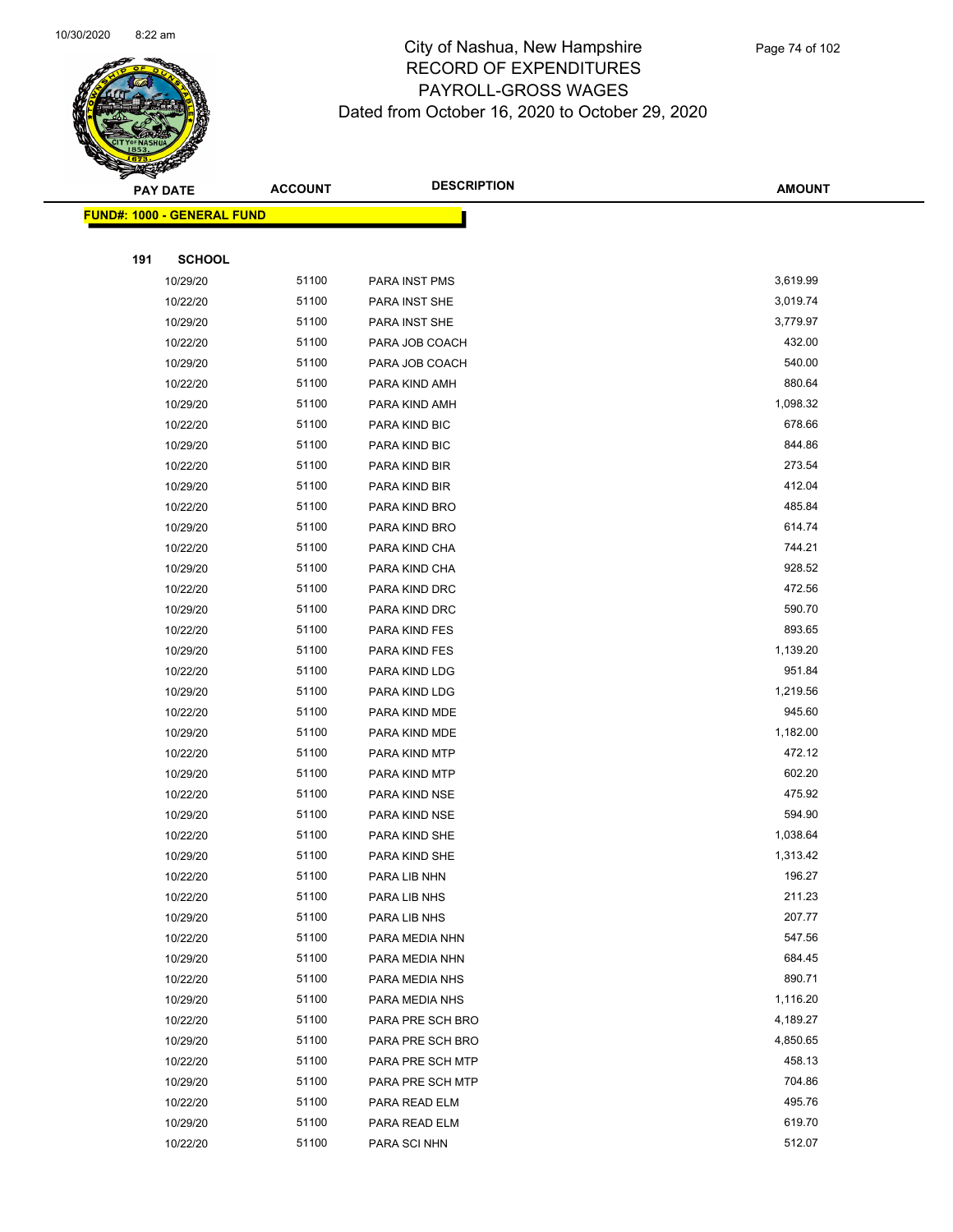

|     | <b>PAY DATE</b>                    | <b>ACCOUNT</b> | <b>DESCRIPTION</b>          | <b>AMOUNT</b> |
|-----|------------------------------------|----------------|-----------------------------|---------------|
|     | <u> FUND#: 1000 - GENERAL FUND</u> |                |                             |               |
|     |                                    |                |                             |               |
| 191 | <b>SCHOOL</b>                      |                |                             |               |
|     | 10/29/20                           | 51100          | PARA SCI NHN                | 628.68        |
|     | 10/22/20                           | 51100          | PARA SCI NHS                | 507.00        |
|     | 10/29/20                           | 51100          | PARA SCI NHS                | 633.75        |
|     | 10/22/20                           | 51100          | PARA TTI AMH                | 177.36        |
|     | 10/22/20                           | 51100          | PARA VOC NHS                | 365.76        |
|     | 10/29/20                           | 51100          | PARA VOC NHS                | 457.20        |
|     | 10/22/20                           | 51100          | PEER COACH                  | 8,073.20      |
|     | 10/22/20                           | 51100          | PRESCHOOL COORDINATOR       | 2,600.90      |
|     | 10/22/20                           | 51100          | PRINCIPAL AMH               | 4,076.90      |
|     | 10/22/20                           | 51100          | PRINCIPAL BIC               | 3,903.80      |
|     | 10/22/20                           | 51100          | PRINCIPAL BIR               | 4,076.90      |
|     | 10/22/20                           | 51100          | PRINCIPAL BRO               | 4,076.90      |
|     | 10/22/20                           | 51100          | PRINCIPAL CHA               | 4,023.10      |
|     | 10/22/20                           | 51100          | PRINCIPAL DRC               | 3,851.00      |
|     | 10/22/20                           | 51100          | PRINCIPAL FES               | 3,942.30      |
|     | 10/22/20                           | 51100          | PRINCIPAL FMS               | 4,169.20      |
|     | 10/22/20                           | 51100          | PRINCIPAL LDG               | 4,076.90      |
|     | 10/22/20                           | 51100          | PRINCIPAL MDE               | 3,942.30      |
|     | 10/22/20                           | 51100          | PRINCIPAL MTP               | 3,942.30      |
|     | 10/22/20                           | 51100          | PRINCIPAL NHN               | 4,115.40      |
|     | 10/22/20                           | 51100          | PRINCIPAL NHS               | 4,326.90      |
|     | 10/22/20                           | 51100          | PRINCIPAL NSE               | 3,903.80      |
|     | 10/22/20                           | 51100          | PRINCIPAL PMS               | 3,865.40      |
|     | 10/22/20                           | 51100          | PRINCIPAL SHE               | 3,745.20      |
|     | 10/22/20                           | 51100          | SCHOOL PSYCHOLOGIST WID     | 42,942.39     |
|     | 10/22/20                           | 51100          | SCHOOL PSYCHOLOGY INTERN    | 1,909.20      |
|     | 10/22/20                           | 51100          | SECURITY MONITOR NHN        | 2,258.40      |
|     | 10/29/20                           | 51100          | SECURITY MONITOR NHN        | 2,216.06      |
|     | 10/22/20                           | 51100          | <b>SECURITY MONITOR NHS</b> | 3,011.20      |
|     | 10/29/20                           | 51100          | SECURITY MONITOR NHS        | 3,011.20      |
|     | 10/22/20                           | 51100          | SIGN LANGUAGE INTERPRETER   | 6,232.06      |
|     | 10/29/20                           | 51100          | SIGN LANGUAGE INTERPRETER   | 7,792.11      |
|     | 10/22/20                           | 51100          | SOCIAL WORKER               | 4,190.70      |
|     | 10/22/20                           | 51100          | SOCIAL WORKER FMS           | 2,979.50      |
|     | 10/22/20                           | 51100          | SPEECH LANG PATHOLOGIST WID | 64,175.48     |
|     | 10/22/20                           | 51100          | SPEECH LANGUAGE ASST        | 581.58        |
|     | 10/29/20                           | 51100          | SPEECH LANGUAGE ASST        | 705.80        |
|     | 10/22/20                           | 51100          | STUDENT ACTIVITY COORD NHN  | 1,120.30      |
|     | 10/22/20                           | 51100          | SUB ADMIN LONG TERM         | 1,852.00      |
|     | 10/29/20                           | 51100          | SUB ADMIN LONG TERM         | 1,852.00      |
|     | 10/22/20                           | 51100          | <b>SUPERINTENDENT</b>       | 6,228.50      |
|     | 10/22/20                           | 51100          | SYSTEMS ADMIN FULL YEAR     | 11,386.40     |
|     | 10/22/20                           | 51100          | TEACHER ART AMH             | 2,795.40      |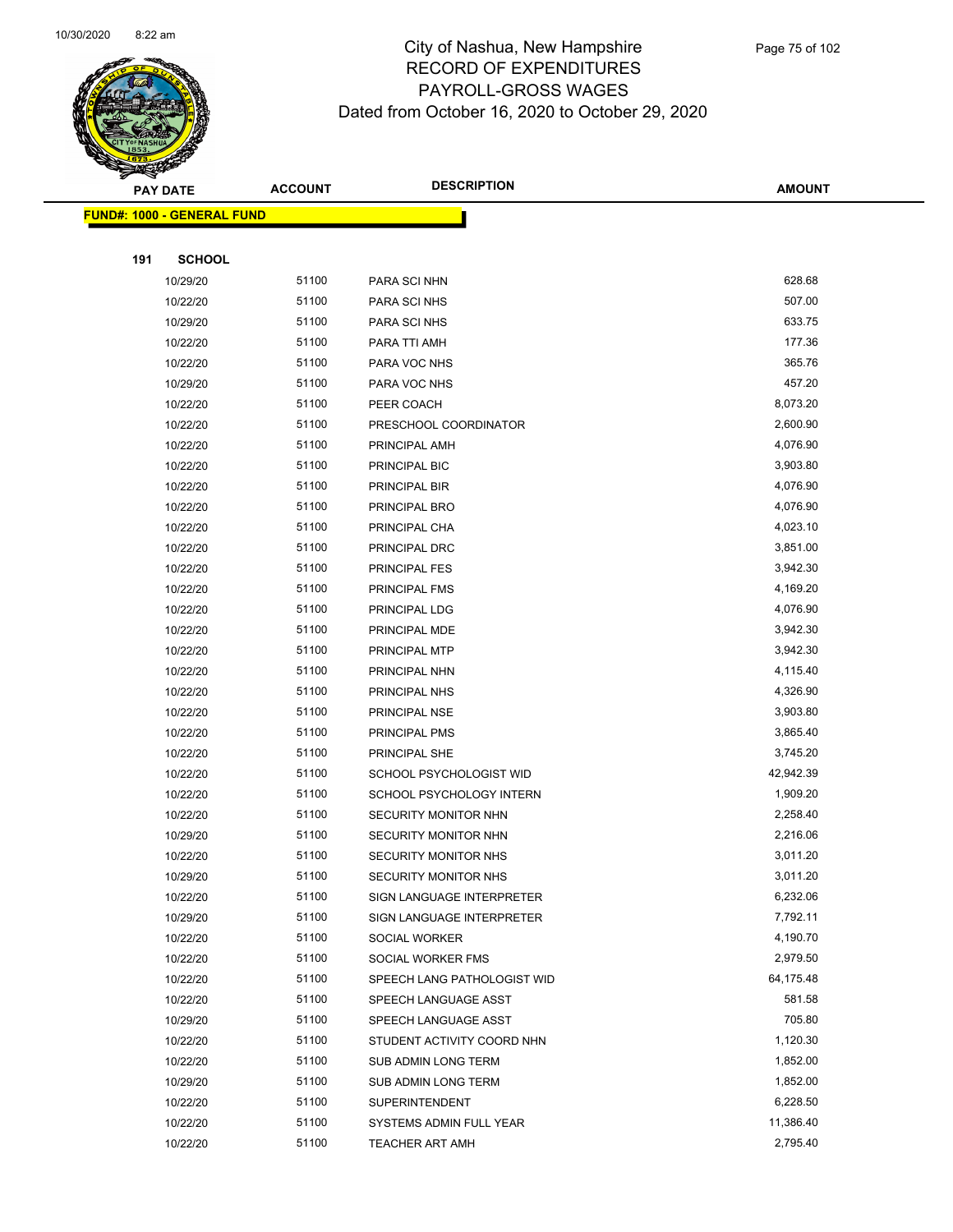

|     | <b>PAY DATE</b>                    | <b>ACCOUNT</b> | <b>DESCRIPTION</b>               | <b>AMOUNT</b> |  |
|-----|------------------------------------|----------------|----------------------------------|---------------|--|
|     | <u> FUND#: 1000 - GENERAL FUND</u> |                |                                  |               |  |
|     |                                    |                |                                  |               |  |
| 191 | <b>SCHOOL</b>                      |                |                                  |               |  |
|     | 10/22/20                           | 51100          | TEACHER ART BIC                  | 2,291.00      |  |
|     | 10/22/20                           | 51100          | <b>TEACHER ART BIR</b>           | 2,979.50      |  |
|     | 10/22/20                           | 51100          | <b>TEACHER ART CHA</b>           | 2,227.30      |  |
|     | 10/22/20                           | 51100          | TEACHER ART DRC                  | 2,168.60      |  |
|     | 10/22/20                           | 51100          | <b>TEACHER ART ELM</b>           | 5,015.70      |  |
|     | 10/22/20                           | 51100          | <b>TEACHER ART FES</b>           | 1,764.50      |  |
|     | 10/22/20                           | 51100          | TEACHER ART FMS                  | 827.80        |  |
|     | 10/22/20                           | 51100          | <b>TEACHER ART LDG</b>           | 2,795.40      |  |
|     | 10/22/20                           | 51100          | <b>TEACHER ART MDE</b>           | 2,168.60      |  |
|     | 10/22/20                           | 51100          | <b>TEACHER ART MTP</b>           | 2,979.50      |  |
|     | 10/22/20                           | 51100          | TEACHER ART NHN                  | 11,091.40     |  |
|     | 10/22/20                           | 51100          | <b>TEACHER ART NHS</b>           | 10,930.50     |  |
|     | 10/22/20                           | 51100          | <b>TEACHER ART NSE</b>           | 3,071.60      |  |
|     | 10/22/20                           | 51100          | <b>TEACHER ART PMS</b>           | 4,270.11      |  |
|     | 10/22/20                           | 51100          | <b>TEACHER ART SHE</b>           | 2,632.70      |  |
|     | 10/22/20                           | 51100          | <b>TEACHER AUTO NHN</b>          | 2,795.40      |  |
|     | 10/22/20                           | 51100          | <b>TEACHER BEHAVIOR SPEC WID</b> | 19,139.10     |  |
|     | 10/22/20                           | 51100          | TEACHER BIO TEC NHN              | 2,564.70      |  |
|     | 10/22/20                           | 51100          | TEACHER BUILD CONST NHS          | 2,795.40      |  |
|     | 10/22/20                           | 51100          | <b>TEACHER BUSINESS NHN</b>      | 7,319.37      |  |
|     | 10/22/20                           | 51100          | <b>TEACHER BUSINESS NHS</b>      | 9,020.00      |  |
|     | 10/22/20                           | 51100          | <b>TEACHER COMPUTER ELM</b>      | 1,655.60      |  |
|     | 10/22/20                           | 51100          | <b>TEACHER COMPUTER FMS</b>      | 5,511.20      |  |
|     | 10/22/20                           | 51100          | TEACHER COMPUTER NHN             | 5,584.30      |  |
|     | 10/22/20                           | 51100          | TEACHER COMPUTER NHS             | 1,655.60      |  |
|     | 10/22/20                           | 51100          | <b>TEACHER COMPUTER PMS</b>      | 4,879.55      |  |
|     | 10/22/20                           | 51100          | <b>TEACHER COSMETOLOGY NHN</b>   | 4,684.20      |  |
|     | 10/22/20                           | 51100          | TEACHER CULINARY NHN             | 5,637.90      |  |
|     | 10/22/20                           | 51100          | <b>TEACHER DEAF NSE</b>          | 4,879.40      |  |
|     | 10/22/20                           | 51100          | <b>TEACHER DEAF WID</b>          | 7,703.89      |  |
|     | 10/22/20                           | 51100          | <b>TEACHER DWSE AMH</b>          | 2,979.50      |  |
|     | 10/22/20                           | 51100          | <b>TEACHER DWSE BIR</b>          | 4,964.00      |  |
|     | 10/22/20                           | 51100          | <b>TEACHER DWSE BRO</b>          | 3,071.60      |  |
|     | 10/22/20                           | 51100          | TEACHER DWSE CHA                 | 1,641.50      |  |
|     | 10/22/20                           | 51100          | TEACHER DWSE ELM                 | 15,910.46     |  |
|     | 10/22/20                           | 51100          | TEACHER DWSE FMS                 | 2,168.60      |  |
|     | 10/22/20                           | 51100          | <b>TEACHER DWSE MDE</b>          | 1,963.10      |  |
|     | 10/22/20                           | 51100          | TEACHER DWSE NHS                 | 2,963.30      |  |
|     | 10/22/20                           | 51100          | TEACHER DWSE SHE                 | 5,908.30      |  |
|     | 10/22/20                           | 51100          | TEACHER ECE NHS                  | 5,959.00      |  |
|     | 10/22/20                           | 51100          | TEACHER ELECTRICAL NHS           | 2,795.40      |  |
|     | 10/22/20                           | 51100          | TEACHER ELL BIC                  | 3,982.10      |  |
|     | 10/22/20                           | 51100          | TEACHER ELL BIR                  | 2,979.50      |  |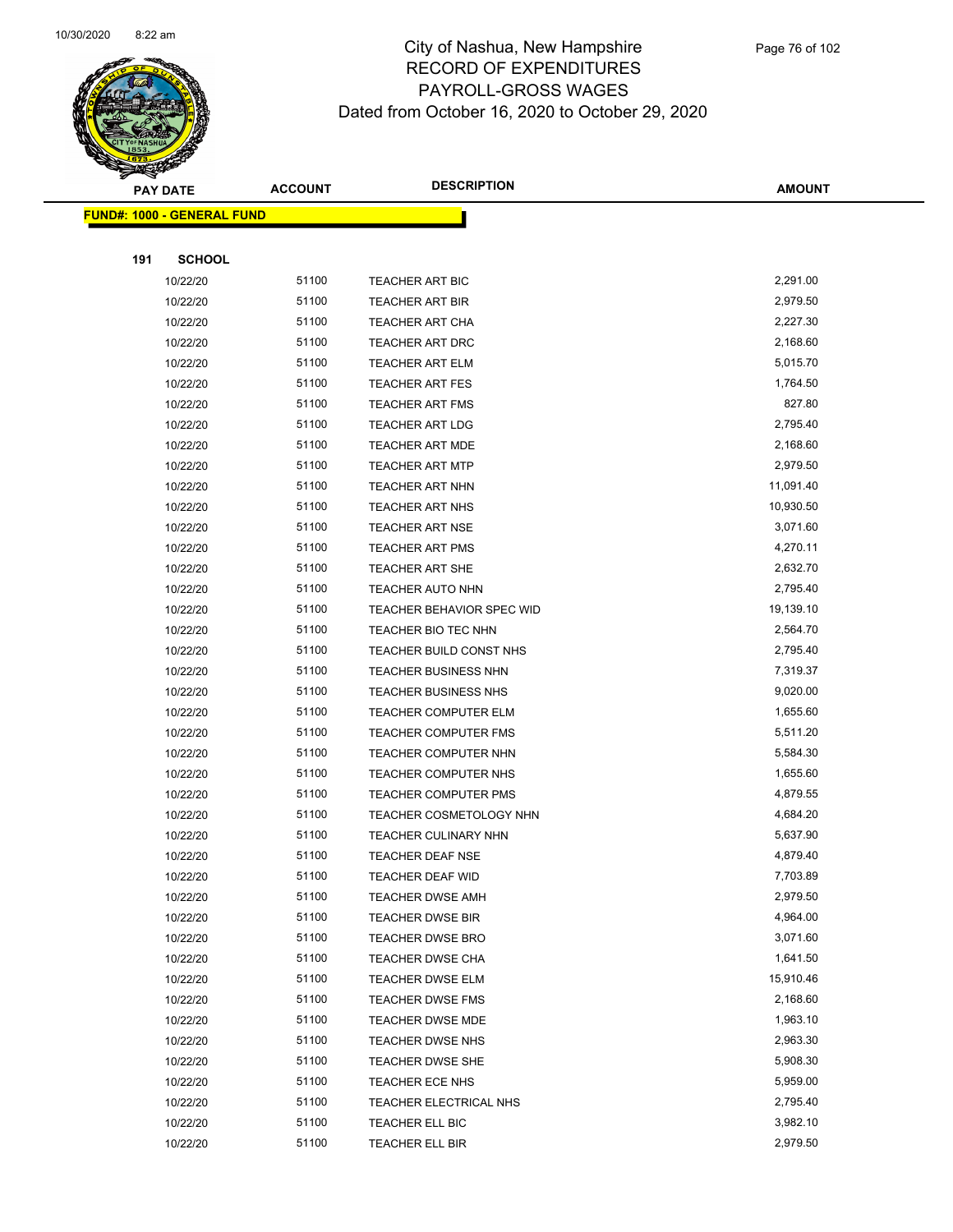

|     | <b>PAY DATE</b>                    | <b>ACCOUNT</b> | <b>DESCRIPTION</b>              | <b>AMOUNT</b> |
|-----|------------------------------------|----------------|---------------------------------|---------------|
|     | <u> FUND#: 1000 - GENERAL FUND</u> |                |                                 |               |
|     |                                    |                |                                 |               |
| 191 | <b>SCHOOL</b>                      |                |                                 |               |
|     | 10/22/20                           | 51100          | <b>TEACHER ELL CHA</b>          | 2,359.10      |
|     | 10/22/20                           | 51100          | TEACHER ELL DRC                 | 4,702.70      |
|     | 10/22/20                           | 51100          | TEACHER ELL ELM                 | 6,595.81      |
|     | 10/22/20                           | 51100          | TEACHER ELL FES                 | 7,850.40      |
|     | 10/22/20                           | 51100          | <b>TEACHER ELL FMS</b>          | 4,319.10      |
|     | 10/22/20                           | 51100          | <b>TEACHER ELL LDG</b>          | 9,910.70      |
|     | 10/22/20                           | 51100          | <b>TEACHER ELL MTP</b>          | 2,979.50      |
|     | 10/22/20                           | 51100          | TEACHER ELL NHN                 | 9,648.80      |
|     | 10/22/20                           | 51100          | TEACHER ELL NHS                 | 12,710.65     |
|     | 10/22/20                           | 51100          | TEACHER ELL PMS                 | 4,711.34      |
|     | 10/22/20                           | 51100          | TEACHER ELL SHE                 | 4,971.70      |
|     | 10/22/20                           | 51100          | <b>TEACHER ENGLISH ELM</b>      | 27,808.30     |
|     | 10/22/20                           | 51100          | <b>TEACHER ENGLISH FMS</b>      | 17,079.30     |
|     | 10/22/20                           | 51100          | <b>TEACHER ENGLISH NHN</b>      | 48,395.80     |
|     | 10/22/20                           | 51100          | <b>TEACHER ENGLISH NHS</b>      | 47,963.60     |
|     | 10/22/20                           | 51100          | <b>TEACHER ENGLISH PMS</b>      | 16,734.69     |
|     | 10/22/20                           | 51100          | <b>TEACHER FACS ELM</b>         | 2,260.00      |
|     | 10/22/20                           | 51100          | <b>TEACHER FACS FMS</b>         | 4,868.30      |
|     | 10/22/20                           | 51100          | <b>TEACHER FACS NHN</b>         | 8,003.70      |
|     | 10/22/20                           | 51100          | <b>TEACHER FACS NHS</b>         | 7,737.80      |
|     | 10/22/20                           | 51100          | <b>TEACHER FACS PMS</b>         | 3,585.13      |
|     | 10/22/20                           | 51100          | TEACHER FOREIGN LANG ELM        | 6,143.20      |
|     | 10/22/20                           | 51100          | <b>TEACHER FOREIGN LANG FMS</b> | 4,176.90      |
|     | 10/22/20                           | 51100          | TEACHER FOREIGN LANG NHN        | 13,949.60     |
|     | 10/22/20                           | 51100          | TEACHER FOREIGN LANG NHS        | 19,013.60     |
|     | 10/22/20                           | 51100          | TEACHER FOREIGN LANG PMS        | 5,571.62      |
|     | 10/22/20                           | 51100          | <b>TEACHER GR1 AMH</b>          | 6,598.10      |
|     | 10/22/20                           | 51100          | <b>TEACHER GR1 BIC</b>          | 10,119.10     |
|     | 10/22/20                           | 51100          | <b>TEACHER GR1 BIR</b>          | 9,705.50      |
|     | 10/22/20                           | 51100          | TEACHER GR1 BRO                 | 7,389.84      |
|     | 10/29/20                           | 51100          | <b>TEACHER GR1 BRO</b>          | 2,751.31      |
|     | 10/22/20                           | 51100          | TEACHER GR1 CHA                 | 9,325.10      |
|     | 10/22/20                           | 51100          | <b>TEACHER GR1 DRC</b>          | 3,828.80      |
|     | 10/22/20                           | 51100          | <b>TEACHER GR1 FES</b>          | 9,508.80      |
|     | 10/22/20                           | 51100          | <b>TEACHER GR1 LDG</b>          | 7,652.20      |
|     | 10/22/20                           | 51100          | <b>TEACHER GR1 MDE</b>          | 8,153.89      |
|     | 10/22/20                           | 51100          | <b>TEACHER GR1 MTP</b>          | 6,826.30      |
|     | 10/22/20                           | 51100          | <b>TEACHER GR1 NSE</b>          | 7,801.90      |
|     | 10/22/20                           | 51100          | TEACHER GR1 SHE                 | 8,938.80      |
|     | 10/22/20                           | 51100          | <b>TEACHER GR2 AMH</b>          | 6,186.60      |
|     | 10/22/20                           | 51100          | TEACHER GR2 BIC                 | 10,797.80     |
|     | 10/22/20                           | 51100          | TEACHER GR2 BIR                 | 10,983.80     |
|     | 10/22/20                           | 51100          | <b>TEACHER GR2 BRO</b>          | 7,682.04      |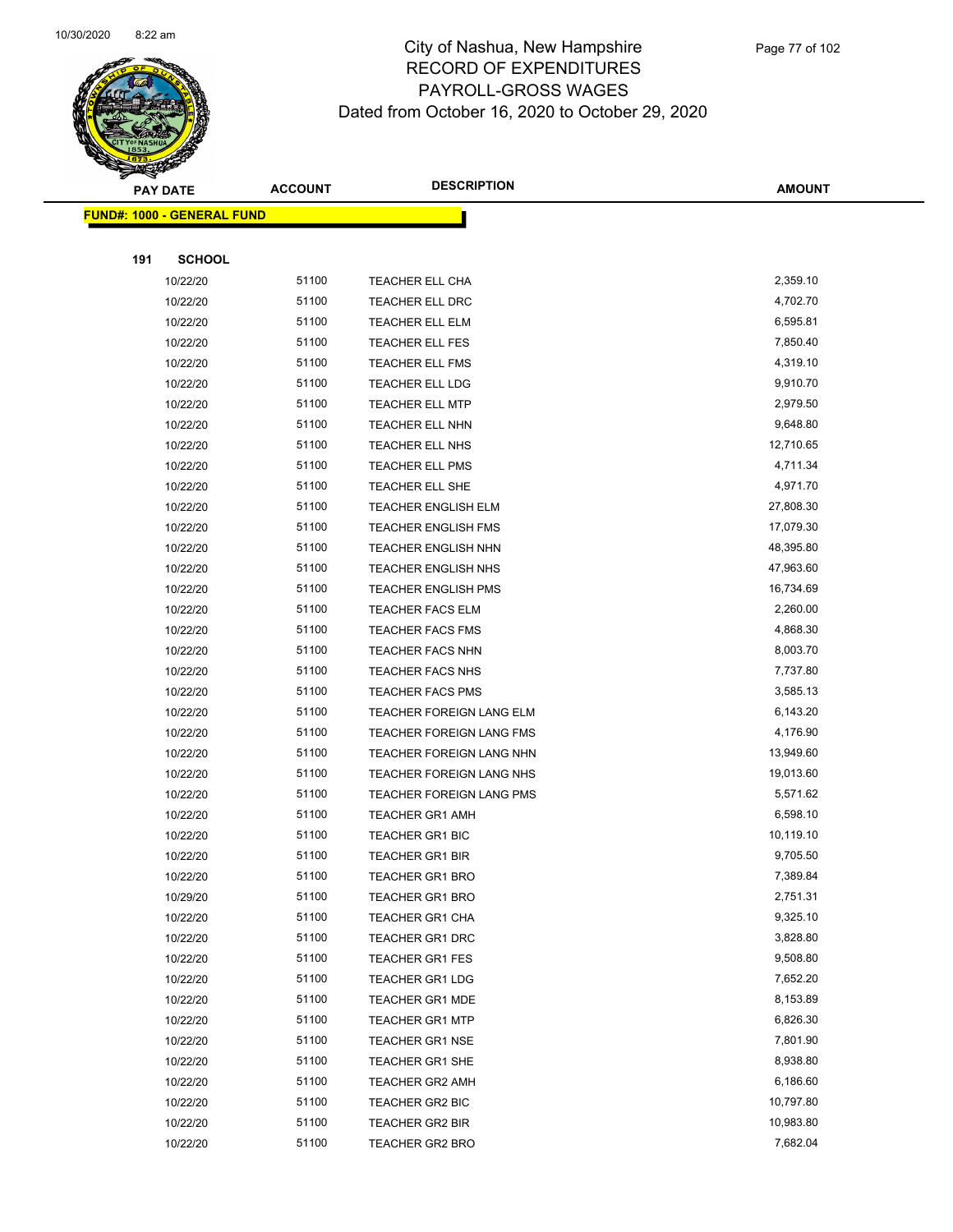

|     | <b>PAY DATE</b>                    | <b>ACCOUNT</b> | <b>DESCRIPTION</b>     | <b>AMOUNT</b> |
|-----|------------------------------------|----------------|------------------------|---------------|
|     | <u> FUND#: 1000 - GENERAL FUND</u> |                |                        |               |
|     |                                    |                |                        |               |
| 191 | <b>SCHOOL</b>                      |                |                        |               |
|     | 10/29/20                           | 51100          | <b>TEACHER GR2 BRO</b> | 2,933.58      |
|     | 10/22/20                           | 51100          | TEACHER GR2 CHA        | 7,598.40      |
|     | 10/22/20                           | 51100          | TEACHER GR2 DRC        | 5,817.10      |
|     | 10/22/20                           | 51100          | TEACHER GR2 FES        | 11,548.80     |
|     | 10/22/20                           | 51100          | <b>TEACHER GR2 LDG</b> | 9,187.10      |
|     | 10/22/20                           | 51100          | <b>TEACHER GR2 MDE</b> | 10,332.40     |
|     | 10/22/20                           | 51100          | <b>TEACHER GR2 MTP</b> | 7,439.10      |
|     | 10/22/20                           | 51100          | <b>TEACHER GR2 NSE</b> | 5,590.80      |
|     | 10/22/20                           | 51100          | <b>TEACHER GR2 SHE</b> | 7,000.20      |
|     | 10/22/20                           | 51100          | <b>TEACHER GR3 AMH</b> | 4,886.90      |
|     | 10/22/20                           | 51100          | <b>TEACHER GR3 BIC</b> | 5,635.30      |
|     | 10/22/20                           | 51100          | <b>TEACHER GR3 BIR</b> | 8,479.60      |
|     | 10/22/20                           | 51100          | <b>TEACHER GR3 BRO</b> | 7,539.40      |
|     | 10/22/20                           | 51100          | <b>TEACHER GR3 CHA</b> | 9,821.50      |
|     | 10/22/20                           | 51100          | <b>TEACHER GR3 DRC</b> | 9,478.30      |
|     | 10/22/20                           | 51100          | <b>TEACHER GR3 FES</b> | 9,790.90      |
|     | 10/22/20                           | 51100          | <b>TEACHER GR3 LDG</b> | 9,580.40      |
|     | 10/22/20                           | 51100          | <b>TEACHER GR3 MDE</b> | 10,382.19     |
|     | 10/22/20                           | 51100          | <b>TEACHER GR3 MTP</b> | 7,009.30      |
|     | 10/22/20                           | 51100          | <b>TEACHER GR3 NSE</b> | 7,928.89      |
|     | 10/22/20                           | 51100          | <b>TEACHER GR3 SHE</b> | 8,183.40      |
|     | 10/22/20                           | 51100          | <b>TEACHER GR4 AMH</b> | 3,848.10      |
|     | 10/22/20                           | 51100          | <b>TEACHER GR4 BIC</b> | 11,805.40     |
|     | 10/22/20                           | 51100          | <b>TEACHER GR4 BIR</b> | 6,065.51      |
|     | 10/22/20                           | 51100          | <b>TEACHER GR4 BRO</b> | 5,774.90      |
|     | 10/22/20                           | 51100          | <b>TEACHER GR4 CHA</b> | 11,061.20     |
|     | 10/22/20                           | 51100          | <b>TEACHER GR4 DRC</b> | 7,292.00      |
|     | 10/22/20                           | 51100          | <b>TEACHER GR4 FES</b> | 8,880.00      |
|     | 10/22/20                           | 51100          | <b>TEACHER GR4 LDG</b> | 8,812.80      |
|     | 10/22/20                           | 51100          | <b>TEACHER GR4 MDE</b> | 9,492.28      |
|     | 10/22/20                           | 51100          | <b>TEACHER GR4 MTP</b> | 7,208.40      |
|     | 10/22/20                           | 51100          | <b>TEACHER GR4 NSE</b> | 5,014.70      |
|     | 10/22/20                           | 51100          | <b>TEACHER GR4 SHE</b> | 4,691.70      |
|     | 10/22/20                           | 51100          | <b>TEACHER GR5 AMH</b> | 5,774.90      |
|     | 10/22/20                           | 51100          | <b>TEACHER GR5 BIC</b> | 12,061.90     |
|     | 10/22/20                           | 51100          | <b>TEACHER GR5 BIR</b> | 7,257.00      |
|     | 10/22/20                           | 51100          | <b>TEACHER GR5 BRO</b> | 5,671.90      |
|     | 10/22/20                           | 51100          | <b>TEACHER GR5 CHA</b> | 11,374.48     |
|     | 10/22/20                           | 51100          | <b>TEACHER GR5 DRC</b> | 6,209.60      |
|     | 10/22/20                           | 51100          | <b>TEACHER GR5 FES</b> | 9,232.70      |
|     | 10/22/20                           | 51100          | <b>TEACHER GR5 LDG</b> | 10,090.00     |
|     | 10/22/20                           | 51100          | <b>TEACHER GR5 MDE</b> | 9,598.59      |
|     | 10/22/20                           | 51100          | <b>TEACHER GR5 MTP</b> | 6,882.10      |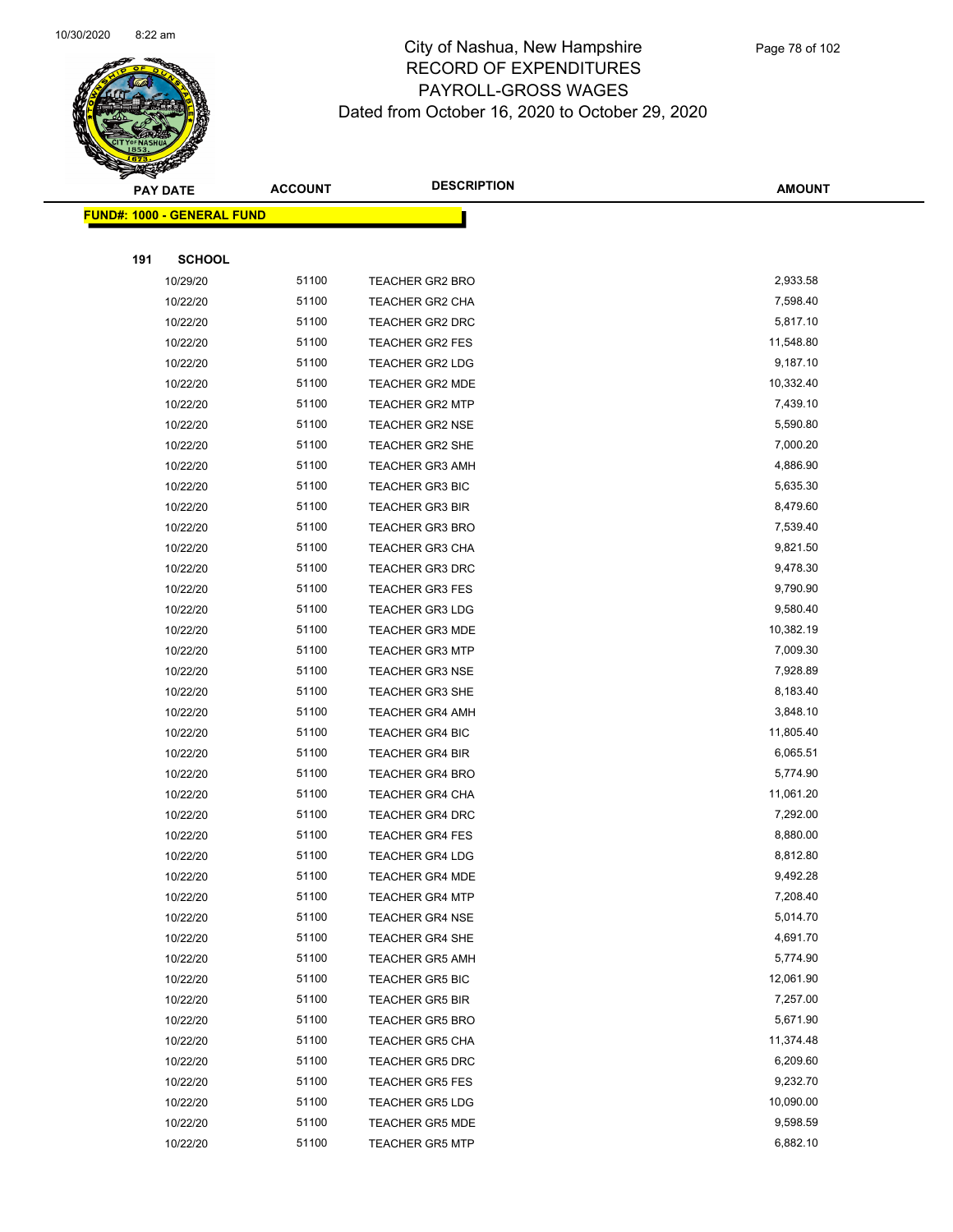

|     | <b>PAY DATE</b>                    | <b>ACCOUNT</b> | <b>DESCRIPTION</b>            | AMOUNT    |
|-----|------------------------------------|----------------|-------------------------------|-----------|
|     | <u> FUND#: 1000 - GENERAL FUND</u> |                |                               |           |
|     |                                    |                |                               |           |
| 191 | <b>SCHOOL</b>                      |                |                               |           |
|     | 10/22/20                           | 51100          | <b>TEACHER GR5 NSE</b>        | 8,846.40  |
|     | 10/22/20                           | 51100          | <b>TEACHER GR5 SHE</b>        | 7,746.60  |
|     | 10/22/20                           | 51100          | <b>TEACHER GR6 ELM</b>        | 29,724.09 |
|     | 10/22/20                           | 51100          | <b>TEACHER GR6 FMS</b>        | 26,215.31 |
|     | 10/22/20                           | 51100          | <b>TEACHER GR6 PMS</b>        | 16,098.38 |
|     | 10/22/20                           | 51100          | <b>TEACHER GRAPH NHS</b>      | 3,599.80  |
|     | 10/22/20                           | 51100          | <b>TEACHER GRAPHICS NHN</b>   | 6,316.60  |
|     | 10/22/20                           | 51100          | TEACHER HEALTH NHN            | 5,422.60  |
|     | 10/22/20                           | 51100          | <b>TEACHER HEALTH NHS</b>     | 2,795.40  |
|     | 10/22/20                           | 51100          | TEACHER HEALTHOC NHS          | 5,246.90  |
|     | 10/22/20                           | 51100          | TEACHER HVAC NHS              | 2,045.31  |
|     | 10/22/20                           | 51100          | TEACHER IN SCH SUSPENSION ELM | 1,899.90  |
|     | 10/22/20                           | 51100          | TEACHER IN SCH SUSPENSION NHN | 2,979.50  |
|     | 10/22/20                           | 51100          | TEACHER IN SCH SUSPENSION NHS | 1,900.10  |
|     | 10/22/20                           | 51100          | <b>TEACHER INST SPED WID</b>  | 2,692.40  |
|     | 10/22/20                           | 51100          | <b>TEACHER KIND AMH</b>       | 7,531.50  |
|     | 10/22/20                           | 51100          | <b>TEACHER KIND BIC</b>       | 10,714.40 |
|     | 10/22/20                           | 51100          | <b>TEACHER KIND BIR</b>       | 7,034.49  |
|     | 10/22/20                           | 51100          | <b>TEACHER KIND BRO</b>       | 5,867.00  |
|     | 10/22/20                           | 51100          | <b>TEACHER KIND CHA</b>       | 7,046.90  |
|     | 10/22/20                           | 51100          | <b>TEACHER KIND DRC</b>       | 10,255.20 |
|     | 10/22/20                           | 51100          | <b>TEACHER KIND FES</b>       | 11,944.10 |
|     | 10/22/20                           | 51100          | <b>TEACHER KIND LDG</b>       | 12,027.40 |
|     | 10/22/20                           | 51100          | TEACHER KIND MDE              | 10,729.60 |
|     | 10/22/20                           | 51100          | <b>TEACHER KIND MTP</b>       | 6,377.20  |
|     | 10/22/20                           | 51100          | <b>TEACHER KIND NSE</b>       | 2,394.80  |
|     | 10/22/20                           | 51100          | <b>TEACHER KIND SHE</b>       | 6,270.80  |
|     | 10/22/20                           | 51100          | <b>TEACHER MATH ELM</b>       | 23,580.30 |
|     | 10/22/20                           | 51100          | <b>TEACHER MATH FMS</b>       | 14,008.40 |
|     | 10/22/20                           | 51100          | TEACHER MATH NHN              | 37,608.50 |
|     | 10/22/20                           | 51100          | <b>TEACHER MATH NHS</b>       | 43,159.00 |
|     | 10/22/20                           | 51100          | <b>TEACHER MATH PMS</b>       | 16,273.67 |
|     | 10/22/20                           | 51100          | <b>TEACHER MUSIC AMH</b>      | 1,913.90  |
|     | 10/22/20                           | 51100          | <b>TEACHER MUSIC BIC</b>      | 2,795.40  |
|     | 10/22/20                           | 51100          | <b>TEACHER MUSIC BIR</b>      | 1,824.70  |
|     | 10/22/20                           | 51100          | <b>TEACHER MUSIC BRO</b>      | 1,831.80  |
|     | 10/22/20                           | 51100          | <b>TEACHER MUSIC CHA</b>      | 2,979.50  |
|     | 10/22/20                           | 51100          | <b>TEACHER MUSIC DRC</b>      | 2,887.40  |
|     | 10/22/20                           | 51100          | <b>TEACHER MUSIC ELM</b>      | 7,744.90  |
|     | 10/22/20                           | 51100          | <b>TEACHER MUSIC FES</b>      | 1,764.50  |
|     | 10/22/20                           | 51100          | <b>TEACHER MUSIC FMS</b>      | 5,959.00  |
|     | 10/22/20                           | 51100          | <b>TEACHER MUSIC LDG</b>      | 1,643.60  |
|     | 10/22/20                           | 51100          | TEACHER MUSIC MDE             | 2,359.10  |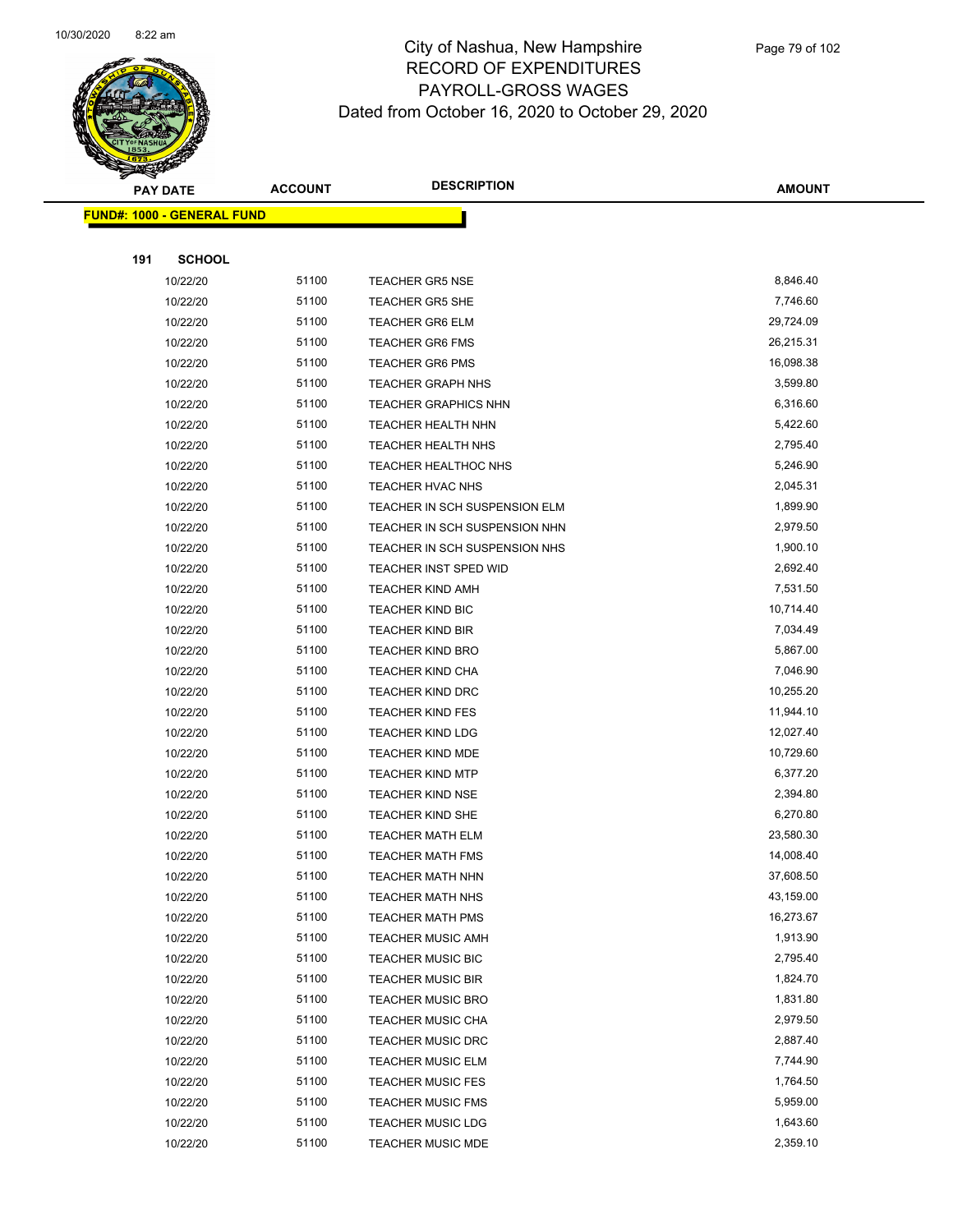

|     | <b>PAY DATE</b>                    | <b>ACCOUNT</b> | <b>DESCRIPTION</b>           | <b>AMOUNT</b> |
|-----|------------------------------------|----------------|------------------------------|---------------|
|     | <u> FUND#: 1000 - GENERAL FUND</u> |                |                              |               |
|     |                                    |                |                              |               |
| 191 | <b>SCHOOL</b>                      |                |                              |               |
|     | 10/22/20                           | 51100          | <b>TEACHER MUSIC MTP</b>     | 2,703.70      |
|     | 10/22/20                           | 51100          | <b>TEACHER MUSIC NHN</b>     | 4,879.41      |
|     | 10/22/20                           | 51100          | <b>TEACHER MUSIC NHS</b>     | 4,817.50      |
|     | 10/22/20                           | 51100          | <b>TEACHER MUSIC NSE</b>     | 943.49        |
|     | 10/22/20                           | 51100          | <b>TEACHER MUSIC PMS</b>     | 4,439.01      |
|     | 10/22/20                           | 51100          | <b>TEACHER MUSIC SHE</b>     | 1,744.90      |
|     | 10/22/20                           | 51100          | TEACHER PE BIC               | 2,585.20      |
|     | 10/22/20                           | 51100          | TEACHER PE BIR               | 3,071.60      |
|     | 10/22/20                           | 51100          | <b>TEACHER PE BRO</b>        | 2,887.40      |
|     | 10/22/20                           | 51100          | TEACHER PE CHA               | 2,751.30      |
|     | 10/22/20                           | 51100          | TEACHER PE DRC               | 2,979.50      |
|     | 10/22/20                           | 51100          | TEACHER PE ELM               | 9,944.70      |
|     | 10/22/20                           | 51100          | TEACHER PE FES               | 1,824.70      |
|     | 10/22/20                           | 51100          | TEACHER PE FMS               | 5,590.80      |
|     | 10/22/20                           | 51100          | TEACHER PE LDG               | 2,155.00      |
|     | 10/22/20                           | 51100          | TEACHER PE MDE               | 3,071.60      |
|     | 10/22/20                           | 51100          | <b>TEACHER PE MTP</b>        | 2,089.60      |
|     | 10/22/20                           | 51100          | TEACHER PE NHN               | 9,187.30      |
|     | 10/22/20                           | 51100          | TEACHER PE NHS               | 6,137.30      |
|     | 10/22/20                           | 51100          | TEACHER PE NSE               | 3,055.20      |
|     | 10/22/20                           | 51100          | <b>TEACHER PE PMS</b>        | 5,239.47      |
|     | 10/22/20                           | 51100          | TEACHER PE SHE               | 2,812.50      |
|     | 10/22/20                           | 51100          | TEACHER PRE SCHOOL BIR       | 4,758.50      |
|     | 10/22/20                           | 51100          | <b>TEACHER PRESCHOOL BIC</b> | 5,866.89      |
|     | 10/22/20                           | 51100          | <b>TEACHER PRESCHOOL BRO</b> | 14,469.10     |
|     | 10/22/20                           | 51100          | <b>TEACHER PRESCHOOL MTP</b> | 1,824.70      |
|     | 10/22/20                           | 51100          | <b>TEACHER PRESCHOOL NSE</b> | 6,332.00      |
|     | 10/22/20                           | 51100          | <b>TEACHER READ AMH</b>      | 3,071.60      |
|     | 10/22/20                           | 51100          | <b>TEACHER READ BIC</b>      | 2,979.50      |
|     | 10/22/20                           | 51100          | <b>TEACHER READ BIR</b>      | 2,979.49      |
|     | 10/22/20                           | 51100          | <b>TEACHER READ BRO</b>      | 2,979.49      |
|     | 10/22/20                           | 51100          | TEACHER READ CHA             | 2,632.70      |
|     | 10/22/20                           | 51100          | <b>TEACHER READ DRC</b>      | 3,071.60      |
|     | 10/22/20                           | 51100          | TEACHER READ ELM             | 6,051.10      |
|     | 10/22/20                           | 51100          | <b>TEACHER READ FES</b>      | 2,979.50      |
|     | 10/22/20                           | 51100          | <b>TEACHER READ FMS</b>      | 2,979.50      |
|     | 10/22/20                           | 51100          | <b>TEACHER READ LDG</b>      | 3,630.00      |
|     | 10/22/20                           | 51100          | <b>TEACHER READ MDE</b>      | 2,979.49      |
|     | 10/22/20                           | 51100          | <b>TEACHER READ MTP</b>      | 2,482.50      |
|     | 10/22/20                           | 51100          | <b>TEACHER READ NHN</b>      | 2,045.30      |
|     | 10/22/20                           | 51100          | <b>TEACHER READ NHS</b>      | 2,979.50      |
|     | 10/22/20                           | 51100          | <b>TEACHER READ NSE</b>      | 2,692.40      |
|     | 10/22/20                           | 51100          | <b>TEACHER READ PMS</b>      | 5,338.57      |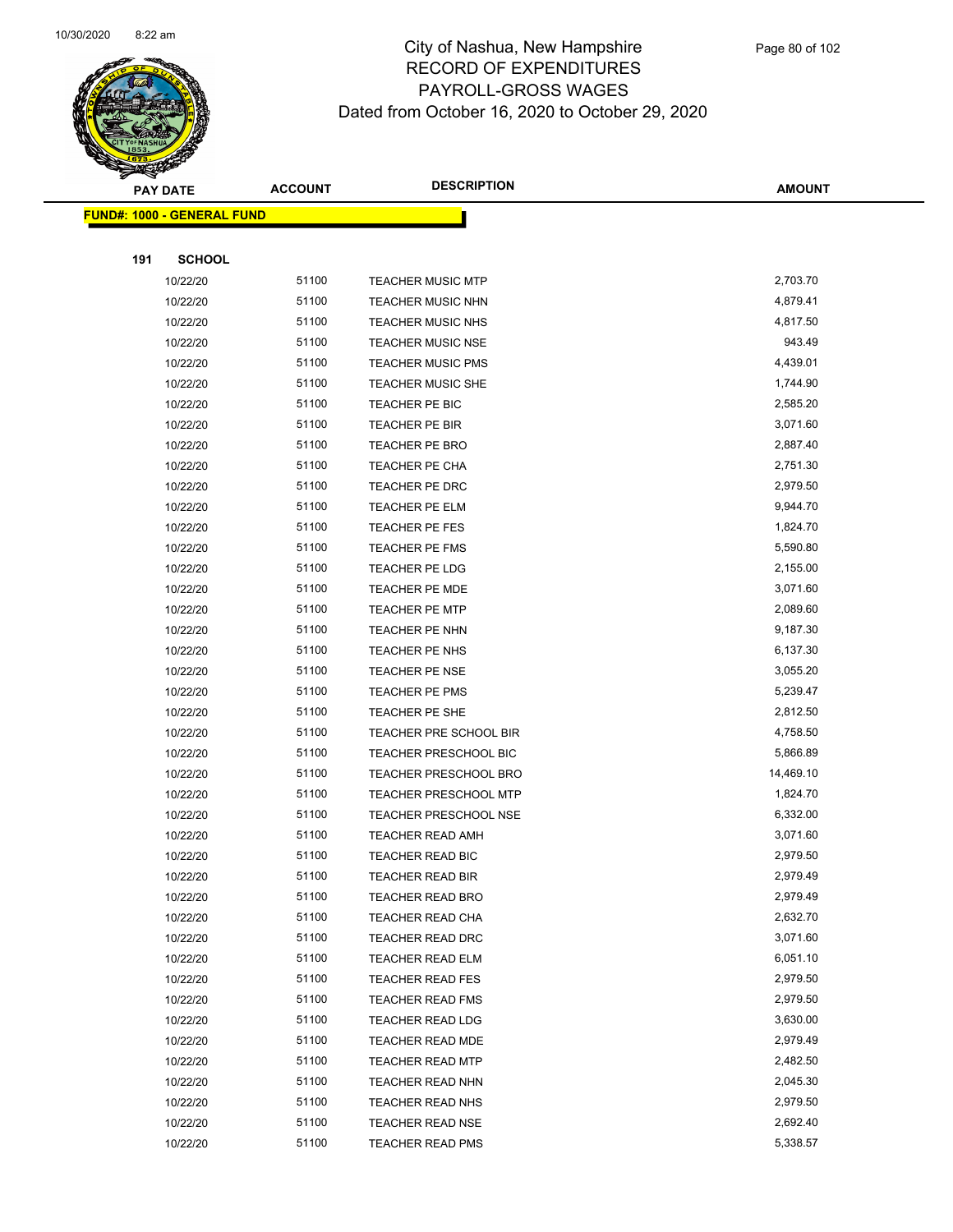

|     | <b>PAY DATE</b>                   | <b>ACCOUNT</b> | <b>DESCRIPTION</b>                | <b>AMOUNT</b> |
|-----|-----------------------------------|----------------|-----------------------------------|---------------|
|     | <b>FUND#: 1000 - GENERAL FUND</b> |                |                                   |               |
|     |                                   |                |                                   |               |
| 191 | <b>SCHOOL</b>                     |                |                                   |               |
|     | 10/22/20                          | 51100          | <b>TEACHER READ SHE</b>           | 2,979.50      |
|     | 10/22/20                          | 51100          | <b>TEACHER ROTC NHN</b>           | 2,260.00      |
|     | 10/22/20                          | 51100          | <b>TEACHER SCIENCE ELM</b>        | 24,318.70     |
|     | 10/22/20                          | 51100          | <b>TEACHER SCIENCE FMS</b>        | 9,896.29      |
|     | 10/22/20                          | 51100          | <b>TEACHER SCIENCE NHN</b>        | 30,520.90     |
|     | 10/22/20                          | 51100          | <b>TEACHER SCIENCE NHS</b>        | 37,954.06     |
|     | 10/22/20                          | 51100          | <b>TEACHER SCIENCE PMS</b>        | 9,544.55      |
|     | 10/22/20                          | 51100          | TEACHER SOCIAL STUDIES ELM        | 19,649.30     |
|     | 10/22/20                          | 51100          | TEACHER SOCIAL STUDIES FMS        | 12,937.89     |
|     | 10/22/20                          | 51100          | TEACHER SOCIAL STUDIES NHN        | 32,508.19     |
|     | 10/22/20                          | 51100          | TEACHER SOCIAL STUDIES NHS        | 43,551.60     |
|     | 10/22/20                          | 51100          | <b>TEACHER SOCIAL STUDIES PMS</b> | 13,099.05     |
|     | 10/22/20                          | 51100          | <b>TEACHER SPED AMH</b>           | 10,269.80     |
|     | 10/22/20                          | 51100          | <b>TEACHER SPED BIC</b>           | 5,637.30      |
|     | 10/22/20                          | 51100          | <b>TEACHER SPED BIR</b>           | 5,774.90      |
|     | 10/22/20                          | 51100          | <b>TEACHER SPED BRO</b>           | 6,866.50      |
|     | 10/22/20                          | 51100          | TEACHER SPED CHA                  | 7,163.30      |
|     | 10/22/20                          | 51100          | TEACHER SPED DRC                  | 5,671.90      |
|     | 10/22/20                          | 51100          | <b>TEACHER SPED ELM</b>           | 14,488.88     |
|     | 10/22/20                          | 51100          | <b>TEACHER SPED FES</b>           | 3,800.00      |
|     | 10/22/20                          | 51100          | <b>TEACHER SPED FMS</b>           | 13,406.50     |
|     | 10/22/20                          | 51100          | TEACHER SPED LDG                  | 6,591.60      |
|     | 10/22/20                          | 51100          | <b>TEACHER SPED MDE</b>           | 6,661.01      |
|     | 10/22/20                          | 51100          | <b>TEACHER SPED MTP</b>           | 4,058.90      |
|     | 10/22/20                          | 51100          | <b>TEACHER SPED NHN</b>           | 25,325.90     |
|     | 10/22/20                          | 51100          | TEACHER SPED NHS                  | 35,682.40     |
|     | 10/22/20                          | 51100          | TEACHER SPED NSE                  | 1,697.00      |
|     | 10/22/20                          | 51100          | <b>TEACHER SPED PMS</b>           | 9,860.87      |
|     | 10/22/20                          | 51100          | <b>TEACHER SPED SHE</b>           | 7,567.50      |
|     | 10/22/20                          | 51100          | TEACHER TECHED ELM                | 5,884.10      |
|     | 10/29/20                          | 51100          | <b>TEACHER TECHED ELM</b>         | 2,765.00      |
|     | 10/22/20                          | 51100          | <b>TEACHER TECHED FMS</b>         | 1,832.00      |
|     | 10/22/20                          | 51100          | TEACHER TECHED NHN                | 6,391.90      |
|     | 10/22/20                          | 51100          | TEACHER TECHED NHS                | 15,163.10     |
|     | 10/22/20                          | 51100          | <b>TEACHER TECHED PMS</b>         | 5,958.94      |
|     | 10/22/20                          | 51100          | <b>TEACHER TTI MTP</b>            | 2,758.60      |
|     | 10/22/20                          | 51100          | <b>TEACHER TTI NURSERY</b>        | 1,258.00      |
|     | 10/22/20                          | 51100          | TEACHER TV PROD NHS               | 2,979.50      |
|     | 10/22/20                          | 51100          | <b>TEACHER VISION WID</b>         | 5,529.91      |
|     | 10/22/20                          | 51100          | TECH INTERGRATION ASST AMH        | 432.00        |
|     | 10/29/20                          | 51100          | TECH INTERGRATION ASST AMH        | 540.00        |
|     | 10/22/20                          | 51100          | TECH INTERGRATION ASST BIC        | 529.77        |
|     | 10/29/20                          | 51100          | TECH INTERGRATION ASST BIC        | 644.31        |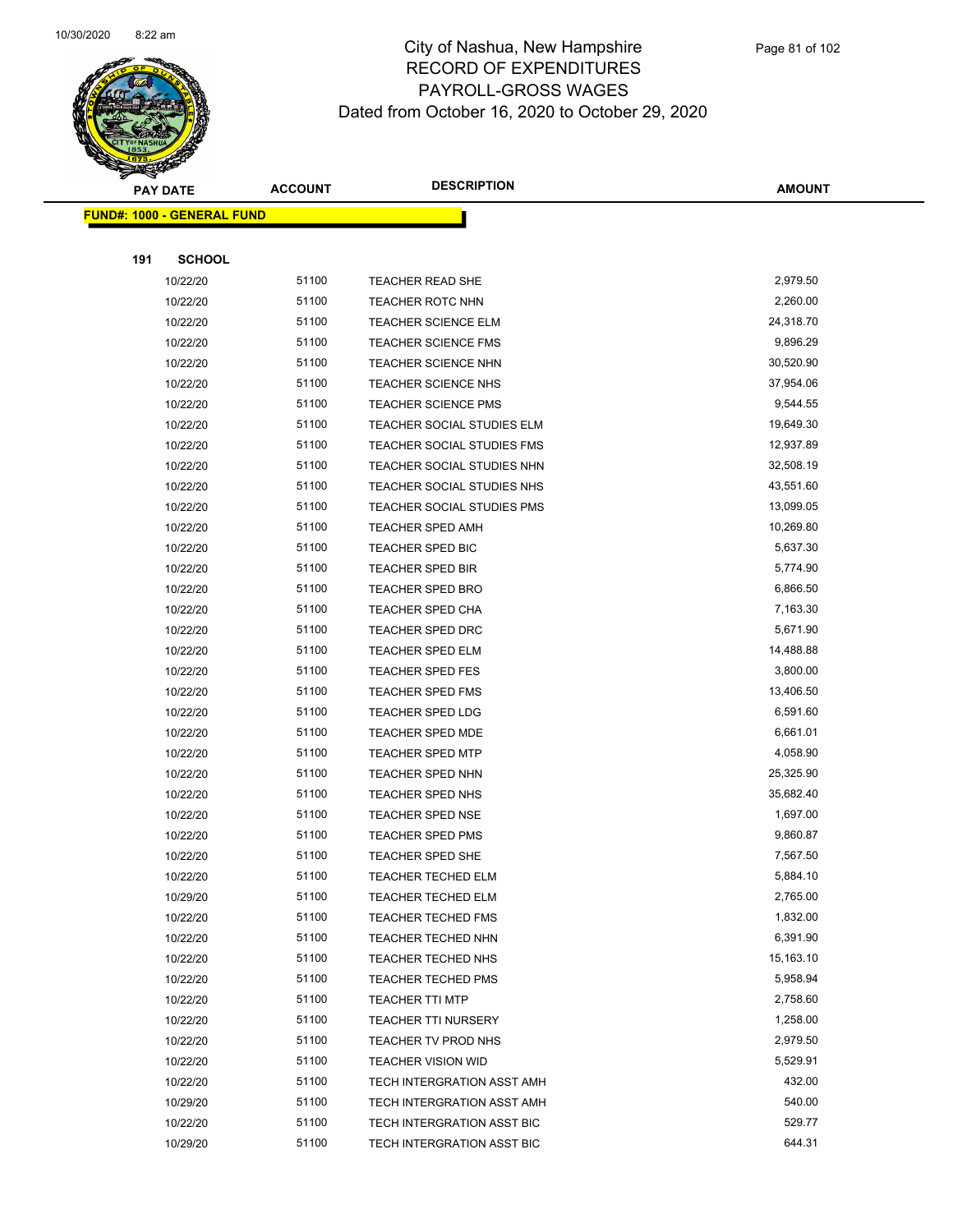

|     | <b>PAY DATE</b>                    | <b>ACCOUNT</b> | <b>DESCRIPTION</b>              | <b>AMOUNT</b> |
|-----|------------------------------------|----------------|---------------------------------|---------------|
|     | <u> FUND#: 1000 - GENERAL FUND</u> |                |                                 |               |
|     |                                    |                |                                 |               |
| 191 | <b>SCHOOL</b>                      |                |                                 |               |
|     | 10/22/20                           | 51100          | TECH INTERGRATION ASST CHA      | 475.09        |
|     | 10/29/20                           | 51100          | TECH INTERGRATION ASST CHA      | 567.34        |
|     | 10/22/20                           | 51100          | TECH INTERGRATION ASST FES      | 549.86        |
|     | 10/29/20                           | 51100          | TECH INTERGRATION ASST FES      | 716.49        |
|     | 10/22/20                           | 51100          | TECH INTERGRATION ASST LDG      | 477.27        |
|     | 10/29/20                           | 51100          | TECH INTERGRATION ASST LDG      | 603.61        |
|     | 10/22/20                           | 51100          | TECH INTERGRATION ASST MDE      | 470.48        |
|     | 10/29/20                           | 51100          | TECH INTERGRATION ASST MDE      | 581.18        |
|     | 10/22/20                           | 51100          | TECH INTERGRATION ASST MTP      | 533.91        |
|     | 10/29/20                           | 51100          | TECH INTERGRATION ASST MTP      | 610.20        |
|     | 10/22/20                           | 51100          | TECH INTERGRATION ASST SHE      | 496.10        |
|     | 10/29/20                           | 51100          | TECH INTERGRATION ASST SHE      | 622.55        |
|     | 10/22/20                           | 51100          | <b>TITLE ONE PARA FES</b>       | 309.07        |
|     | 10/29/20                           | 51100          | TITLE ONE PARA FES              | 392.17        |
|     | 10/22/20                           | 51200          | ATHLETIC EQUIPMENT MANAGER NHN  | 200.00        |
|     | 10/29/20                           | 51200          | ATHLETIC EQUIPMENT MANAGER NHN  | 150.00        |
|     | 10/22/20                           | 51200          | <b>CLERICAL BOARD OF ED SUP</b> | 813.82        |
|     | 10/29/20                           | 51200          | CLERICAL BOARD OF ED SUP        | 784.75        |
|     | 10/22/20                           | 51200          | CLERICAL GUIDANCE NHN           | 50.00         |
|     | 10/22/20                           | 51200          | <b>CLERICAL GUIDANCE NHS</b>    | 50.00         |
|     | 10/29/20                           | 51200          | <b>CLERICAL GUIDANCE NHS</b>    | 50.00         |
|     | 10/22/20                           | 51200          | <b>CROSSING GUARD WPO</b>       | 83.68         |
|     | 10/29/20                           | 51200          | <b>CROSSING GUARD WPO</b>       | 730.72        |
|     | 10/22/20                           | 51200          | DIRECTOR ADULT ED               | 2,765.69      |
|     | 10/22/20                           | 51200          | GUIDANCE COUNSELOR NHS          | 1,760.60      |
|     | 10/22/20                           | 51200          | HOME SCHOOL CORD TTI            | 700.38        |
|     | 10/29/20                           | 51200          | HOME SCHOOL CORD TTI            | 726.32        |
|     | 10/29/20                           | 51200          | <b>INSTRUMENTAL MUSIC</b>       | 125.00        |
|     | 10/22/20                           | 51200          | LUNCH MONITOR AMH               | 115.44        |
|     | 10/29/20                           | 51200          | LUNCH MONITOR AMH               | 150.96        |
|     | 10/29/20                           | 51200          | LUNCH MONITOR BIC               | 225.51        |
|     | 10/29/20                           | 51200          | LUNCH MONITOR BIR               | 134.04        |
|     | 10/29/20                           | 51200          | LUNCH MONITOR BRO               | 94.72         |
|     | 10/22/20                           | 51200          | LUNCH MONITOR CHA               | 159.84        |
|     | 10/29/20                           | 51200          | LUNCH MONITOR CHA               | 242.72        |
|     | 10/29/20                           | 51200          | LUNCH MONITOR DRC               | 119.24        |
|     | 10/29/20                           | 51200          | LUNCH MONITOR FES               | 94.72         |
|     | 10/29/20                           | 51200          | LUNCH MONITOR LDG               | 106.56        |
|     | 10/22/20                           | 51200          | LUNCH MONITOR MDE               | 293.04        |
|     | 10/29/20                           | 51200          | LUNCH MONITOR MDE               | 390.72        |
|     | 10/22/20                           | 51200          | LUNCH MONITOR MTP               | 35.52         |
|     | 10/29/20                           | 51200          | LUNCH MONITOR MTP               | 327.50        |
|     | 10/22/20                           | 51200          | LUNCH MONITOR NSE               | 201.28        |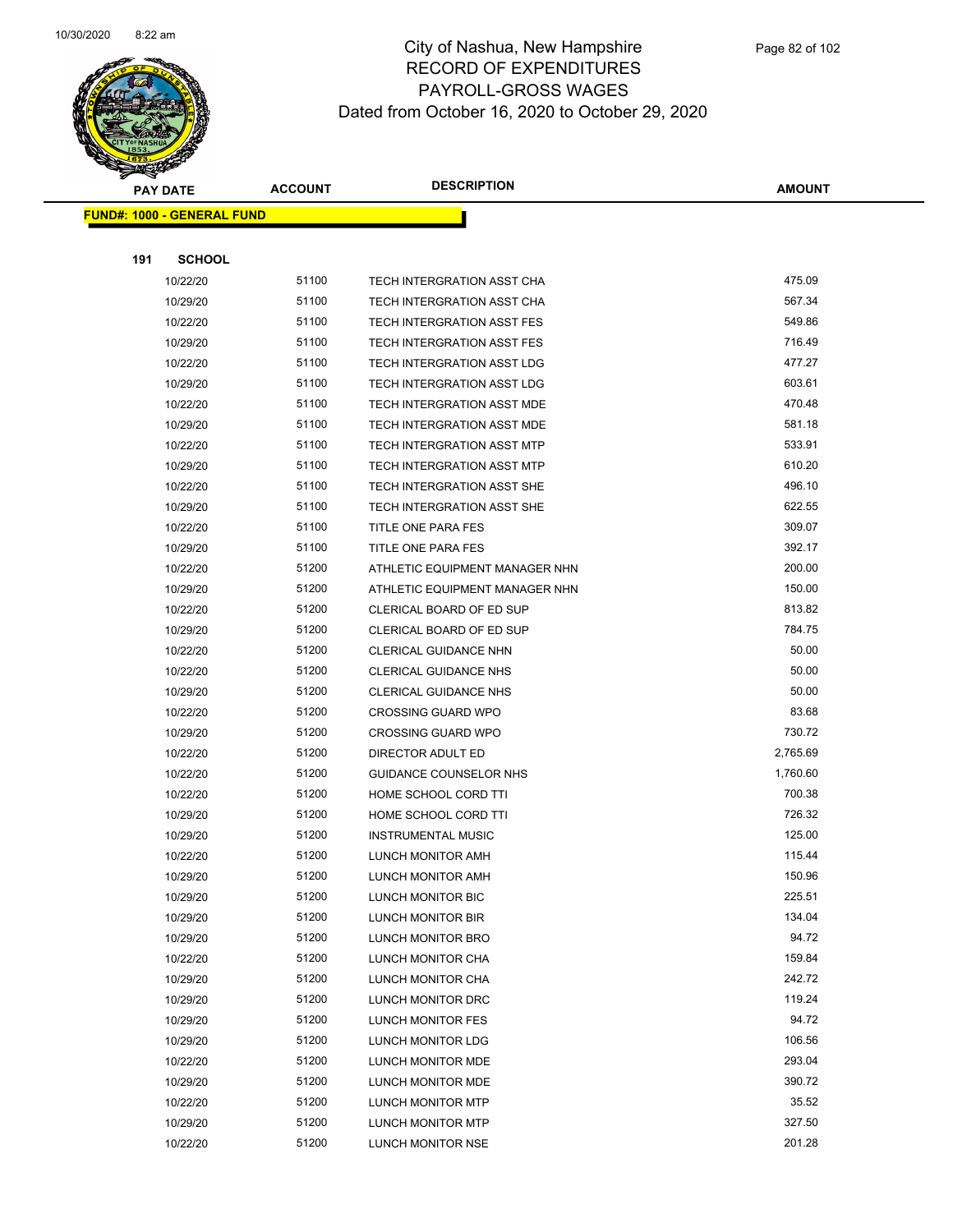

|     | <b>PAY DATE</b>                   | <b>ACCOUNT</b> | <b>DESCRIPTION</b>                               | <b>AMOUNT</b>      |
|-----|-----------------------------------|----------------|--------------------------------------------------|--------------------|
|     | <b>FUND#: 1000 - GENERAL FUND</b> |                |                                                  |                    |
|     |                                   |                |                                                  |                    |
| 191 | <b>SCHOOL</b>                     |                |                                                  |                    |
|     | 10/29/20                          | 51200          | LUNCH MONITOR NSE                                | 236.80             |
|     | 10/29/20                          | 51200          | LUNCH MONITOR SHE                                | 59.20              |
|     | 10/22/20                          | 51200          | PARA PRE SCHOOL BIR                              | 557.28             |
|     | 10/29/20                          | 51200          | PARA PRE SCHOOL BIR                              | 743.04             |
|     | 10/22/20                          | 51200          | PARA DW SPEC ED BIR                              | 809.28             |
|     | 10/29/20                          | 51200          | PARA DW SPEC ED BIR                              | 904.75             |
|     | 10/22/20                          | 51200          | PARA DW SPEC ED MDE                              | 369.60             |
|     | 10/29/20                          | 51200          | PARA DW SPEC ED MDE                              | 462.00             |
|     | 10/22/20                          | 51200          | PARA INST AMH                                    | 694.05             |
|     | 10/29/20                          | 51200          | PARA INST AMH                                    | 902.27             |
|     | 10/22/20                          | 51200          | PARA INST BIC                                    | 614.74             |
|     | 10/29/20                          | 51200          | <b>PARA INST BIC</b>                             | 674.23             |
|     | 10/22/20                          | 51200          | PARA INST NHN                                    | 315.04             |
|     | 10/29/20                          | 51200          | PARA INST NHN                                    | 315.04             |
|     | 10/22/20                          | 51200          | PARA INST SHE                                    | 152.35             |
|     | 10/29/20                          | 51200          | PARA INST SHE                                    | 166.20             |
|     | 10/22/20                          | 51200          | PARA PRE SCH BIC                                 | 988.28             |
|     | 10/29/20                          | 51200          | PARA PRE SCH BIC                                 | 1,308.80           |
|     | 10/22/20                          | 51200          | PARA PRE SCH BRO                                 | 1,075.81           |
|     | 10/29/20                          | 51200          | PARA PRE SCH BRO                                 | 1,411.10           |
|     | 10/22/20                          | 51200          | PARA PRE SCH NSE                                 | 2,202.96           |
|     | 10/29/20                          | 51200          | PARA PRE SCH NSE                                 | 2,921.08           |
|     | 10/22/20                          | 51200          | PARA SCI NHS                                     | 100.00             |
|     | 10/29/20                          | 51200          | PARA SCI NHS                                     | 90.00              |
|     | 10/29/20                          | 51200          | PARA TTI LDG                                     | 133.35             |
|     | 10/22/20                          | 51200          | SCHOOL PSYCHOLOGIST WID                          | 2,530.90           |
|     | 10/29/20                          | 51200          | SENIOR TRAFFIC ENGINEER                          | 174.00             |
|     | 10/22/20                          | 51200          | SPEECH LANG PATHOLOGIST WID                      | 6,689.17           |
|     | 10/22/20                          | 51200          | STUDENT ACTIVITY COORD NHS                       | 1,093.00           |
|     | 10/22/20                          | 51200          | <b>SUB CLERICAL</b>                              | 695.50             |
|     | 10/29/20                          | 51200          | SUB CLERICAL                                     | 786.50             |
|     | 10/22/20                          | 51200          | <b>SUB TEACHER</b>                               | 273.00             |
|     | 10/29/20                          | 51200          | <b>SUB TEACHER</b>                               | 273.00<br>2,095.80 |
|     | 10/22/20                          | 51200<br>51200 | <b>TEACHER ART FMS</b>                           |                    |
|     | 10/22/20                          | 51200          | <b>TEACHER ART NHS</b>                           | 1,022.70<br>579.10 |
|     | 10/22/20                          | 51200          | TEACHER BIO TEC NHN                              | 1,241.20           |
|     | 10/22/20<br>10/22/20              | 51200          | TEACHER ENGLISH NHS                              | 150.00             |
|     |                                   | 51200          | TEACHER HEALTH NHN                               | 50.00              |
|     | 10/22/20<br>10/22/20              | 51200          | <b>TEACHER MATH ELM</b><br><b>TEACHER PE FMS</b> | 50.00              |
|     | 10/22/20                          | 51200          | TEACHER PE NHN                                   | 50.00              |
|     | 10/22/20                          | 51200          | <b>TEACHER READ ELM</b>                          | 1,760.60           |
|     | 10/22/20                          | 51200          | TEACHER SOCIAL STUDIES NHS                       | 200.00             |
|     |                                   |                |                                                  |                    |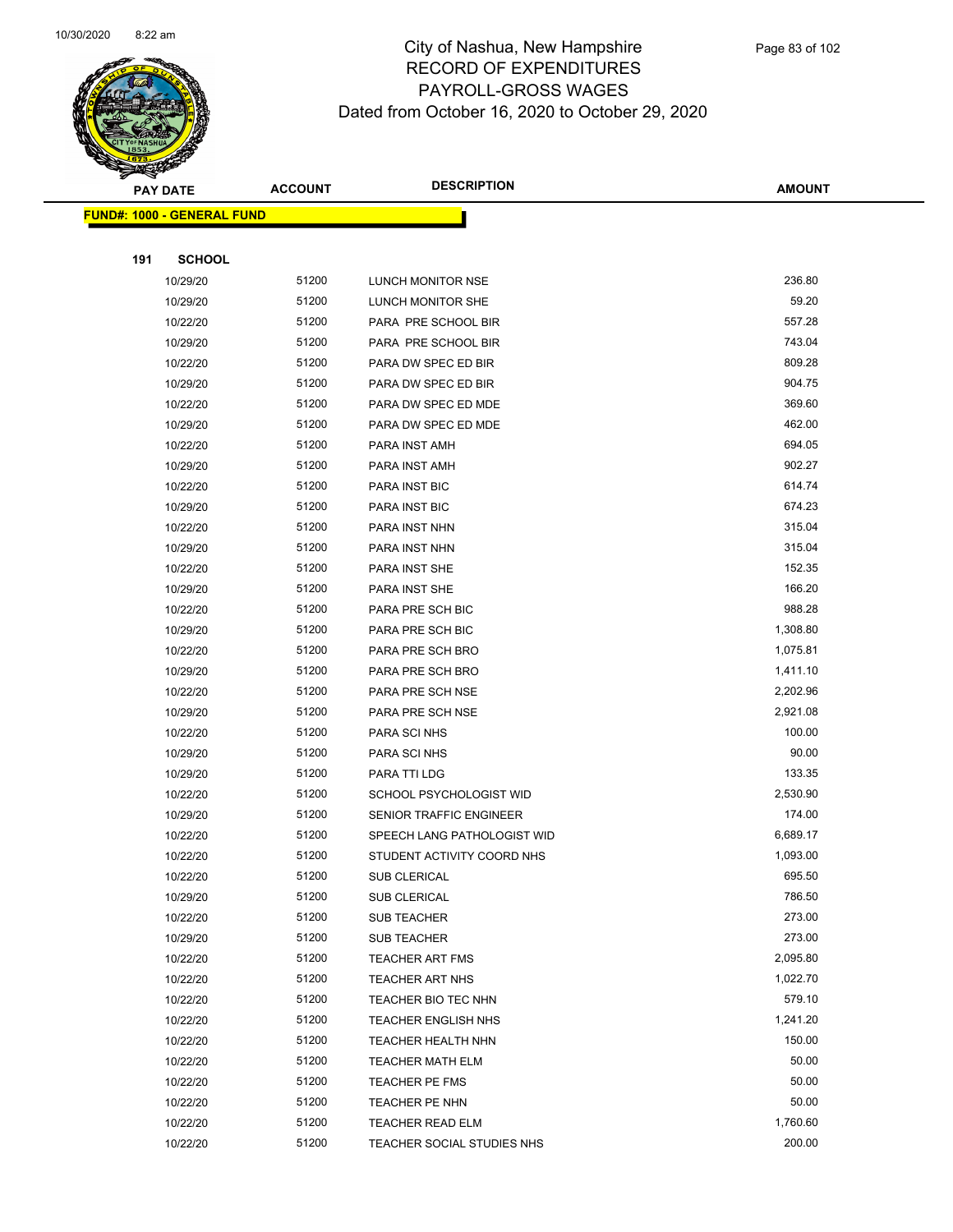

|     | <b>PAY DATE</b>                    | <b>ACCOUNT</b> | <b>DESCRIPTION</b>              | <b>AMOUNT</b> |
|-----|------------------------------------|----------------|---------------------------------|---------------|
|     | <u> FUND#: 1000 - GENERAL FUND</u> |                |                                 |               |
|     |                                    |                |                                 |               |
| 191 | <b>SCHOOL</b>                      |                |                                 |               |
|     | 10/22/20                           | 51200          | <b>TEACHER TTI MTP</b>          | 3,884.80      |
|     | 10/22/20                           | 51200          | <b>TEACHER VISION WID</b>       | 842.81        |
|     | 10/22/20                           | 51200          | <b>TICKETSELLER</b>             | 75.00         |
|     | 10/29/20                           | 51200          | <b>TICKETSELLER</b>             | 150.00        |
|     | 10/22/20                           | 51300          | <b>CLERICAL BUSINESS</b>        | 15.41         |
|     | 10/29/20                           | 51300          | <b>CLERICAL BUSINESS</b>        | 37.91         |
|     | 10/22/20                           | 51300          | <b>CLERICAL HUMAN RESOURCES</b> | 119.41        |
|     | 10/29/20                           | 51300          | CLERICAL HUMAN RESOURCES        | 125.84        |
|     | 10/22/20                           | 51300          | <b>CLERICAL PAYROLL SUP</b>     | 41.03         |
|     | 10/29/20                           | 51300          | <b>CLERICAL PAYROLL SUP</b>     | 40.25         |
|     | 10/22/20                           | 51300          | <b>CLERICAL PLANT OPS</b>       | 23.45         |
|     | 10/29/20                           | 51300          | <b>CLERICAL PLANT OPS</b>       | 109.42        |
|     | 10/29/20                           | 51300          | <b>CLERICAL PRINCIPAL AMH</b>   | 14.92         |
|     | 10/29/20                           | 51300          | <b>CLERICAL PRINCIPAL BIC</b>   | 16.64         |
|     | 10/22/20                           | 51300          | <b>CLERICAL PRINCIPAL BRO</b>   | 8.32          |
|     | 10/29/20                           | 51300          | CLERICAL PRINCIPAL CHA          | 7.82          |
|     | 10/22/20                           | 51300          | <b>CLERICAL PRINCIPAL FES</b>   | 16.42         |
|     | 10/29/20                           | 51300          | <b>CLERICAL PRINCIPAL FES</b>   | 55.21         |
|     | 10/29/20                           | 51300          | <b>CLERICAL PRINCIPAL MTP</b>   | 8.21          |
|     | 10/22/20                           | 51300          | CLERICAL PRINCIPAL NHN          | 0.01          |
|     | 10/29/20                           | 51300          | CLERICAL PRINCIPAL NSE          | 32.05         |
|     | 10/29/20                           | 51300          | <b>CLERICAL PRINCIPAL PMS</b>   | 201.39        |
|     | 10/22/20                           | 51300          | <b>CLERICAL SPECIAL ED SUP</b>  | 28.37         |
|     | 10/22/20                           | 51300          | <b>CUSTODIAN BIR</b>            | 84.69         |
|     | 10/22/20                           | 51300          | <b>CUSTODIAN FMS</b>            | 310.53        |
|     | 10/29/20                           | 51300          | <b>CUSTODIAN HEAD ELM</b>       | 114.30        |
|     | 10/29/20                           | 51300          | <b>CUSTODIAN HEAD FES</b>       | 40.20         |
|     | 10/22/20                           | 51300          | <b>CUSTODIAN HEAD FMS</b>       | 114.30        |
|     | 10/29/20                           | 51300          | <b>CUSTODIAN HEAD FMS</b>       | 114.30        |
|     | 10/22/20                           | 51300          | <b>CUSTODIAN HEAD LDG</b>       | 16.08         |
|     | 10/29/20                           | 51300          | <b>CUSTODIAN NHS</b>            | 164.06        |
|     | 10/29/20                           | 51300          | <b>INSTRUMENTAL MUSIC</b>       | 100.00        |
|     | 10/22/20                           | 51300          | MAINTENANCE ALARM WPO           | 117.95        |
|     | 10/29/20                           | 51300          | MAINTENANCE ALARM WPO           | 117.95        |
|     | 10/22/20                           | 51300          | MAINTENANCE ELECTRICIAN WPO     | 83.55         |
|     | 10/22/20                           | 51300          | MAINTENANCE GROUNDS WPO         | 413.68        |
|     | 10/29/20                           | 51300          | MAINTENANCE GROUNDS WPO         | 105.45        |
|     | 10/22/20                           | 51300          | <b>MAINTENANCE HVAC WPO</b>     | 296.67        |
|     | 10/29/20                           | 51300          | MAINTENANCE HVAC WPO            | 409.20        |
|     | 10/22/20                           | 51300          | <b>MAINTENANCE TRADES WPO</b>   | 596.29        |
|     | 10/29/20                           | 51300          | MAINTENANCE TRADES WPO          | 769.05        |
|     | 10/22/20                           | 51300          | <b>TEACHER BUSINESS NHN</b>     | 14.18         |
|     | 10/22/20                           | 51400          | <b>CUSTODIAN TEMP</b>           | 572.16        |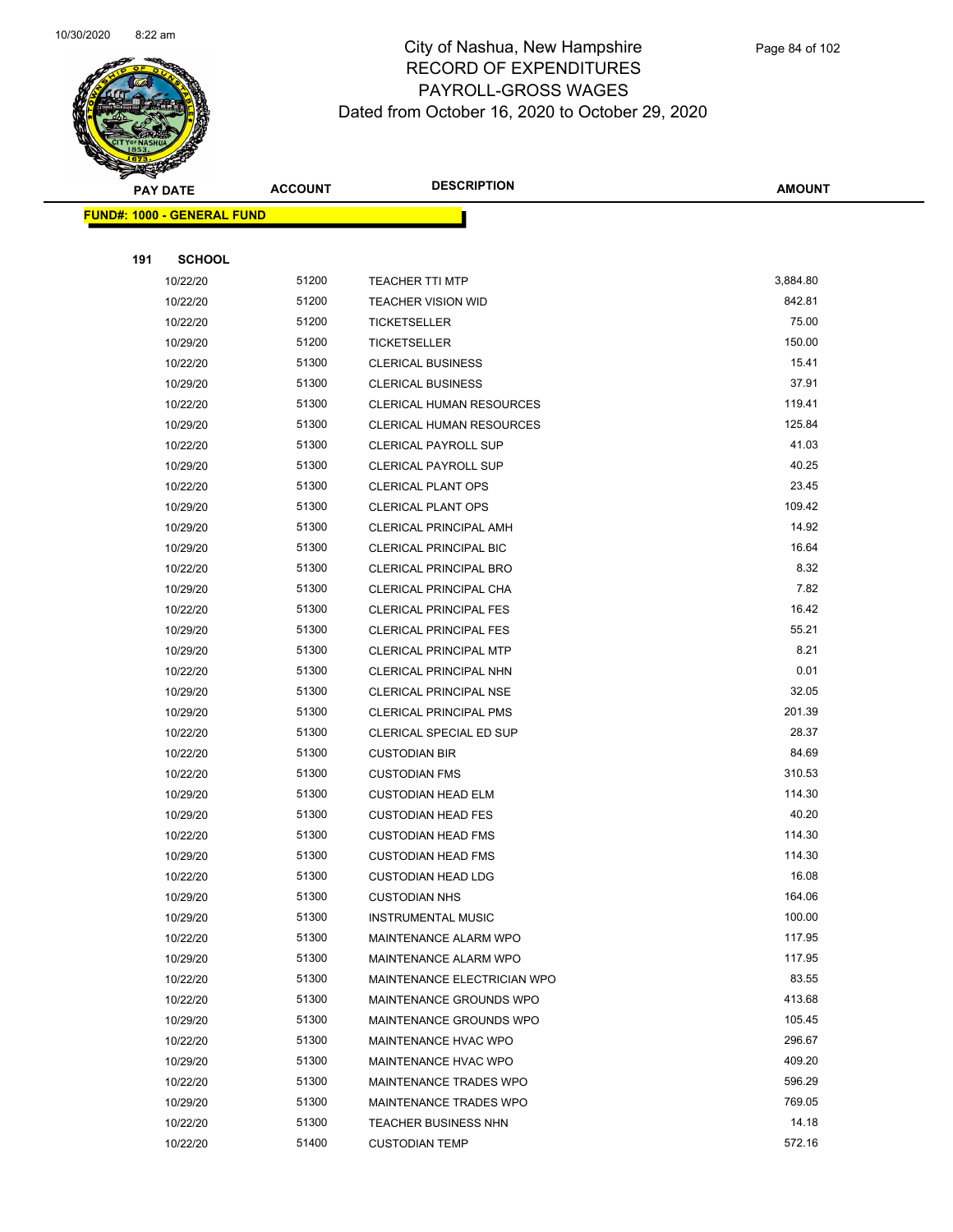

|     | <b>PAY DATE</b>                   | <b>ACCOUNT</b> | <b>DESCRIPTION</b>            | AMOUNT   |
|-----|-----------------------------------|----------------|-------------------------------|----------|
|     | <b>FUND#: 1000 - GENERAL FUND</b> |                |                               |          |
|     |                                   |                |                               |          |
| 191 | <b>SCHOOL</b>                     |                |                               |          |
|     | 10/29/20                          | 51400          | <b>CUSTODIAN TEMP</b>         | 715.20   |
|     | 6/30/20                           | 51400          | <b>NURSE ELM</b>              | 0.02     |
|     | 10/22/20                          | 51412          | 7PAR CTE NHN                  | 38.00    |
|     | 10/29/20                          | 51412          | PARA DW SPEC ED AMH           | 38.00    |
|     | 10/29/20                          | 51412          | PARA DW SPEC ED MDE           | 175.92   |
|     | 10/22/20                          | 51412          | PARA DW SPEC ELM              | 352.86   |
|     | 10/29/20                          | 51412          | PARA DW SPEC ELM              | 550.11   |
|     | 10/29/20                          | 51412          | PARA ELL FMS                  | 38.00    |
|     | 10/22/20                          | 51412          | PARA INST DRC                 | 12.00    |
|     | 10/29/20                          | 51412          | PARA INST FMS                 | 12.00    |
|     | 10/22/20                          | 51412          | PARA INST NHN                 | 198.00   |
|     | 10/29/20                          | 51412          | PARA INST NHN                 | 99.00    |
|     | 10/22/20                          | 51412          | PARA INST PMS                 | 570.00   |
|     | 10/29/20                          | 51412          | PARA KIND MTP                 | 30.00    |
|     | 10/22/20                          | 51412          | PARA TTI MTP                  | 751.00   |
|     | 10/29/20                          | 51412          | PARA TTI MTP                  | 881.00   |
|     | 10/22/20                          | 51412          | SIGN LANGUAGE INTERPRETER     | 849.80   |
|     | 10/29/20                          | 51412          | SIGN LANGUAGE INTERPRETER     | 1,062.25 |
|     | 10/22/20                          | 51412          | SUB CLERICAL                  | 416.00   |
|     | 10/29/20                          | 51412          | SUB CLERICAL                  | 520.00   |
|     | 10/22/20                          | 51412          | <b>SUB LUNCH MONITOR</b>      | 106.56   |
|     | 10/22/20                          | 51412          | SUB PARA PROFESSIONAL         | 538.88   |
|     | 10/29/20                          | 51412          | SUB PARA PROFESSIONAL         | 1,035.39 |
|     | 10/22/20                          | 51412          | <b>SUB TEACHER</b>            | 977.42   |
|     | 10/29/20                          | 51412          | <b>SUB TEACHER</b>            | 2,366.00 |
|     | 10/22/20                          | 51412          | SUB TEACHER LONG TERM         | 7,525.00 |
|     | 10/29/20                          | 51412          | SUB TEACHER LONG TERM         | 9,100.00 |
|     | 10/29/20                          | 51412          | TITLE ONE PARA FES            | 120.00   |
|     | 10/22/20                          | 51600          | TEACHER SCIENCE NHN           | (444.66) |
|     | 10/22/20                          | 51650          | <b>INTERPRETER</b>            | 475.00   |
|     | 10/29/20                          | 51650          | <b>INTERPRETER</b>            | 903.75   |
|     | 10/22/20                          | 51650          | LUNCH MONITOR NHN             | 62.50    |
|     | 10/29/20                          | 51650          | LUNCH MONITOR NHN             | 112.50   |
|     | 10/22/20                          | 51650          | <b>TEACHER ELL NHN</b>        | 125.00   |
|     | 10/22/20                          | 51700          | <b>GUIDANCE COUNSELOR BIR</b> | 69.23    |
|     | 10/22/20                          | 51700          | <b>GUIDANCE COUNSELOR ELM</b> | 69.23    |
|     | 10/22/20                          | 51700          | <b>LIBRARIAN NHS</b>          | 81.82    |
|     | 10/22/20                          | 51700          | <b>NURSE ELM</b>              | 81.82    |
|     | 10/22/20                          | 51700          | PEER COACH                    | 825.00   |
|     | 10/22/20                          | 51700          | SCHOOL PSYCHOLOGIST WID       | 69.23    |
|     | 10/22/20                          | 51700          | SPEECH LANG PATHOLOGIST WID   | 69.23    |
|     | 10/22/20                          | 51700          | TEACHER ART CHA               | 34.62    |
|     | 10/22/20                          | 51700          | <b>TEACHER ART NHS</b>        | 34.62    |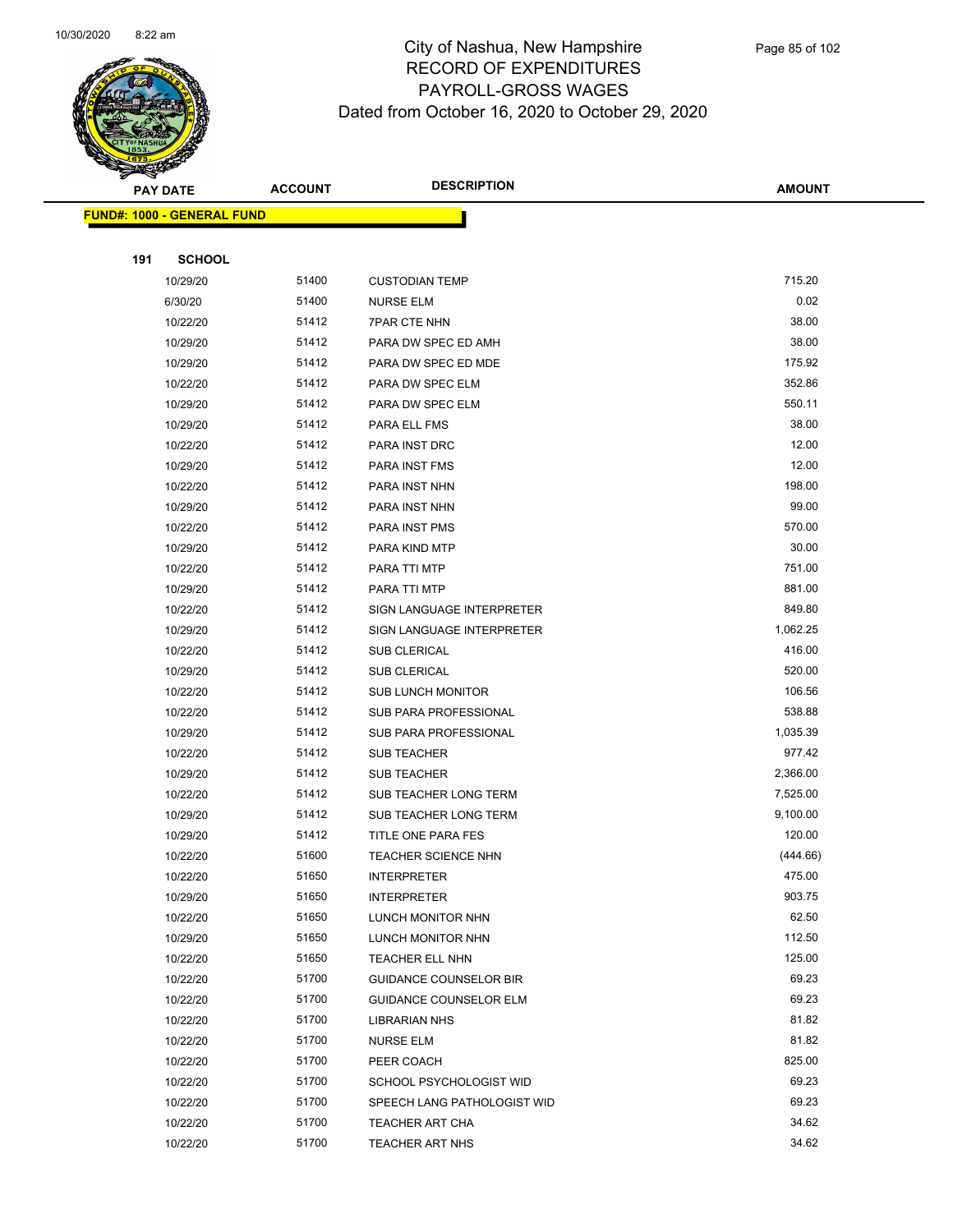

|     | <b>PAY DATE</b>                   | <b>ACCOUNT</b> | <b>DESCRIPTION</b>              | <b>AMOUNT</b> |
|-----|-----------------------------------|----------------|---------------------------------|---------------|
|     | <b>FUND#: 1000 - GENERAL FUND</b> |                |                                 |               |
|     |                                   |                |                                 |               |
| 191 | <b>SCHOOL</b>                     |                |                                 |               |
|     | 10/22/20                          | 51700          | <b>TEACHER BUSINESS NHS</b>     | 69.23         |
|     | 10/22/20                          | 51700          | <b>TEACHER DWSE ELM</b>         | 69.23         |
|     | 10/22/20                          | 51700          | <b>TEACHER ENGLISH NHN</b>      | 69.23         |
|     | 10/22/20                          | 51700          | <b>TEACHER ENGLISH NHS</b>      | 69.23         |
|     | 10/22/20                          | 51700          | <b>TEACHER FOREIGN LANG NHN</b> | 69.23         |
|     | 10/22/20                          | 51700          | <b>TEACHER FOREIGN LANG NHS</b> | 69.23         |
|     | 10/22/20                          | 51700          | <b>TEACHER GR6 ELM</b>          | 69.23         |
|     | 10/22/20                          | 51700          | <b>TEACHER GR6 FMS</b>          | 69.23         |
|     | 10/22/20                          | 51700          | <b>TEACHER GR6 PMS</b>          | 69.23         |
|     | 10/22/20                          | 51700          | <b>TEACHER MATH ELM</b>         | 81.82         |
|     | 10/22/20                          | 51700          | <b>TEACHER MATH FMS</b>         | 69.23         |
|     | 10/22/20                          | 51700          | <b>TEACHER MATH NHN</b>         | 69.23         |
|     | 10/22/20                          | 51700          | <b>TEACHER MATH NHS</b>         | 69.23         |
|     | 10/22/20                          | 51700          | <b>TEACHER MATH PMS</b>         | 69.23         |
|     | 10/22/20                          | 51700          | <b>TEACHER MUSIC FMS</b>        | 69.23         |
|     | 10/22/20                          | 51700          | <b>TEACHER PE MDE</b>           | 34.62         |
|     | 10/22/20                          | 51700          | <b>TEACHER PE NHN</b>           | 34.62         |
|     | 10/22/20                          | 51700          | <b>TEACHER READ ELM</b>         | 34.62         |
|     | 10/22/20                          | 51700          | <b>TEACHER READ FMS</b>         | 34.62         |
|     | 10/22/20                          | 51700          | <b>TEACHER SCIENCE ELM</b>      | 69.23         |
|     | 10/22/20                          | 51700          | <b>TEACHER SCIENCE FMS</b>      | 69.23         |
|     | 10/22/20                          | 51700          | <b>TEACHER SCIENCE NHN</b>      | 69.23         |
|     | 10/22/20                          | 51700          | <b>TEACHER SCIENCE NHS</b>      | 69.23         |
|     | 10/22/20                          | 51700          | <b>TEACHER SCIENCE PMS</b>      | 69.23         |
|     | 10/22/20                          | 51700          | TEACHER SOCIAL STUDIES ELM      | 69.23         |
|     | 10/22/20                          | 51700          | TEACHER SOCIAL STUDIES FMS      | 69.23         |
|     | 10/22/20                          | 51700          | TEACHER SOCIAL STUDIES NHN      | 69.23         |
|     | 10/22/20                          | 51700          | TEACHER SOCIAL STUDIES NHS      | 69.23         |
|     | 10/22/20                          | 51700          | TEACHER SOCIAL STUDIES PMS      | 69.23         |
|     | 10/22/20                          | 51700          | TEACHER SPED NHN                | 69.23         |
|     | 10/22/20                          | 51700          | <b>TEACHER SPED NHS</b>         | 69.23         |
|     | 10/22/20                          | 51700          | <b>TEACHER TECHED NHN</b>       | 69.23         |
|     | 10/22/20                          | 51700          | TECH INTERGRATION ASST MTP      | 30.51         |
|     | 10/22/20                          | 51700          | TECH INTERGRATION ASST SHE      | 29.19         |
|     | 10/22/20                          | 51750          | <b>LIBRARIAN NHN</b>            | 28,491.92     |
|     | 10/22/20                          | 51750          | TEACHER BUSINESS NHN            | 1,430.16      |
|     | 10/22/20                          | 51750          | <b>TEACHER DWSE FMS</b>         | 31,057.60     |
|     | 10/22/20                          | 51750          | TEACHER FOREIGN LANG NHN        | 28,491.92     |
|     | 10/22/20                          | 51750          | <b>TEACHER GR6 ELM</b>          | 20,187.16     |
|     | 10/22/20                          | 51750          | <b>TEACHER SCIENCE PMS</b>      | 31,364.27     |
|     | 10/22/20                          | 55118          | TELEPHONE-CELLULAR              | 2,200.00      |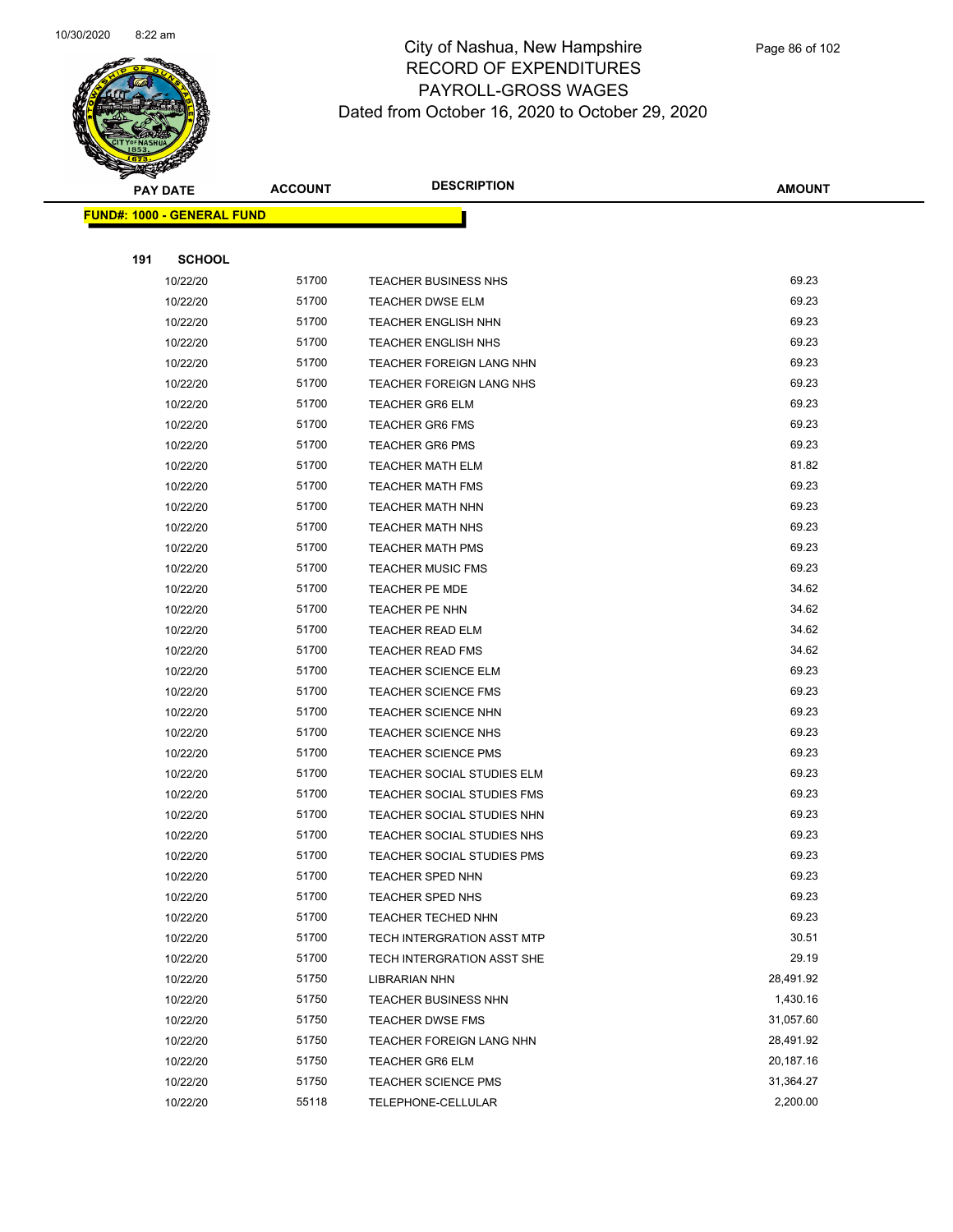|            | <b>FUND#: 1010 - GF-PRIOR YEAR ENC &amp; ESCROWS</b><br>181<br>10/29/20 | <b>COMMUNITY DEVELOPMENT</b><br>55118<br><b>TOTAL 181 - COMMUNITY DEVELOPMENT</b> | TELEPHONE-CELLULAR                                                     | 800.00<br>\$800.00  |
|------------|-------------------------------------------------------------------------|-----------------------------------------------------------------------------------|------------------------------------------------------------------------|---------------------|
|            |                                                                         |                                                                                   |                                                                        |                     |
|            |                                                                         |                                                                                   |                                                                        |                     |
|            |                                                                         |                                                                                   |                                                                        |                     |
|            | <b>TOTAL FUND 1000 - GENERAL FUND</b>                                   |                                                                                   |                                                                        | \$5,594,114.91      |
|            | <b>TOTAL 191 - SCHOOL</b>                                               |                                                                                   |                                                                        | \$3,498,310.03<br>. |
|            | <b>FUND#: 1000 - GENERAL FUND</b>                                       |                                                                                   |                                                                        |                     |
|            | <b>PAY DATE</b>                                                         | <b>ACCOUNT</b>                                                                    | <b>DESCRIPTION</b>                                                     | <b>AMOUNT</b>       |
|            |                                                                         |                                                                                   | PAYROLL-GROSS WAGES<br>Dated from October 16, 2020 to October 29, 2020 |                     |
|            |                                                                         |                                                                                   | <b>RECORD OF EXPENDITURES</b>                                          |                     |
| 10/30/2020 | 8:22 am                                                                 |                                                                                   | City of Nashua, New Hampshire                                          | Page 87 of 102      |

 $\overline{\phantom{0}}$ 

| <b>FUND#: 2100 - FOOD SERVICES FUND</b> |       |                                      |          |
|-----------------------------------------|-------|--------------------------------------|----------|
|                                         |       |                                      |          |
| 10/22/20                                | 51100 | <b>CLERICAL FOOD SERVICE NHS</b>     | 820.50   |
| 10/29/20                                | 51100 | CLERICAL FOOD SERVICE NHS            | 820.50   |
| 10/22/20                                | 51100 | DELIVERY DRIVER FOOD SERVICE         | 621.04   |
| 10/29/20                                | 51100 | DELIVERY DRIVER FOOD SERVICE         | 752.77   |
| 10/22/20                                | 51100 | DIRECTOR FOOD SERVICE                | 3,001.09 |
| 10/22/20                                | 51100 | <b>FOOD SERVICE BUSINESS MANAGER</b> | 2,309.30 |
| 10/22/20                                | 51100 | <b>FOOD SERVICE COOK AMH</b>         | 531.30   |
| 10/29/20                                | 51100 | <b>FOOD SERVICE COOK AMH</b>         | 531.30   |
| 10/22/20                                | 51100 | <b>FOOD SERVICE COOK BIC</b>         | 539.67   |
| 10/29/20                                | 51100 | <b>FOOD SERVICE COOK BIC</b>         | 528.03   |
| 10/22/20                                | 51100 | FOOD SERVICE COOK BRO                | 543.55   |
| 10/29/20                                | 51100 | FOOD SERVICE COOK BRO                | 543.55   |
| 10/22/20                                | 51100 | <b>FOOD SERVICE COOK CHA</b>         | 548.80   |
| 10/29/20                                | 51100 | <b>FOOD SERVICE COOK CHA</b>         | 548.80   |
| 10/22/20                                | 51100 | <b>FOOD SERVICE COOK ELM</b>         | 1,051.75 |
| 10/29/20                                | 51100 | <b>FOOD SERVICE COOK ELM</b>         | 872.74   |
| 10/22/20                                | 51100 | <b>FOOD SERVICE COOK FES</b>         | 548.80   |
| 10/29/20                                | 51100 | <b>FOOD SERVICE COOK FES</b>         | 548.80   |
| 10/22/20                                | 51100 | FOOD SERVICE COOK FMS                | 542.85   |
| 10/29/20                                | 51100 | <b>FOOD SERVICE COOK FMS</b>         | 542.85   |
| 10/22/20                                | 51100 | <b>FOOD SERVICE COOK LDG</b>         | 526.05   |
| 10/29/20                                | 51100 | <b>FOOD SERVICE COOK LDG</b>         | 526.05   |
| 10/22/20                                | 51100 | <b>FOOD SERVICE COOK MDE</b>         | 531.30   |
| 10/29/20                                | 51100 | FOOD SERVICE COOK MDE                | 527.51   |
| 10/22/20                                | 51100 | FOOD SERVICE COOK NHN                | 1,174.25 |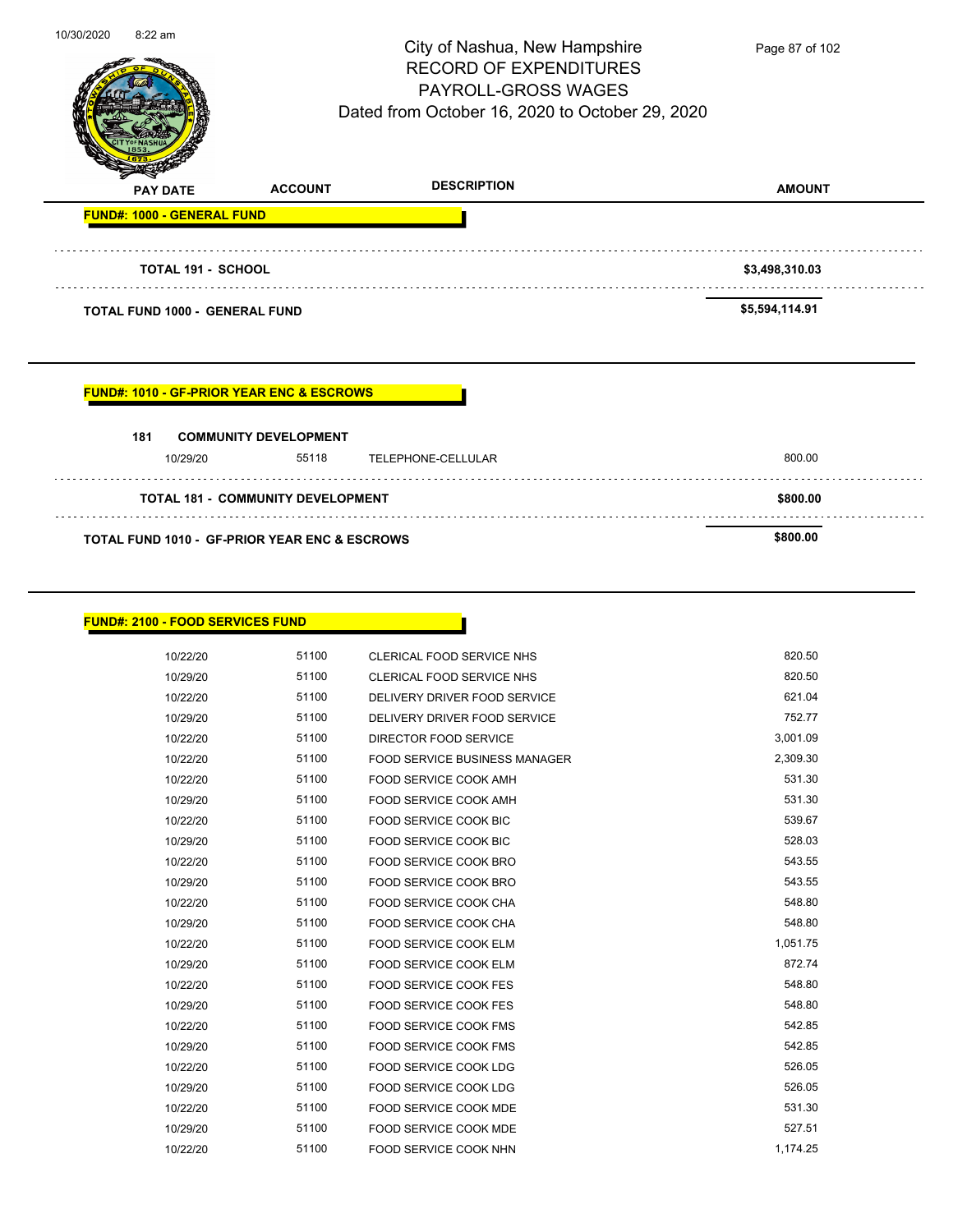

| <b>PAY DATE</b>                         | <b>ACCOUNT</b> | <b>DESCRIPTION</b>              | <b>AMOUNT</b> |
|-----------------------------------------|----------------|---------------------------------|---------------|
| <b>FUND#: 2100 - FOOD SERVICES FUND</b> |                |                                 |               |
|                                         |                |                                 |               |
| 10/29/20                                | 51100          | FOOD SERVICE COOK NHN           | 1,174.26      |
| 10/22/20                                | 51100          | FOOD SERVICE COOK NHS           | 1,146.25      |
| 10/29/20                                | 51100          | <b>FOOD SERVICE COOK NHS</b>    | 1,146.25      |
| 10/22/20                                | 51100          | FOOD SERVICE COOK NSE           | 531.91        |
| 10/29/20                                | 51100          | FOOD SERVICE COOK NSE           | 543.55        |
| 10/22/20                                | 51100          | <b>FOOD SERVICE COOK PMS</b>    | 582.05        |
| 10/29/20                                | 51100          | FOOD SERVICE COOK PMS           | 582.05        |
| 10/22/20                                | 51100          | FOOD SERVICE COOK SHE           | 531.30        |
| 10/29/20                                | 51100          | FOOD SERVICE COOK SHE           | 531.30        |
| 10/22/20                                | 51100          | <b>FOOD SERVICE SITE CORD</b>   | 12,373.81     |
| 10/22/20                                | 51100          | <b>FOOD SERVICECOOK MTP</b>     | 514.78        |
| 10/29/20                                | 51100          | <b>FOOD SERVICECOOK MTP</b>     | 526.05        |
| 10/22/20                                | 51200          | FOOD SERVICE ASST PT AMH        | 407.73        |
| 10/29/20                                | 51200          | FOOD SERVICE ASST PT AMH        | 350.30        |
| 10/22/20                                | 51200          | FOOD SERVICE ASST PT BIR        | 506.40        |
| 10/29/20                                | 51200          | <b>FOOD SERVICE ASST PT BIR</b> | 506.40        |
| 10/22/20                                | 51200          | FOOD SERVICE ASST PT BRO        | 358.02        |
| 10/29/20                                | 51200          | FOOD SERVICE ASST PT BRO        | 341.45        |
| 10/22/20                                | 51200          | FOOD SERVICE ASST PT CHA        | 543.38        |
| 10/29/20                                | 51200          | FOOD SERVICE ASST PT CHA        | 529.75        |
| 10/14/20                                | 51200          | FOOD SERVICE ASST PT DRC        | (1, 547.54)   |
| 10/22/20                                | 51200          | FOOD SERVICE ASST PT DRC        | 501.48        |
| 10/29/20                                | 51200          | FOOD SERVICE ASST PT DRC        | 1,000.49      |
| 10/22/20                                | 51200          | FOOD SERVICE ASST PT ELM        | 1,132.62      |
| 10/29/20                                | 51200          | FOOD SERVICE ASST PT ELM        | 1,050.54      |
| 10/22/20                                | 51200          | FOOD SERVICE ASST PT FES        | 425.25        |
| 10/29/20                                | 51200          | <b>FOOD SERVICE ASST PT FES</b> | 428.40        |
| 10/22/20                                | 51200          | FOOD SERVICE ASST PT FMS        | 931.87        |
| 10/29/20                                | 51200          | FOOD SERVICE ASST PT FMS        | 890.59        |
| 10/22/20                                | 51200          | FOOD SERVICE ASST PT LDG        | 354.50        |
| 10/29/20                                | 51200          | FOOD SERVICE ASST PT LDG        | 354.52        |
| 10/22/20                                | 51200          | FOOD SERVICE ASST PT MDE        | 301.74        |
| 10/29/20                                | 51200          | FOOD SERVICE ASST PT MDE        | 292.11        |
| 10/22/20                                | 51200          | FOOD SERVICE ASST PT MTP        | 431.55        |
| 10/29/20                                | 51200          | FOOD SERVICE ASST PT MTP        | 422.10        |
| 10/22/20                                | 51200          | FOOD SERVICE ASST PT NHN        | 3,127.68      |
| 10/29/20                                | 51200          | FOOD SERVICE ASST PT NHN        | 2,939.78      |
| 10/22/20                                | 51200          | FOOD SERVICE ASST PT NHS        | 2,687.70      |
| 10/29/20                                | 51200          | FOOD SERVICE ASST PT NHS        | 2,600.03      |
| 10/22/20                                | 51200          | FOOD SERVICE ASST PT NSE        | 258.57        |
| 10/29/20                                | 51200          | FOOD SERVICE ASST PT NSE        | 185.64        |
| 10/22/20                                | 51200          | FOOD SERVICE ASST PT PMS        | 1,909.00      |
| 10/29/20                                | 51200          | FOOD SERVICE ASST PT PMS        | 1,997.01      |
| 10/22/20                                | 51200          | FOOD SERVICE ASST PT SHE        | 295.42        |
|                                         |                |                                 |               |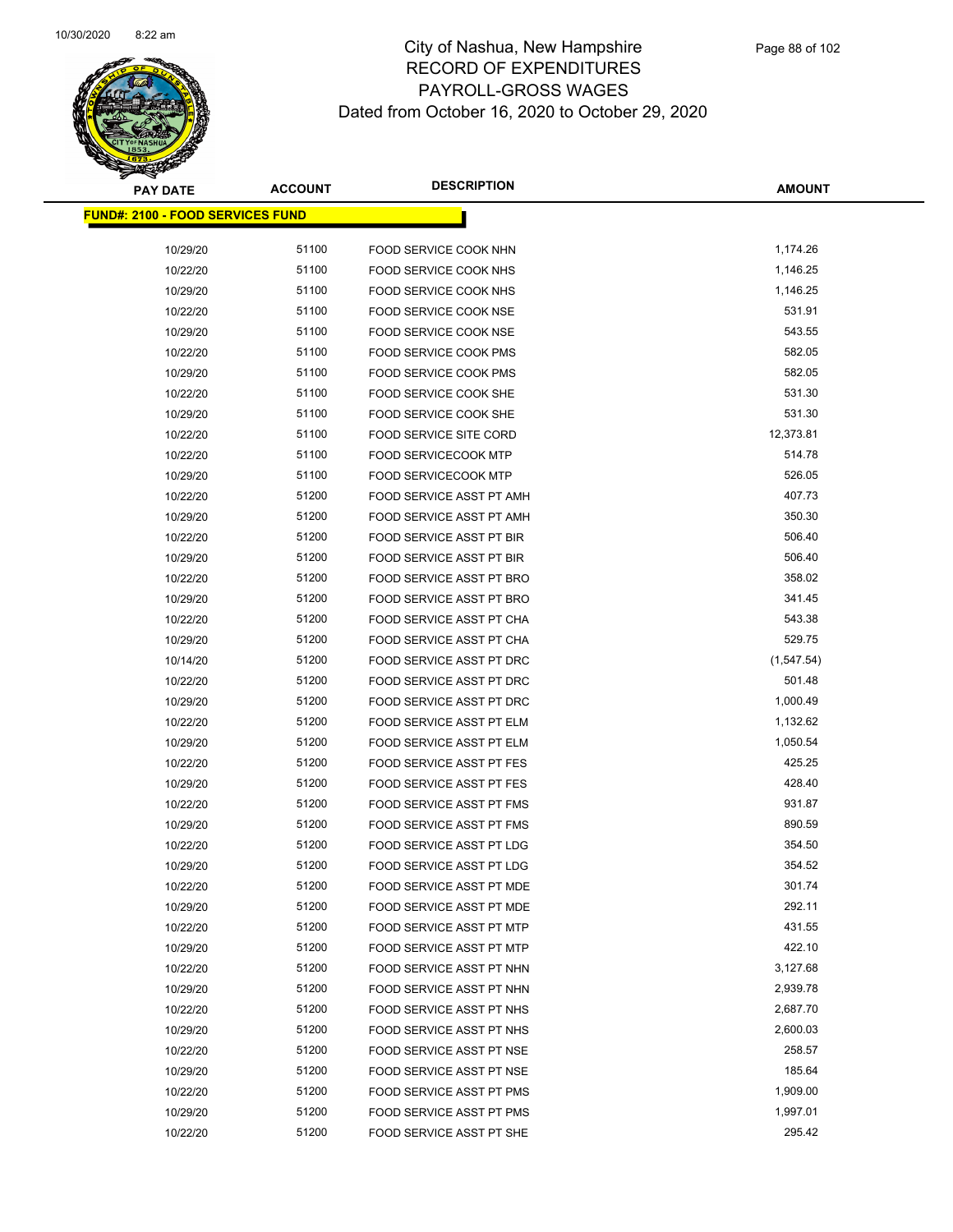

Page 89 of 102

| <b>PAY DATE</b>                                                                                                                                   | <b>ACCOUNT</b> | <b>DESCRIPTION</b>           | <b>AMOUNT</b> |
|---------------------------------------------------------------------------------------------------------------------------------------------------|----------------|------------------------------|---------------|
| <b>FUND#: 2100 - FOOD SERVICES FUND</b>                                                                                                           |                |                              |               |
| 10/29/20                                                                                                                                          | 51200          | FOOD SERVICE ASST PT SHE     | 279.00        |
| 10/22/20                                                                                                                                          | 51300          | FOOD SERVICE COOK MDE        | 5.70          |
| 10/29/20                                                                                                                                          | 51300          | FOOD SERVICE COOK PMS        | 6.24          |
| 10/29/20                                                                                                                                          | 51300          | <b>FOOD SERVICECOOK MTP</b>  | 5.64          |
| 10/22/20                                                                                                                                          | 55118          | TELEPHONE-CELLULAR           | 80.00         |
| <b>TOTAL FUND 2100 - FOOD SERVICES FUND</b>                                                                                                       |                |                              | \$67,107.77   |
| <b>FUND#: 2207 - ADULT ED/CONTINUING ED</b>                                                                                                       |                |                              |               |
| 10/22/20                                                                                                                                          | 51100          | <b>CLERICAL ADULT ED NHN</b> | 822.75        |
| 10/29/20                                                                                                                                          | 51100          | CLERICAL ADULT ED NHN        | 820.50        |
| TOTAL FUND 2207 - ADULT ED/CONTINUING ED                                                                                                          |                |                              | \$1,643.25    |
|                                                                                                                                                   |                |                              |               |
|                                                                                                                                                   |                |                              |               |
| 10/22/20                                                                                                                                          | 51100          | PANTHER PRESCHOOL DIRECTOR   | 1,123.60      |
|                                                                                                                                                   |                |                              | \$1,123.60    |
|                                                                                                                                                   |                |                              |               |
| 10/22/20                                                                                                                                          | 51100          | PARA DW SPEC ED AMH          | 253.91        |
| 10/29/20                                                                                                                                          | 51100          | PARA DW SPEC ED AMH          | 317.39        |
| 10/22/20                                                                                                                                          | 51100          | PARA DW SPEC ED NHS          | 867.52        |
| 10/29/20                                                                                                                                          | 51100          | PARA DW SPEC ED NHS          | 1,084.40      |
| 10/22/20                                                                                                                                          | 51100          | PARA DW SPEC ED WID          | 388.50        |
| 10/29/20                                                                                                                                          | 51100          | PARA DW SPEC ED WID          | 476.46        |
|                                                                                                                                                   |                |                              | \$3,388.18    |
| <b>FUND#: 2252 - DAY CARE</b><br><b>TOTAL FUND 2252 - DAY CARE</b><br><b>FUND#: 2257 - SPECIAL ED LOCAL</b><br>TOTAL FUND 2257 - SPECIAL ED LOCAL |                |                              |               |

| 10/22/20 | 51100 | PROGRAM COORDINATOR    | 390.95   |
|----------|-------|------------------------|----------|
| 10/29/20 | 51100 | PROGRAM COORDINATOR    | 390.95   |
| 10/19/20 | 51400 | <b>CAMP COUNSELORS</b> | (150.00) |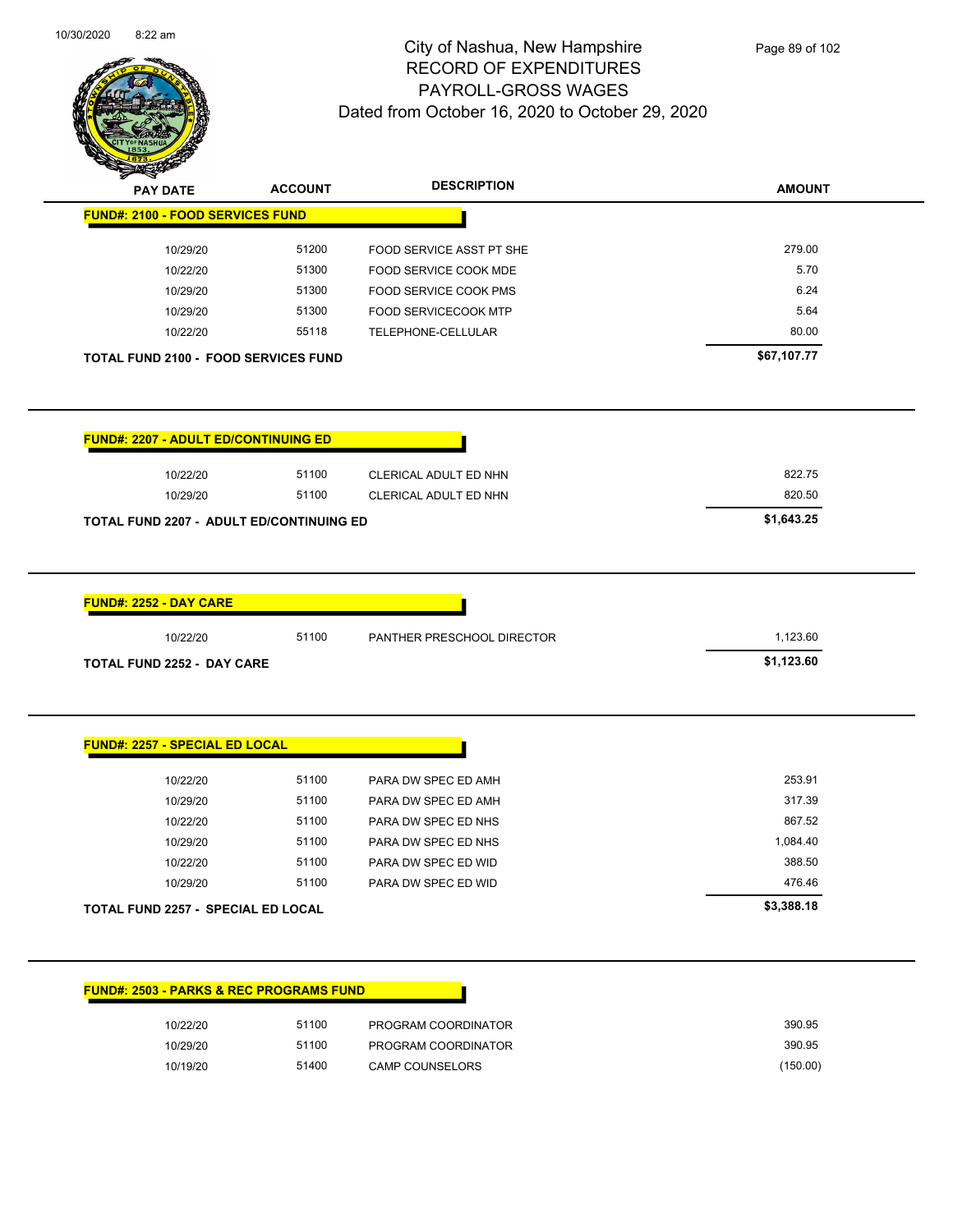

| <b>PAY DATE</b>                                                 |       |                                      |            |
|-----------------------------------------------------------------|-------|--------------------------------------|------------|
| <b>TOTAL FUND 2503 - PARKS &amp; REC PROGRAMS FUND</b>          |       |                                      | \$631.90   |
| <b>FUND#: 2505 - PEG ACCESS CHANNELS FUND</b>                   |       |                                      |            |
| 10/22/20                                                        | 51100 | ECHANNEL ACCESS ADMINISTRATOR        | 1,206.50   |
| 10/29/20                                                        | 51100 | <b>ECHANNEL ACCESS ADMINISTRATOR</b> | 1,206.50   |
| 10/22/20                                                        | 51100 | PEG PROGRAM MANAGER                  | 1,307.05   |
| 10/29/20                                                        | 51100 | PEG PROGRAM MANAGER                  | 1,307.05   |
| 10/22/20                                                        | 51200 | <b>VIDEOGRAPHER</b>                  | 682.50     |
| 10/29/20                                                        | 51200 | <b>VIDEOGRAPHER</b>                  | 1,237.50   |
| 10/29/20                                                        | 55118 | TELEPHONE-CELLULAR                   | 100.00     |
| <b>TOTAL FUND 2505 - PEG ACCESS CHANNELS FUND</b>               |       |                                      | \$7,047.10 |
|                                                                 |       |                                      |            |
|                                                                 |       |                                      |            |
| <b>FUND#: 2506 - HUNT BLDG FACILITY RENTAL FUND</b><br>10/29/20 | 55118 | TELEPHONE-CELLULAR                   | 17.00      |
| TOTAL FUND 2506 - HUNT BLDG FACILITY RENTAL FUND                |       |                                      | \$17.00    |
|                                                                 |       |                                      |            |
| <b>FUND#: 2507 - FIRE TRAINING FACILITY RENTAL</b>              |       |                                      |            |
| 10/29/20                                                        | 51300 | <b>FIRE TRAINING OFFICER</b>         | 306.30     |
| <b>TOTAL FUND 2507 - FIRE TRAINING FACILITY RENTAL</b>          |       |                                      | \$306.30   |
|                                                                 |       |                                      |            |
|                                                                 |       |                                      |            |
|                                                                 |       |                                      |            |
| 10/22/20                                                        | 51400 | CITY CLERK TEMP                      | 9,917.50   |
| 10/29/20                                                        | 51400 | CITY CLERK TEMP                      | 9,951.25   |
| 10/22/20                                                        | 51400 | <b>LUNCH MONITOR NHN</b>             | 724.06     |
| <b>FUND#: 3010 - GENERAL GOV'T GRANTS FUND</b><br>10/29/20      | 51400 | LUNCH MONITOR NHN                    | 420.00     |
| 10/16/20                                                        | 51400 | SUB TEACHER                          | (3,651.50) |
| 10/22/20                                                        | 51400 | SUB TEACHER                          | 1,365.00   |
| 10/29/20                                                        | 51400 | SUB TEACHER                          | 495.00     |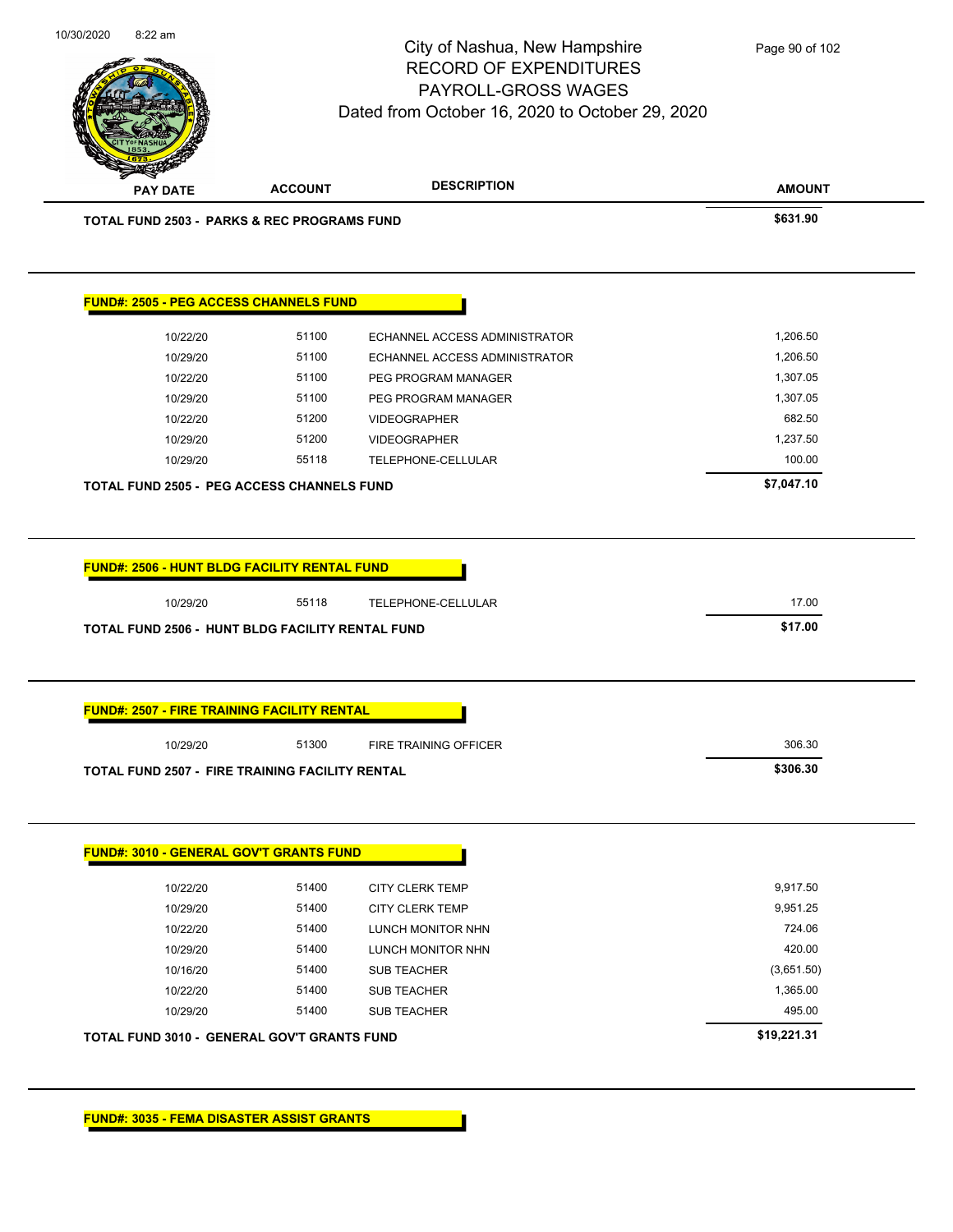

| <b>PAY DATE</b>                                      | <b>ACCOUNT</b> | <b>DESCRIPTION</b>                  | <b>AMOUNT</b> |
|------------------------------------------------------|----------------|-------------------------------------|---------------|
| <b>FUND#: 3035 - FEMA DISASTER ASSIST GRANTS</b>     |                |                                     |               |
| 6/30/20                                              | 51300          | ADMINISTRATIVE ASSISTANT II         | 521.42        |
| 6/30/20                                              | 51300          | <b>BILINGUAL OUTREACH WORKER</b>    | 1,074.82      |
| 10/22/20                                             | 51300          | <b>BILINGUAL OUTREACH WORKER</b>    | 146.87        |
| 10/29/20                                             | 51300          | <b>BILINGUAL OUTREACH WORKER</b>    | 73.44         |
| 10/29/20                                             | 51300          | <b>CAPTAIN</b>                      | 225.66        |
| 10/22/20                                             | 51300          | <b>CAPTAIN FIRE TRAINING SAFETY</b> | 69.63         |
| 10/29/20                                             | 51300          | <b>CAPTAIN FIRE TRAINING SAFETY</b> | 69.63         |
| 6/30/20                                              | 51300          | <b>CASE TECHNICIAN WELFARE</b>      | 415.16        |
| 6/30/20                                              | 51300          | <b>ENVIRONMENTAL HEALTH SPEC</b>    | 182.95        |
| 6/30/20                                              | 51300          | ENVIRONMENTAL TECH OFFICE MGR       | 1,037.85      |
| 10/22/20                                             | 51300          | ENVIRONMENTAL TECH OFFICE MGR       | 31.11         |
| 10/22/20                                             | 51300          | <b>FIREFIGHTERS ALL RANKS</b>       | 167.19        |
| 6/30/20                                              | 51300          | <b>FOREMAN LABOR PARK</b>           | 322.86        |
| 6/30/20                                              | 51300          | <b>GROUNDSKEEPER MAINTENANCE</b>    | 135.93        |
| 6/30/20                                              | 51300          | <b>GROUNDSMAN I</b>                 | 207.91        |
| 10/22/20                                             | 51300          | PROGRAM ASSISTANT COMMUNITY HEALTH  | 35.56         |
| 10/29/20                                             | 51300          | PROGRAM ASSISTANT COMMUNITY HEALTH  | 17.78         |
| 6/30/20                                              | 51412          | <b>NURSE ELM</b>                    | 636.31        |
| 6/30/20                                              | 51412          | <b>NURSE PER DIEM (PRACTIONER)</b>  | 2,614.57      |
| 6/30/20                                              | 51412          | PUB HEALTH NURSE                    | 3,000.02      |
| 10/29/20                                             | 55118          | TELEPHONE-CELLULAR                  | 301.00        |
| <b>TOTAL FUND 3035 - FEMA DISASTER ASSIST GRANTS</b> |                |                                     | \$11,287.67   |

| <b>FUND#: 3050 - POLICE GRANTS FUND</b>     |       |                            |            |
|---------------------------------------------|-------|----------------------------|------------|
|                                             | 51100 |                            | 957.00     |
| 10/22/20                                    |       | DOMESTIC VIOLENCE ADVOCATE |            |
| 10/29/20                                    | 51100 | DOMESTIC VIOLENCE ADVOCATE | 957.00     |
| 10/22/20                                    | 51100 | PATROLMAN ALL RANKS        | 1,477.00   |
| 10/29/20                                    | 51100 | PATROLMAN ALL RANKS        | 1,477.00   |
| 10/22/20                                    | 51300 | DOMESTIC VIOLENCE ADVOCATE | 166.37     |
| 10/29/20                                    | 51300 | DOMESTIC VIOLENCE ADVOCATE | 258.79     |
| 10/22/20                                    | 51300 | <b>LIEUTENANT</b>          | 241.72     |
| 10/29/20                                    | 51300 | <b>LIEUTENANT</b>          | 237.72     |
| 10/22/20                                    | 51300 | PATROLMAN ALL RANKS        | 712.98     |
| 10/29/20                                    | 51300 | PATROLMAN ALL RANKS        | 529.67     |
| 10/29/20                                    | 51300 | <b>SERGEANT</b>            | 220.27     |
| 10/22/20                                    | 51628 | PATROLMAN ALL RANKS        | 295.40     |
| <b>TOTAL FUND 3050 - POLICE GRANTS FUND</b> |       |                            | \$7,530.92 |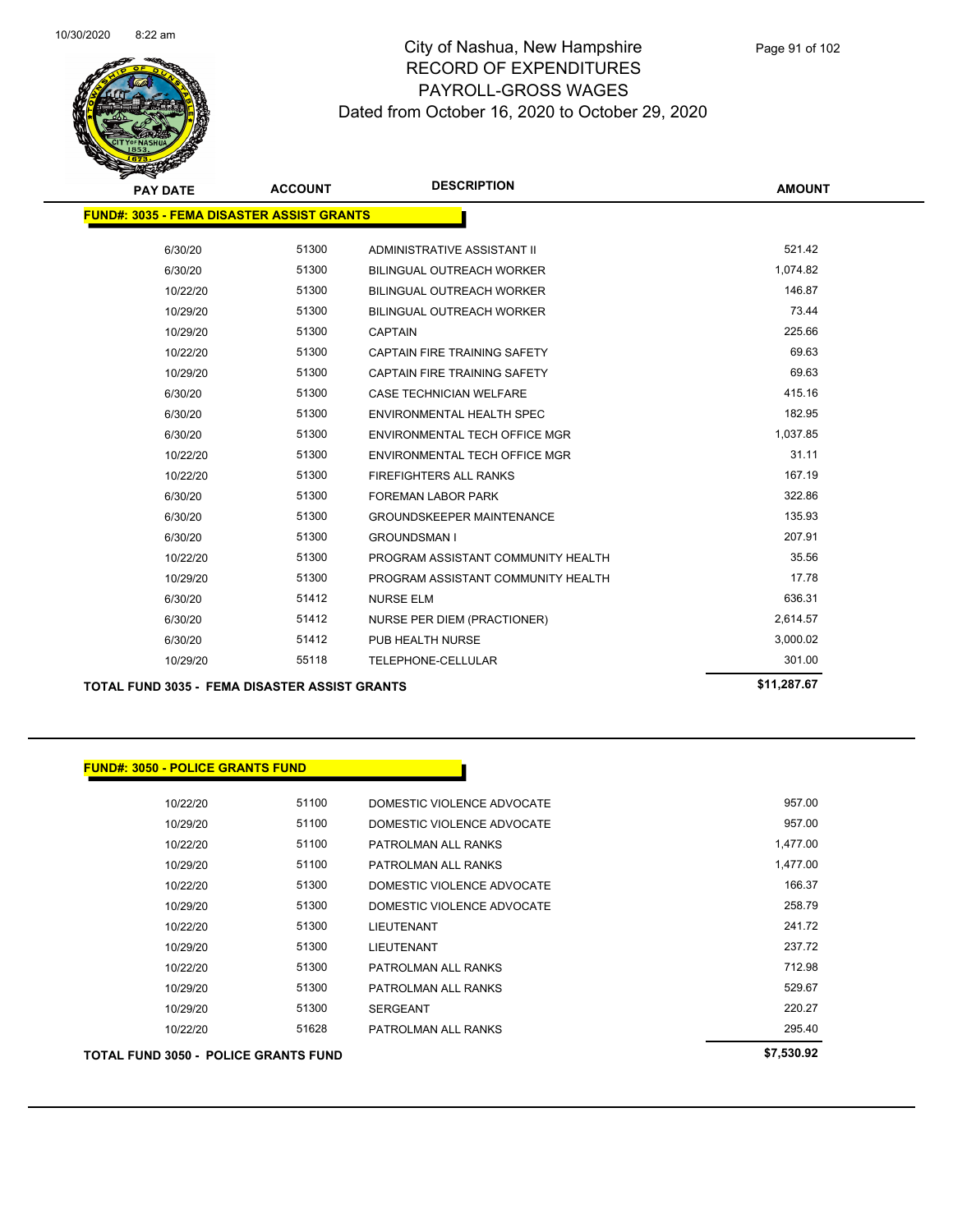

| <b>PAY DATE</b>                                     | <b>ACCOUNT</b> | <b>DESCRIPTION</b>                              | <b>AMOUNT</b> |
|-----------------------------------------------------|----------------|-------------------------------------------------|---------------|
| <b>FUND#: 3068 - COMMUNITY SERVICES GRANTS FUND</b> |                |                                                 |               |
| 10/22/20                                            | 51100          | BILINGUAL COMM HEALTH WORKER                    | 82.62         |
| 10/29/20                                            | 51100          | BILINGUAL COMM HEALTH WORKER                    | 82.63         |
| 10/22/20                                            | 51100          | COMMUNITY SERVICES PROGRAM ADMINISTRATIVE ASSIS | 840.20        |
| 10/29/20                                            | 51100          | COMMUNITY SERVICES PROGRAM ADMINISTRATIVE ASSIS | 840.20        |
| 10/22/20                                            | 51100          | <b>EPIDEMIOLOGIST</b>                           | 164.00        |
| 10/29/20                                            | 51100          | <b>EPIDEMIOLOGIST</b>                           | 164.00        |
| 10/22/20                                            | 51100          | PROGRAM ASSISTANT COMMUNITY HEALTH              | 118.50        |
| 10/29/20                                            | 51100          | PROGRAM ASSISTANT COMMUNITY HEALTH              | 118.52        |
| 10/22/20                                            | 51100          | PUB HEALTH NET SVS COORD                        | 1,418.95      |
| 10/29/20                                            | 51100          | PUB HEALTH NET SVS COORD                        | 1,418.95      |
| 10/22/20                                            | 51100          | PUB HEALTH PREPAREDNESS COORD                   | 2,291.50      |
| 10/22/20                                            | 51100          | SMP PROGRAM COORDINATOR                         | 1,091.80      |
| 10/29/20                                            | 51100          | SMP PROGRAM COORDINATOR                         | 1,091.80      |
| 10/22/20                                            | 51300          | BILINGUAL COMM HEALTH WORKER                    | 12.39         |
| 10/29/20                                            | 51300          | BILINGUAL COMM HEALTH WORKER                    | 7.74          |
| 10/29/20                                            | 51300          | COMMUNITY SERVICES PROGRAM ADMINISTRATIVE ASSIS | 7.88          |
| 10/22/20                                            | 51412          | PUB HEALTH NURSE                                | 1,176.88      |
| 10/29/20                                            | 51412          | PUB HEALTH NURSE                                | 876.99        |
| 10/29/20                                            | 55118          | TELEPHONE-CELLULAR                              | 50.00         |
|                                                     |                |                                                 |               |

#### **TOTAL FUND 3068 - COMMUNITY SERVICES GRANTS FUND \$11,855.55**

#### **FUND#: 3070 - COMMUNITY HEALTH GRANTS FUND**

| 10/22/20 | 51100 | BILINGUAL COMM HEALTH WORKER       | 743.61   |
|----------|-------|------------------------------------|----------|
| 10/29/20 | 51100 | BILINGUAL COMM HEALTH WORKER       | 743.61   |
| 10/22/20 | 51100 | PROGRAM ASSISTANT COMMUNITY HEALTH | 829.81   |
| 10/29/20 | 51100 | PROGRAM ASSISTANT COMMUNITY HEALTH | 829 78   |
| 10/22/20 | 51100 | PUB HEALTH NURSE                   | 1.239.35 |
| 10/29/20 | 51100 | PUR HEALTH NURSE                   | 1.239.35 |
| 10/22/20 | 51300 | BILINGUAL COMM HEALTH WORKER       | 111 54   |
| 10/29/20 | 51300 | BILINGUAL COMM HEALTH WORKER       | 69.72    |
|          |       |                                    |          |

### **TOTAL FUND 3070 - COMMUNITY HEALTH GRANTS FUND \$5,806.77**

| <b>FUND#: 3090 - URBAN PROGRAM GRANTS FUND</b> |  |
|------------------------------------------------|--|
|                                                |  |

| 10/22/20 | 51100 | CODE ENFORCEMENT OFFICER II   | 488.50   |
|----------|-------|-------------------------------|----------|
| 10/29/20 | 51100 | CODE ENFORCEMENT OFFICER II   | 488.50   |
| 10/22/20 | 51100 | <b>GRANT MGMT SPECIALIST</b>  | 1.103.65 |
| 10/29/20 | 51100 | <b>GRANT MGMT SPECIALIST</b>  | 1.103.65 |
| 10/22/20 | 51100 | <b>MANAGER URBAN PROGRAMS</b> | 1.709.25 |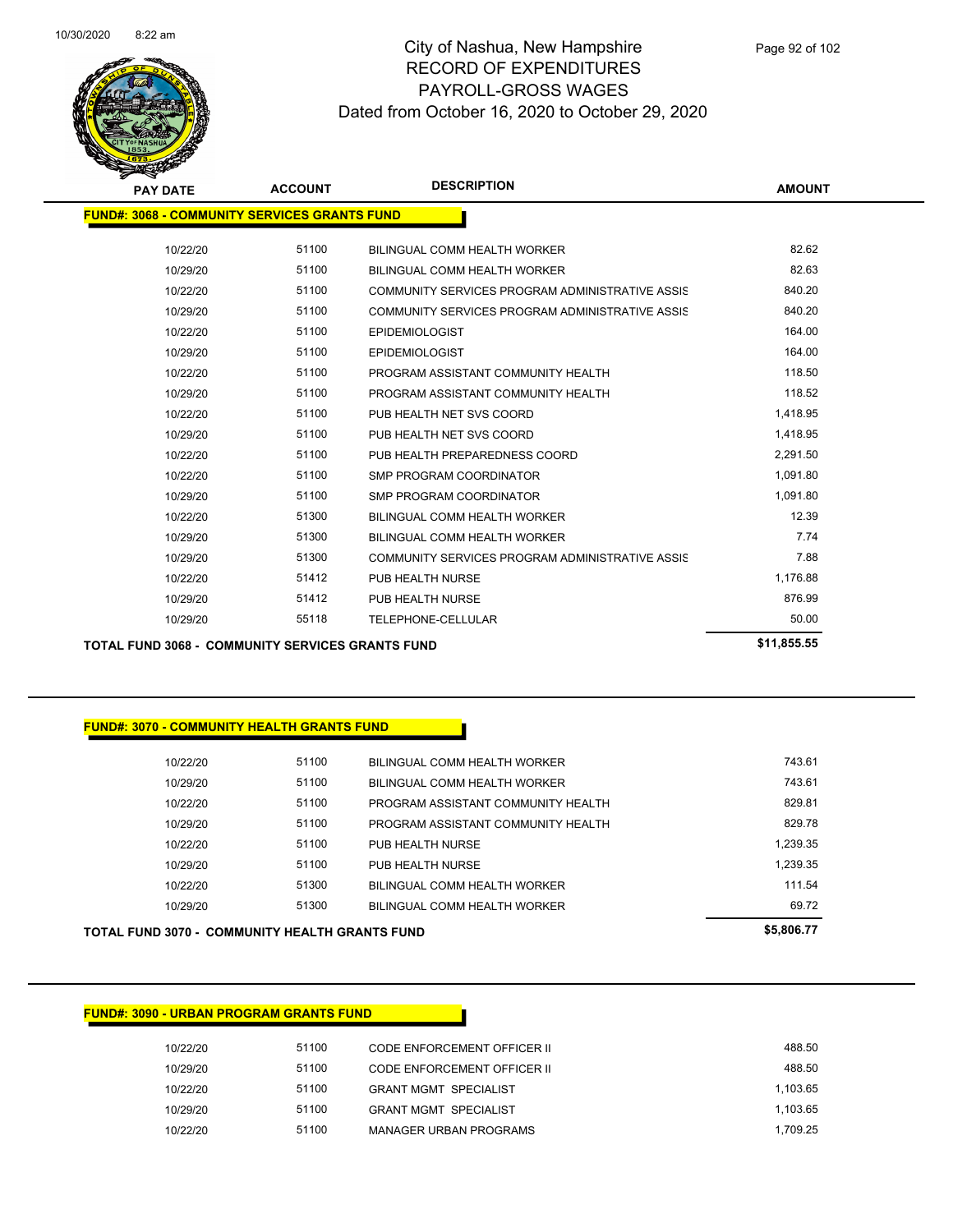

| <b>PAY DATE</b>                                | <b>ACCOUNT</b> | <b>DESCRIPTION</b>             | <b>AMOUNT</b> |
|------------------------------------------------|----------------|--------------------------------|---------------|
| <b>FUND#: 3090 - URBAN PROGRAM GRANTS FUND</b> |                |                                |               |
| 10/29/20                                       | 51100          | <b>MANAGER URBAN PROGRAMS</b>  | 1,709.25      |
| 10/22/20                                       | 51100          | PROGRAM COORDINATOR LP&HH      | 1,282.35      |
| 10/29/20                                       | 51100          | PROGRAM COORDINATOR LP&HH      | 1,282.35      |
| 10/22/20                                       | 51100          | PROJECT ADMINISTRATOR          | 1,334.15      |
| 10/29/20                                       | 51100          | PROJECT ADMINISTRATOR          | 1,334.15      |
| 10/22/20                                       | 51100          | PROJECT ADMINISTRATOR LP&HH    | 1,257.20      |
| 10/29/20                                       | 51100          | PROJECT ADMINISTRATOR LP&HH    | 1,257.20      |
| 10/22/20                                       | 51100          | PROJECT SPECIALIST URBAN PROGR | 1,196.35      |
| 10/29/20                                       | 51100          | PROJECT SPECIALIST URBAN PROGR | 1,196.35      |
| 10/29/20                                       | 55118          | TELEPHONE-CELLULAR             | 142.50        |
| TOTAL FUND 3090 - URBAN PROGRAM GRANTS FUND    |                |                                | \$16,885.40   |

#### **FUND#: 3120 - TRANSIT GRANTS FUND**

|          |       |                                       | \$19,956.80                                  |
|----------|-------|---------------------------------------|----------------------------------------------|
| 10/29/20 | 55118 | TELEPHONE-CELLULAR                    | 67.00                                        |
| 10/29/20 | 51300 | TRANSIT UTILITY SERVICE WORKER        | 218.59                                       |
| 10/29/20 | 51100 | TRANSIT UTILITY SERVICE WORKER        | 1,473.65                                     |
| 10/22/20 | 51100 | TRANSIT UTILITY SERVICE WORKER        | 1,473.65                                     |
| 10/29/20 | 51100 | <b>TRANSIT OPERATIONS COORDINATOR</b> | 990.90                                       |
| 10/22/20 | 51100 | <b>TRANSIT OPERATIONS COORDINATOR</b> | 990.90                                       |
| 10/29/20 | 51100 | <b>TRANSIT MECHANICS</b>              | 2,001.65                                     |
| 10/22/20 | 51100 | <b>TRANSIT MECHANICS</b>              | 2,001.66                                     |
| 10/29/20 | 51100 | <b>TRANSIT FLEET FACILITIES SUPV</b>  | 1,103.65                                     |
| 10/22/20 | 51100 | <b>TRANSIT FLEET FACILITIES SUPV</b>  | 1,103.65                                     |
| 10/29/20 | 51100 | <b>TRANSIT FINANCE COORDINATOR</b>    | 1,308.00                                     |
| 10/22/20 | 51100 | <b>TRANSIT FINANCE COORDINATOR</b>    | 1,308.00                                     |
| 10/29/20 | 51100 | <b>TRANSIT ADMINISTRATOR</b>          | 1,809.80                                     |
| 10/22/20 | 51100 | TRANSIT ADMINISTRATOR                 | 1,809.80                                     |
| 10/29/20 | 51100 | <b>COMMUNICATION SPEC</b>             | 1,147.95                                     |
| 10/22/20 | 51100 | <b>COMMUNICATION SPEC</b>             | 1,147.95                                     |
|          |       |                                       | <b>TOTAL FUND 3120 - TRANSIT GRANTS FUND</b> |

### **FUND#: 3800 - SCHOOL GRANTS FUND**

| 10/22/20 | 51100 | 21 CENTURY ELEM MFAM RES COORD | 8.485.00 |
|----------|-------|--------------------------------|----------|
| 10/22/20 | 51100 | ASSISTANT PRINCIPAL AMH        | 1.605.80 |
| 10/22/20 | 51100 | ASSISTANT PRINCIPAL BIR        | 1.533.70 |
| 10/22/20 | 51100 | ASSISTANT PRINCIPAL DR CRSP    | 2.875.00 |
| 10/22/20 | 51100 | ASSISTANT PRINCIPAL MTP        | 1.461.60 |
| 10/22/20 | 51100 | ASSISTANT PRINCIPAL SHE        | 1.485.60 |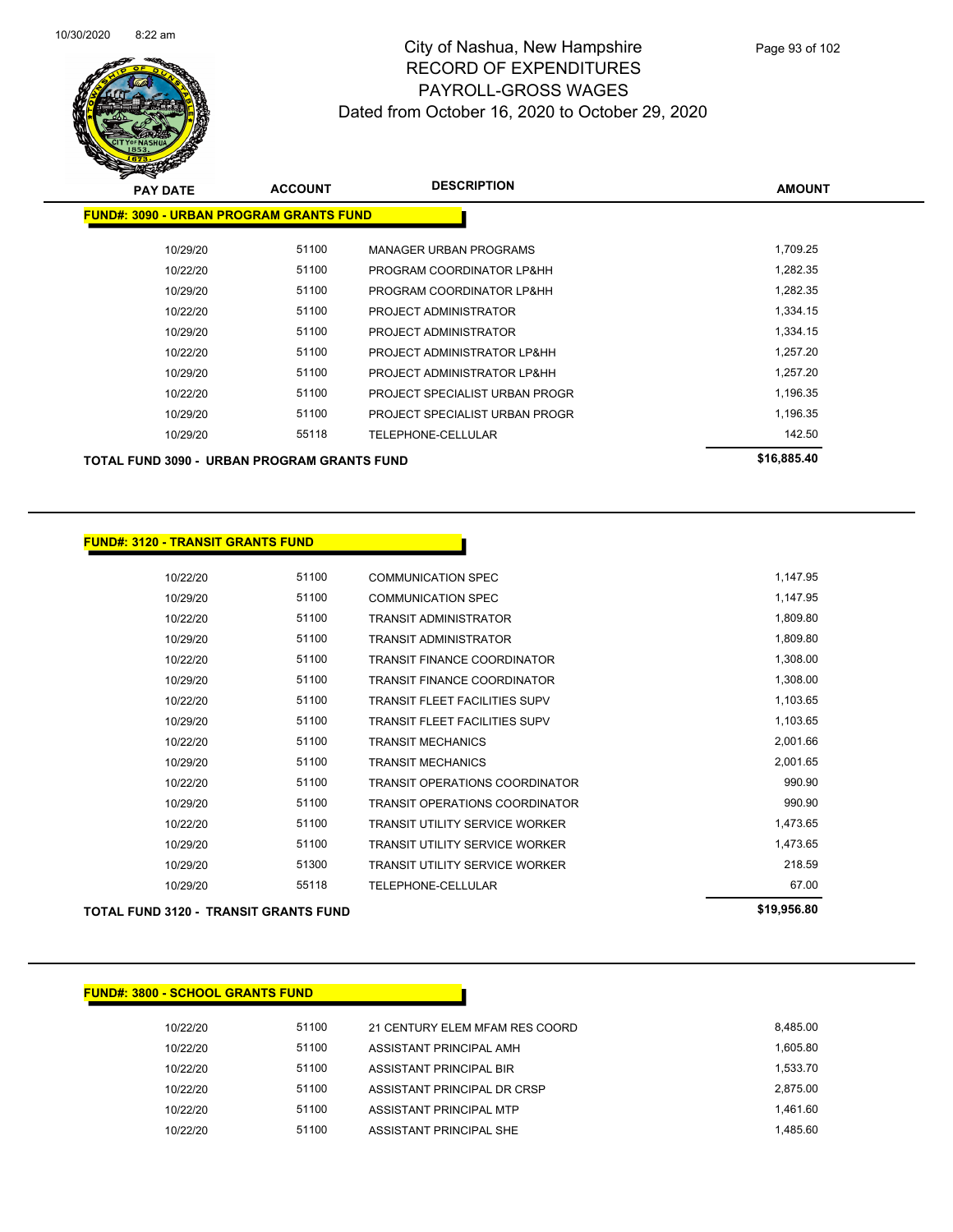

| <b>PAY DATE</b>                         | <b>ACCOUNT</b> | <b>DESCRIPTION</b>            | <b>AMOUNT</b> |
|-----------------------------------------|----------------|-------------------------------|---------------|
| <b>FUND#: 3800 - SCHOOL GRANTS FUND</b> |                |                               |               |
| 10/22/20                                | 51100          | CLERICAL 21 CENTURY           | 820.50        |
| 10/29/20                                | 51100          | <b>CLERICAL 21 CENTURY</b>    | 678.28        |
| 10/22/20                                | 51100          | <b>DIRECTOR TITLE 1</b>       | 3,379.31      |
| 10/22/20                                | 51100          | <b>HOMELESS LIASION</b>       | 1,157.12      |
| 10/29/20                                | 51100          | <b>HOMELESS LIASION</b>       | 1,446.40      |
| 10/22/20                                | 51100          | LICENSED PRACTICAL NURSE NHS  | 1,681.80      |
| 10/22/20                                | 51100          | <b>OFFICE MANAGER TITLE 1</b> | 1,607.60      |
| 10/22/20                                | 51100          | PARA INST LDG                 | 462.48        |
| 10/29/20                                | 51100          | PARA INST LDG                 | 578.10        |
| 10/22/20                                | 51100          | PARA INST SHE                 | 378.56        |
| 10/29/20                                | 51100          | PARA INST SHE                 | 473.20        |
| 10/22/20                                | 51100          | PARA TTI AMH                  | 517.39        |
| 10/29/20                                | 51100          | PARA TTI AMH                  | 862.60        |
| 10/22/20                                | 51100          | PARA TTI LDG                  | 2,877.13      |
| 10/29/20                                | 51100          | PARA TTI LDG                  | 3,601.36      |
| 10/22/20                                | 51100          | PARA TTI MTP                  | 2,049.59      |
| 10/29/20                                | 51100          | PARA TTI MTP                  | 2,556.87      |
| 10/22/20                                | 51100          | PARA TTI NURSERY              | 277.00        |
| 10/29/20                                | 51100          | PARA TTI NURSERY              | 342.79        |
| 10/22/20                                | 51100          | PEER COACH                    | 15,969.78     |
| 10/22/20                                | 51100          | SIGN LANGUAGE INTERPRETER     | 896.00        |
| 10/29/20                                | 51100          | SIGN LANGUAGE INTERPRETER     | 1,120.00      |
| 10/22/20                                | 51100          | SOCIAL WORKER                 | 7,434.10      |
| 10/22/20                                | 51100          | TEACHER BEHAVIOR SPEC WID     | 2,979.50      |
| 10/22/20                                | 51100          | <b>TEACHER DWSE BRO</b>       | 1,888.80      |
| 10/22/20                                | 51100          | <b>TEACHER DWSE CHA</b>       | 3,932.50      |
| 10/22/20                                | 51100          | <b>TEACHER DWSE ELM</b>       | 1,971.59      |
| 10/22/20                                | 51100          | <b>TEACHER DWSE MDE</b>       | 2,022.10      |
| 10/22/20                                | 51100          | <b>TEACHER DWSE NHS</b>       | 5,110.40      |
| 10/22/20                                | 51100          | TEACHER ELL LDG               | 1,824.70      |
| 10/22/20                                | 51100          | <b>TEACHER PRESCHOOL NHS</b>  | 2,751.30      |
| 10/22/20                                | 51100          | <b>TEACHER SPED BIC</b>       | 2,168.60      |
| 10/22/20                                | 51100          | TEACHER SPED BRO              | 1,792.60      |
| 10/22/20                                | 51100          | TEACHER SPED DRC              | 1,899.91      |
| 10/22/20                                | 51100          | <b>TEACHER SPED ELM</b>       | 3,686.00      |
| 10/22/20                                | 51100          | TEACHER SPED FES              | 3,420.20      |
| 10/22/20                                | 51100          | TEACHER SPED FMS              | 1,605.20      |
| 10/22/20                                | 51100          | <b>TEACHER SPED LDG</b>       | 1,605.20      |
| 10/22/20                                | 51100          | TEACHER SPED MDE              | 2,168.60      |
| 10/22/20                                | 51100          | TEACHER SPED NHN              | 8,072.70      |
| 10/22/20                                | 51100          | TEACHER SPED NHS              | 6,601.01      |
| 10/22/20                                | 51100          | <b>TEACHER SPED NSE</b>       | 6,624.70      |
| 10/22/20                                | 51100          | TEACHER SPED PMS              | 4,074.00      |
| 10/22/20                                | 51100          | <b>TEACHER TTI LDG</b>        | 1,712.60      |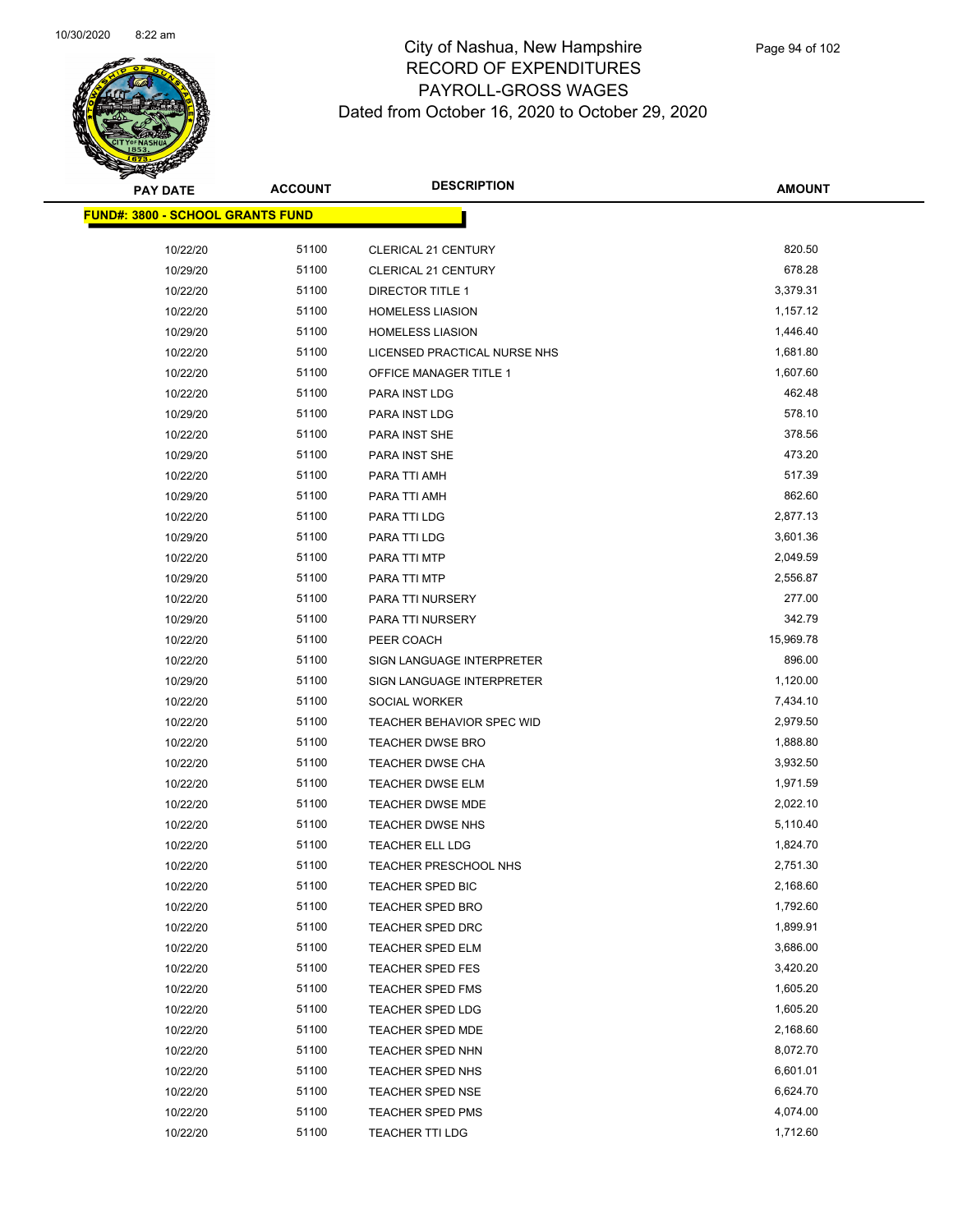

| <b>PAY DATE</b>                             | <b>ACCOUNT</b> | <b>DESCRIPTION</b>            | <b>AMOUNT</b> |
|---------------------------------------------|----------------|-------------------------------|---------------|
| <b>FUND#: 3800 - SCHOOL GRANTS FUND</b>     |                |                               |               |
|                                             |                |                               |               |
| 10/22/20                                    | 51100          | TITLE ONE PARA FES            | 1,292.88      |
| 10/29/20                                    | 51100          | TITLE ONE PARA FES            | 1,616.10      |
| 10/22/20                                    | 51200          | ELL OUTREACH WORKER HOURLY    | 1,262.50      |
| 10/29/20                                    | 51200          | ELL OUTREACH WORKER HOURLY    | 1,125.00      |
| 10/22/20                                    | 51200          | HOME SCHOOL CORD TTI          | 3,507.43      |
| 10/29/20                                    | 51200          | HOME SCHOOL CORD TTI          | 3,742.98      |
| 10/22/20                                    | 51200          | <b>TEACHER TTI AMH</b>        | 8,889.80      |
| 10/22/20                                    | 51200          | <b>TEACHER TTI BIR</b>        | 2,457.29      |
| 10/22/20                                    | 51200          | <b>TEACHER TTI FES</b>        | 1,452.30      |
| 10/22/20                                    | 51200          | <b>TEACHER TTI LDG</b>        | 7,433.30      |
| 10/22/20                                    | 51200          | TEACHER TTI NURSERY           | 5,082.30      |
| 10/22/20                                    | 51200          | TEACHER TTI SHE               | 2,383.59      |
| 10/22/20                                    | 51200          | <b>TEACHER TTIDRC</b>         | 4,902.90      |
| 10/22/20                                    | 51200          | TITLE ONE TUTOR               | 125.00        |
| 10/29/20                                    | 51200          | TITLE ONE TUTOR               | 200.00        |
| 10/22/20                                    | 51650          | ADULT ED DIPOLMA TEACHER      | 350.00        |
| 10/29/20                                    | 51650          | ADULT ED DIPOLMA TEACHER      | 325.00        |
| 10/22/20                                    | 51650          | ASSISTANT PRINCIPAL NHS       | 225.00        |
| 10/22/20                                    | 51650          | <b>GUIDANCE COUNSELOR NHS</b> | 550.00        |
| 10/22/20                                    | 51650          | <b>INTERPRETER</b>            | 212.50        |
| 10/22/20                                    | 51650          | TEACHER COMPUTER NHN          | 200.00        |
| 10/22/20                                    | 51650          | TEACHER ENGLISH NHN           | 900.00        |
| 10/22/20                                    | 51650          | TEACHER ENGLISH NHS           | 1,200.00      |
| 10/22/20                                    | 51650          | <b>TEACHER GR5 BIC</b>        | 200.00        |
| 10/22/20                                    | 51650          | <b>TEACHER KIND FES</b>       | 100.00        |
| 10/22/20                                    | 51650          | <b>TEACHER MATH NHS</b>       | 1,050.00      |
| 10/22/20                                    | 51650          | <b>TEACHER SCIENCE NHN</b>    | 400.00        |
| 10/22/20                                    | 51650          | TEACHER SOCIAL STUDIES NHN    | 200.00        |
| 10/22/20                                    | 51650          | TEACHER SOCIAL STUDIES NHS    | 875.00        |
| 10/22/20                                    | 51650          | <b>TEACHER SPED NHN</b>       | 200.00        |
| 10/22/20                                    | 51650          | TEACHER SPED NHS              | 600.00        |
| 10/22/20                                    | 51650          | TEACHER SPED PMS              | 125.00        |
| 10/22/20                                    | 51700          | TEACHER BEHAVIOR SPEC WID     | 1,800.00      |
| <b>TOTAL FUND 3800 - SCHOOL GRANTS FUND</b> |                |                               | \$191,512.74  |

#### **FUND#: 3810 - FOOD SERVICE GRANTS FUND**

| 10/20/20 | 51650 | FOOD SERVICE ASST PT AMH | 40.89 |
|----------|-------|--------------------------|-------|
| 10/29/20 | 51650 | FOOD SERVICE ASST PT AMH | 51.11 |
| 10/20/20 | 51650 | FOOD SERVICE ASST PT BRO | 39.78 |
| 10/29/20 | 51650 | FOOD SERVICE ASST PT BRO | 53.04 |
| 10/20/20 | 51650 | FOOD SERVICE ASST PT FMS | 19.65 |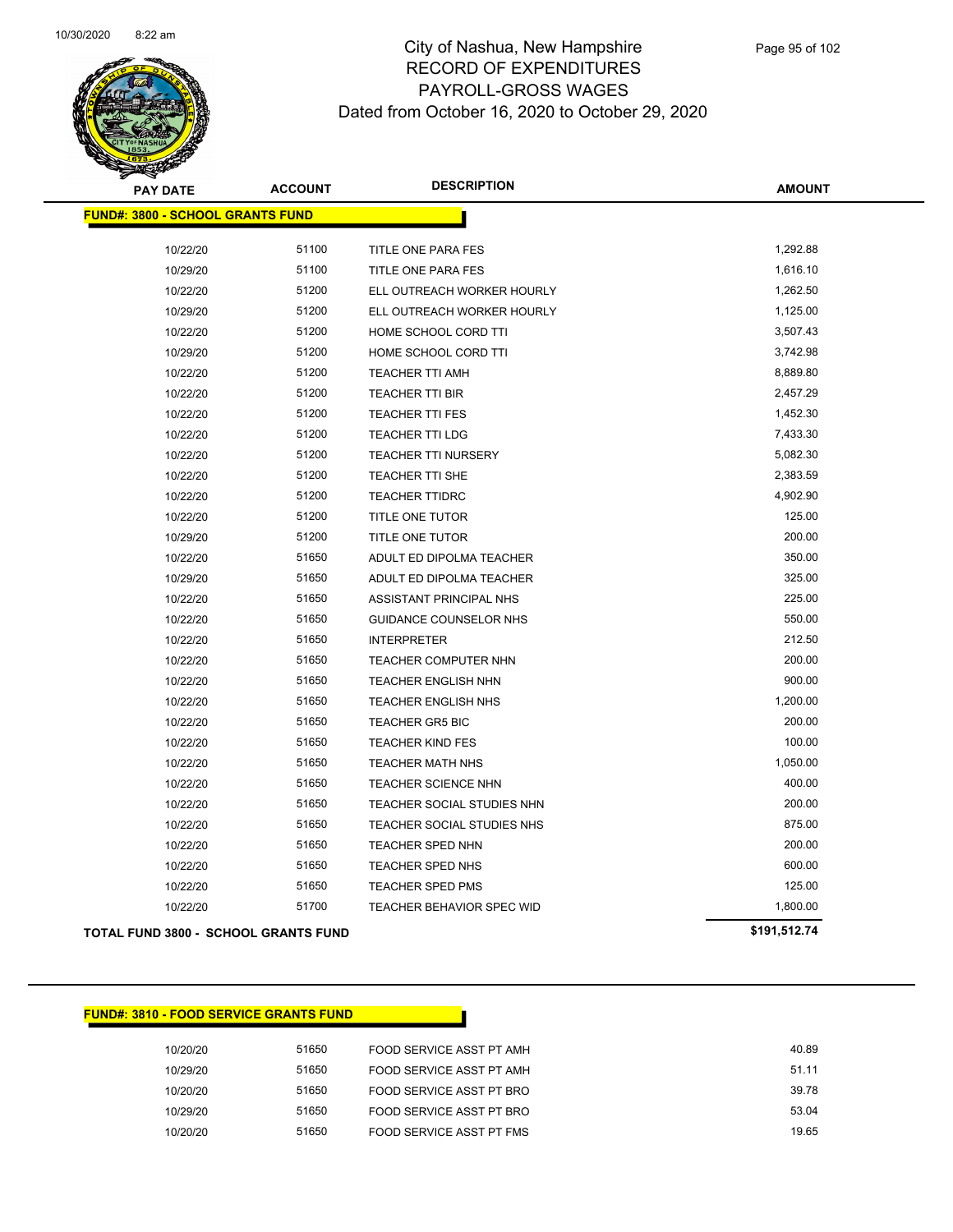

| <b>PAY DATE</b> | <b>ACCOUNT</b>                                    | <b>DESCRIPTION</b>       | <b>AMOUNT</b> |
|-----------------|---------------------------------------------------|--------------------------|---------------|
|                 | <b>FUND#: 3810 - FOOD SERVICE GRANTS FUND</b>     |                          |               |
| 10/20/20        | 51650                                             | FOOD SERVICE ASST PT LDG | 26.26         |
| 10/29/20        | 51650                                             | FOOD SERVICE ASST PT LDG | 32.83         |
| 10/20/20        | 51650                                             | FOOD SERVICE ASST PT NHN | 71.94         |
| 10/29/20        | 51650                                             | FOOD SERVICE ASST PT NHN | 113.55        |
| 10/20/20        | 51650                                             | FOOD SERVICE ASST PT NHS | 39.39         |
| 10/29/20        | 51650                                             | FOOD SERVICE ASST PT NHS | 49.24         |
| 10/20/20        | 51650                                             | FOOD SERVICE ASST PT SHE | 39.39         |
| 10/29/20        | 51650                                             | FOOD SERVICE ASST PT SHE | 49.24         |
|                 | <b>TOTAL FUND 3810 - FOOD SERVICE GRANTS FUND</b> |                          | \$626.31      |

| <b>FUND#: 4010 - MOTOR VEHICLE ADMIN FUND</b>     |       |                    |
|---------------------------------------------------|-------|--------------------|
| 10/22/20                                          | 51100 | <b>MVR CLERK I</b> |
| 10/29/20                                          | 51100 | <b>MVR CLERK I</b> |
| <b>TOTAL FUND 4010 - MOTOR VEHICLE ADMIN FUND</b> |       |                    |

### **FUND#: 4030 - POLICE SPECIAL DETAILS FUND**

| 10/29/20<br><b>TOTAL FUND 4030 - POLICE SPECIAL DETAILS FUND</b> | 51712 | <b>SERGEANT</b>                     | 2,865.63<br>\$25,589.82 |
|------------------------------------------------------------------|-------|-------------------------------------|-------------------------|
| 10/22/20                                                         | 51712 | <b>SERGEANT</b>                     | 1,295.59                |
| 10/29/20                                                         | 51712 | PATROLMAN ALL RANKS                 | 1,735.60                |
| 10/22/20                                                         | 51712 | PATROLMAN ALL RANKS                 | 586.68                  |
| 10/29/20                                                         | 51712 | <b>LIEUTENANT</b>                   | 259.45                  |
| 10/29/20                                                         | 51712 | 1st YR SPECIAL OFFICER CERTIFIED II | 831.13                  |
| 10/29/20                                                         | 51710 | PATROLMAN ALL RANKS                 | 7.942.97                |
| 10/22/20                                                         | 51710 | PATROLMAN ALL RANKS                 | 8,346.04                |
| 10/29/20                                                         | 51710 | 1st YR SPECIAL OFFICER CERTIFIED II | 1,726.73                |
|                                                                  |       |                                     |                         |

| <b>FUND#: 4035 - POLICE OVERTIME BILLING FUND</b> |          |                                                       |                     |
|---------------------------------------------------|----------|-------------------------------------------------------|---------------------|
|                                                   | 10/22/20 | 51300                                                 | LIEUTENANT          |
|                                                   | 10/22/20 | 51300                                                 | PATROLMAN ALL RANKS |
|                                                   | 10/29/20 | 51300                                                 | PATROLMAN ALL RANKS |
|                                                   |          | <b>TOTAL FUND 4035 - POLICE OVERTIME BILLING FUND</b> |                     |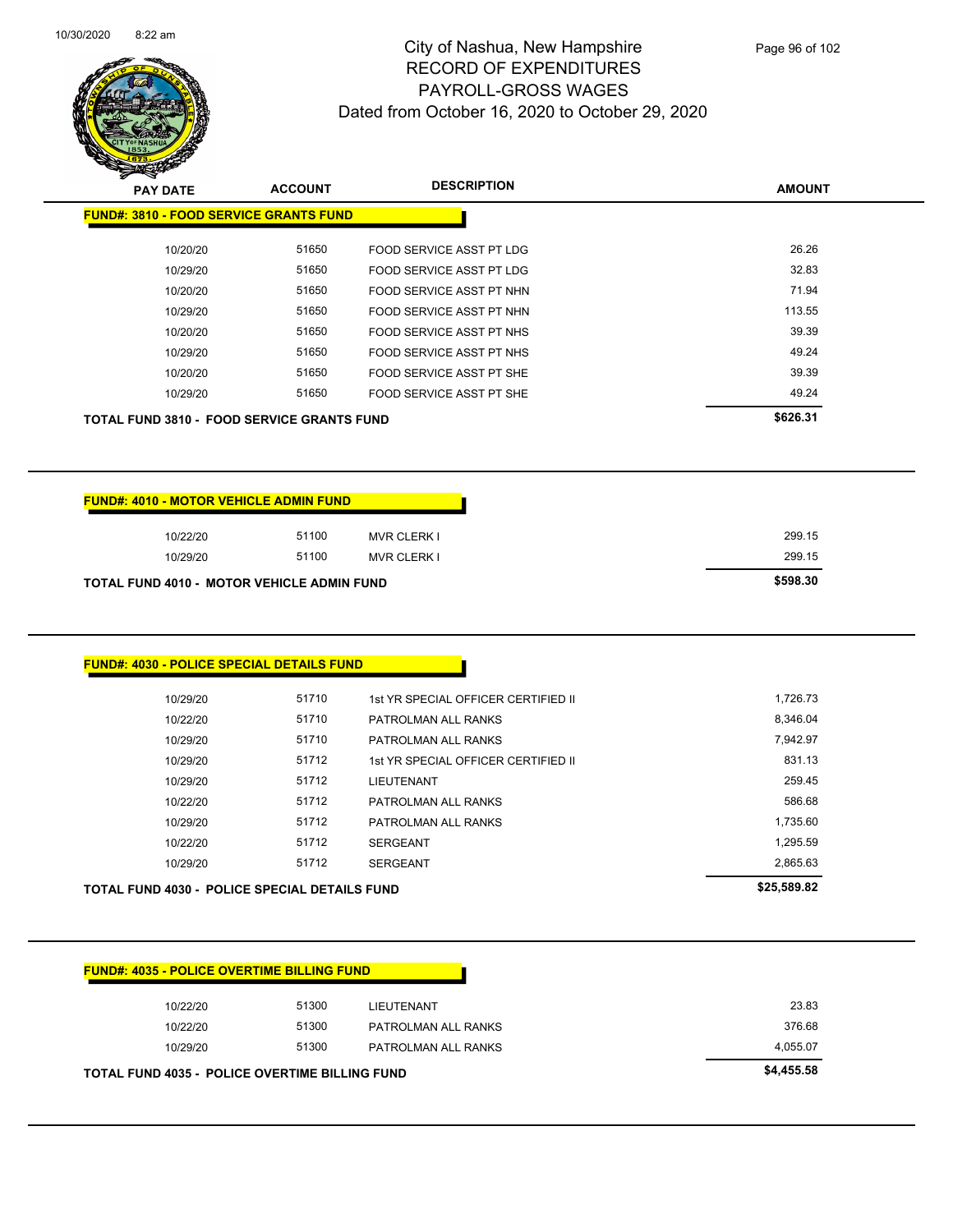|                                                   |                | City of Nashua, New Hampshire<br><b>RECORD OF EXPENDITURES</b><br>PAYROLL-GROSS WAGES<br>Dated from October 16, 2020 to October 29, 2020 | Page 97 of 102     |
|---------------------------------------------------|----------------|------------------------------------------------------------------------------------------------------------------------------------------|--------------------|
| <b>PAY DATE</b>                                   | <b>ACCOUNT</b> | <b>DESCRIPTION</b>                                                                                                                       | <b>AMOUNT</b>      |
| <b>FUND#: 4065 - FIRE WATCHGUARDS FUND</b>        |                |                                                                                                                                          |                    |
| 10/29/20                                          | 51712          | <b>FIREFIGHTERS ALL RANKS</b>                                                                                                            | 139.25             |
| <b>TOTAL FUND 4065 - FIRE WATCHGUARDS FUND</b>    |                |                                                                                                                                          | \$139.25           |
| <b>FUND#: 4600 - ECON DEV-GREATER NASHUA RLF</b>  |                |                                                                                                                                          |                    |
| 10/22/20                                          | 51100          | DWNTWN SPCLST & OED PGRM COOR                                                                                                            | 209.15             |
| 10/29/20                                          | 51100          | DWNTWN SPCLST & OED PGRM COOR                                                                                                            | 209.15             |
| 10/29/20                                          | 55118          | TELEPHONE-CELLULAR                                                                                                                       | 7.50               |
| TOTAL FUND 4600 - ECON DEV-GREATER NASHUA RLF     |                |                                                                                                                                          | \$425.80           |
| 10/29/20                                          | 55118          | TELEPHONE-CELLULAR                                                                                                                       | 7.50<br>\$425.70   |
| <b>TOTAL FUND 4610 - ECON DEV-BROWNFIELDS RLF</b> |                |                                                                                                                                          |                    |
| <b>FUND#: 6000 - SOLID WASTE FUND</b>             |                |                                                                                                                                          |                    |
| 10/22/20                                          | 51100          | ADMINISTRATIVE ASSISTANT II                                                                                                              | 1,637.55           |
| 10/29/20                                          | 51100          | ADMINISTRATIVE ASSISTANT II                                                                                                              | 1,637.55           |
| 10/22/20                                          | 51100          | ASSISTANT DIRECTOR OF PUBLIC WORKS                                                                                                       | 225.20             |
| 10/29/20                                          | 51100          | ASSISTANT DIRECTOR OF PUBLIC WORKS                                                                                                       | 225.20             |
| 10/22/20                                          | 51100          | AUTOMATED TRASH COLLECTION OPR                                                                                                           | 4,898.03           |
| 10/29/20                                          | 51100          | AUTOMATED TRASH COLLECTION OPR                                                                                                           | 4,898.00<br>371.20 |
| 10/22/20<br>10/29/20                              | 51100<br>51100 | <b>CITY ENGINEER</b><br><b>CITY ENGINEER</b>                                                                                             | 371.20             |
| 10/22/20                                          | 51100          | <b>COLLECTION EQUIP OPR</b>                                                                                                              | 8,048.32           |
| 10/29/20                                          | 51100          | <b>COLLECTION EQUIP OPR</b>                                                                                                              | 8,380.16           |
| 10/22/20                                          | 51100          | COLLECTION EQUIP OPR LANDFILL                                                                                                            | 1,940.80           |
| 10/29/20                                          | 51100          | COLLECTION EQUIP OPR LANDFILL                                                                                                            | 1,940.80           |
| 10/22/20                                          | 51100          | <b>COLLECTION SYSTEMS OPERATOR</b>                                                                                                       | 195.92             |
| 10/29/20                                          | 51100          | <b>COLLECTION SYSTEMS OPERATOR</b>                                                                                                       | (195.92)           |
| 10/22/20                                          | 51100          | DEP TREASURER TAX COLLECTOR                                                                                                              | 271.45             |
| 10/29/20                                          | 51100          | DEP TREASURER TAX COLLECTOR                                                                                                              | 271.45             |
| 10/22/20                                          | 51100          | DEPUTY CITY ENGINEER                                                                                                                     | 90.50              |

10/22/20 51100 DIRECTOR PUBLIC WORKS 281.55 10/29/20 51100 DIRECTOR PUBLIC WORKS 281.55

10/30/2020 8:22 am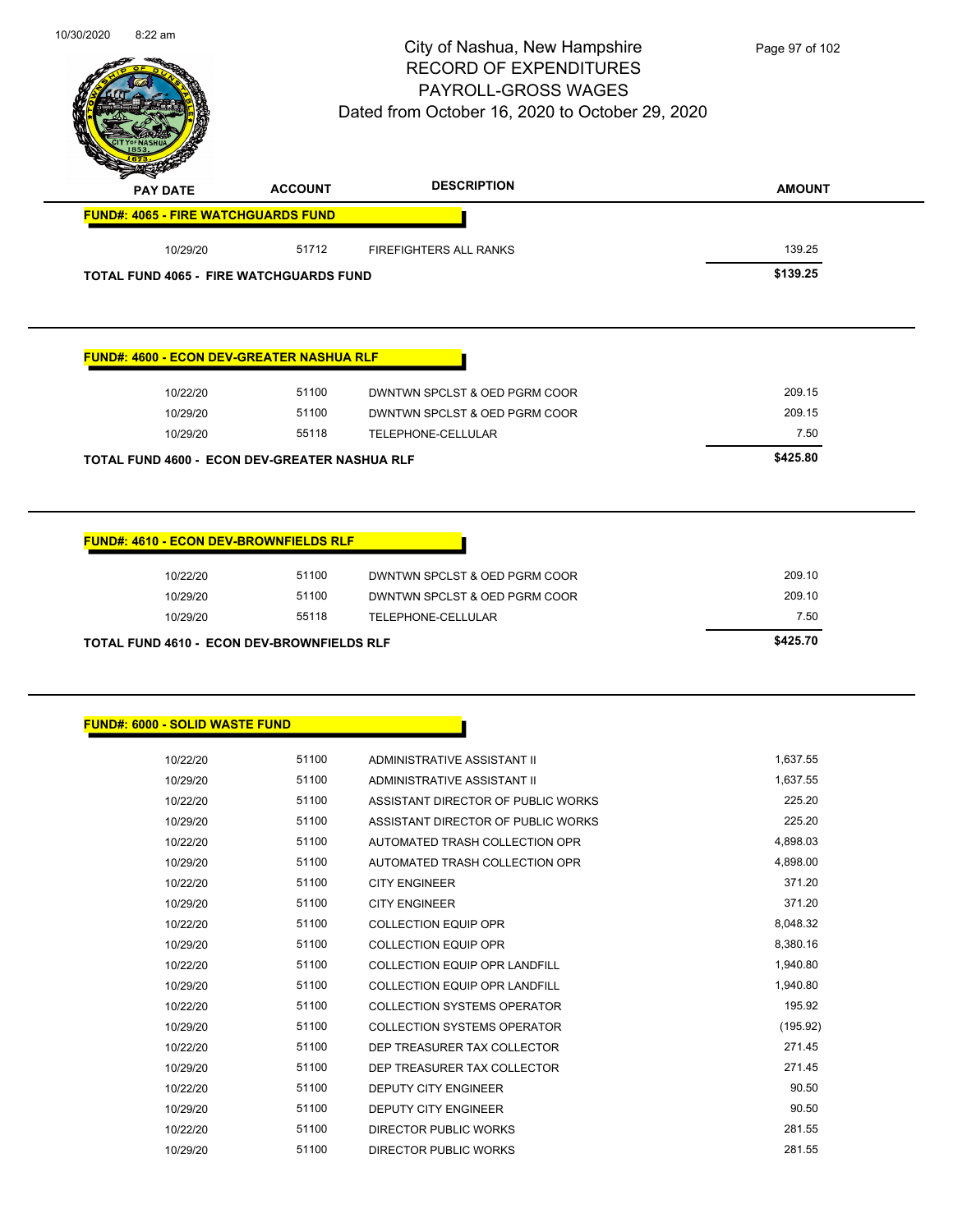

| <b>PAY DATE</b>                       | <b>ACCOUNT</b> | <b>DESCRIPTION</b>                | <b>AMOUNT</b> |
|---------------------------------------|----------------|-----------------------------------|---------------|
| <b>FUND#: 6000 - SOLID WASTE FUND</b> |                |                                   |               |
| 10/22/20                              | 51100          | DPW BILLING ACCOUNTANT            | 509.80        |
| 10/29/20                              | 51100          | DPW BILLING ACCOUNTANT            | 509.80        |
| 10/22/20                              | 51100          | DPW COLLECTIONS SPEC III          | 414.80        |
| 10/29/20                              | 51100          | DPW COLLECTIONS SPEC III          | 414.80        |
| 10/22/20                              | 51100          | DPW CONTRACT ADMINISTRATOR        | 124.30        |
| 10/29/20                              | 51100          | DPW CONTRACT ADMINISTRATOR        | 124.30        |
| 10/22/20                              | 51100          | <b>ENVIRONMENTAL ENGINEER</b>     | 1,608.70      |
| 10/29/20                              | 51100          | <b>ENVIRONMENTAL ENGINEER</b>     | 1,608.70      |
| 10/22/20                              | 51100          | <b>EQUIPMENT OPR LANDFILL</b>     | 5,911.20      |
| 10/29/20                              | 51100          | <b>EQUIPMENT OPR LANDFILL</b>     | 5,882.37      |
| 10/22/20                              | 51100          | <b>EXECUTIVE ASSISTANT</b>        | 177.05        |
| 10/29/20                              | 51100          | <b>EXECUTIVE ASSISTANT</b>        | 177.05        |
| 10/22/20                              | 51100          | FINANCE AND ADMIN MANAGER         | 452.45        |
| 10/29/20                              | 51100          | FINANCE AND ADMIN MANAGER         | 452.45        |
| 10/22/20                              | 51100          | FLEET MANAGER STREET DEPT         | 358.95        |
| 10/29/20                              | 51100          | FLEET MANAGER STREET DEPT         | 358.95        |
| 10/22/20                              | 51100          | <b>GROUNDSMAN I</b>               | 168.00        |
| 10/22/20                              | 51100          | LICENSED SCALE OPERATOR           | 1,760.75      |
| 10/29/20                              | 51100          | LICENSED SCALE OPERATOR           | 1,760.75      |
| 10/22/20                              | 51100          | PUBLIC RELATIONS ADMINISTRATOR    | 181.00        |
| 10/29/20                              | 51100          | PUBLIC RELATIONS ADMINISTRATOR    | 181.00        |
| 10/22/20                              | 51100          | RECYCLING COORDINATOR             | 1,218.50      |
| 10/29/20                              | 51100          | RECYCLING COORDINATOR             | 1,218.50      |
| 10/22/20                              | 51100          | SENIOR STAFF ENGINEER             | 160.85        |
| 10/29/20                              | 51100          | SENIOR STAFF ENGINEER             | 160.85        |
| 10/22/20                              | 51100          | SOLID WASTE FOREMAN               | 2,649.20      |
| 10/29/20                              | 51100          | SOLID WASTE FOREMAN               | 2,649.20      |
| 10/22/20                              | 51100          | SOLID WASTE TECHNICIAN            | 1,206.51      |
| 10/29/20                              | 51100          | SOLID WASTE TECHNICIAN            | 1,206.50      |
| 10/22/20                              | 51100          | SR MGR ACCT FIN REPORTING         | 201.05        |
| 10/29/20                              | 51100          | SR MGR ACCT FIN REPORTING         | 201.05        |
| 10/22/20                              | 51100          | SUPERINTENDENT OF SOLID WASTE     | 2,010.85      |
| 10/29/20                              | 51100          | SUPERINTENDENT OF SOLID WASTE     | 2,010.86      |
| 10/29/20                              | 51100          | TEMPORARY RUBBISH COLLECTOR       | 68.00         |
| 10/22/20                              | 51100          | <b>TRUCK DRIVER STREET REPAIR</b> | 1,001.67      |
| 10/22/20                              | 51300          | ADMINISTRATIVE ASSISTANT II       | 32.90         |
| 10/22/20                              | 51300          | AUTO MECH 1ST CLASS NIGHTS        | 325.51        |
| 10/22/20                              | 51300          | AUTO MECHANIC 1ST CLASS           | 325.20        |
| 10/22/20                              | 51300          | AUTOMATED TRASH COLLECTION OPR    | 1,763.07      |
| 10/29/20                              | 51300          | AUTOMATED TRASH COLLECTION OPR    | 187.56        |
| 10/22/20                              | 51300          | <b>COLLECTION EQUIP OPR</b>       | 1,405.29      |
| 10/29/20                              | 51300          | <b>COLLECTION EQUIP OPR</b>       | 654.59        |
| 10/22/20                              | 51300          | COLLECTION EQUIP OPR LANDFILL     | 723.12        |
| 10/29/20                              | 51300          | COLLECTION EQUIP OPR LANDFILL     | 204.93        |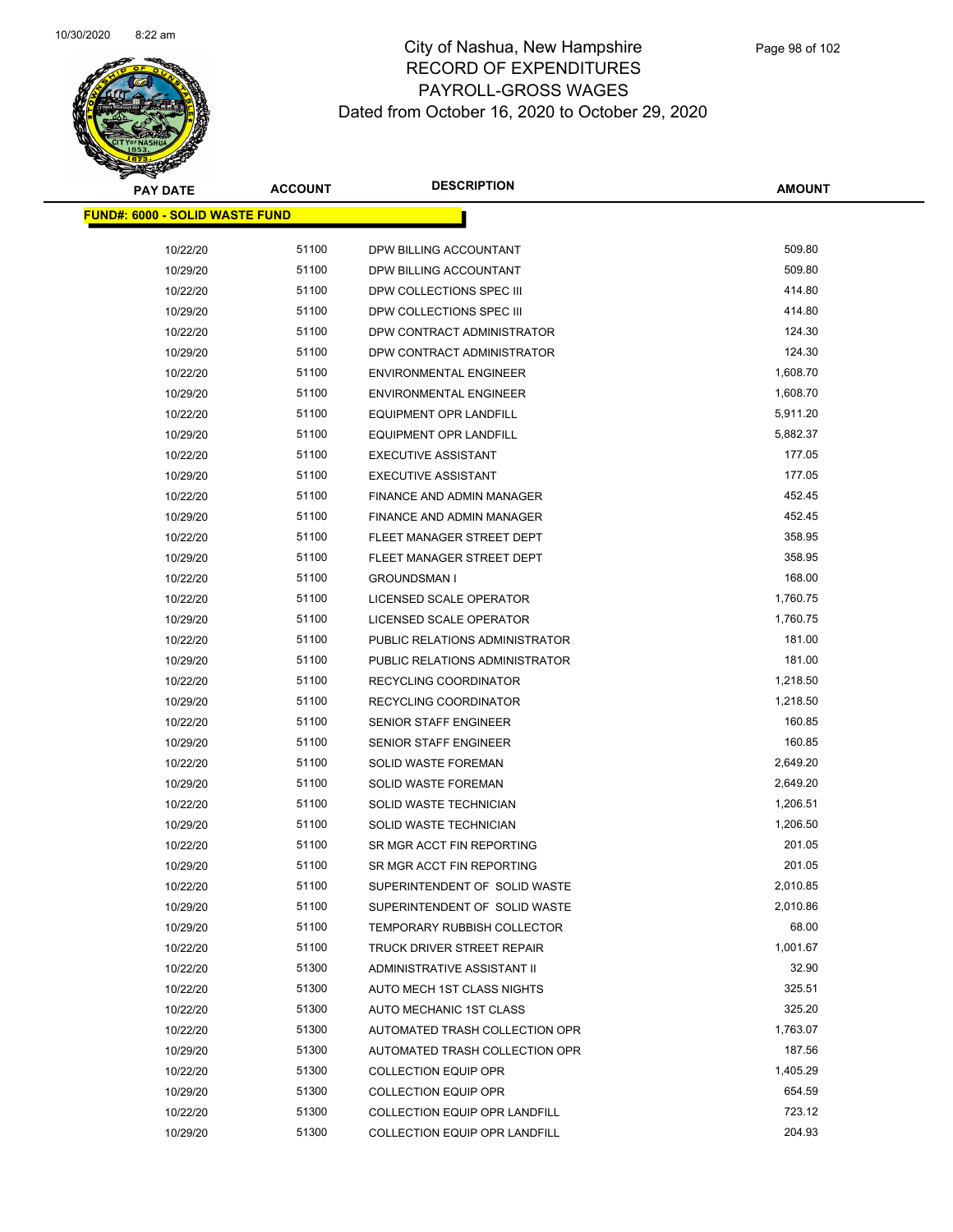

| <b>PAY DATE</b>                           | <b>ACCOUNT</b> | <b>DESCRIPTION</b>                 | <b>AMOUNT</b> |
|-------------------------------------------|----------------|------------------------------------|---------------|
| <b>FUND#: 6000 - SOLID WASTE FUND</b>     |                |                                    |               |
|                                           |                |                                    |               |
| 10/22/20                                  | 51300          | <b>COLLECTION SYSTEMS OPERATOR</b> | 296.16        |
| 10/29/20                                  | 51300          | <b>COLLECTION SYSTEMS OPERATOR</b> | 301.86        |
| 10/22/20                                  | 51300          | DPW COLLECTIONS SPEC III           | 11.65         |
| 10/29/20                                  | 51300          | DPW COLLECTIONS SPEC III           | 15.55         |
| 10/22/20                                  | 51300          | <b>EQUIP OPR STREET REPAIR</b>     | 703.58        |
| 10/29/20                                  | 51300          | <b>EQUIP OPR STREET REPAIR</b>     | 300.84        |
| 10/22/20                                  | 51300          | <b>EQUIPMENT OPR LANDFILL</b>      | 1,323.26      |
| 10/29/20                                  | 51300          | <b>EQUIPMENT OPR LANDFILL</b>      | 729.80        |
| 10/22/20                                  | 51300          | <b>FOREMAN LABOR STREET</b>        | 397.38        |
| 10/22/20                                  | 51300          | LICENSED SCALE OPERATOR            | 544.91        |
| 10/29/20                                  | 51300          | LICENSED SCALE OPERATOR            | 232.91        |
| 10/22/20                                  | 51300          | <b>MASON PIPELAYER</b>             | 289.80        |
| 10/22/20                                  | 51300          | <b>SIGN MAINTENANCE</b>            | 398.25        |
| 10/22/20                                  | 51300          | <b>SOLID WASTE FOREMAN</b>         | 1,154.88      |
| 10/29/20                                  | 51300          | <b>SOLID WASTE FOREMAN</b>         | 496.73        |
| 10/22/20                                  | 51300          | TRUCK DRIVER STREET REPAIR         | 946.67        |
| 10/29/20                                  | 51300          | <b>TRUCK DRIVER STREET REPAIR</b>  | 173.70        |
| 10/22/20                                  | 51300          | <b>WASTEWATER ASSISTANT</b>        | 277.92        |
| 10/29/20                                  | 51300          | <b>WELDER FIRST CLASS</b>          | 203.25        |
| 10/22/20                                  | 51400          | <b>TEMPORARY RUBBISH COLLECTOR</b> | 3,506.25      |
| 10/29/20                                  | 51400          | TEMPORARY RUBBISH COLLECTOR        | 4,726.00      |
| 10/29/20                                  | 51600          | AUTOMATED TRASH COLLECTION OPR     | 1,000.00      |
| 10/29/20                                  | 51600          | <b>COLLECTION EQUIP OPR</b>        | 1,000.00      |
| 10/29/20                                  | 55118          | TELEPHONE-CELLULAR                 | 135.50        |
| <b>TOTAL FUND 6000 - SOLID WASTE FUND</b> | \$99,750.79    |                                    |               |

#### **FUND#: 6200 - WASTEWATER FUND**

| ,,,,,,,,,,,,,,,,,,,,,,,, |       |                                    |          |
|--------------------------|-------|------------------------------------|----------|
| 10/22/20                 | 51100 | ADMINISTRATIVE ASSISTANT II        | 760.20   |
| 10/29/20                 | 51100 | ADMINISTRATIVE ASSISTANT II        | 760.20   |
| 10/22/20                 | 51100 | ANALYTICAL CHEMIST                 | 863.25   |
| 10/29/20                 | 51100 | <b>ANALYTICAL CHEMIST</b>          | 863.25   |
| 10/22/20                 | 51100 | ASSISTANT DIRECTOR OF PUBLIC WORKS | 225.25   |
| 10/29/20                 | 51100 | ASSISTANT DIRECTOR OF PUBLIC WORKS | 225.25   |
| 10/22/20                 | 51100 | <b>CITY ENGINEER</b>               | 866.20   |
| 10/29/20                 | 51100 | <b>CITY ENGINEER</b>               | 866.20   |
| 10/22/20                 | 51100 | COLLECTION SYSTEMS OPERATOR        | 3,193.34 |
| 10/29/20                 | 51100 | COLLECTION SYSTEMS OPERATOR        | 2,873.50 |
| 10/22/20                 | 51100 | COLLECTION SYSTEMS TECHNICIAN      | 3,154.80 |
| 10/29/20                 | 51100 | COLLECTION SYSTEMS TECHNICIAN      | 3,154.80 |
| 10/22/20                 | 51100 | COLLECTIONS SPEC II                | 658.32   |
| 10/29/20                 | 51100 | COLLECTIONS SPEC II                | 822.90   |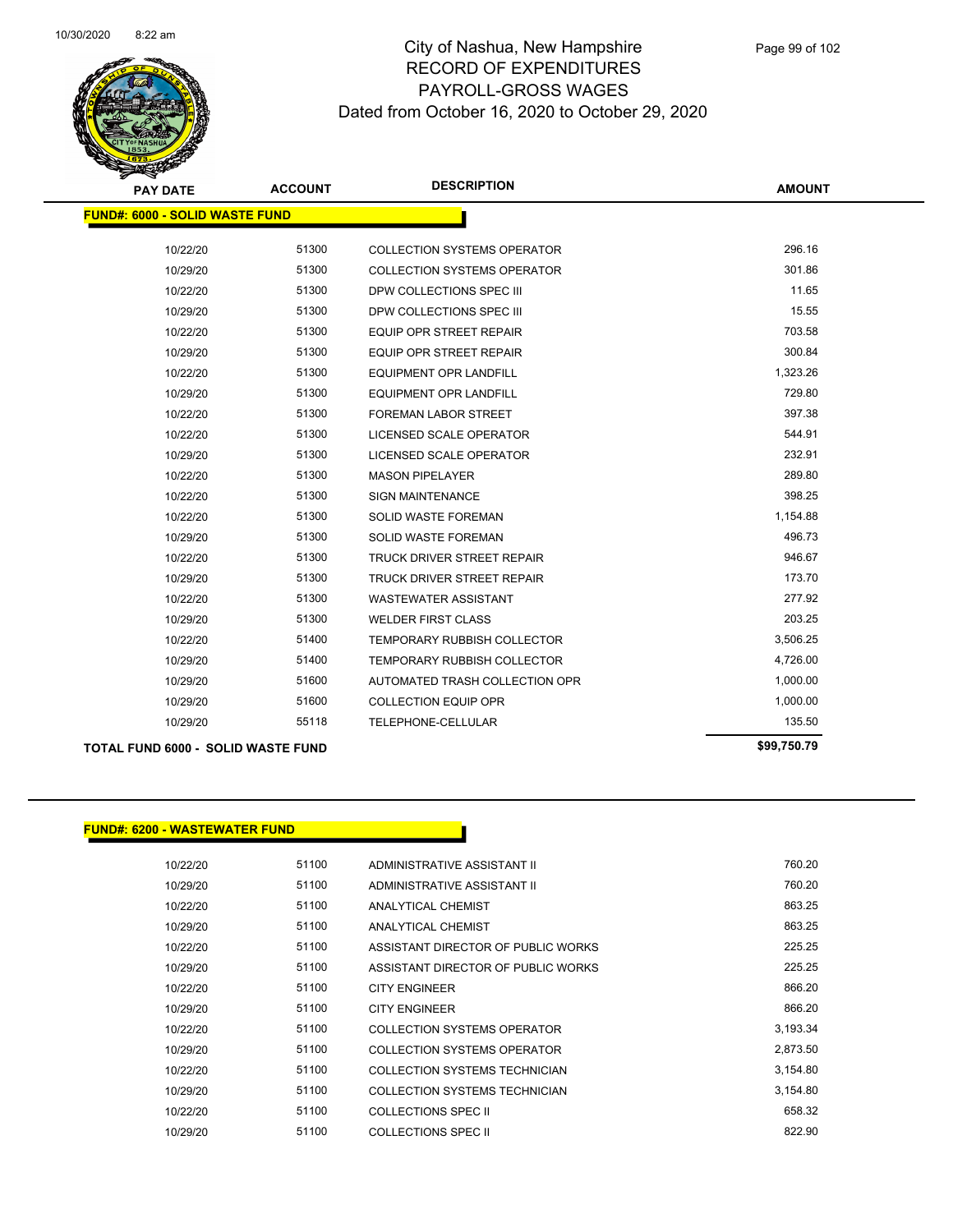

| <b>PAY DATE</b>                       | <b>ACCOUNT</b> | <b>DESCRIPTION</b>                          | AMOUNT   |  |
|---------------------------------------|----------------|---------------------------------------------|----------|--|
| <u> FUND#: 6200 - WASTEWATER FUND</u> |                |                                             |          |  |
| 10/22/20                              | 51100          | DEP TREASURER TAX COLLECTOR                 | 271.45   |  |
| 10/29/20                              | 51100          | DEP TREASURER TAX COLLECTOR                 | 271.45   |  |
| 10/22/20                              | 51100          | DEPUTY CITY ENGINEER                        | 904.90   |  |
| 10/29/20                              | 51100          | DEPUTY CITY ENGINEER                        | 904.90   |  |
| 10/22/20                              | 51100          | DIRECTOR PUBLIC WORKS                       | 563.00   |  |
| 10/29/20                              | 51100          | DIRECTOR PUBLIC WORKS                       | 563.00   |  |
| 10/22/20                              | 51100          | DPW BILLING ACCOUNTANT                      | 509.75   |  |
| 10/29/20                              | 51100          | DPW BILLING ACCOUNTANT                      | 509.75   |  |
| 10/22/20                              | 51100          | DPW COLLECTIONS SPEC III                    | 414.85   |  |
| 10/29/20                              | 51100          | DPW COLLECTIONS SPEC III                    | 414.85   |  |
| 10/22/20                              | 51100          | DPW CONTRACT ADMINISTRATOR                  | 745.70   |  |
| 10/29/20                              | 51100          | DPW CONTRACT ADMINISTRATOR                  | 745.70   |  |
| 10/22/20                              | 51100          | ELECTRICAL DIAGNOSTIC TECH I                | 1,120.00 |  |
| 10/29/20                              | 51100          | ELECTRICAL DIAGNOSTIC TECH I                | 1,120.00 |  |
| 10/22/20                              | 51100          | ENVIRONMENTAL PERMIT & PROGRAMS COORDINATOR | 1,360.80 |  |
| 10/29/20                              | 51100          | ENVIRONMENTAL PERMIT & PROGRAMS COORDINATOR | 1,360.80 |  |
| 10/22/20                              | 51100          | <b>EXECUTIVE ASSISTANT</b>                  | 177.05   |  |
| 10/29/20                              | 51100          | <b>EXECUTIVE ASSISTANT</b>                  | 177.05   |  |
| 10/22/20                              | 51100          | FINANCE AND ADMIN MANAGER                   | 452.45   |  |
| 10/29/20                              | 51100          | FINANCE AND ADMIN MANAGER                   | 452.45   |  |
| 10/22/20                              | 51100          | FLEET MANAGER STREET DEPT                   | 119.65   |  |
| 10/29/20                              | 51100          | FLEET MANAGER STREET DEPT                   | 119.65   |  |
| 10/22/20                              | 51100          | <b>GIS SPECIALIST</b>                       | 762.65   |  |
| 10/29/20                              | 51100          | <b>GIS SPECIALIST</b>                       | 762.65   |  |
| 10/22/20                              | 51100          | <b>MECHANIC WWTP 1ST CLASS</b>              | 4,315.20 |  |
| 10/29/20                              | 51100          | <b>MECHANIC WWTP 1ST CLASS</b>              | 4,315.20 |  |
| 10/22/20                              | 51100          | <b>OPERATOR II WWTP 1st</b>                 | 5,368.00 |  |
| 10/29/20                              | 51100          | OPERATOR II WWTP 1st                        | 5,368.00 |  |
| 10/22/20                              | 51100          | OPERATOR II WWTP 2nd                        | 1,086.40 |  |
| 10/29/20                              | 51100          | OPERATOR II WWTP 2nd                        | 1,086.40 |  |
| 10/22/20                              | 51100          | OPERATOR II WWTP 3rd                        | 2,041.31 |  |
| 10/29/20                              | 51100          | OPERATOR II WWTP 3rd                        | 1,968.21 |  |
| 10/22/20                              | 51100          | OPERATOR III WWTP 1st                       | 2,263.20 |  |
| 10/29/20                              | 51100          | OPERATOR III WWTP 1st                       | 2,265.60 |  |
| 10/22/20                              | 51100          | PLANT OPERATIONS SUPERVISOR                 | 1,523.20 |  |
| 10/29/20                              | 51100          | PLANT OPERATIONS SUPERVISOR                 | 1,523.20 |  |
| 10/22/20                              | 51100          | PROCESS CHEMIST                             | 1,002.50 |  |
| 10/29/20                              | 51100          | PROCESS CHEMIST                             | 1,002.50 |  |
| 10/22/20                              | 51100          | PUBLIC RELATIONS ADMINISTRATOR              | 241.25   |  |
| 10/29/20                              | 51100          | PUBLIC RELATIONS ADMINISTRATOR              | 241.26   |  |
| 10/22/20                              | 51100          | SENIOR STAFF ENGINEER                       | 2,521.95 |  |
| 10/29/20                              | 51100          | SENIOR STAFF ENGINEER                       | 2,521.95 |  |
| 10/22/20                              | 51100          | SR MGR ACCT FIN REPORTING                   | 402.20   |  |
| 10/29/20                              | 51100          | SR MGR ACCT FIN REPORTING                   | 402.20   |  |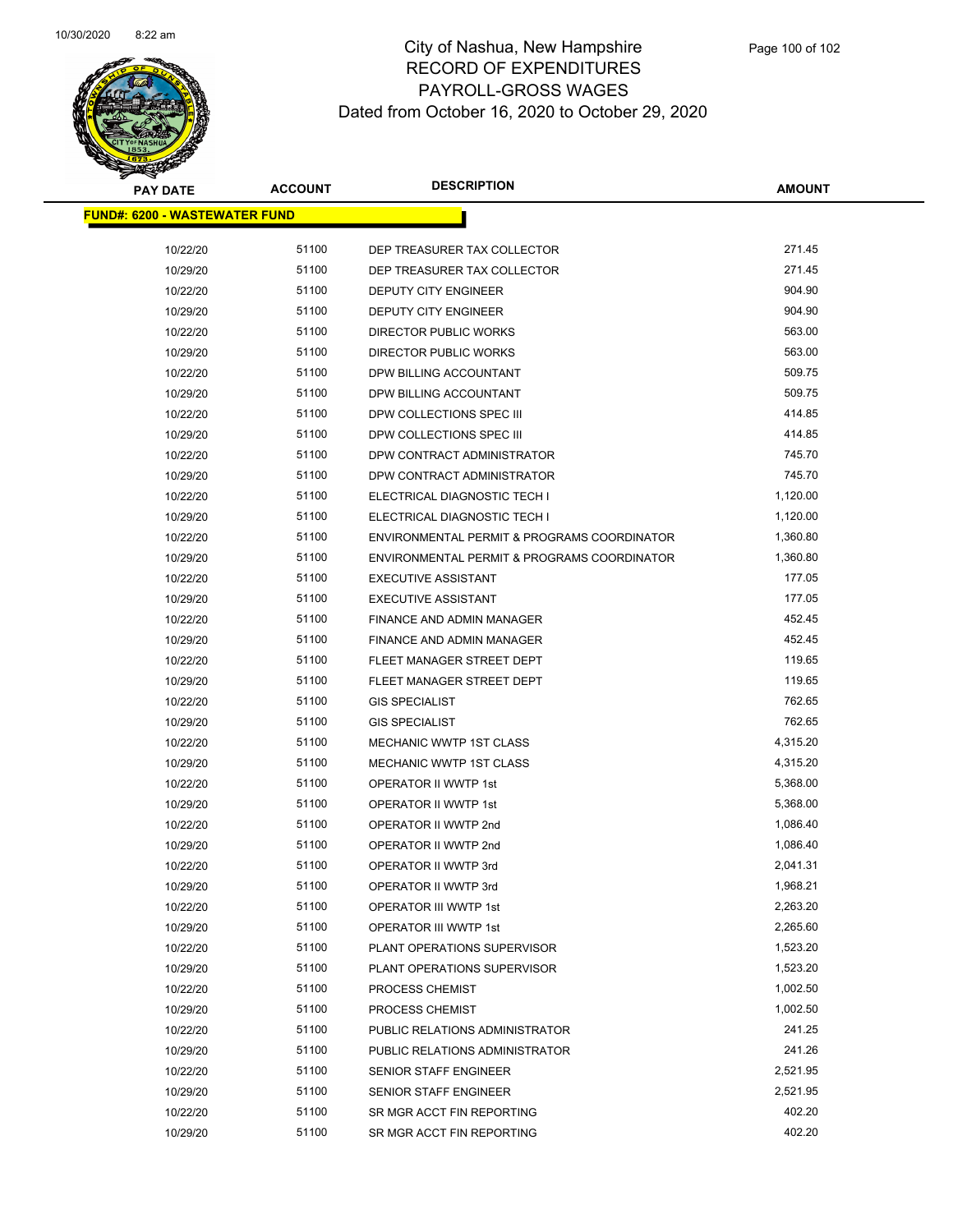

| <b>PAY DATE</b>                      | <b>ACCOUNT</b> | <b>DESCRIPTION</b>                 | <b>AMOUNT</b> |
|--------------------------------------|----------------|------------------------------------|---------------|
| <b>FUND#: 6200 - WASTEWATER FUND</b> |                |                                    |               |
| 10/22/20                             | 51100          | <b>STAFF ENGINEER</b>              | 1,190.90      |
| 10/29/20                             | 51100          | <b>STAFF ENGINEER</b>              | 1,190.90      |
| 10/22/20                             | 51100          | SUPERINTENDENT OF WASTEWATER       | 2,115.95      |
| 10/29/20                             | 51100          | SUPERINTENDENT OF WASTEWATER       | 2,115.95      |
| 10/22/20                             | 51100          | <b>SUPV LABORATORY</b>             | 1,237.60      |
| 10/29/20                             | 51100          | <b>SUPV LABORATORY</b>             | 1,237.59      |
| 10/22/20                             | 51100          | TRUCK DRIVER STREET REPAIR         | 896.40        |
| 10/29/20                             | 51100          | <b>TRUCK DRIVER STREET REPAIR</b>  | 537.84        |
| 10/22/20                             | 51100          | <b>WASTEWATER ASSISTANT</b>        | 896.40        |
| 10/29/20                             | 51100          | <b>WASTEWATER ASSISTANT</b>        | 896.40        |
| 10/22/20                             | 51100          | <b>WASTEWATER FOREMAN</b>          | 2,502.95      |
| 10/29/20                             | 51100          | <b>WASTEWATER FOREMAN</b>          | 2,505.72      |
| 10/22/20                             | 51100          | WASTEWATER PROJECT ENGINEER        | 1,608.70      |
| 10/29/20                             | 51100          | WASTEWATER PROJECT ENGINEER        | 1,608.70      |
| 10/22/20                             | 51300          | ADMINISTRATIVE ASSISTANT II        | 64.14         |
| 10/22/20                             | 51300          | ANALYTICAL CHEMIST                 | 258.97        |
| 10/22/20                             | 51300          | <b>COLLECTION SYSTEMS OPERATOR</b> | 1,399.08      |
| 10/29/20                             | 51300          | <b>COLLECTION SYSTEMS OPERATOR</b> | 406.80        |
| 10/22/20                             | 51300          | COLLECTION SYSTEMS TECHNICIAN      | 119.16        |
| 10/29/20                             | 51300          | COLLECTION SYSTEMS TECHNICIAN      | 59.58         |
| 10/22/20                             | 51300          | DPW COLLECTIONS SPEC III           | 11.69         |
| 10/29/20                             | 51300          | DPW COLLECTIONS SPEC III           | 15.57         |
| 10/22/20                             | 51300          | ELECTRICAL DIAGNOSTIC TECH I       | 253.72        |
| 10/29/20                             | 51300          | ELECTRICAL DIAGNOSTIC TECH I       | 338.28        |
| 10/22/20                             | 51300          | MECHANIC WWTP 1ST CLASS            | 819.21        |
| 10/29/20                             | 51300          | MECHANIC WWTP 1ST CLASS            | 1,038.69      |
| 10/22/20                             | 51300          | <b>OPERATOR II WWTP 1st</b>        | 3,912.23      |
| 10/29/20                             | 51300          | OPERATOR II WWTP 1st               | 1,640.04      |
| 10/22/20                             | 51300          | OPERATOR II WWTP 3rd               | 653.50        |
| 10/29/20                             | 51300          | OPERATOR II WWTP 3rd               | 1,310.76      |
| 10/22/20                             | 51300          | OPERATOR III WWTP 1st              | 358.89        |
| 10/29/20                             | 51300          | OPERATOR III WWTP 1st              | 10.77         |
| 10/29/20                             | 51300          | PROCESS CHEMIST                    | 112.78        |
| 10/22/20                             | 51300          | <b>SUPV LABORATORY</b>             | 11.60         |
| 10/22/20                             | 51300          | <b>WASTEWATER ASSISTANT</b>        | 495.82        |
| 10/22/20                             | 51300          | <b>WASTEWATER FOREMAN</b>          | 1,241.80      |
| 10/29/20                             | 51300          | <b>WASTEWATER FOREMAN</b>          | 720.25        |
| 10/29/20                             | 51600          | ELECTRICAL DIAGNOSTIC TECH I       | 400.00        |
| 10/22/20                             | 51600          | OPERATOR II WWTP 2nd               | 400.00        |
| 10/29/20                             | 55118          | TELEPHONE-CELLULAR                 | 325.05        |
| TOTAL FUND 6200 - WASTEWATER FUND    |                |                                    | \$112,472.07  |